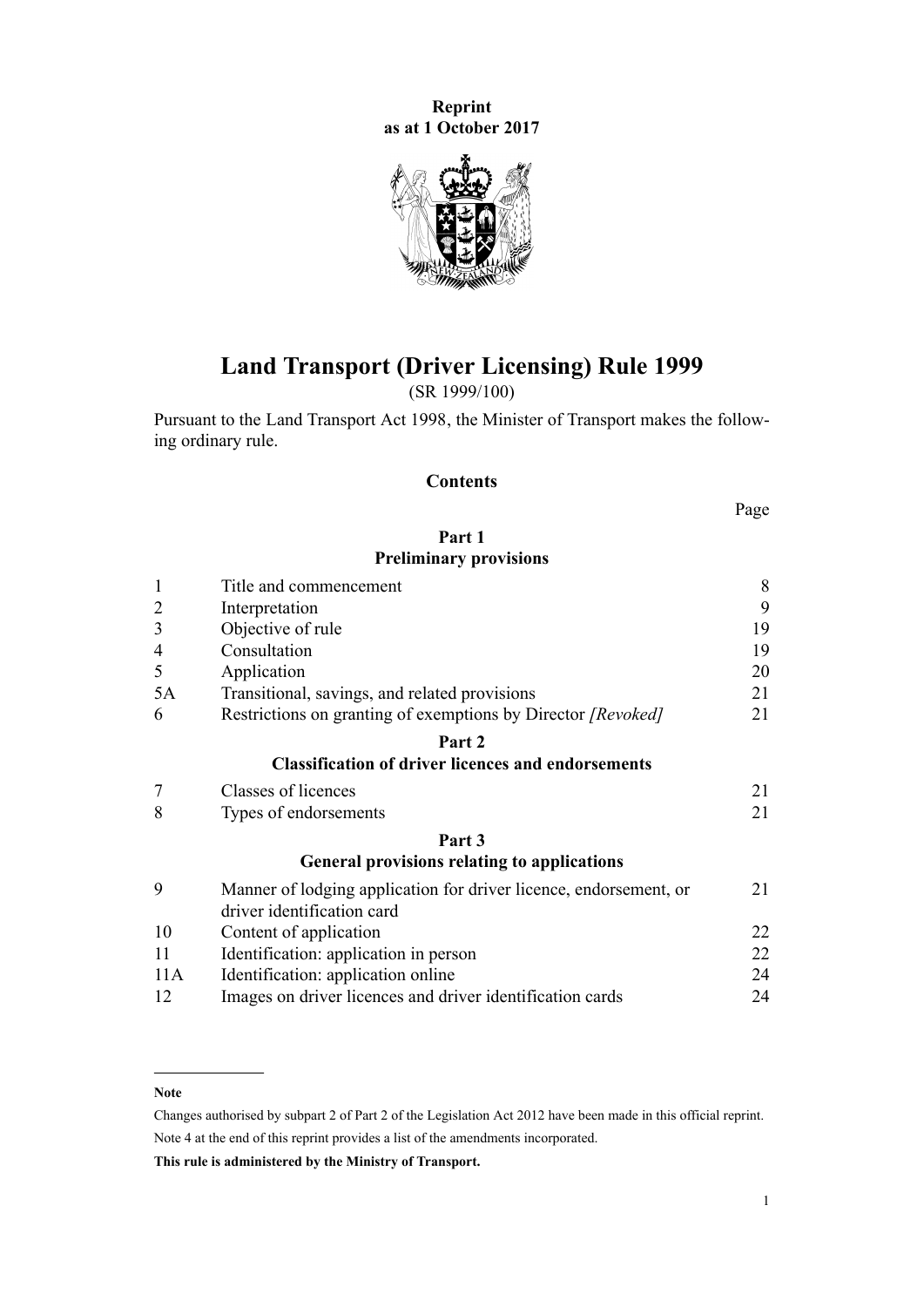|                 | <b>Land Transport (Driver Licensing) Rule 1999</b>           | Reprinted as at<br>1 October 2017 |
|-----------------|--------------------------------------------------------------|-----------------------------------|
| 12A             | Statements in applications made online                       | 25                                |
| 13              | Eyesight test                                                | 25                                |
| 14              | Fees                                                         | 26                                |
|                 | Part 4                                                       |                                   |
|                 | Learner licences, restricted licences, and full licences     |                                   |
|                 | Learner licences                                             |                                   |
| 15              | Obtaining learner licence                                    | 26                                |
| 16              | Conditions of learner licence                                | 27                                |
|                 | Restricted licences                                          |                                   |
| 17              | Obtaining restricted licence                                 | 29                                |
| 18              | Conditions of restricted licence                             | 29                                |
|                 | <b>Full licences</b>                                         |                                   |
| 19              | Obtaining full licence                                       | 31                                |
|                 | Part 4A                                                      |                                   |
|                 | <b>Accelerated licensing process</b>                         |                                   |
| 19A             | Interpretation                                               | 33                                |
| 19 <sub>B</sub> | Accelerated licensing process: who may apply                 | 34                                |
| 19C             | Form of application                                          | 34                                |
| 19 <sub>D</sub> | Approval to take part in accelerated licensing process       | 35                                |
| 19E             | Revocation of approval                                       | 35                                |
|                 | Stage 1: Preliminary assessment                              |                                   |
| 19F             | Notice of approval to commence stage 1                       | 35                                |
| 19G             | Stage 1: preliminary assessment                              | 36                                |
|                 | Stage 2: Supervised driving with conditions and assessment   |                                   |
| 19H             | Stage 2: supervised driving with conditions                  | 36                                |
| 19I             | Application to undertake stage 2 assessment                  | 37                                |
| 19J             | Stage 2 assessment                                           | 37                                |
|                 | Stage 3: Unsupervised driving with conditions and assessment |                                   |
| 19K             | Stage 3: unsupervised driving with conditions                | 38                                |
|                 | Exit assessment and obtaining Class 4 or Class 5 licence     |                                   |
| 19L             | Application to undertake exit assessment                     | 39                                |
| 19M             | Exit assessment                                              | 39                                |
| 19N             | Obtaining Class 4 or Class 5 licence                         | 39                                |
|                 | Part 5                                                       |                                   |
|                 | <b>Endorsements</b>                                          |                                   |
|                 | Dangerous goods (D) endorsement                              |                                   |
| 20              | When dangerous goods endorsement required                    | 40                                |
| 21              | Obtaining dangerous goods endorsement                        | 40                                |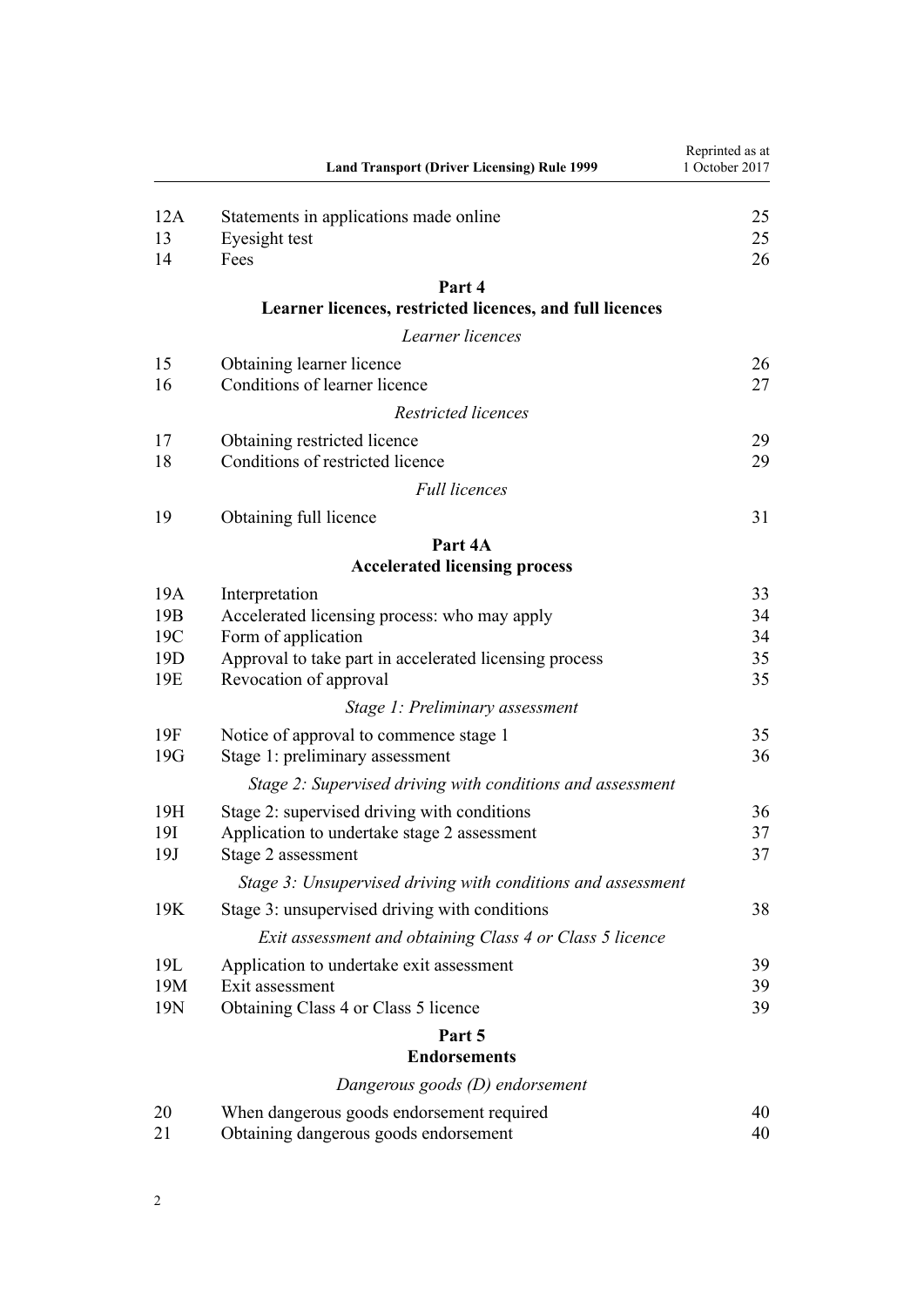| Reprinted as at |
|-----------------|
| 1 October 2017  |

|    | Driving instructor (I) endorsement                                                                                                              |    |
|----|-------------------------------------------------------------------------------------------------------------------------------------------------|----|
| 22 | When driving instructor endorsement required                                                                                                    | 40 |
| 23 | Obtaining driving instructor endorsement                                                                                                        | 40 |
| 24 | Vehicles in which driving instructor endorsement authorises<br>instruction                                                                      | 41 |
| 25 | Holder of driving instructor endorsement must retain records of<br>instruction provided and comply with requirements arising out of<br>audits   | 42 |
|    | Passenger (P) endorsement                                                                                                                       |    |
| 26 | When passenger endorsement required                                                                                                             | 42 |
| 27 | Obtaining passenger endorsement                                                                                                                 | 43 |
|    | Forklift, roller, tracks, and wheels (special-type vehicle F, R, T and<br>W) endorsements                                                       |    |
| 28 | When special-type vehicle endorsement required                                                                                                  | 44 |
| 29 | Obtaining special-type endorsement                                                                                                              | 45 |
|    | Testing officer $(O)$ endorsement                                                                                                               |    |
| 30 | When testing officer endorsement required                                                                                                       | 45 |
| 31 | Obtaining testing officer endorsement                                                                                                           | 45 |
| 32 | Holder of testing officer endorsement must retain records of driver<br>testing undertaken and comply with requirements arising out of<br>audits | 46 |
|    | Vehicle recovery $(V)$ endorsement                                                                                                              |    |
| 33 | When vehicle recovery endorsement required                                                                                                      | 46 |
| 34 | Obtaining vehicle recovery endorsement                                                                                                          | 46 |
| 35 | Criteria and procedure in relation to fit and proper person test                                                                                | 47 |
|    | Part 6                                                                                                                                          |    |
|    | <b>Driver identification cards</b>                                                                                                              |    |
| 36 | Application for driver identification card                                                                                                      | 48 |
|    | Driver identification card property of Agency                                                                                                   |    |
| 37 | Driver identification card property of Agency                                                                                                   | 49 |
|    | Part 7                                                                                                                                          |    |
|    | <b>Medical fitness</b>                                                                                                                          |    |
| 38 | Eyesight testing                                                                                                                                | 49 |
| 39 | Medical declaration                                                                                                                             | 50 |
| 40 | Special medical examination                                                                                                                     | 51 |
| 41 | Requirements of medical examination                                                                                                             | 51 |
| 42 | Powers of Agency                                                                                                                                | 52 |

[43](#page-51-0) [Advice of right to appeal](#page-51-0) [52](#page-51-0)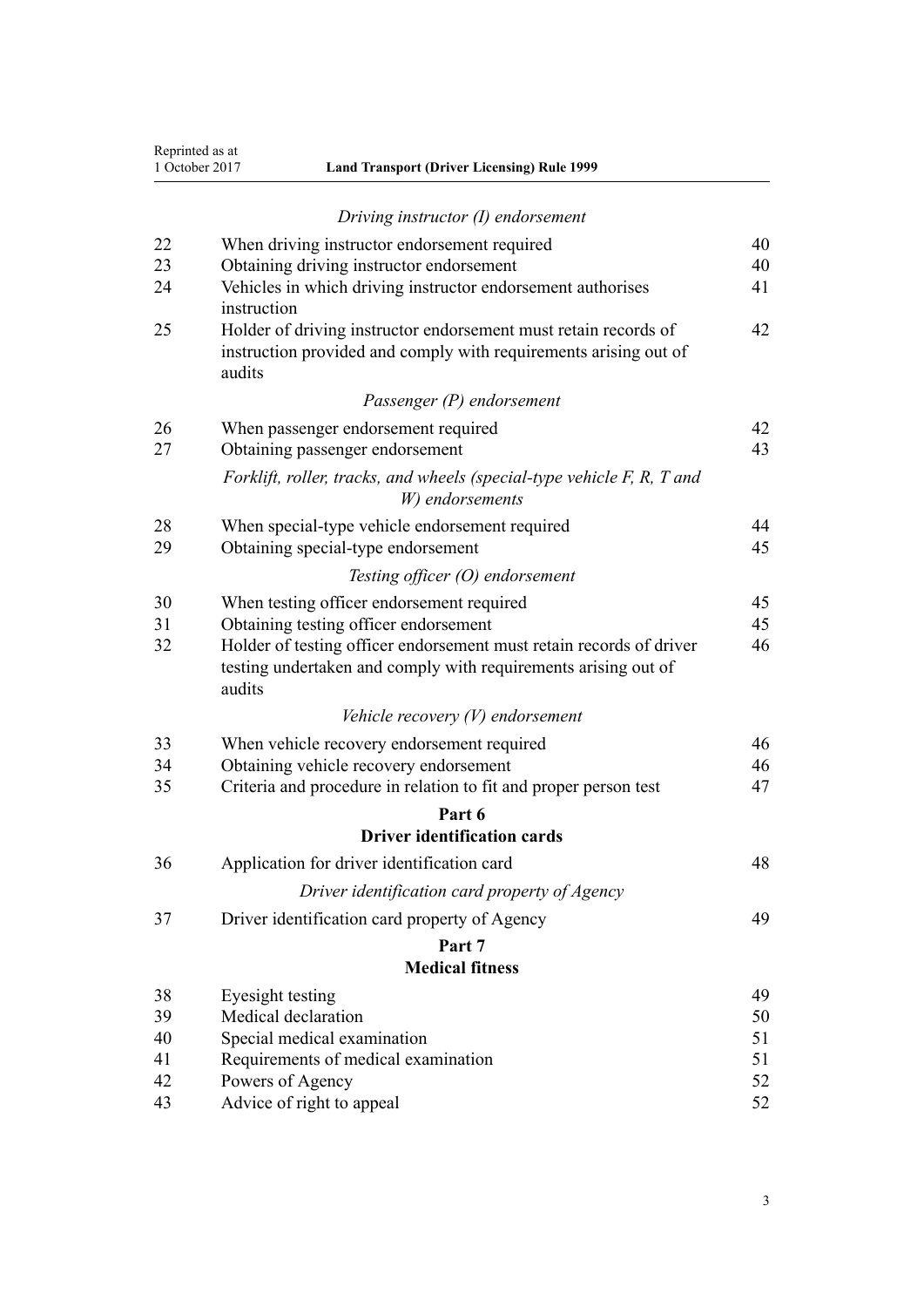|          | <b>Land Transport (Driver Licensing) Rule 1999</b>                                          | Reprinted as at<br>1 October 2017 |
|----------|---------------------------------------------------------------------------------------------|-----------------------------------|
|          | General provision about medical certificates                                                |                                   |
|          | [Revoked]                                                                                   |                                   |
| 44       | Medical certificates                                                                        | 53                                |
| 44A      | Obligations of person who issues medical certificate                                        | 54                                |
| 44B      | Applicants may be referred for on-road safety test                                          | 54                                |
|          | Part 8                                                                                      |                                   |
|          | Theory and practical tests for driver licences                                              |                                   |
|          | Theory tests                                                                                |                                   |
| 45       | Theory tests required                                                                       | 55                                |
| 46       | Standard for passing theory test                                                            | 55                                |
| 47       | Theory test to be conducted by licensing agent or testing officer                           | 55                                |
|          | Practical driving tests                                                                     |                                   |
| 48       | Practical skills tests required                                                             | 56                                |
| 49       | On-road safety test                                                                         | 56                                |
| 49A      | Transitional provision for applicants 80 years and over applying                            | 56                                |
|          | for driver licence                                                                          |                                   |
| 50       | Practical driving test not to be completed using certain vehicles                           | 57                                |
| 51<br>52 | Standard for passing practical test                                                         | 57<br>57                          |
| 52A      | Persons who may conduct practical driving tests<br>Practical driving test may be terminated | 57                                |
|          | Applicant for more than 1 class of licence                                                  |                                   |
|          |                                                                                             | 58                                |
| 53       | Applicant for more than 1 class of licence                                                  |                                   |
|          | Certification test for testing officer                                                      |                                   |
| 54       | Certification test for testing officer                                                      | 58                                |
|          | Person taking test must produce identification                                              |                                   |
| 55       | Person taking test must produce identification                                              | 59                                |
|          | Part 9                                                                                      |                                   |
|          | Conditions relating to driver licences and endorsements                                     |                                   |
| 56       | Conditions relating to physical disability                                                  | 59                                |
| 57       | Condition imposed on Class 1R licence in relation to driving motor                          | 60                                |
|          | vehicle with automatic transmission                                                         |                                   |
| 57A      | Transitional provision for condition relating to automatic<br>transmission vehicle          | 60                                |
| 58       | Removal of condition relating to automatic transmission                                     | 60                                |
| 59       | Condition relating to automatic transmission not to apply in certain                        | 61                                |
|          | circumstances                                                                               |                                   |
|          | Part 10                                                                                     |                                   |
|          | Period of validity of driver licences and endorsements                                      |                                   |
| 60       | Period of validity of driver licence                                                        | 61                                |
| 61       | Period of validity of endorsement                                                           | 62                                |

4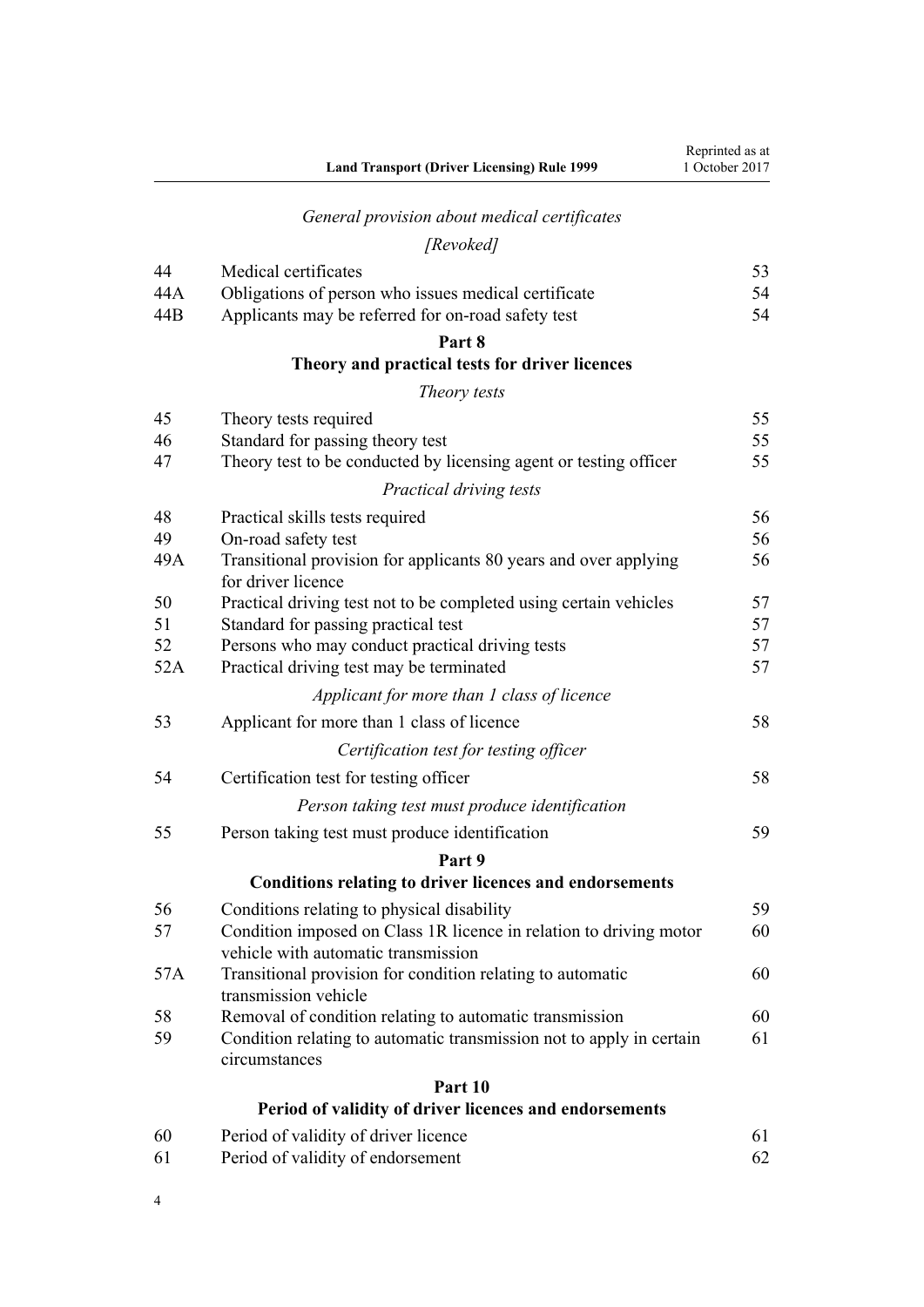# **[Part 11](#page-62-0)**

# **[Format of driver licences, driver identification cards, and](#page-62-0)** "**[L](#page-62-0)**" **[\(learner\) plates](#page-62-0)**

| -62 | Features to verify and protect licence integrity | 63. |
|-----|--------------------------------------------------|-----|
| -63 | Form of driver licence                           | 64  |
| -64 | Form of temporary driver licence                 | 66. |
| -65 | Form of driver identification card               | 66  |
| -66 | Form of "L" plate                                | 67  |

# **[Part 12](#page-67-0)**

# **[Renewal, replacement, and reinstatement of driver licences](#page-67-0) [and endorsements](#page-67-0)**

## *[Renewal of driver licence](#page-67-0)*

| 67              | Renewal of driver licence                                                                                                | 68 |
|-----------------|--------------------------------------------------------------------------------------------------------------------------|----|
| 67A             | Reinstatement of driver licence with respect to those who have<br>been disqualified for more than 12 months after end of | 70 |
|                 | disqualification                                                                                                         |    |
| 67 <sub>B</sub> | Reinstatement of driver licence after end of suspension for any                                                          | 72 |
|                 | period (other than under section 95 of Act) or disqualification for a<br>period of not more than 12 months               |    |
| 67C             | Reinstatement of driver licence when there is no alcohol interlock                                                       | 72 |
|                 | licence or zero alcohol licence in force                                                                                 |    |
| 68              | Special provision relating to person who is overseas, or in prison<br>or hospital [Revoked]                              | 73 |
|                 | Renewal of endorsement                                                                                                   |    |
| 69              | Renewal of endorsement                                                                                                   | 73 |
| 70              | Renewal of passenger, vehicle recovery, driving instructor, testing                                                      | 73 |
|                 | officer, or dangerous goods endorsement                                                                                  |    |
| 71              | Renewal of special-type endorsement                                                                                      | 75 |
| 72              | Special provision relating to person overseas, or in prison or<br>hospital [Revoked]                                     | 75 |
| 73              | Renewal of driver identification card                                                                                    | 75 |
|                 | Replacement of driver licence or driver identification card                                                              |    |
| 74              | Replacement of driver licence or driver identification card if lost,<br>stolen, etc                                      | 76 |
| 75              | Replacement of driver licence or driver identification card if<br>surrendered                                            | 77 |
| 76              | Discovery of replaced licence or driver identification card                                                              | 77 |
|                 | Part 13                                                                                                                  |    |
|                 | Suspension, revocation, and surrender of driver licences or<br>endorsements                                              |    |
| 77              | Requirements for tests, medical examinations, and approved<br>courses                                                    | 77 |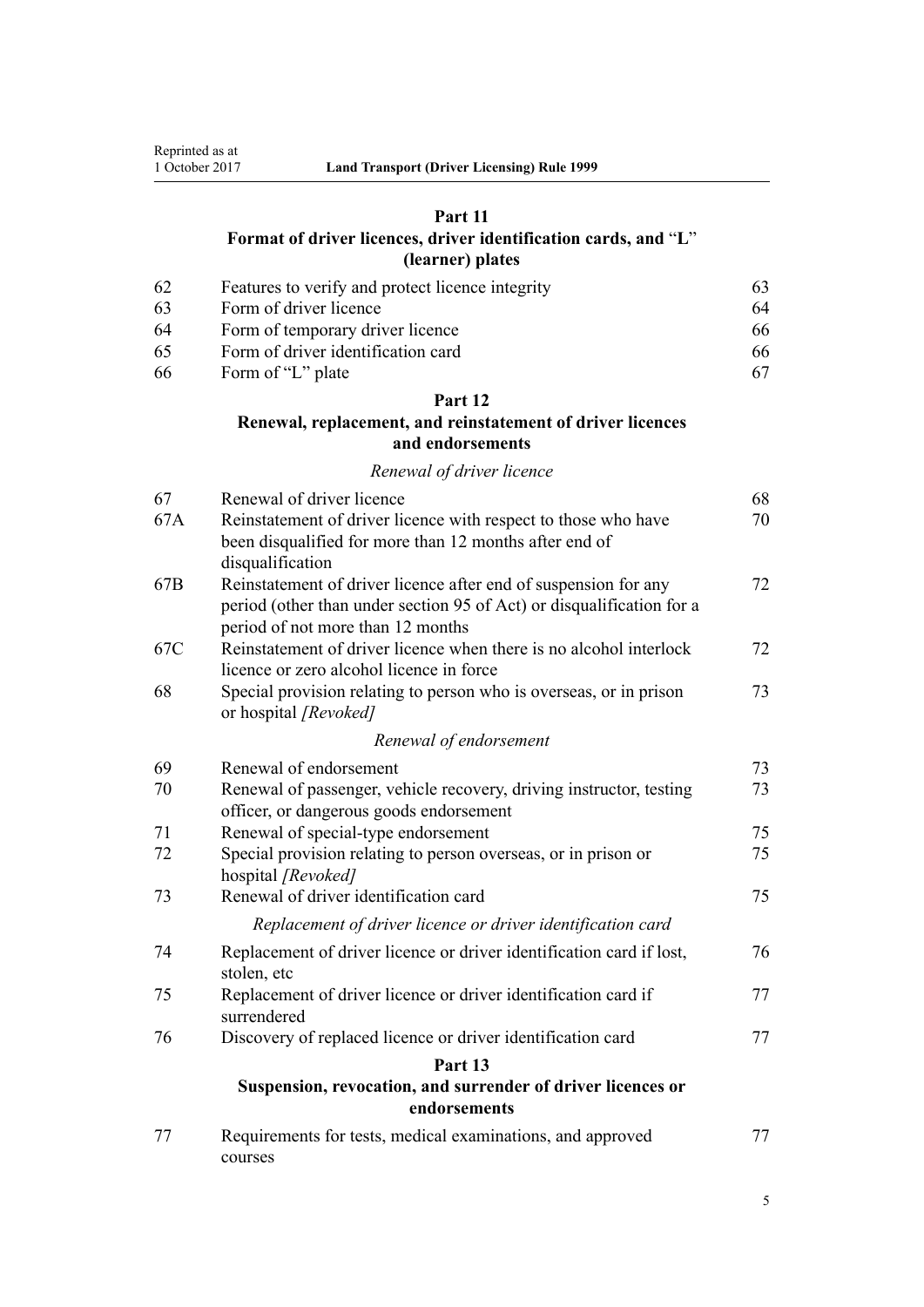|           | <b>Land Transport (Driver Licensing) Rule 1999</b>                                                                                | Reprinted as at<br>1 October 2017 |
|-----------|-----------------------------------------------------------------------------------------------------------------------------------|-----------------------------------|
| 78        | Requirement to be in notice                                                                                                       | 79                                |
| 79        | Obligations on person required to undertake test or medical<br>examination, or complete approved course                           | 80                                |
|           | Suspension of driver licences and endorsements                                                                                    |                                   |
| 80<br>81  | Suspending driver licence for medical reasons<br>Suspension of endorsements                                                       | 80<br>81                          |
|           | Revocation of driver licences and endorsements                                                                                    |                                   |
| 82<br>83  | Revocation of driver licence or endorsement<br>Suspension and revocation of endorsements                                          | 81<br>83                          |
|           | Surrender of certain documents                                                                                                    |                                   |
| 84        | Surrender of driver identification card that has been suspended or<br>revoked                                                     | 83                                |
| 85<br>85A | Voluntary surrender of driver licence or endorsement<br>Reinstatement of surrendered driver licence or endorsement                | 83<br>84                          |
|           | Replacement driver licence or endorsement                                                                                         |                                   |
| 86        | Replacement of driver licence or endorsement revoked on medical<br>grounds                                                        | 85                                |
| 87        | Licence may not be renewed while licence suspended or holder<br>disqualified                                                      | 86                                |
|           | Part 14                                                                                                                           |                                   |
|           | Recognition of overseas licences and licensing of drivers from                                                                    |                                   |
|           | overseas                                                                                                                          |                                   |
| 88        | Recognition of overseas driver licence or permit                                                                                  | 87                                |
| 88A       | Recognition of overseas agricultural motor vehicle licence or<br>permit                                                           | 88                                |
|           | Overseas driver licence conversion                                                                                                |                                   |
| 89        | Obtaining New Zealand driver licence                                                                                              | 89                                |
| 89A<br>90 | Requirements not applying to overseas drivers<br>New Zealand driver licence may be subject to learner or restricted<br>conditions | 90<br>91                          |
| 91        | Requirements for diplomatic and consular personnel                                                                                | 91                                |
| 92        | <b>Obtaining International Driving Permit</b>                                                                                     | 92                                |
|           | Part 15                                                                                                                           |                                   |
|           | Approval of courses and course providers                                                                                          |                                   |
|           | Approval of courses                                                                                                               |                                   |
| 93        | Agency may approve courses                                                                                                        | 92                                |
| 94        | Requirements for approval of course                                                                                               | 94                                |
| 95        | Application for approval of course                                                                                                | 95                                |
| 96        | Approval of course                                                                                                                | 95                                |
| 97        | Agency may consent to modification of course                                                                                      | 96                                |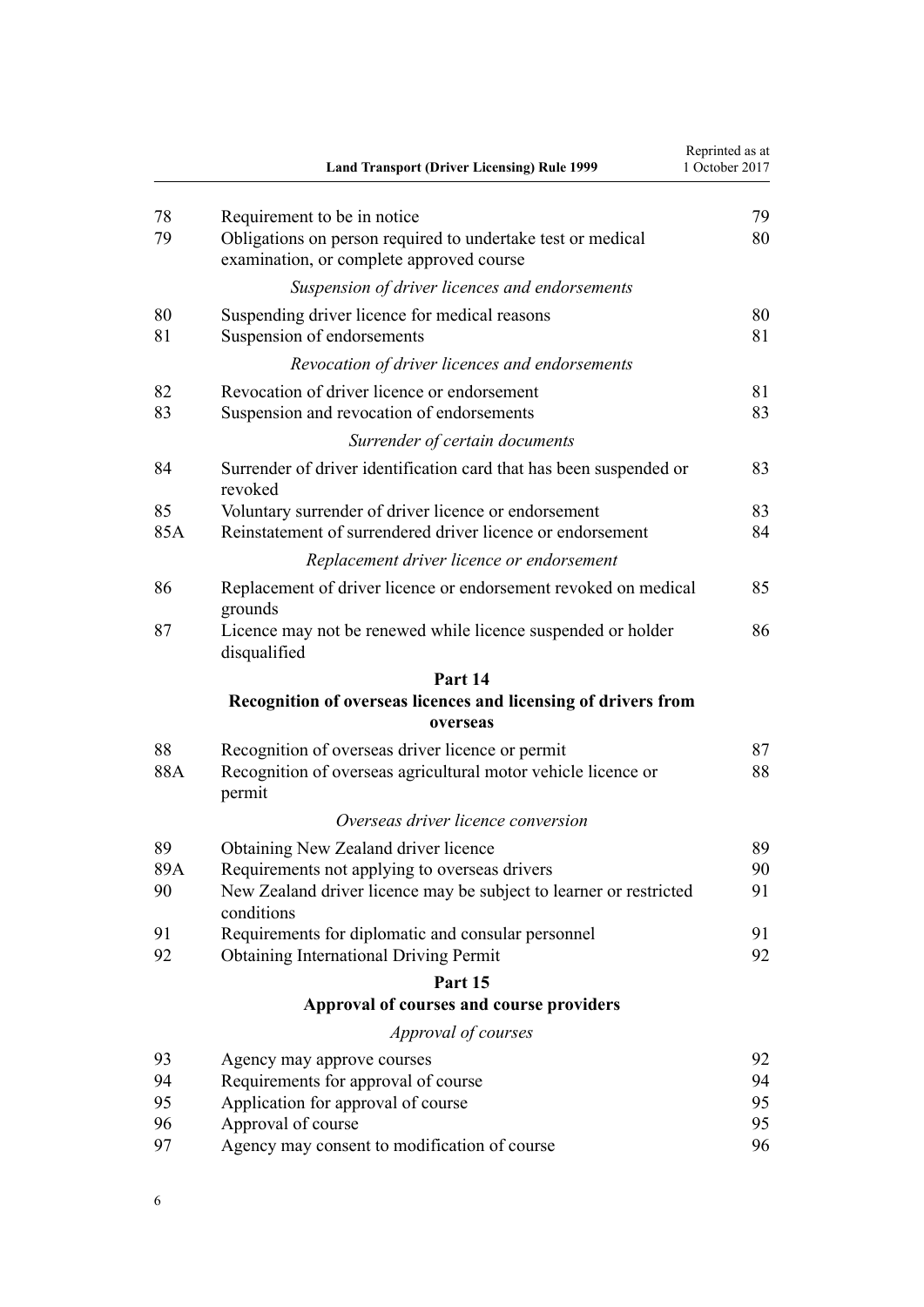| Reprinted as at<br>1 October 2017<br><b>Land Transport (Driver Licensing) Rule 1999</b> |                                                                                                                               |     |
|-----------------------------------------------------------------------------------------|-------------------------------------------------------------------------------------------------------------------------------|-----|
| 98                                                                                      | Agency may revoke course approval                                                                                             | 96  |
|                                                                                         | Approval of course providers                                                                                                  |     |
| 99                                                                                      | Agency may approve course providers                                                                                           | 97  |
| 100                                                                                     | Requirements for approval as course provider                                                                                  | 97  |
| 101                                                                                     | Application for approval as course provider                                                                                   | 97  |
| 102                                                                                     | Approval as course provider                                                                                                   | 98  |
| 103                                                                                     | Agency may revoke or suspend approval of course provider                                                                      | 98  |
|                                                                                         | Part 16                                                                                                                       |     |
|                                                                                         | Miscellaneous provisions relating to responsibilities of drivers                                                              |     |
| 104                                                                                     | Prohibition on display of "L" plate except in appropriate<br>circumstances                                                    | 99  |
| 105                                                                                     | Prohibition on defacing, etc, driver licence or driver identification<br>card                                                 | 99  |
|                                                                                         | Part 17                                                                                                                       |     |
|                                                                                         | <b>Transitional provisions</b>                                                                                                |     |
|                                                                                         | Driver licences continued in force by section $23(4)$ of Act                                                                  |     |
| 106                                                                                     | Equivalent class or type of driver licences and endorsements                                                                  | 100 |
| 107                                                                                     | Holder of certificate of approval or provisional certificate of<br>approval as driving instructor                             | 101 |
| 108                                                                                     | Holder of approval as testing officer                                                                                         | 101 |
| 109                                                                                     | Holder of hazardous substances endorsement                                                                                    | 101 |
| 110                                                                                     | Forklift drivers                                                                                                              | 101 |
| 111                                                                                     | Conditions continue in force                                                                                                  | 102 |
| 112                                                                                     | Expiry of driver licences, etc                                                                                                | 102 |
| 113                                                                                     | Obtaining new driver licence                                                                                                  | 102 |
| 114                                                                                     | Additional requirements relating to issue of passenger<br>endorsements                                                        | 103 |
| 115                                                                                     | Additional requirements relating to issue of vehicle recovery<br>endorsement                                                  | 104 |
| 116                                                                                     | Person holding more than 1 class of licence                                                                                   | 104 |
| 117                                                                                     | Person issued with learner or restricted licence                                                                              | 104 |
| 118                                                                                     | Provision relating to time for which licence held                                                                             | 104 |
|                                                                                         | Period of validity of licences and endorsements issued under this<br>Part                                                     |     |
| 119                                                                                     | Period of validity of licences issued under this Part [Revoked]                                                               | 105 |
| 120                                                                                     | Period of validity of endorsements issued under this Part                                                                     | 105 |
|                                                                                         | Transitional provision relating to driver licences expired,<br>suspended, etc, when rule comes into force                     |     |
| 121                                                                                     | Person disqualified or holding expired or suspended driver licence<br>not required to have held learner or restricted licence | 105 |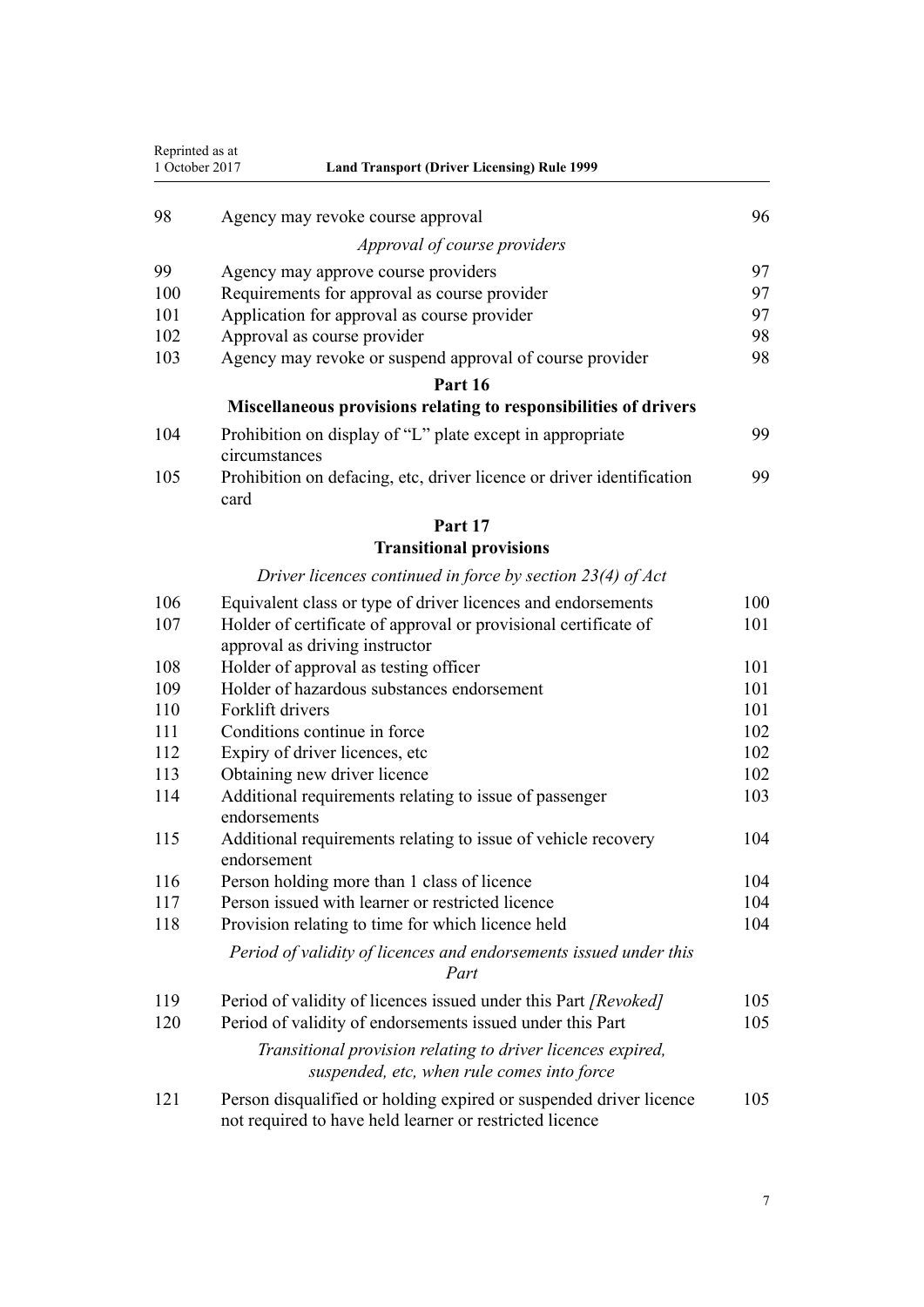<span id="page-7-0"></span>

| Part 1 r 1 | <b>Land Transport (Driver Licensing) Rule 1999</b>                                                                                         | Reprinted as at<br>1 October 2017 |
|------------|--------------------------------------------------------------------------------------------------------------------------------------------|-----------------------------------|
|            | Transitional provision relating to renewal of $P$ , $I$ , $O$ , and $V$<br>endorsement                                                     |                                   |
| 122        | P, I, O, and V endorsements may be re-issued for 12 months                                                                                 | 106                               |
|            | <b>Schedule 1</b><br>Objective of the rule                                                                                                 | 107                               |
|            | <b>Schedule 2</b><br>Consultation carried out under section 161(2) of the Act                                                              | 108                               |
|            | <b>Schedule 2A</b><br>Transitional, savings, and related provisions                                                                        | 110                               |
|            | <b>Schedule 3</b><br><b>Classes of driver licence</b>                                                                                      | 111                               |
|            | <b>Schedule 4</b><br><b>Types of licence endorsement</b>                                                                                   | 113                               |
|            | <b>Schedule 5</b><br><b>Theory tests</b>                                                                                                   | 114                               |
|            | [Revoked]                                                                                                                                  |                                   |
|            | <b>Schedule 6</b><br><b>Practical driving tests</b>                                                                                        | 114                               |
|            | [Revoked]                                                                                                                                  |                                   |
|            | <b>Schedule 7</b><br><b>Certification test for testing officer</b>                                                                         | 114                               |
|            | [Revoked]                                                                                                                                  |                                   |
|            | <b>Schedule 7A</b><br>Countries from which holders of driver licence or permit not<br>required to sit theory test for Class 1 or 6 licence | 115                               |
|            | <b>Schedule 8</b><br>Countries from which holders of driver licence or permit not<br>required to sit practical driving test                | 116                               |
|            | <b>Schedule 9</b><br><b>Evidence of identity</b>                                                                                           | 118                               |

# **Rule**

# **Part 1 Preliminary provisions**

# **1 Title and commencement**

(1) This rule may be cited as the Land Transport (Driver Licensing) Rule 1999.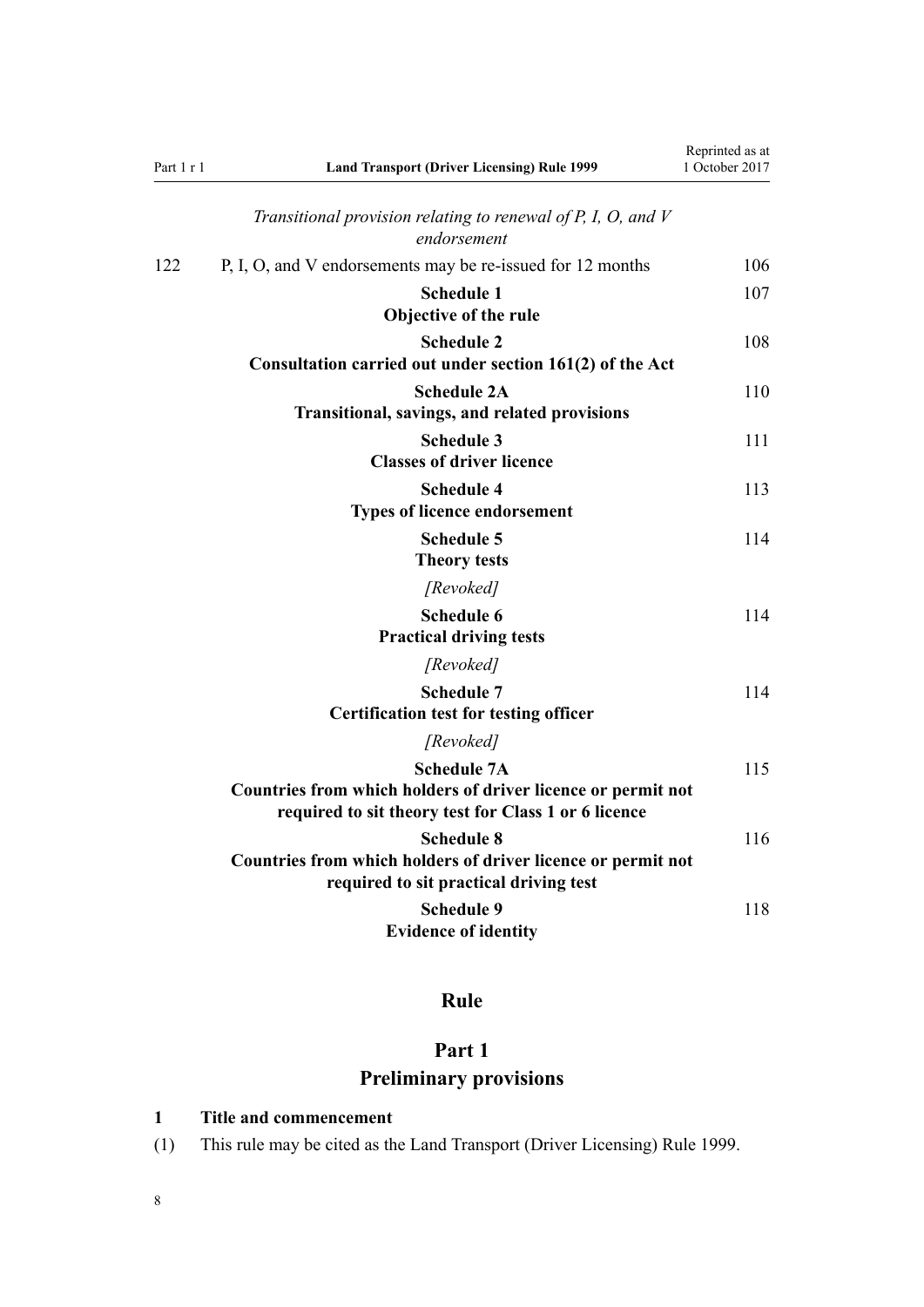- <span id="page-8-0"></span>(2) This rule is the Land Transport Rule 91001.
- (3) This rule comes into force on 3 May 1999.

# **2 Interpretation**

(1) In this rule, unless the context otherwise requires,—

**accurate English translation**, in relation to a valid driver licence or permit issued overseas, means a translation prepared by—

- (a) a diplomatic representative at a high commission, embassy, or consulate; or
- (b) the overseas issuing authority; or
- (c) a translation service acceptable to the Agency

**Act** means the [Land Transport Act 1998](http://prd-lgnz-nlb.prd.pco.net.nz/pdflink.aspx?id=DLM433612)

**Agency** means the New Zealand Transport Agency established under [section](http://prd-lgnz-nlb.prd.pco.net.nz/pdflink.aspx?id=DLM228044) [93](http://prd-lgnz-nlb.prd.pco.net.nz/pdflink.aspx?id=DLM228044) of the Land Transport Management Act 2003

## **agricultural motor vehicle**—

- (a) means a vehicle that is designed, constructed, or adapted for agricultural purposes; and
- (b) includes—
	- (i) an agricultural tractor; and
	- (ii) an agricultural trailer; but
- (c) does not include any vehicle that is—
	- (i) of a class specified in Table A of Part 2 of the Land Transport Rule: Vehicle Standards Compliance 2002; and
	- (ii) designed or constructed for general road use

#### **agricultural purpose**—

- (a) includes—
	- (i) land cultivation:
	- (ii) growing and harvesting crops (including horticulture and viticulture):
	- (iii) rearing livestock:
	- (iv) any land management operation undertaken in connection with—
		- (A) the operation or management of a farm; or
		- (B) a purpose described in subparagraphs (i) to (iii); but
- (b) does not include forestry, or any land management operation not referred to in paragraph  $(a)(iv)$

**agricultural tractor** means a vehicle that is designed and constructed principally for the purposes of—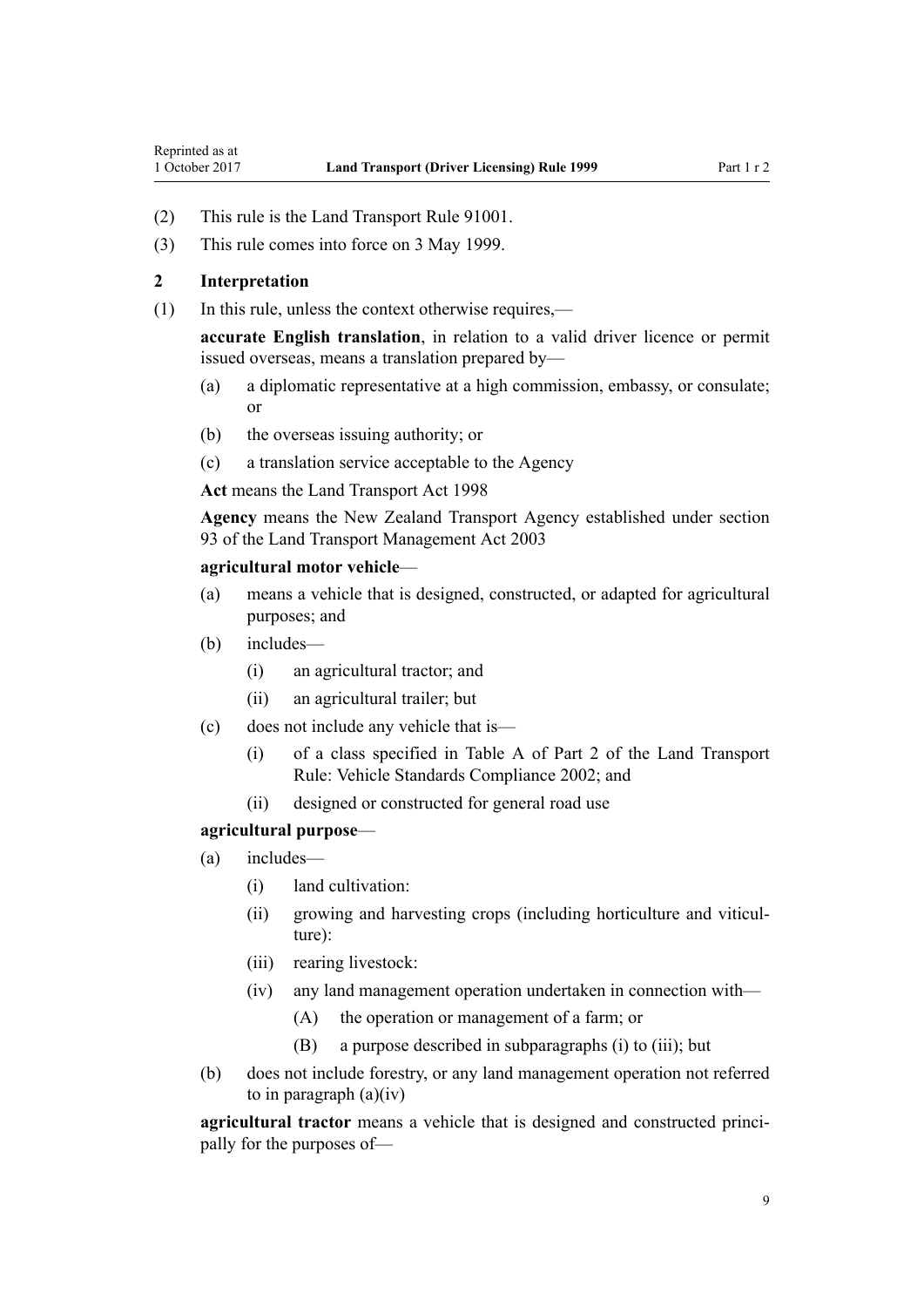- (a) towing an agricultural trailer; or
- (b) drawing, or powering, an implement ordinarily used for an agricultural purpose

#### **agricultural trailer**—

- (a) means a trailer that is used principally for agricultural purposes; and
- (b) includes a wheeled agricultural implement, the wheels of which are in contact with the road when the implement is being towed; but
- (c) does not include—
	- (i) a trailer that is—
		- (A) designed principally for the carriage of goods; and
		- (B) operated at a speed exceeding 40 kph; or
	- (ii) a logging trailer

**all-terrain vehicle** means a vehicle (with or without motorcycle controls and equipment) that—

- (a) is principally designed for off-road use; and
- (b) has 3 or more wheels; and
- (c) has an engine capacity exceeding 50 ml; and
- (d) has a gross weight of less than 1 000 kg

**ambulance** means a motor vehicle designed and used principally for the carriage of sick or injured persons

**approved course** means a course approved under [clause 96](#page-94-0)

**approved motorcycle** means the make and model of any motorcycle that—

- (a) has an engine capacity of 250 cc or less, unless the Agency has prohibited the use of that make and model of motorcycle by notice published on the Agency's Internet site; or
- (b) has an engine capacity of more than 250 cc but not more than 660 cc and a power-to-weight ratio of not more than 150 kilowatts per tonne and is approved for use by the Agency by notice published on the Agency's Internet site

**articulated bus** means a bus consisting of 2 or more rigid sections that—

- (a) articulate relative to each other; and
- (b) have interconnecting passenger compartments that allow passengers to move freely between them; and
- (c) are not easily detachable from each other without specialist equipment

**Authority** means the Agency established by [section 66](http://prd-lgnz-nlb.prd.pco.net.nz/pdflink.aspx?id=DLM227581) of the Land Transport Management Act 2003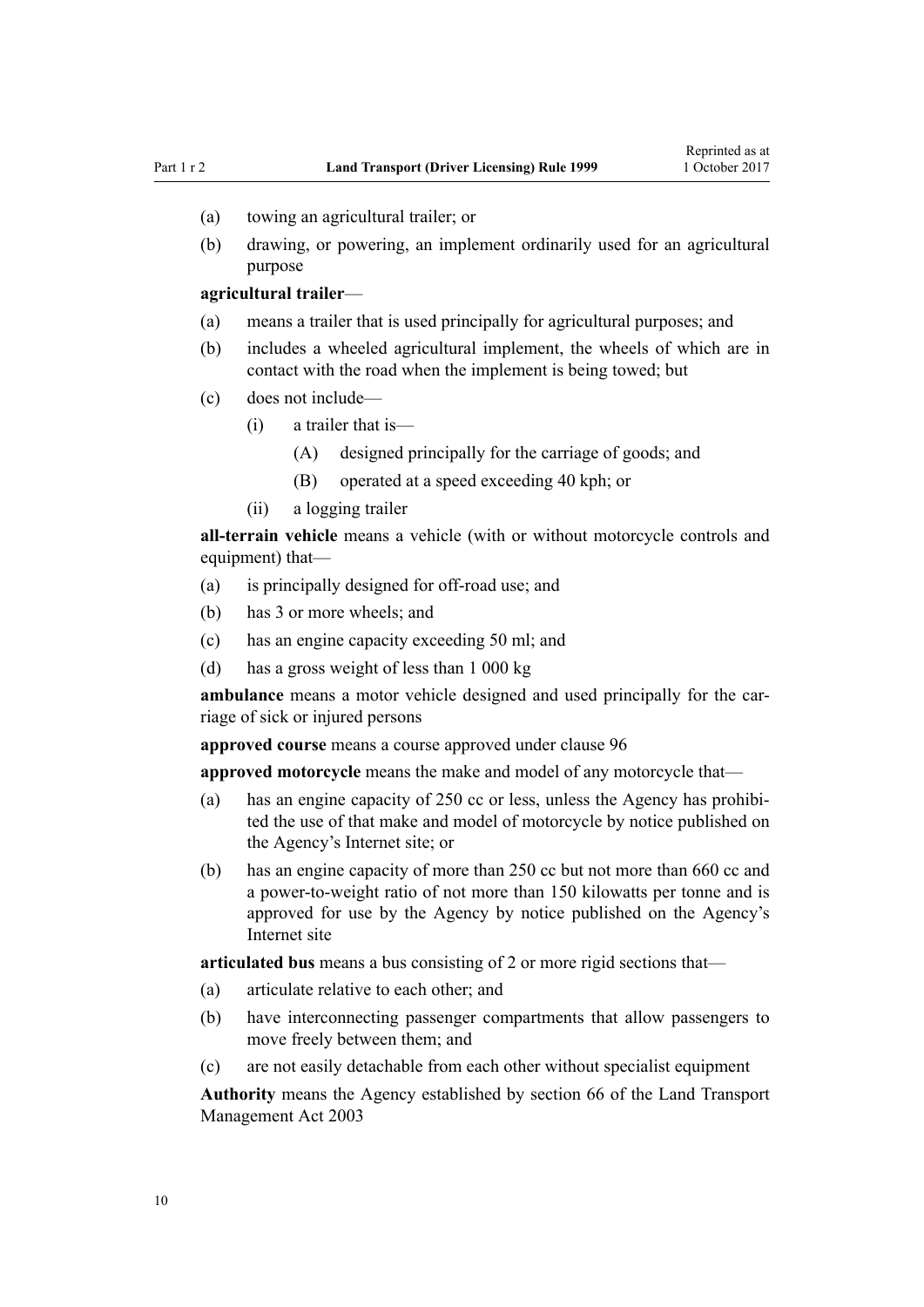**class**, in relation to a driver licence, means a class of licence specified in [Schedule 3](#page-110-0)

**combination vehicle** means any motor vehicle (other than a special-type vehicle) with a trailer attached or that has any pivot points to allow any part of the chassis of the vehicle to move or rotate in relation to any other part of the chassis of the vehicle

**correcting lenses** includes glasses, contact lenses, and other aids to vision worn by a person

**country** includes a State, territory, province, or other part of a country

**course provider** means an individual or an organisation approved under this rule to provide a course that has been approved under this rule

**dangerous goods** means goods declared to be dangerous goods in Land Transport Rule: Dangerous Goods 2005

**dependant** means—

- (a) a child who ordinarily resides with a licence holder or a licence holder's spouse or partner and—
	- (i) whose care is primarily the responsibility of the licence holder or the licence holder's spouse or partner; and
	- (ii) who is being maintained as a member of the licence holder's family; and
	- (iii) who is financially dependent on the licence holder or the licence holder's spouse or partner; and
	- (iv) who is not a person in respect of whom payments are being made under [section 363](http://prd-lgnz-nlb.prd.pco.net.nz/pdflink.aspx?id=DLM154316) of the Oranga Tamariki Act 1989; or
- (b) a relative of the licence holder (other than a child to whom paragraph (a) applies or the spouse or partner of the licence holder) by blood, marriage, civil union, or adoption who ordinarily resides with the licence holder, and who receives a social security benefit under the [Social Secur](http://prd-lgnz-nlb.prd.pco.net.nz/pdflink.aspx?id=DLM359106)[ity Act 1964;](http://prd-lgnz-nlb.prd.pco.net.nz/pdflink.aspx?id=DLM359106) or
- (c) any other person not covered by paragraphs (a) or (b) for whom the licence holder is the primary caregiver

**driver identification card** means a card issued under the regulations or the rules made under the Act

**endorsement** means an endorsement specified in [Schedule 4](#page-112-0)

**forklift** means a motor vehicle (not being fitted with self-laying tracks) designed principally to lift, carry, or stack goods by means of 1 or more tines, platens, clamps, or other similar attachments

**full licence** means a driver licence of any class that is not subject to the conditions of a learner licence or a restricted licence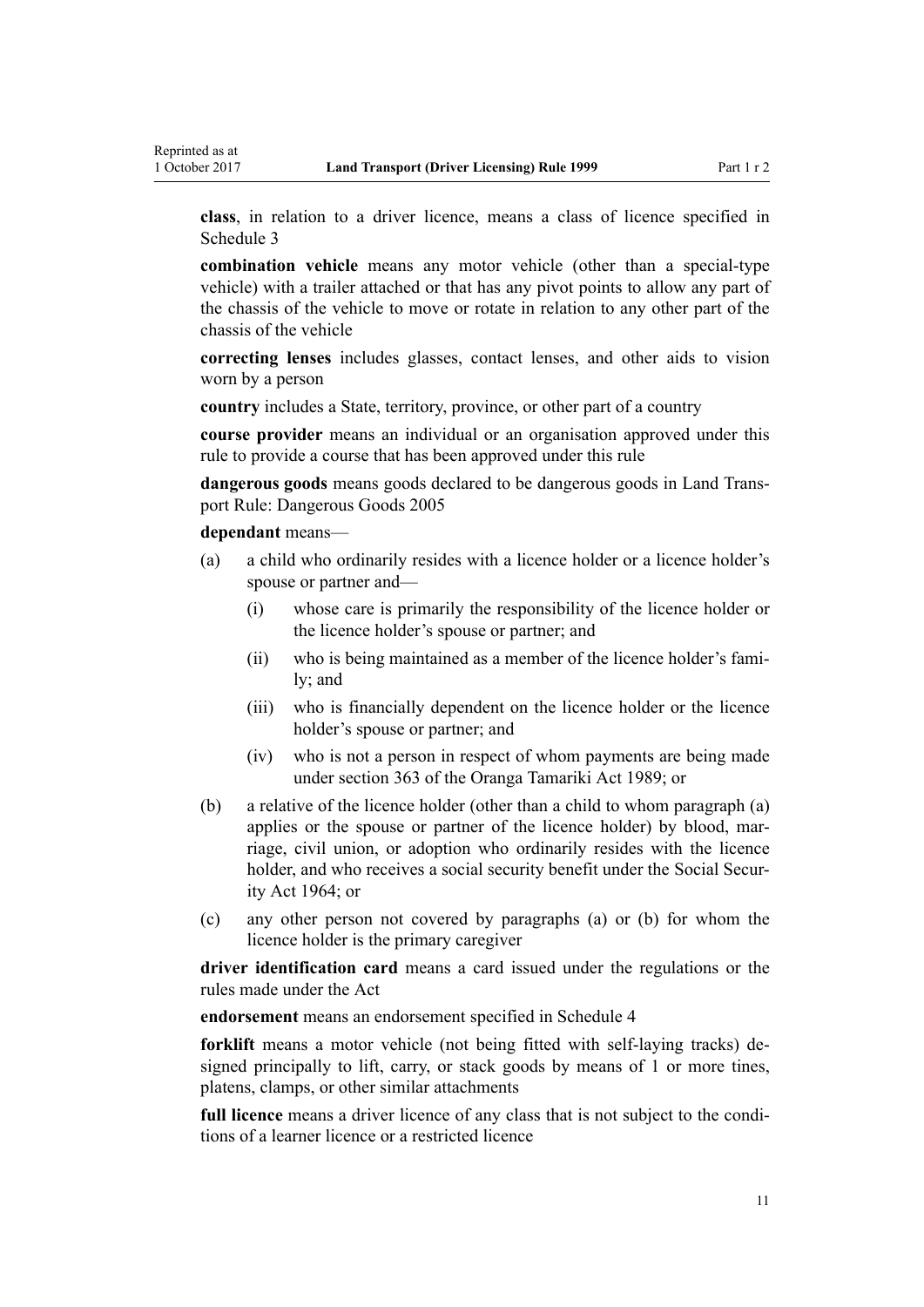**gross combined weight** means the aggregate of the gross laden weights of the vehicles that make up a combination vehicle

**gross laden weight**, in relation to a motor vehicle, means—

- (a) the greatest of the following weights:
	- (i) a weight specified (subsequent to the latest modification specified, if any) as the gross laden weight of the vehicle by the manufacturer of the vehicle:
	- (ii) a weight specified as the gross laden weight of the vehicle, or of a vehicle of that kind, by or under regulations or rules made under the Act:
	- (iii) the weight of the vehicle, together with the load that the vehicle is for the time being carrying, including equipment and accessories:
- (b) if evidence is adduced in respect of any but not all of the 3 weights referred to in paragraph (a), the greater of the weights, or (as the case may be) the only weight, in respect of which evidence is adduced:
- (c) if evidence is not adduced in respect of any of the weights referred to in paragraph (a), the total of the unladen weight of the vehicle and the weight of the maximum load that the vehicle may safely carry

**guardian** has the same meaning as in [section 15](http://prd-lgnz-nlb.prd.pco.net.nz/pdflink.aspx?id=DLM317411) of the Care of Children Act 2004

**highest class**, in relation to a driver licence, means the licence class with the highest number, other than Class 6, as set out in [Schedule 3](#page-110-0)

**L**, when following a licence class number, is an abbreviation for a learner licence

**large passenger service vehicle** has the same meaning as in the [Land Trans](http://prd-lgnz-nlb.prd.pco.net.nz/pdflink.aspx?id=DLM433612)[port Act 1998](http://prd-lgnz-nlb.prd.pco.net.nz/pdflink.aspx?id=DLM433612)

**learner licence** means a learner driver licence issued under [Part 4](#page-25-0)

**licensing agent** means the Agency or a person to whom the Agency has delegated functions and powers under [section 73\(1\)](http://prd-lgnz-nlb.prd.pco.net.nz/pdflink.aspx?id=DLM330308) of the Crown Entities Act 2004 in relation to the issuing, renewal, and replacement of driver licences

**light trailer** means a trailer whose gross laden weight does not exceed 3 500 kg

**medical practitioner** means a health practitioner who is, or is deemed to be, registered with the Medical Council of New Zealand continued by [section](http://prd-lgnz-nlb.prd.pco.net.nz/pdflink.aspx?id=DLM204329) [114\(1\)\(a\)](http://prd-lgnz-nlb.prd.pco.net.nz/pdflink.aspx?id=DLM204329) of the Health Practitioners Competence Assurance Act 2003 as a practitioner of the profession of medicine

#### **mobility device** means—

(a) a vehicle that—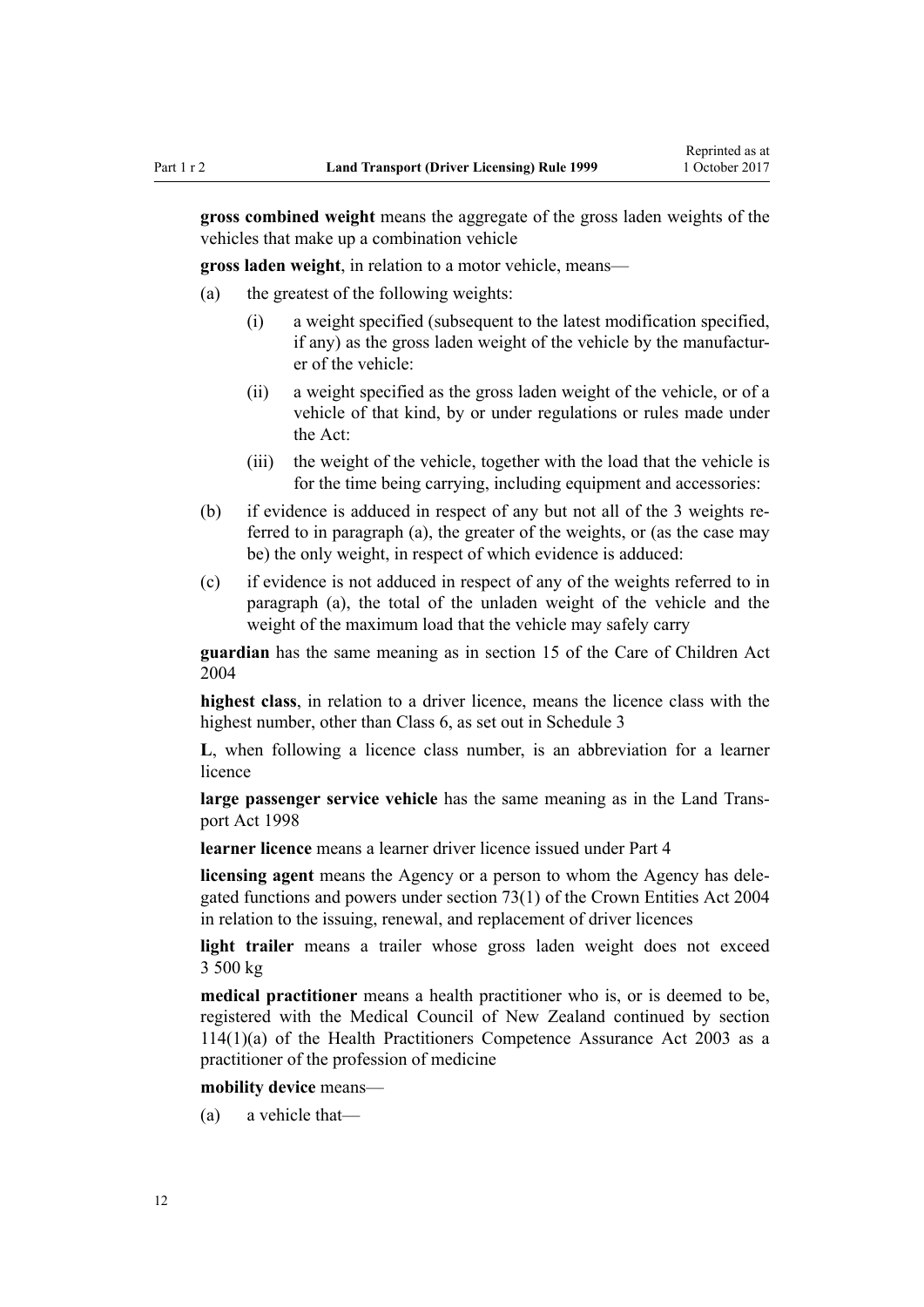- (i) is designed and constructed (not merely adapted) for use by persons who require mobility assistance due to a physical or neurological impairment; and
- (ii) is powered solely by a motor that has a maximum power output not exceeding 1 500 W; or
- (b) a vehicle that the Agency has declared under [section 168A\(1\)](http://prd-lgnz-nlb.prd.pco.net.nz/pdflink.aspx?id=DLM435415) of the Land Transport Act 1998 to be a mobility device

**moped** has the same meaning as in [section 2\(1\)](http://prd-lgnz-nlb.prd.pco.net.nz/pdflink.aspx?id=DLM433619) of the Land Transport Act 1998

## **motor vehicle**—

- (a) means a vehicle drawn or propelled by mechanical power; and
- (b) includes a trailer; but
- (c) does not include—
	- (i) a vehicle running on rails; or
	- (ii) *[Revoked]*
	- (iii) a trailer (other than a trailer designed solely for the carriage of goods) that is designed and used exclusively as part of the armament of the New Zealand Defence Force; or
	- (iv) a trailer running on 1 wheel and designed exclusively as a speed measuring device or for testing the wear of vehicle tyres; or
	- (v) a vehicle designed for amusement purposes and used exclusively within a place of recreation, amusement, or entertainment to which the public does not have access with motor vehicles; or
	- (vi) a pedestrian-controlled machine; or
	- (vii) a vehicle that the Agency has declared is not a motor vehicle under [section 168A](http://prd-lgnz-nlb.prd.pco.net.nz/pdflink.aspx?id=DLM435415) of the Land Transport Act 1998; or
	- (viii) a mobility device

## **motorcycle**—

- (a) means a motor vehicle running on 2 wheels, or not more than 3 wheels when fitted with a sidecar; and
- (b) includes a vehicle with motorcycle controls that is approved as a motorcycle by the Agency; but
- (c) does not include a moped

**national register of driver licences** means the register maintained by the Authority under [section 199](http://prd-lgnz-nlb.prd.pco.net.nz/pdflink.aspx?id=DLM435603) of the Act

**occupational therapist** means a health practitioner who is, or is deemed to be, registered with the Occupational Therapy Board continued by [section 114\(1\)\(a\)](http://prd-lgnz-nlb.prd.pco.net.nz/pdflink.aspx?id=DLM204329)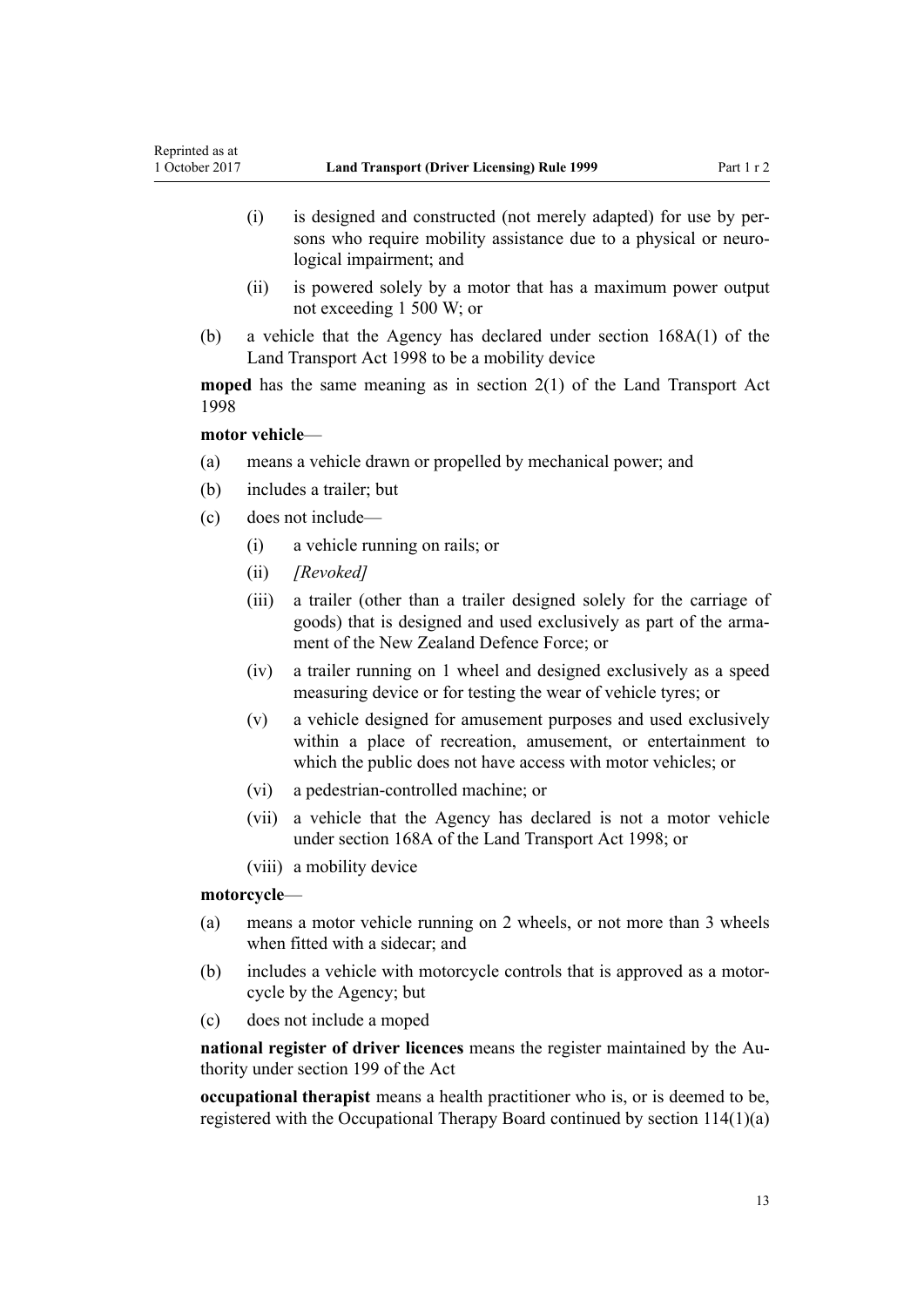of the Health Practitioners Competence Assurance Act 2003 as a practitioner of the profession of occupational therapy

**on-road safety test** means the test specified in [clause 49](#page-55-0)

**optometrist** means a health practitioner who is, or is deemed to be, registered with the Optometrists and Dispensing Opticians Board continued by [section](http://prd-lgnz-nlb.prd.pco.net.nz/pdflink.aspx?id=DLM204329) [114\(1\)\(a\)](http://prd-lgnz-nlb.prd.pco.net.nz/pdflink.aspx?id=DLM204329) of the Health Practitioners Competence Assurance Act 2003 as a practitioner of the profession of optometry

**parent** has the same meaning as in [section 2\(1\)](http://prd-lgnz-nlb.prd.pco.net.nz/pdflink.aspx?id=DLM147094) of the Oranga Tamariki Act 1989

**partner**, in the phrase "spouse or partner" and in related contexts, means a civil union partner or a de facto partner

**passenger service** has the same meaning as in the [Land Transport Act 1998](http://prd-lgnz-nlb.prd.pco.net.nz/pdflink.aspx?id=DLM433612)

**passenger service vehicle** means a vehicle used or available for use in a passenger service for the carriage of passengers; but does not include a vehicle specified as an exempt vehicle in the Act or in regulations or rules made under the Act

**pivot steer vehicle** means a vehicle with a chassis that is split into 2 dependent parts connected by a permanent steering pivot

**R**, when following a licence class number, is an abbreviation for a restricted licence

**registered health professional** means a health practitioner who is, or is deemed to be, registered with an authority established or continued by [section](http://prd-lgnz-nlb.prd.pco.net.nz/pdflink.aspx?id=DLM204329) [114](http://prd-lgnz-nlb.prd.pco.net.nz/pdflink.aspx?id=DLM204329) of the Health Practitioners Competence Assurance Act 2003 as a practitioner of a particular health profession

**restricted licence** means a restricted driver licence issued under [Part 4](#page-25-0)

**rigid vehicle** means a vehicle that does not have any pivot points to allow any part of the chassis of the vehicle to move or rotate in relation to any other part of the chassis of the vehicle; and includes an articulated bus and a pivot steer vehicle

**road** includes—

- (a) a street; and
- (b) a motorway; and
- (c) a beach; and
- (d) a place to which the public have access, whether as of right or not; and
- (e) all bridges, culverts, ferries, and fords forming part of a road or street or motorway, or a place referred to in paragraph (d); and
- (f) all sites at which vehicles may be weighed for the purposes of the Act or any other enactment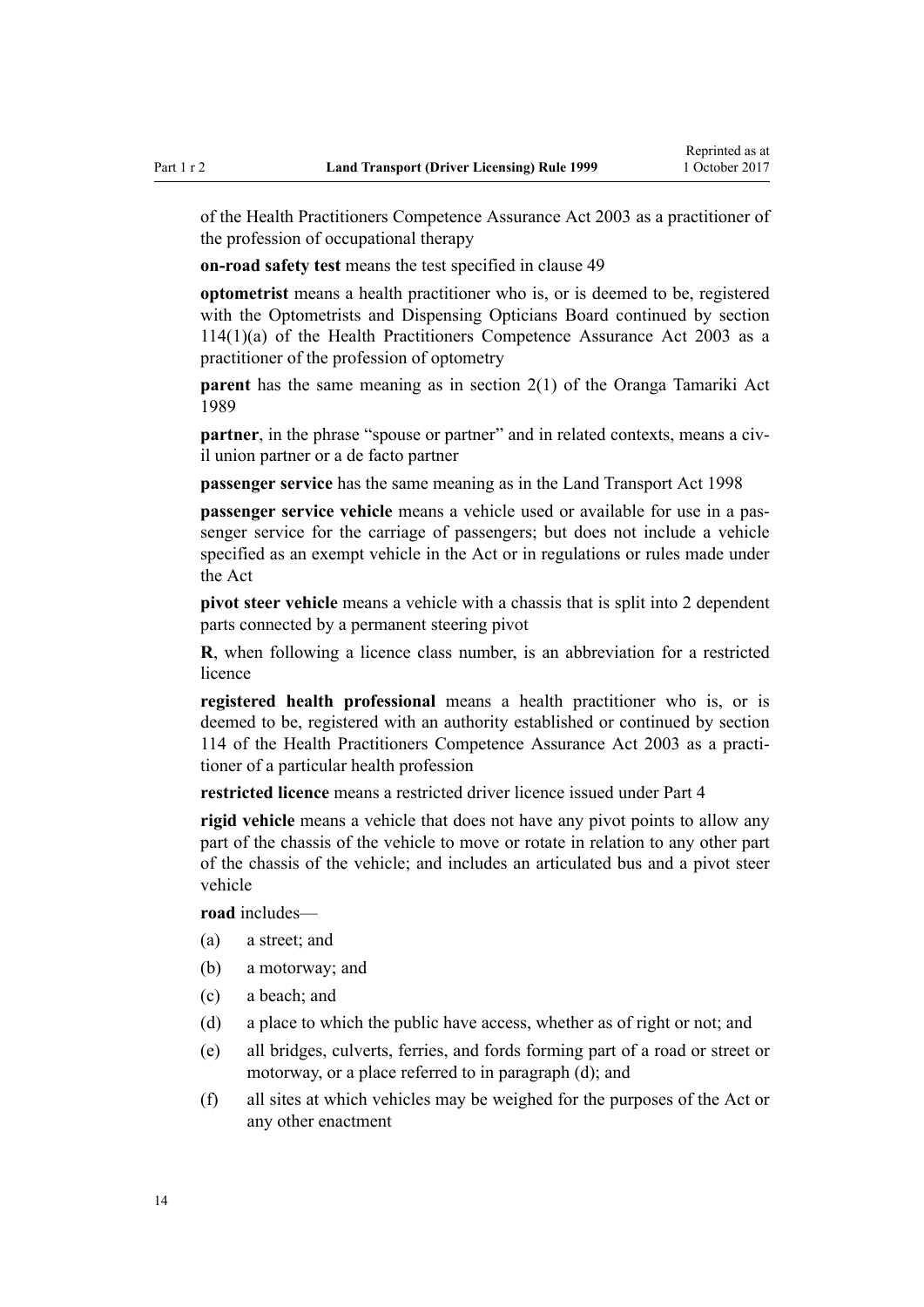**small passenger service vehicle** has the same meaning as in [section 2\(1\)](http://prd-lgnz-nlb.prd.pco.net.nz/pdflink.aspx?id=DLM433619) of the Land Transport Act 1998

**special-type vehicle** means any motor vehicle that—

- (a) is a forklift; or
- (b) runs on rollers; or
- (c) runs on—
	- (i) self-laying tracks; or
	- (ii) wheels, but is not a passenger vehicle, a trade vehicle, a tractor, a fire engine, or a vehicle recovery service vehicle

**testing officer** means a person who is the holder of a testing officer endorsement

**Testing Officer's Manual** means the Driver Testing Officer's Manual produced by the Authority setting out the requirements for administering theory tests and practical driving tests for the purposes of this rule

**trade vehicle** means a motor vehicle designed exclusively or principally for the carriage of goods; and—

- (a) includes—
	- (i) a motor vehicle that has been adapted by the permanent attachment of machinery or other similar apparatus; and
	- (ii) a motorised mobile home or self-propelled caravan; but
- (b) does not include—
	- (i) a moped or motorcycle:
	- (ii) a motor vehicle fitted with self-laying tracks:
	- (iii) a forklift vehicle:
	- (iv) a vehicle recovery service vehicle while the vehicle is being used to tow or carry any other vehicle:
	- (v) a fire engine:
	- (vi) an ambulance

**tradesperson's vehicle** means a motor vehicle whose body is designed or adapted for use principally by tradespersons to carry special purpose trade equipment or trade goods (excluding general freight)

**trailer** means a vehicle without power that is capable of being drawn or propelled by a motor vehicle from which it is readily detachable; but does not include—

- (a) a sidecar attached to a motorcycle; or
- (b) a vehicle normally propelled by mechanical power while it is being temporarily towed without the use of its own power

**vehicle**—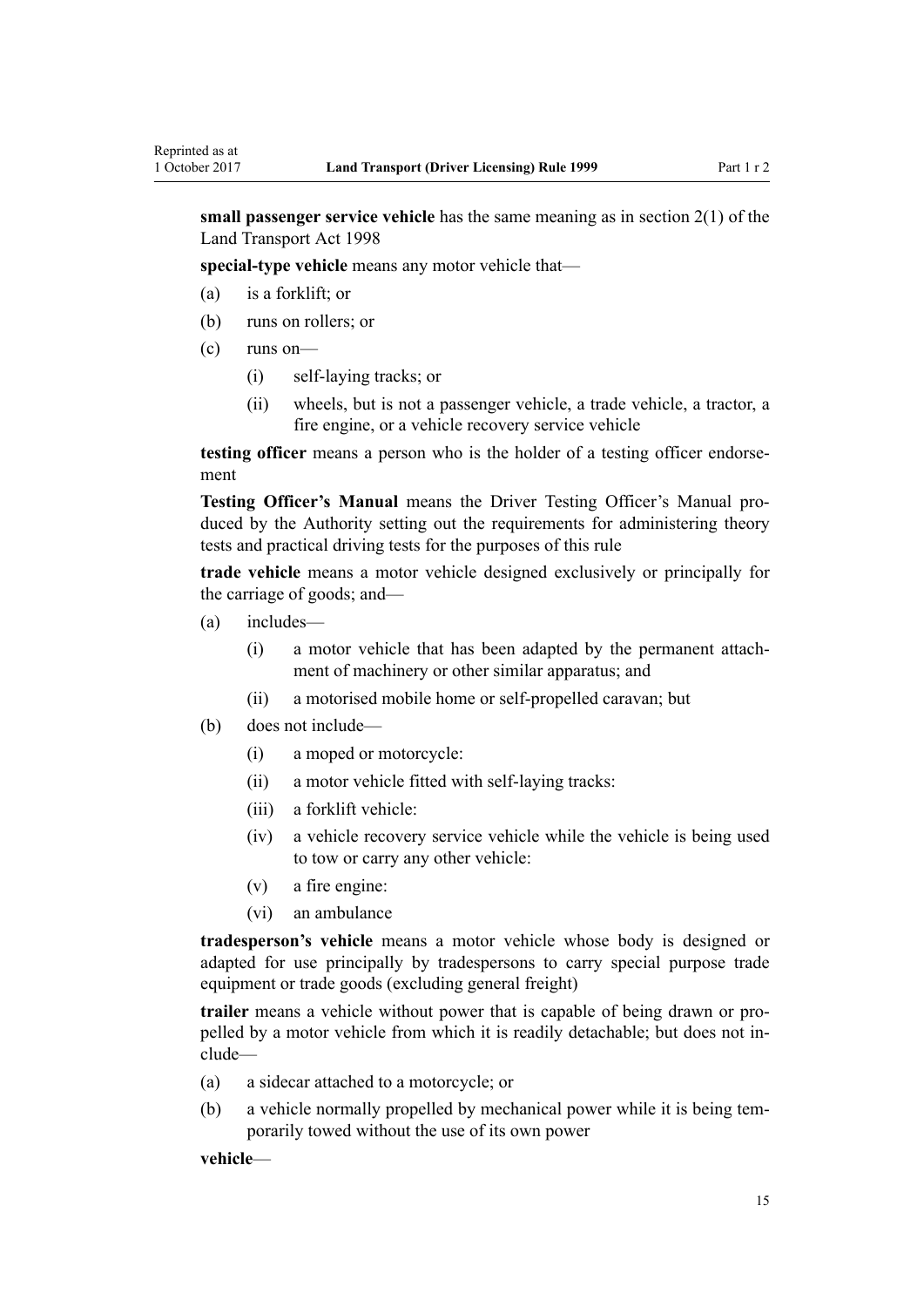- (a) means a contrivance equipped with wheels, tracks, or revolving runners on which it moves or is moved; and
- (b) includes a hovercraft, a skateboard, in-line skates, and roller skates; but
- (c) does not include—
	- (i) a perambulator or pushchair:
	- (ii) a shopping or sporting trundler not propelled by mechanical power:
	- (iii) a wheelbarrow or hand-trolley:
	- (iv) *[Revoked]*
	- (v) a pedestrian-controlled lawnmower:
	- (vi) a pedestrian-controlled agricultural machine not propelled by mechanical power:
	- (vii) an article of furniture:
	- (viii) an invalid wheelchair not propelled by mechanical power:
	- (ix) any other contrivance specified by any other rule made under the Act not to be a vehicle for the purposes of this definition

**vehicle recovery service** means the towing or carrying on any road of a motor vehicle, irrespective of the size or design of the towing or carrying vehicle, and whether or not the towing or carrying of the vehicle is carried out by a person intending to carry out repairs on the vehicle; but does not include—

- (a) the towing or carrying of any motorcycle or moped; or
- (b) the towing or carrying of one motor vehicle by another where—
	- (i) the towing or carrying is not carried out directly or indirectly for reward; and
	- (ii) the towing or carrying vehicle is not designed or adapted for the purpose of towing or carrying motor vehicles; or
- (c) the towing or carrying of a vehicle by a person who owns the vehicle; or
- (d) any service where the Agency has, in writing, notified the operator that the nature of the service is such that the carriage of vehicles should be treated as the carriage of goods; or
- (e) any service specified as an exempt service in the Act or in the regulations or rules made under the Act

**vehicle recovery service vehicle** means a vehicle used in a vehicle recovery service for towing or carrying on a road any motor vehicle; but does not include a vehicle that is not designed or adapted for the purpose of towing or carrying motor vehicles.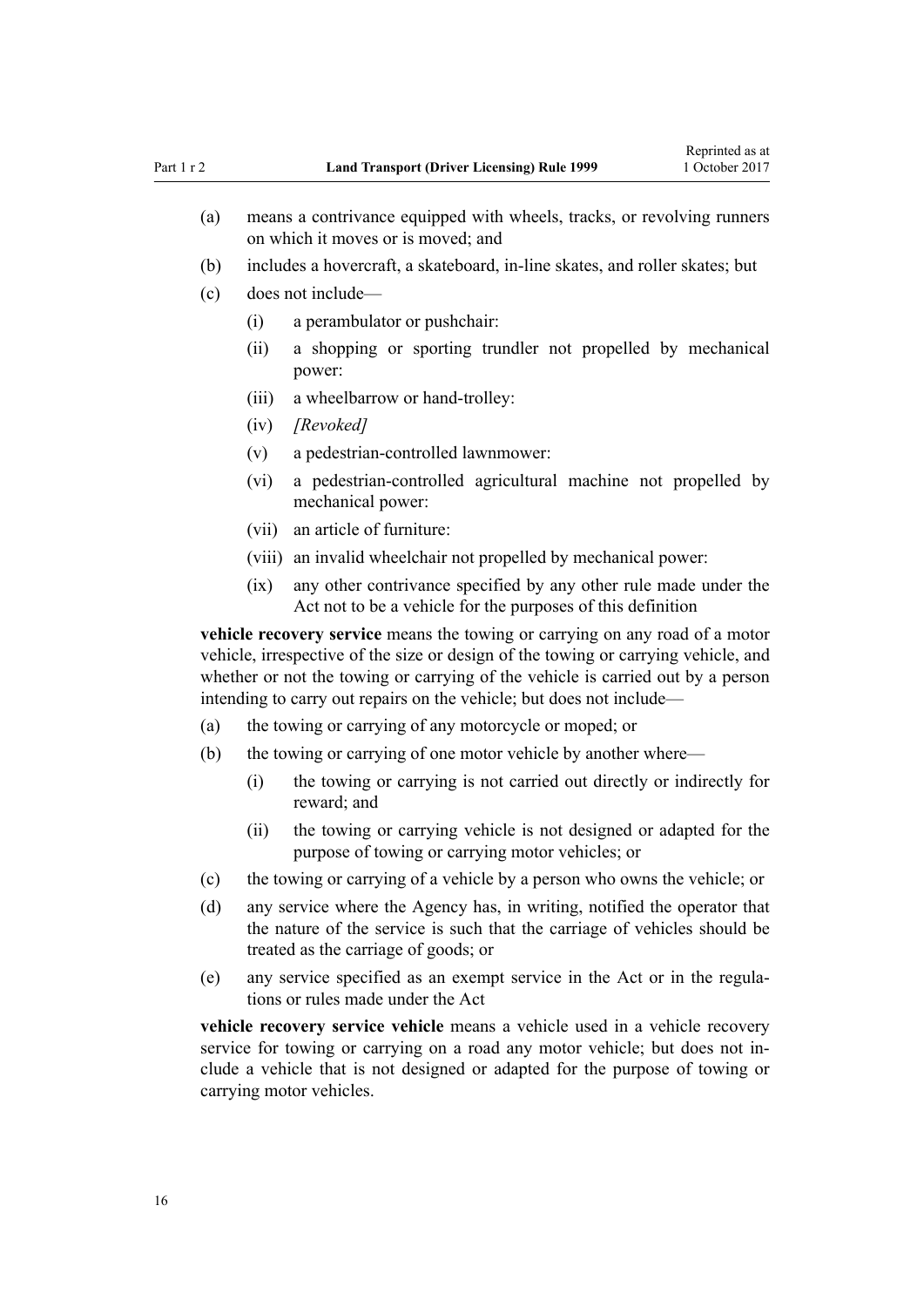Reprinted as at

- (2) For the purposes of this rule, in a year that is not a leap year, birthdays and other dates that would otherwise occur on 29 February are deemed to occur on 28 February.
- (3) Unless the context otherwise requires, terms and expressions that are used but not defined in this rule but that are defined in the Act have the same meaning as in the Act.

Clause 2(1) **accurate English translation**: inserted, on 1 October 2011, by [clause 6\(3\)](http://prd-lgnz-nlb.prd.pco.net.nz/pdflink.aspx?id=DLM3956501) of the Land Transport (Driver Licensing) Amendment Rule 2011 (SR 2011/306).

Clause 2(1) **Agency**: inserted, on 1 August 2008, by [section 50\(2\)](http://prd-lgnz-nlb.prd.pco.net.nz/pdflink.aspx?id=DLM1313622) of the Land Transport Management Amendment Act 2008 (2008 No 47).

Clause 2(1) **agricultural motor vehicle**: inserted, on 1 June 2013, by [clause 6\(1\)](http://prd-lgnz-nlb.prd.pco.net.nz/pdflink.aspx?id=DLM5102233) of the Land Transport (Driver Licensing) Amendment Rule 2013 (SR 2013/100).

Clause 2(1) **agricultural purpose**: inserted, on 1 June 2013, by [clause 6\(1\)](http://prd-lgnz-nlb.prd.pco.net.nz/pdflink.aspx?id=DLM5102233) of the Land Transport (Driver Licensing) Amendment Rule 2013 (SR 2013/100).

Clause 2(1) **agricultural tractor**: inserted, on 1 June 2013, by [clause 6\(1\)](http://prd-lgnz-nlb.prd.pco.net.nz/pdflink.aspx?id=DLM5102233) of the Land Transport (Driver Licensing) Amendment Rule 2013 (SR 2013/100).

Clause 2(1) **agricultural trailer**: inserted, on 1 June 2013, by [clause 6\(1\)](http://prd-lgnz-nlb.prd.pco.net.nz/pdflink.aspx?id=DLM5102233) of the Land Transport (Driver Licensing) Amendment Rule 2013 (SR 2013/100).

Clause 2(1) **all-terrain vehicle**: amended, on 1 June 2013, by [clause 6\(2\)](http://prd-lgnz-nlb.prd.pco.net.nz/pdflink.aspx?id=DLM5102233) of the Land Transport (Driver Licensing) Amendment Rule 2013 (SR 2013/100).

Clause 2(1) **ambulance**: inserted, on 1 June 2006, by [clause 3\(1\)](http://prd-lgnz-nlb.prd.pco.net.nz/pdflink.aspx?id=DLM375678) of the Land Transport (Driver Licensing) Amendment Rule 2006 (SR 2006/84).

Clause 2(1) **approved motorcycle**: inserted, on 1 October 2012, by [clause 6\(3\)](http://prd-lgnz-nlb.prd.pco.net.nz/pdflink.aspx?id=DLM3956501) of the Land Transport (Driver Licensing) Amendment Rule 2011 (SR 2011/306).

Clause 2(1) **Authority**: substituted, on 1 December 2004, by [section 19\(2\)](http://prd-lgnz-nlb.prd.pco.net.nz/pdflink.aspx?id=DLM321838) of the Land Transport Management Amendment Act 2004 (2004 No 97).

Clause 2(1) **Authority**: amended, on 1 August 2008, by [section 50\(2\)](http://prd-lgnz-nlb.prd.pco.net.nz/pdflink.aspx?id=DLM1313622) of the Land Transport Management Amendment Act 2008 (2008 No 47).

Clause 2(1) **combination vehicle**: amended, on 4 October 1999, by [clause 2\(1\)](http://prd-lgnz-nlb.prd.pco.net.nz/pdflink.aspx?id=DLM293670) of the Land Transport (Driver Licensing) Amendment Rule 1999 (SR 1999/302).

Clause 2(1) **country**: inserted, on 1 July 2013, by [clause 6](http://prd-lgnz-nlb.prd.pco.net.nz/pdflink.aspx?id=DLM5159809) of the Land Transport (Driver Licensing) Amendment Rule (No 2) 2013 (SR 2013/131).

Clause 2(1) **dangerous goods**: amended, on 1 October 2011, by [clause 6\(1\)](http://prd-lgnz-nlb.prd.pco.net.nz/pdflink.aspx?id=DLM3956501) of the Land Transport (Driver Licensing) Amendment Rule 2011 (SR 2011/306).

Clause 2(1) **dependant** paragraph (a): amended, on 26 April 2005, by [section 12](http://prd-lgnz-nlb.prd.pco.net.nz/pdflink.aspx?id=DLM334004) of the Relationships (Statutory References) Act 2005 (2005 No 3).

Clause 2(1) **dependant** paragraph (a)(i): amended, on 26 April 2005, by [section 12](http://prd-lgnz-nlb.prd.pco.net.nz/pdflink.aspx?id=DLM334004) of the Relationships (Statutory References) Act 2005 (2005 No 3).

Clause 2(1) **dependant** paragraph (a)(iii): amended, on 26 April 2005, by [section 12](http://prd-lgnz-nlb.prd.pco.net.nz/pdflink.aspx?id=DLM334004) of the Relationships (Statutory References) Act 2005 (2005 No 3).

Clause 2(1) **dependant** paragraph (a)(iv): amended, on 14 July 2017, by [section 149](http://prd-lgnz-nlb.prd.pco.net.nz/pdflink.aspx?id=DLM7287401) of the Children, Young Persons, and Their Families (Oranga Tamariki) Legislation Act 2017 (2017 No 31).

Clause 2(1) **dependant** paragraph (b): amended, on 26 April 2005, by [section 12](http://prd-lgnz-nlb.prd.pco.net.nz/pdflink.aspx?id=DLM334004) of the Relationships (Statutory References) Act 2005 (2005 No 3).

Clause 2(1) **Director**: revoked, on 1 August 2008, by [section 50\(2\)](http://prd-lgnz-nlb.prd.pco.net.nz/pdflink.aspx?id=DLM1313622) of the Land Transport Management Amendment Act 2008 (2008 No 47).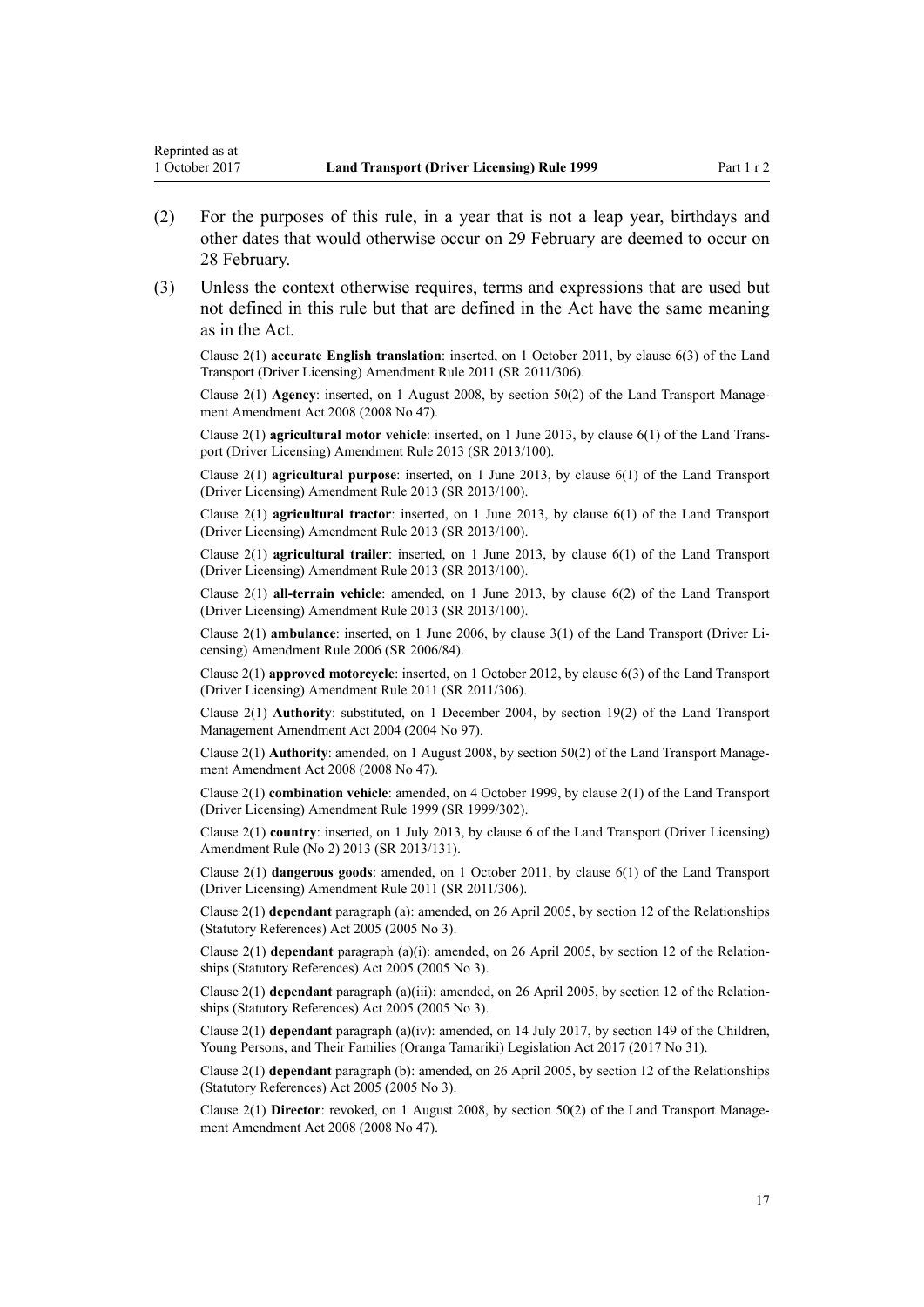Clause 2(1) **driver identification card**: substituted, on 1 October 2007, by [section 95\(11\)](http://prd-lgnz-nlb.prd.pco.net.nz/pdflink.aspx?id=DLM353501) of the Land Transport Amendment Act 2005 (2005 No 77).

Clause 2(1) **guardian**: inserted, on 1 October 2011, by [clause 6\(3\)](http://prd-lgnz-nlb.prd.pco.net.nz/pdflink.aspx?id=DLM3956501) of the Land Transport (Driver Licensing) Amendment Rule 2011 (SR 2011/306).

Clause 2(1) **highest class**: amended, on 1 June 2006, by [clause 3\(2\)](http://prd-lgnz-nlb.prd.pco.net.nz/pdflink.aspx?id=DLM375678) of the Land Transport (Driver Licensing) Amendment Rule 2006 (SR 2006/84).

Clause 2(1) **large passenger service vehicle**: replaced, on 1 October 2017, by [section 110\(8\)](http://prd-lgnz-nlb.prd.pco.net.nz/pdflink.aspx?id=DLM6960929) of the Land Transport Amendment Act 2017 (2017 No 34).

Clause 2(1) **licensing agent**: amended, on 1 October 2011, by [clause 6\(2\)](http://prd-lgnz-nlb.prd.pco.net.nz/pdflink.aspx?id=DLM3956501) of the Land Transport (Driver Licensing) Amendment Rule 2011 (SR 2011/306).

Clause 2(1) **licensing agent**: amended, on 1 August 2008, by [section 50\(2\)](http://prd-lgnz-nlb.prd.pco.net.nz/pdflink.aspx?id=DLM1313622) of the Land Transport Management Amendment Act 2008 (2008 No 47).

Clause 2(1) **light trailer**: inserted, on 1 June 2006, by [clause 3\(1\)](http://prd-lgnz-nlb.prd.pco.net.nz/pdflink.aspx?id=DLM375678) of the Land Transport (Driver Licensing) Amendment Rule 2006 (SR 2006/84).

Clause 2(1) **medical practitioner**: inserted, on 18 September 2004, by [section 175\(3\)](http://prd-lgnz-nlb.prd.pco.net.nz/pdflink.aspx?id=DLM205009) of the Health Practitioners Competence Assurance Act 2003 (2003 No 48).

Clause 2(1) **mobility device**: inserted, on 22 June 2005, by [section 95\(10\)](http://prd-lgnz-nlb.prd.pco.net.nz/pdflink.aspx?id=DLM353501) of the Land Transport Amendment Act 2005 (2005 No 77).

Clause 2(1) **mobility device** paragraph (b): amended, on 1 August 2008, by [section 50\(2\)](http://prd-lgnz-nlb.prd.pco.net.nz/pdflink.aspx?id=DLM1313622) of the Land Transport Management Amendment Act 2008 (2008 No 47).

Clause 2(1) **moped**: substituted, on 1 May 2011, by [section 35\(6\)](http://prd-lgnz-nlb.prd.pco.net.nz/pdflink.aspx?id=DLM2015063) of the Land Transport Amendment Act 2009 (2009 No 17).

Clause 2(1) **moped**: amended, on 1 November 2012, by [clause 6](http://prd-lgnz-nlb.prd.pco.net.nz/pdflink.aspx?id=DLM4773435) of the Land Transport (Driver Licensing) Amendment Rule 2012 (SR 2012/302).

Clause 2(1) **motor vehicle** paragraph (c)(ii): revoked, on 22 June 2005, by [section 95\(10\)](http://prd-lgnz-nlb.prd.pco.net.nz/pdflink.aspx?id=DLM353501) of the Land Transport Amendment Act 2005 (2005 No 77).

Clause 2(1) **motor vehicle** paragraph (c)(vi): amended, on 22 June 2005, by [section 95\(10\)](http://prd-lgnz-nlb.prd.pco.net.nz/pdflink.aspx?id=DLM353501) of the Land Transport Amendment Act 2005 (2005 No 77).

Clause 2(1) **motor vehicle** paragraph (c)(vii): added, on 22 June 2005, by [section 95\(10\)](http://prd-lgnz-nlb.prd.pco.net.nz/pdflink.aspx?id=DLM353501) of the Land Transport Amendment Act 2005 (2005 No 77).

Clause 2(1) **motor vehicle** paragraph (c)(vii): amended, on 1 August 2008, by [section 50\(2\)](http://prd-lgnz-nlb.prd.pco.net.nz/pdflink.aspx?id=DLM1313622) of the Land Transport Management Amendment Act 2008 (2008 No 47).

Clause 2(1) **motor vehicle** paragraph (c)(viii): added, on 22 June 2005, by [section 95\(10\)](http://prd-lgnz-nlb.prd.pco.net.nz/pdflink.aspx?id=DLM353501) of the Land Transport Amendment Act 2005 (2005 No 77).

Clause 2(1) **motorcycle**: substituted, on 10 May 2011, by [section 100\(3\)](http://prd-lgnz-nlb.prd.pco.net.nz/pdflink.aspx?id=DLM3231293) of the Land Transport (Road Safety and Other Matters) Amendment Act 2011 (2011 No 13).

Clause 2(1) **occupational therapist**: inserted, on 18 September 2004, by [section 175\(3\)](http://prd-lgnz-nlb.prd.pco.net.nz/pdflink.aspx?id=DLM205009) of the Health Practitioners Competence Assurance Act 2003 (2003 No 48).

Clause 2(1) **older driver test**: revoked, on 4 December 2006, by [clause 6](http://prd-lgnz-nlb.prd.pco.net.nz/pdflink.aspx?id=DLM386141) of the Land Transport (Driver Licensing) Amendment Rule (No 2) 2006 (SR 2006/152).

Clause 2(1) **on-road safety test**: inserted, on 4 December 2006, by [clause 6](http://prd-lgnz-nlb.prd.pco.net.nz/pdflink.aspx?id=DLM386141) of the Land Transport (Driver Licensing) Amendment Rule (No 2) 2006 (SR 2006/152).

Clause 2(1) **on-road safety test**: amended, on 1 August 2011, by [section 100\(4\)](http://prd-lgnz-nlb.prd.pco.net.nz/pdflink.aspx?id=DLM3231293) of the Land Transport (Road Safety and Other Matters) Amendment Act 2011 (2011 No 13).

Clause 2(1) **optometrist**: inserted, on 18 September 2004, by [section 175\(3\)](http://prd-lgnz-nlb.prd.pco.net.nz/pdflink.aspx?id=DLM205009) of the Health Practitioners Competence Assurance Act 2003 (2003 No 48).

Clause 2(1) **parent**: inserted, on 1 October 2011, by [clause 6\(3\)](http://prd-lgnz-nlb.prd.pco.net.nz/pdflink.aspx?id=DLM3956501) of the Land Transport (Driver Licensing) Amendment Rule 2011 (SR 2011/306).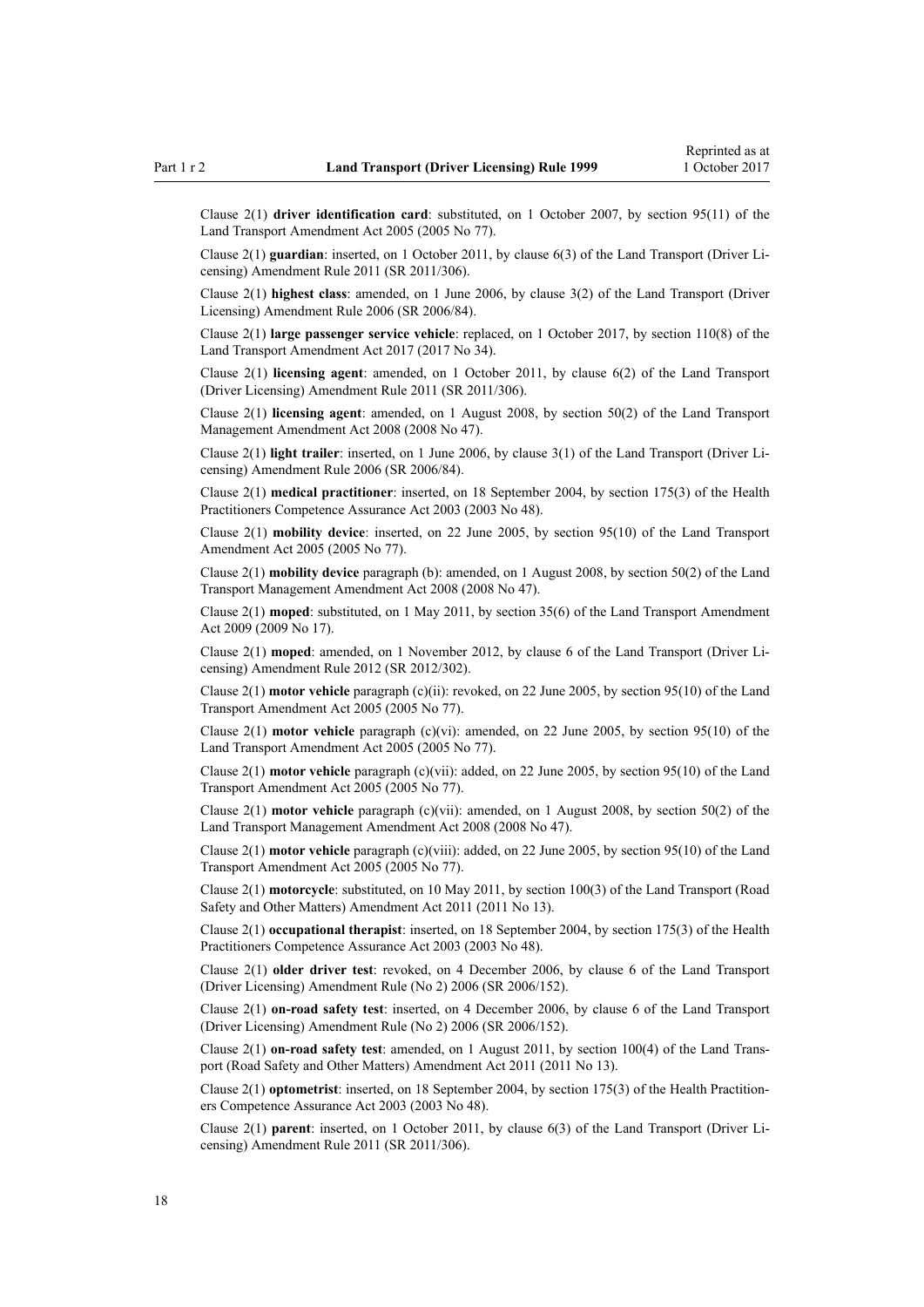<span id="page-18-0"></span>Clause 2(1) **parent**: amended, on 14 July 2017, by [section 149](http://prd-lgnz-nlb.prd.pco.net.nz/pdflink.aspx?id=DLM7287401) of the Children, Young Persons, and Their Families (Oranga Tamariki) Legislation Act 2017 (2017 No 31).

Clause 2(1) **partner**: inserted, on 26 April 2005, by [section 12](http://prd-lgnz-nlb.prd.pco.net.nz/pdflink.aspx?id=DLM334004) of the Relationships (Statutory References) Act 2005 (2005 No 3).

Clause 2(1) **passenger service**: replaced, on 1 October 2017, by [section 110\(8\)](http://prd-lgnz-nlb.prd.pco.net.nz/pdflink.aspx?id=DLM6960929) of the Land Transport Amendment Act 2017 (2017 No 34).

Clause 2(1) **passenger service vehicle**: amended, on 1 October 2007, by [section 95\(11\)](http://prd-lgnz-nlb.prd.pco.net.nz/pdflink.aspx?id=DLM353501) of the Land Transport Amendment Act 2005 (2005 No 77).

Clause 2(1) **pivot steer vehicle**: inserted, on 1 June 2006, by [clause 3\(1\)](http://prd-lgnz-nlb.prd.pco.net.nz/pdflink.aspx?id=DLM375678) of the Land Transport (Driver Licensing) Amendment Rule 2006 (SR 2006/84).

Clause 2(1) **registered health professional**: inserted, on 18 September 2004, by [section 175\(3\)](http://prd-lgnz-nlb.prd.pco.net.nz/pdflink.aspx?id=DLM205009) of the Health Practitioners Competence Assurance Act 2003 (2003 No 48).

Clause 2(1) **registered medical practitioner**: revoked, on 18 September 2004, by [section 175\(3\)](http://prd-lgnz-nlb.prd.pco.net.nz/pdflink.aspx?id=DLM205009) of the Health Practitioners Competence Assurance Act 2003 (2003 No 48).

Clause 2(1) **registered occupational therapist**: revoked, on 18 September 2004, by [section 175\(3\)](http://prd-lgnz-nlb.prd.pco.net.nz/pdflink.aspx?id=DLM205009) of the Health Practitioners Competence Assurance Act 2003 (2003 No 48).

Clause 2(1) **registered optometrist**: revoked, on 18 September 2004, by [section 175\(3\)](http://prd-lgnz-nlb.prd.pco.net.nz/pdflink.aspx?id=DLM205009) of the Health Practitioners Competence Assurance Act 2003 (2003 No 48).

Clause 2(1) **rigid vehicle**: amended, on 1 June 2006, by [clause 3\(3\)](http://prd-lgnz-nlb.prd.pco.net.nz/pdflink.aspx?id=DLM375678) of the Land Transport (Driver Licensing) Amendment Rule 2006 (SR 2006/84).

Clause 2(1) **small passenger service vehicle**: replaced, on 1 October 2017, by [section 110\(8\)](http://prd-lgnz-nlb.prd.pco.net.nz/pdflink.aspx?id=DLM6960929) of the Land Transport Amendment Act 2017 (2017 No 34).

Clause 2(1) **special-type vehicle** paragraph (c)(ii): amended, on 4 October 1999, by [clause 2\(2\)](http://prd-lgnz-nlb.prd.pco.net.nz/pdflink.aspx?id=DLM293670) of the Land Transport (Driver Licensing) Amendment Rule 1999 (SR 1999/302).

Clause 2(1) **spouse**: revoked, on 26 April 2005, by [section 12](http://prd-lgnz-nlb.prd.pco.net.nz/pdflink.aspx?id=DLM334004) of the Relationships (Statutory References) Act 2005 (2005 No 3).

Clause 2(1) **trade vehicle** paragraph (b)(v): added, on 1 June 2006, by [clause 3\(4\)](http://prd-lgnz-nlb.prd.pco.net.nz/pdflink.aspx?id=DLM375678) of the Land Transport (Driver Licensing) Amendment Rule 2006 (SR 2006/84).

Clause 2(1) **trade vehicle** paragraph (b)(vi): added, on 1 June 2006, by [clause 3\(4\)](http://prd-lgnz-nlb.prd.pco.net.nz/pdflink.aspx?id=DLM375678) of the Land Transport (Driver Licensing) Amendment Rule 2006 (SR 2006/84).

Clause 2(1) **tradesperson's vehicle**: inserted, on 1 June 2006, by [clause 3\(1\)](http://prd-lgnz-nlb.prd.pco.net.nz/pdflink.aspx?id=DLM375678) of the Land Transport (Driver Licensing) Amendment Rule 2006 (SR 2006/84).

Clause 2(1) **vehicle** paragraph (c)(iv): revoked, on 22 June 2005, by [section 95\(10\)](http://prd-lgnz-nlb.prd.pco.net.nz/pdflink.aspx?id=DLM353501) of the Land Transport Amendment Act 2005 (2005 No 77).

Clause 2(1) **vehicle recovery service** paragraph (d): amended, on 1 August 2008, by [section 50\(2\)](http://prd-lgnz-nlb.prd.pco.net.nz/pdflink.aspx?id=DLM1313622) of the Land Transport Management Amendment Act 2008 (2008 No 47).

Clause 2(1) **vehicle recovery service** paragraph (e): substituted, on 1 October 2007, by [section](http://prd-lgnz-nlb.prd.pco.net.nz/pdflink.aspx?id=DLM353501) [95\(11\)](http://prd-lgnz-nlb.prd.pco.net.nz/pdflink.aspx?id=DLM353501) of the Land Transport Amendment Act 2005 (2005 No 77).

Clause 2(3): added, on 1 October 2011, by [clause 6\(4\)](http://prd-lgnz-nlb.prd.pco.net.nz/pdflink.aspx?id=DLM3956501) of the Land Transport (Driver Licensing) Amendment Rule 2011 (SR 2011/306).

#### **3 Objective of rule**

A statement of the objective of this rule is set out in [Schedule 1.](#page-106-0)

## **4 Consultation**

The statement of the extent of the consultation that has been carried out in relation to this rule under [section 161\(2\)](http://prd-lgnz-nlb.prd.pco.net.nz/pdflink.aspx?id=DLM435195) of the Act is set out in [Schedule 2](#page-107-0).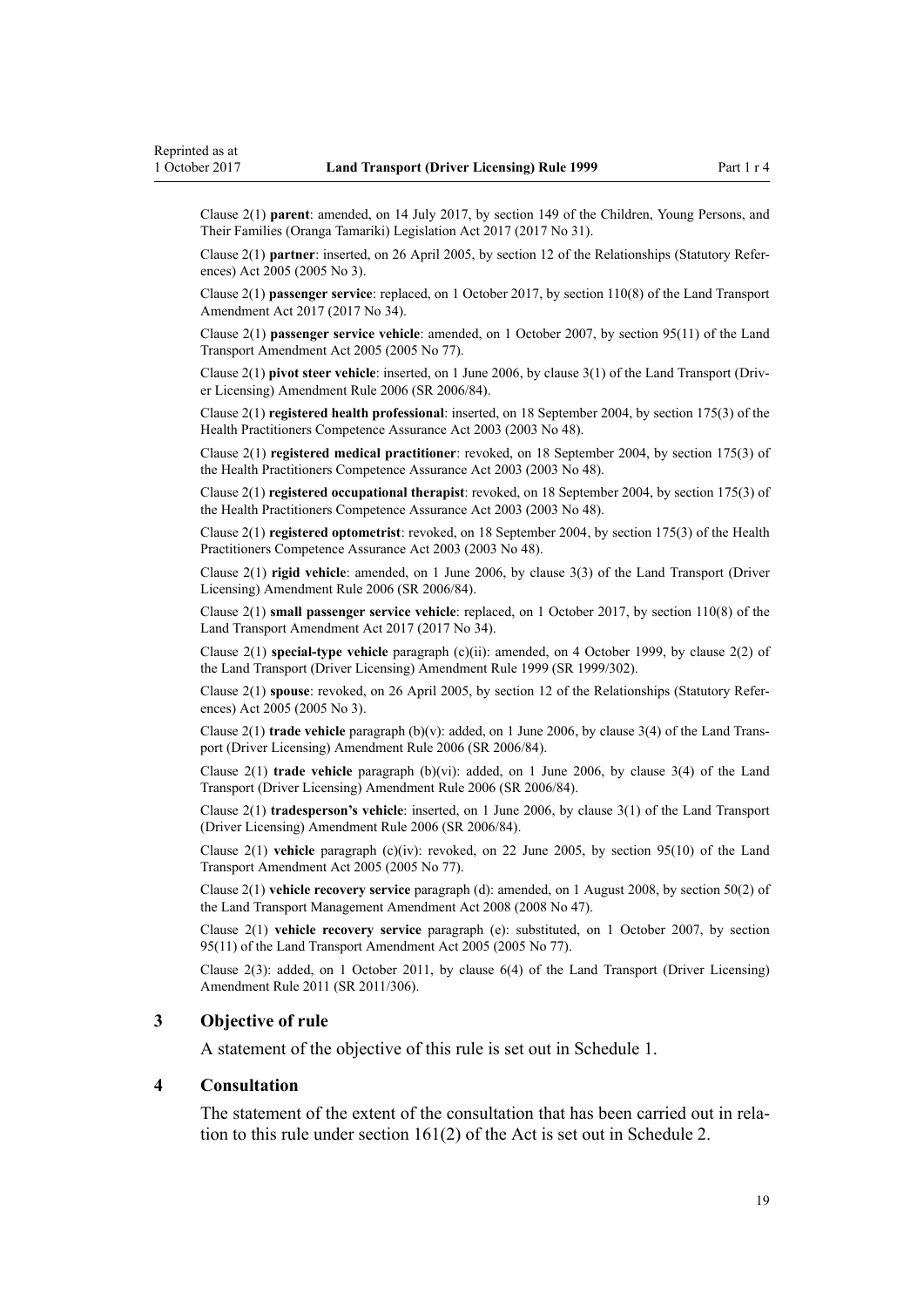#### <span id="page-19-0"></span>**5 Application**

- (1) The provisions of this rule set out in subclause (2) do not apply to a member of the New Zealand Defence Force who applies to be issued with a driver licence if that person—
	- (a) is required to drive motor vehicles covered by that class of licence as part of that person's military duties; and
	- (b) has successfully completed a course provided by the New Zealand Defence Force for that purpose and which is approved by the Agency; and
	- (c) includes, with the person's application, a letter from the person's commanding officer detailing compliance with paragraphs (a) and (b).
- (2) The provisions referred to in subclause (1) are—
	- (aa) the requirement in [clause 15](#page-25-0) that an applicant for a Class 2L licence must hold, and have held for at least 6 months, a full Class 1 licence:
	- (a) the requirement in [clause 15](#page-25-0) that an applicant for a Class 3L licence must hold, and have held for at least 6 months, a full Class 2 licence:
	- (b) the requirement in [clause 15](#page-25-0) that an applicant for a Class 4L licence must hold, and have held for at least 12 months, a full Class 2 licence:
	- (c) the requirement in [clause 15](#page-25-0) that an applicant for a Class 5L licence must hold, and have held for at least 6 months, a full Class 4 licence:
	- (d) the requirements in [clause 17](#page-28-0) that an applicant for a restricted licence of a particular class must hold, and have held for at least 6 months, a learner licence of that class:
	- (e) the requirements in [clause 19](#page-30-0) that an applicant for a full licence must hold, and have held, an appropriate learner licence or restricted licence for a particular time.
- (3) [Clause 16\(1\)\(b\), \(c\)\(i\), and \(d\)\(i\)](#page-26-0) do not apply to an apprentice, technician, or mechanic in the motor trade when that person is driving, in the course of that person's employment, a motor vehicle that is owned by, or is in the custody of, that person's employer.
- (4) [Clause 16\(1\)\(b\), \(c\)\(i\), and \(d\)\(i\)](#page-26-0) do not apply to a person who is driving a motor vehicle that is clearly marked as being used for driving instruction.

Clause  $5(1)(b)$ : amended, on 1 August 2008, by section  $50(2)$  of the Land Transport Management Amendment Act 2008 (2008 No 47).

Clause 5(2)(aa): inserted, on 1 June 2006, by [clause 6](http://prd-lgnz-nlb.prd.pco.net.nz/pdflink.aspx?id=DLM375691) of the Land Transport (Driver Licensing) Amendment Rule 2006 (SR 2006/84).

Clause  $5(3)$ : amended, on 16 June 2008, by clause  $6(1)$  of the Land Transport (Driver Licensing) Amendment Rule 2008 (SR 2008/119).

Clause 5(4): amended, on 16 June 2008, by [clause 6\(2\)](http://prd-lgnz-nlb.prd.pco.net.nz/pdflink.aspx?id=DLM1317909) of the Land Transport (Driver Licensing) Amendment Rule 2008 (SR 2008/119).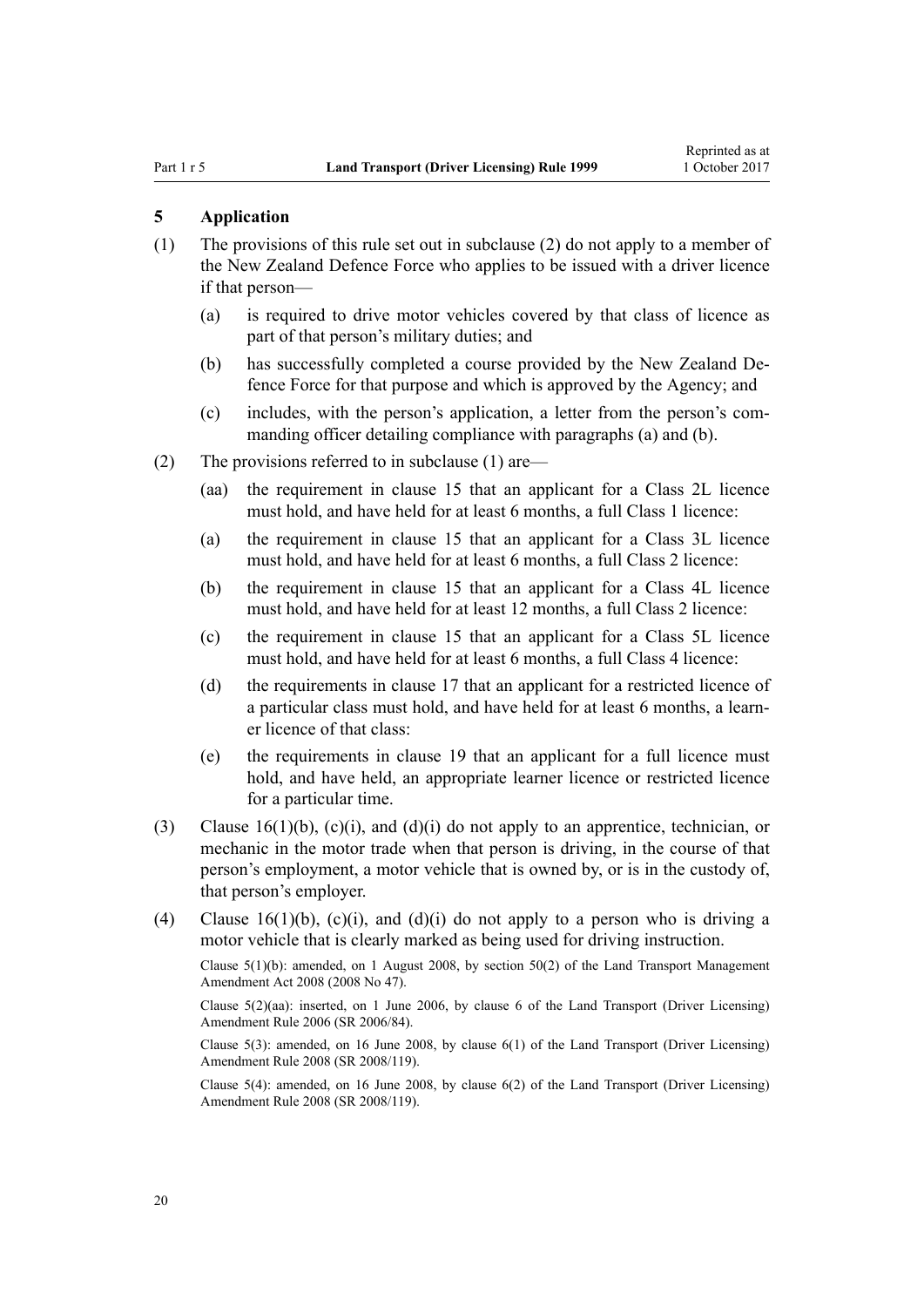# <span id="page-20-0"></span>**5A Transitional, savings, and related provisions**

The transitional, savings, and related provisions set out in [Schedule 2A](#page-109-0) have effect according to their terms.

Clause 5A: inserted, on 1 December 2014, by [clause 6](http://prd-lgnz-nlb.prd.pco.net.nz/pdflink.aspx?id=DLM6216910) of the Land Transport (Driver Licensing) Amendment Rule 2014 (LI 2014/265).

#### **6 Restrictions on granting of exemptions by Director**

#### *[Revoked]*

Clause 6: revoked, on 4 October 1999, by [clause 5](http://prd-lgnz-nlb.prd.pco.net.nz/pdflink.aspx?id=DLM293673) of the Land Transport (Driver Licensing) Amendment Rule 1999 (SR 1999/302).

# **Part 2**

# **Classification of driver licences and endorsements**

#### **7 Classes of licences**

- (1) The classes of driver licences that may be issued are set out in column 1 of [Schedule 3.](#page-110-0)
- (2) The holder of a licence of a class specified in column 1 of [Schedule 3](#page-110-0) is authorised to drive a vehicle described in relation to that class of licence in column 2 of Schedule 3, and any other vehicle authorised in accordance with subclauses (3) to (6), in accordance with the conditions imposed by or under this rule.
- (3) The holder of a Class 2 licence is authorised to drive a vehicle to which Class 1 relates.
- (4) The holder of a Class 3 licence is authorised to drive a vehicle to which Class 2 or Class 1 relates.
- (5) The holder of a Class 4 licence is authorised to drive a vehicle to which Class 2 or Class 1 relates.
- (6) The holder of a Class 5 licence is authorised to drive a vehicle to which any of Classes 1 to 4 relate.

## **8 Types of endorsements**

The types of endorsements that may be issued are set out in [Schedule 4.](#page-112-0)

## **Part 3**

## **General provisions relating to applications**

## **9 Manner of lodging application for driver licence, endorsement, or driver identification card**

(1) An application to obtain, renew, replace, or reinstate a driver licence, an endorsement, or a driver identification card must be lodged with a licensing agent.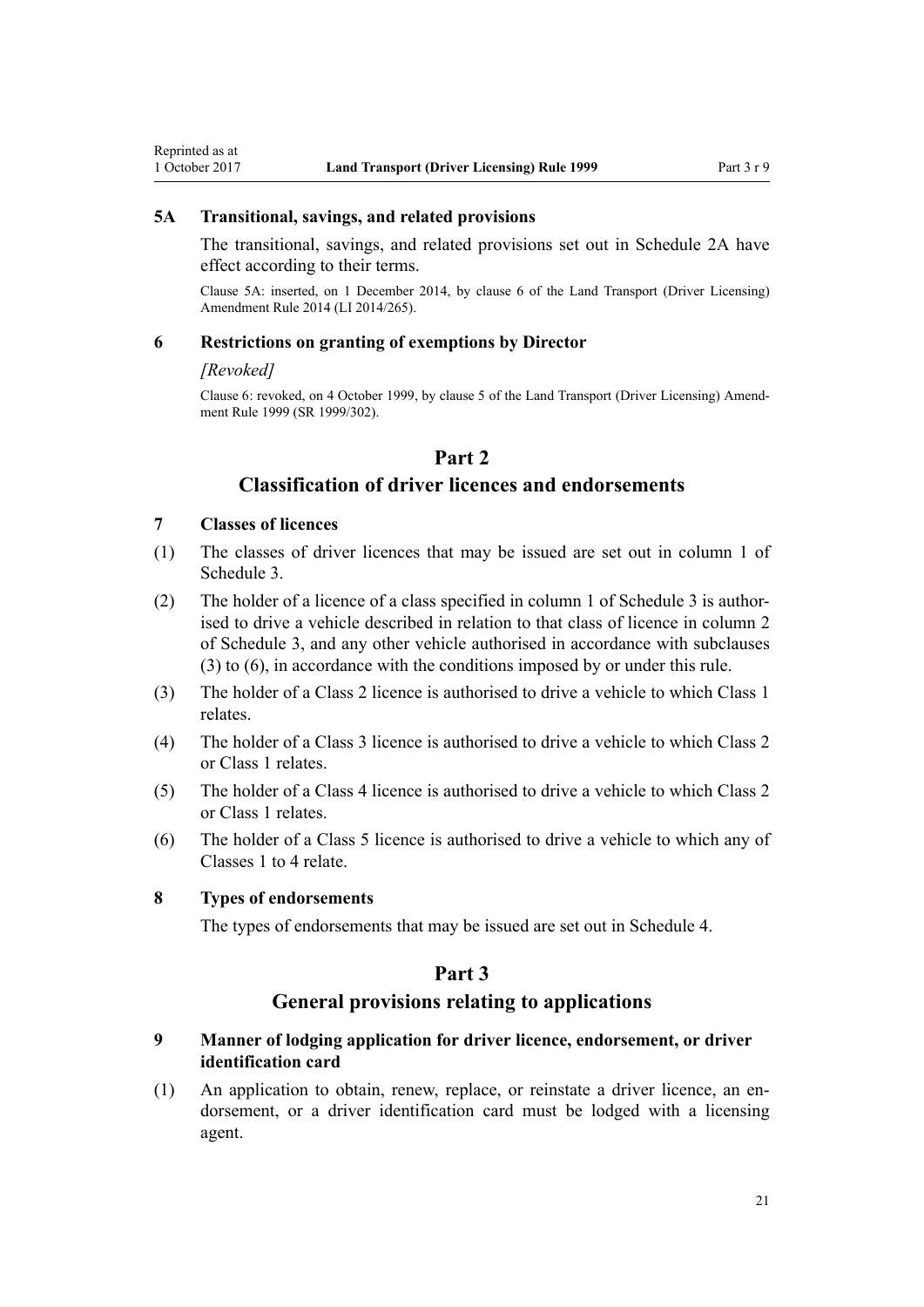- <span id="page-21-0"></span>(2) An application under [clause 86\(2\)](#page-84-0) must be made to the Agency.
- (3) If the Agency provides a system for the lodging online of an application, the application may be lodged in that manner.

Clause 9: replaced, on 1 December 2014, by [clause 7](http://prd-lgnz-nlb.prd.pco.net.nz/pdflink.aspx?id=DLM6216912) of the Land Transport (Driver Licensing) Amendment Rule 2014 (LI 2014/265).

## **10 Content of application**

A person who applies to obtain, renew, replace, or reinstate a driver licence, an endorsement, or a driver identification card must complete an application form that must include—

- (a) the applicant's full name; and
- (b) the applicant's residential and postal addresses; and
- (c) the applicant's date of birth; and
- (d) the applicant's place of birth; and
- (e) the applicant's gender; and
- (f) the medical declaration required by [clause 39](#page-49-0) and, if required by that clause, a medical certificate in accordance with that clause; and
- (g) the class of driver licence or type of endorsement applied for; and
- (h) if the application is for a passenger, vehicle recovery, driving instructor, or testing officer endorsement, whether the applicant is applying for the endorsement to be issued for a period of 1 year or a period of 5 years; and
- (i) whether the applicant agrees to be an organ donor; and
- (j) whether the applicant requests that the applicant's address appear on the driver licence; and
- (k) a signed statement by the applicant that, to the best of the applicant's knowledge and belief, all the information given by the applicant is correct and that the applicant is not disqualified from obtaining or holding a driver licence.

Clause 10: replaced, on 1 December 2014, by [clause 7](http://prd-lgnz-nlb.prd.pco.net.nz/pdflink.aspx?id=DLM6216912) of the Land Transport (Driver Licensing) Amendment Rule 2014 (LI 2014/265).

## **11 Identification: application in person**

- (1) This clause applies if an application is made in person.
- (2) An applicant who is applying to obtain the applicant's first New Zealand photographic driver licence must produce the following evidence of identity of the applicant to be sighted by a licensing agent:
	- (a) a current and valid New Zealand passport; or
	- (b) an original and current document specified in [Part 1](#page-117-0) of Schedule 9 and an original and current document specified in [Part 2](#page-117-0) of Schedule 9.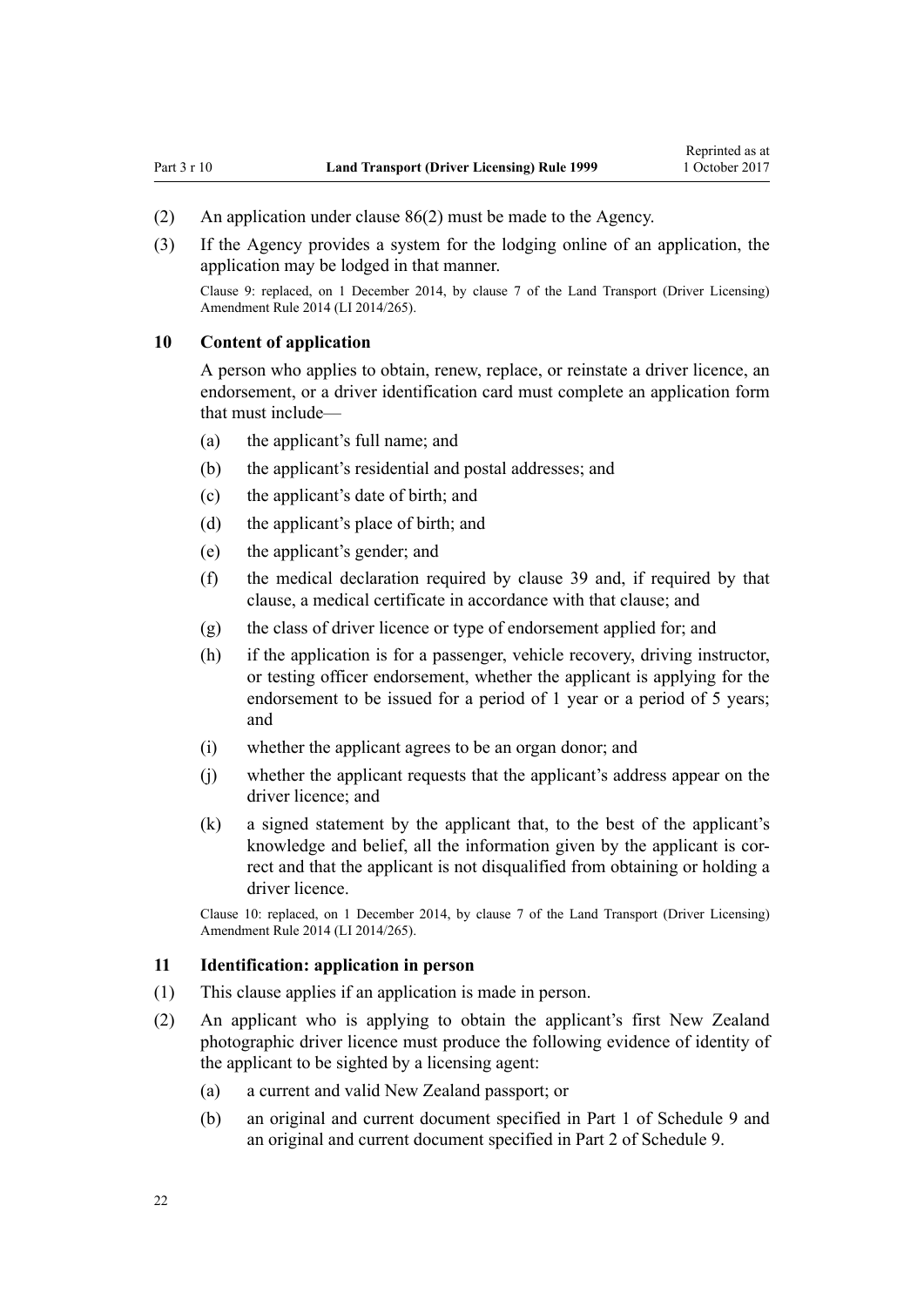- (3) In any case other than one to which subclause (2) applies, the applicant must produce the following evidence of identity of the applicant to be sighted by a licensing agent:
	- (a) a current New Zealand photographic driver licence; or
	- (b) a current and valid New Zealand passport; or
	- (c) an original and current document specified in [Part 1](#page-117-0) of Schedule 9 and an original and current document specified in [Part 2](#page-117-0) of Schedule 9.
- (4) Despite subclauses (2) and (3), the Agency may accept the following documents for up to 2 years after their expiry date:
	- (a) a New Zealand passport, if accompanied by an original and current document specified in [Part 2](#page-117-0) of Schedule 9:
	- (b) a New Zealand photographic driver licence:
	- (c) a passport issued by or on behalf of the government of a country other than New Zealand:
	- (d) a firearms licence issued under the [Arms Act 1983](http://prd-lgnz-nlb.prd.pco.net.nz/pdflink.aspx?id=DLM72621) that contains a photograph.
- (5) If an applicant provides a document from [Part 1](#page-117-0) or [2](#page-117-0) of Schedule 9 that does not contain a photographic image of the applicant, the applicant must also provide the Agency with—
	- (a) a photographic image of the applicant that has been taken within the previous 6 months, and that complies with the requirements of [clause 12\(4\)](#page-23-0) and  $(5)$ ; and
	- (b) a verification statement in relation to that photographic image that has been signed by an identity referee.
- (6) The applicant must provide one of the documents specified in [Part 3](#page-118-0) of Schedule 9 if the applicant wishes to have the driver licence, endorsement, or driver identification card issued in a name that—
	- (a) is not the same as the applicant's name on a document referred to in [Part](#page-117-0) [1](#page-117-0) or [2](#page-117-0) of Schedule 9; or
	- (b) is not the same as the applicant's name on the national register of driver **licences**
- (7) Despite anything in subclauses (2) to  $(6)$ ,—
	- (a) if the Agency considers that the information contained in driver licences, passports, or other documents issued by or on behalf of the government of a country other than New Zealand may not be reliable, the Agency may issue a direction to all licensing agents prohibiting the acceptance of all or any specified class of documents issued by or on behalf of the government of that country as evidence of the identity of the applicant; and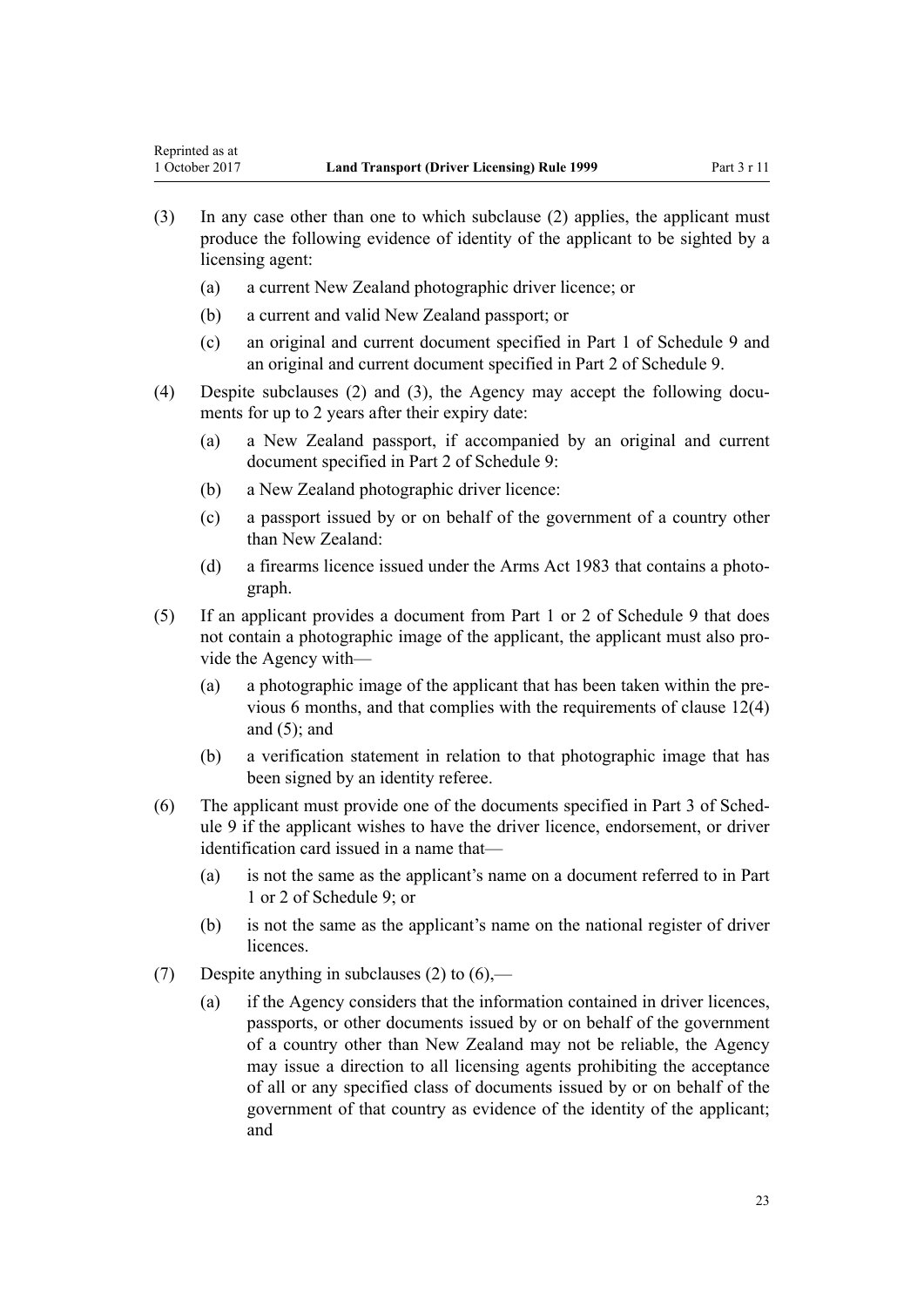- <span id="page-23-0"></span>(b) no document to which a direction under paragraph (a) applies may be accepted by a licensing agent as evidence of the identity of the applicant while that direction remains in force.
- (8) The Agency may accept any document in substitution for a document of a kind specified in [Schedule 9](#page-117-0) if the Agency is satisfied that—
	- (a) the applicant is unable to provide the document of the kind specified in [Schedule 9;](#page-117-0) and
	- (b) the alternative document is of equivalent authenticity and effect.
- (9) In this clause, **identity referee** means a person who—
	- (a) holds a valid and current New Zealand passport or New Zealand driver licence; and
	- (b) has known the applicant for 1 year or more; and
	- (c) is 16 years of age or older; and
	- (d) is not related to the applicant or part of the applicant's extended family; and
	- (e) is not a spouse or partner of the applicant; and
	- (f) does not live at the same address as the applicant.

Clause 11: replaced, on 1 December 2014, by [clause 7](http://prd-lgnz-nlb.prd.pco.net.nz/pdflink.aspx?id=DLM6216912) of the Land Transport (Driver Licensing) Amendment Rule 2014 (LI 2014/265).

#### **11A Identification: application online**

If an application is lodged online, the applicant must, instead of complying with [clause 11](#page-21-0), use identity credentials in terms of the [Electronic Identity Veri](http://prd-lgnz-nlb.prd.pco.net.nz/pdflink.aspx?id=DLM1777800)[fication Act 2012.](http://prd-lgnz-nlb.prd.pco.net.nz/pdflink.aspx?id=DLM1777800)

Clause 11A: inserted, on 1 December 2014, by [clause 7](http://prd-lgnz-nlb.prd.pco.net.nz/pdflink.aspx?id=DLM6216912) of the Land Transport (Driver Licensing) Amendment Rule 2014 (LI 2014/265).

#### **12 Images on driver licences and driver identification cards**

- (1) An applicant who is applying to obtain the applicant's first New Zealand photographic driver licence must allow the licensing agent to take a photographic image of the applicant and an electronic impression of the applicant's signature.
- (2) Subclause (3) applies if a person is applying to—
	- (a) renew or reinstate a driver licence or obtain an additional licence class; or
	- (b) obtain or renew a driver identification card; or
	- (c) replace a driver licence or driver identification card where [clause](#page-75-0)  $74(2)(c)$  applies.
- (3) The applicant must,—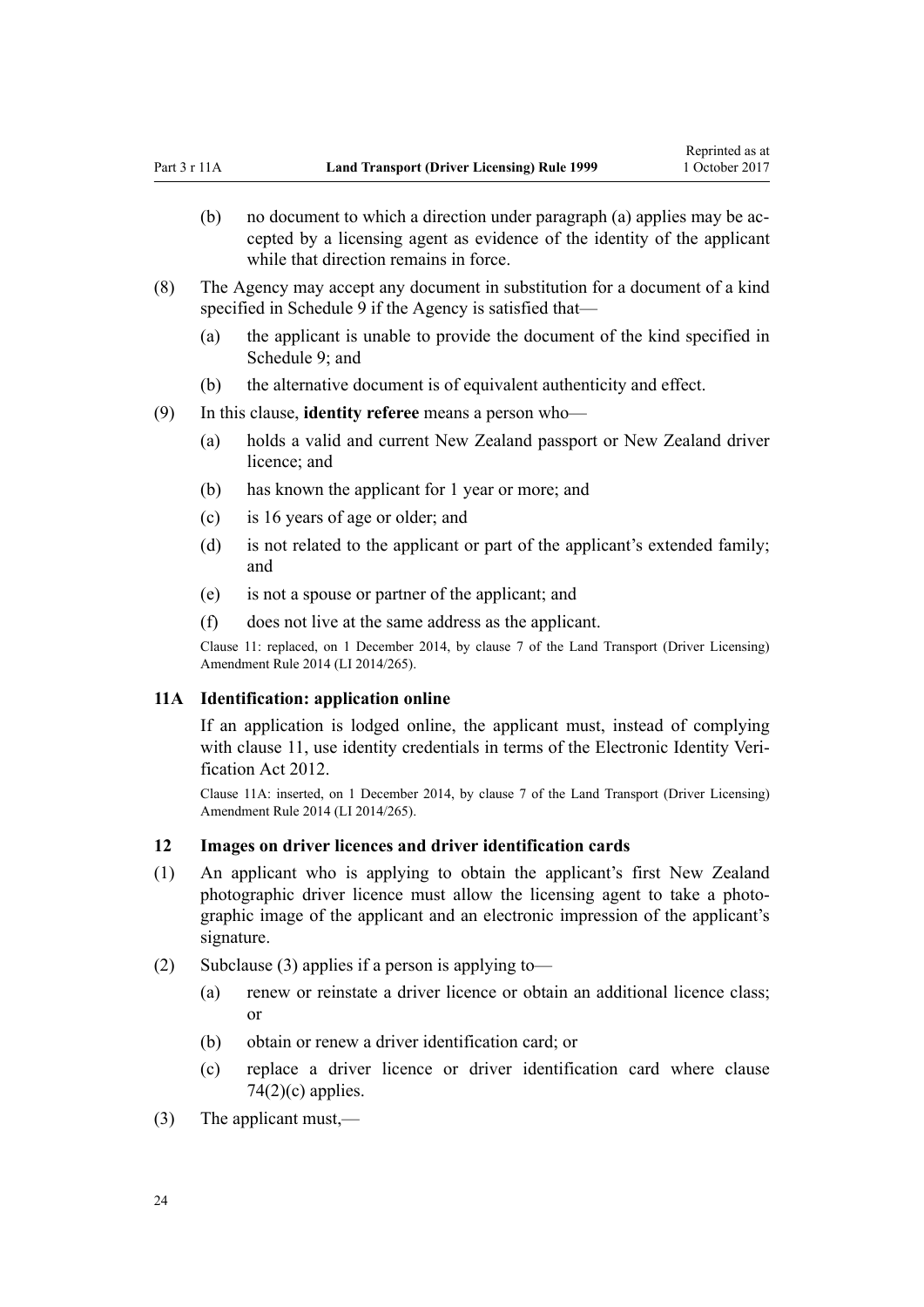- <span id="page-24-0"></span>(a) if applying in person, allow the licensing agent to take a photographic image of the applicant; or
- (b) if applying online, provide a photographic image of the applicant that complies with the specified requirements of the Agency in relation to electronic format, file size, and any other matter.
- (4) In the photographic image, the applicant must not be wearing sunglasses, a hat, any head coverings, or anything else that obscures the applicant's face or prevents the photographic image from being a good likeness of the applicant.
- (5) Despite subclause (4), the Agency may permit an applicant to wear an item on or near the applicant's face if—
	- (a) the Agency is satisfied that the applicant is required to wear the item for religious or medical reasons; and
	- (b) the applicant provides the Agency with a signed statement to that effect; and
	- (c) the applicant's facial features from the bottom of the chin to the top of the forehead and both edges of the face are clearly shown; and
	- (d) the Agency is satisfied that the item does not prevent the photographic image from being a good likeness of the applicant.
- (6) An applicant for the renewal of a driver licence who is 80 years of age or over is required to comply with subclause (3) only if renewing a licence at 86 years of age or any birthday that is 10 years or a multiple of 10 years after the person's 86th birthday.

Clause 12: replaced, on 1 December 2014, by [clause 7](http://prd-lgnz-nlb.prd.pco.net.nz/pdflink.aspx?id=DLM6216912) of the Land Transport (Driver Licensing) Amendment Rule 2014 (LI 2014/265).

## **12A Statements in applications made online**

Where this rule provides that a signed statement must be made by an applicant or other specified person, and the application is made online, the statement must be made, but need not be signed.

Clause 12A: inserted, on 1 December 2014, by [clause 7](http://prd-lgnz-nlb.prd.pco.net.nz/pdflink.aspx?id=DLM6216912) of the Land Transport (Driver Licensing) Amendment Rule 2014 (LI 2014/265).

## **13 Eyesight test**

An applicant must pass an eyesight test as specified in [clause 38](#page-48-0) when applying—

- (a) to obtain a driver licence or an endorsement; or
- (b) to obtain an additional licence class; or
- (c) to renew a driver licence or an endorsement; or
- (d) to reinstate a licence where the licence will be issued with a new expiry date.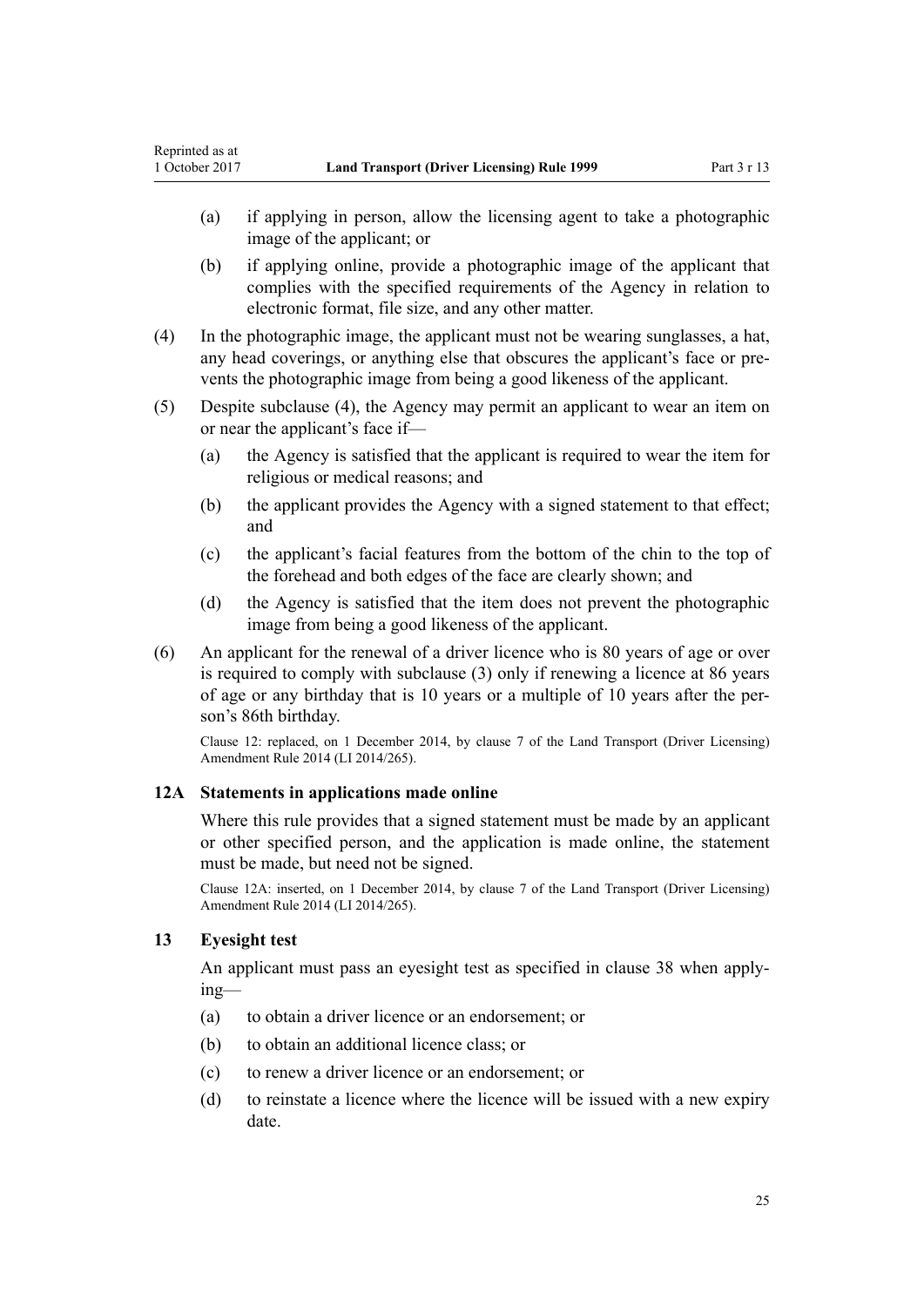<span id="page-25-0"></span>Clause 13: replaced, on 1 December 2014, by [clause 7](http://prd-lgnz-nlb.prd.pco.net.nz/pdflink.aspx?id=DLM6216912) of the Land Transport (Driver Licensing) Amendment Rule 2014 (LI 2014/265).

#### **14 Fees**

When applying to obtain, renew, replace, or reinstate a driver licence, an endorsement, or a driver identification card or any application under [Part 4A](#page-32-0) a person must pay the appropriate fee or fees (if any) specified in or assessed in accordance with regulations made under the Act.

Clause 14: amended, on 1 October 2011, by [clause 9](http://prd-lgnz-nlb.prd.pco.net.nz/pdflink.aspx?id=DLM3956593) of the Land Transport (Driver Licensing) Amendment Rule 2011 (SR 2011/306).

Clause 14: amended, on 10 May 2011, by [section 100\(3\)](http://prd-lgnz-nlb.prd.pco.net.nz/pdflink.aspx?id=DLM3231293) of the Land Transport (Road Safety and Other Matters) Amendment Act 2011 (2011 No 13).

## **Part 4**

## **Learner licences, restricted licences, and full licences**

## *Learner licences*

## **15 Obtaining learner licence**

A person is entitled to be issued with a learner licence of the class specified in column 1 of the table to this clause if the person—

- (a) has made an application in accordance with [Part 3;](#page-20-0) and
- (b) has satisfied the requirements set out in column 2 of the table in relation to that class of licence.

Table to clause 15

#### **Class of licence Requirements to be satisfied by applicant**

| Class 1L | (a)  | is 16 years of age or over at date of application                                                                     |  |  |  |
|----------|------|-----------------------------------------------------------------------------------------------------------------------|--|--|--|
|          | (b)  | passes the appropriate theory test under clause 45                                                                    |  |  |  |
|          | (c)  | if 75 years of age or over, produces a medical certificate in accordance<br>with clause 44                            |  |  |  |
| Class 2L | (a)  | holds, and has held for at least 6 months, a full Class 1 licence                                                     |  |  |  |
|          | (b)  | passes the appropriate theory test under clause 45                                                                    |  |  |  |
|          | (c)  | produces a medical certificate in accordance with clause 44                                                           |  |  |  |
| Class 3L | (a)  | if under 25 years of age, holds, and has held for at least 6 months, a full<br>Class 2 licence                        |  |  |  |
|          | (ab) | if 25 years of age or over,—                                                                                          |  |  |  |
|          |      | holds, and has held for at least 3 months, a full Class 2 licence;<br>(i)<br>or                                       |  |  |  |
|          |      | holds a full Class 2 licence and provides a certificate showing<br>(i)<br>successful completion of an approved course |  |  |  |
|          | (b)  | passes the appropriate theory test under clause 45                                                                    |  |  |  |
|          | (c)  | produces a medical certificate in accordance with clause 44                                                           |  |  |  |
| Class 4L | (a)  | if under 25 years of age, holds, and has held for at least 6 months, a full<br>Class 2 licence                        |  |  |  |
|          | (ab) | if 25 years of age or over,—                                                                                          |  |  |  |

26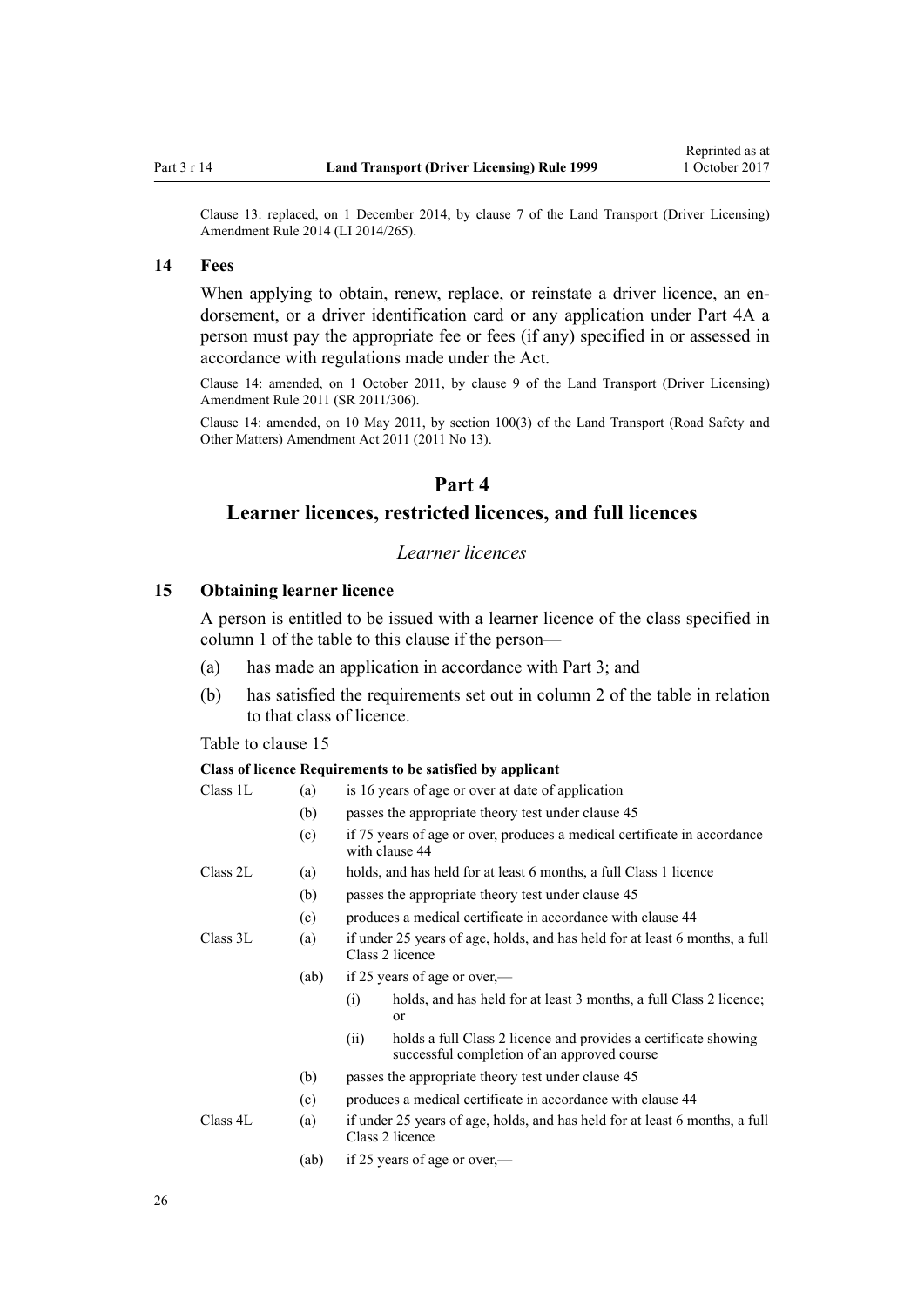#### <span id="page-26-0"></span>**Class of licence Requirements to be satisfied by applicant**

|          |                  | (i)                                                                                            | holds, and has held for at least 3 months, a full Class 2 licence;<br><sub>or</sub>                                                                  |  |
|----------|------------------|------------------------------------------------------------------------------------------------|------------------------------------------------------------------------------------------------------------------------------------------------------|--|
|          |                  | (i)                                                                                            | holds a full Class 2 licence and provides a certificate showing<br>successful completion of an approved course                                       |  |
|          | (b)              |                                                                                                | produces a medical certificate in accordance with clause 44                                                                                          |  |
| Class 5L | (a)              | if under 25 years of age, holds, and has held for at least 6 months, a full<br>Class 4 licence |                                                                                                                                                      |  |
|          | (ab)             |                                                                                                | if 25 years of age or over,—                                                                                                                         |  |
|          |                  | (i)                                                                                            | holds, and has held for at least 3 months, a full Class 4 licence;<br><sub>or</sub>                                                                  |  |
|          |                  | (i)                                                                                            | holds a full Class 4 licence and provides a certificate showing<br>successful completion of an approved course                                       |  |
|          | (b)              |                                                                                                | passes the appropriate theory test under clause 45 (unless applicant has<br>previously passed the theory test required to obtain a Class 3L licence) |  |
|          | (c)              |                                                                                                | produces a medical certificate in accordance with clause 44                                                                                          |  |
| Class 6L | (a)              | is 16 years of age or over at date of application                                              |                                                                                                                                                      |  |
|          | (b)              |                                                                                                | passes the appropriate theory test under clause 45                                                                                                   |  |
|          | (c)              |                                                                                                | produces certificate of successful completion of basic handling skills<br>test under clause 48                                                       |  |
|          | $\left(1\right)$ |                                                                                                | $1 \t 1 \t 1 \t 1$                                                                                                                                   |  |

(d) if 75 years of age or over, produces a medical certificate in accordance with [clause 44](#page-52-0)

Clause 15(a): replaced, on 1 December 2014, by [clause 8](http://prd-lgnz-nlb.prd.pco.net.nz/pdflink.aspx?id=DLM6216921) of the Land Transport (Driver Licensing) Amendment Rule 2014 (LI 2014/265).

Clause 15 table: amended, on 1 August 2011, by [section 100\(4\)](http://prd-lgnz-nlb.prd.pco.net.nz/pdflink.aspx?id=DLM3231293) of the Land Transport (Road Safety and Other Matters) Amendment Act 2011 (2011 No 13).

Clause 15 table: amended, on 1 June 2006, by [clause 8\(1\)](http://prd-lgnz-nlb.prd.pco.net.nz/pdflink.aspx?id=DLM375693) of the Land Transport (Driver Licensing) Amendment Rule 2006 (SR 2006/84).

Clause 15 table: amended, on 1 June 2006, by [clause 8\(2\)](http://prd-lgnz-nlb.prd.pco.net.nz/pdflink.aspx?id=DLM375693) of the Land Transport (Driver Licensing) Amendment Rule 2006 (SR 2006/84).

Clause 15 table: amended, on 1 June 2006, by [clause 8\(3\)](http://prd-lgnz-nlb.prd.pco.net.nz/pdflink.aspx?id=DLM375693) of the Land Transport (Driver Licensing) Amendment Rule 2006 (SR 2006/84).

#### **16 Conditions of learner licence**

- (1) The holder of a learner licence of a particular class is authorised to drive a vehicle to which that class of licence relates if the holder complies with the following conditions:
	- (a) the holder must not drive the vehicle (unless driving a motorcycle, moped, or an all-terrain vehicle) unless the holder is accompanied in the vehicle by a person who—
		- (i) either—
			- (A) holds, and has held for at least 2 years, a full New Zealand photographic driver licence that authorises that person to drive that vehicle and that is not subject to a condition imposed under [clause 67](#page-67-0), [67A,](#page-69-0) [86,](#page-84-0) or [89;](#page-88-0) or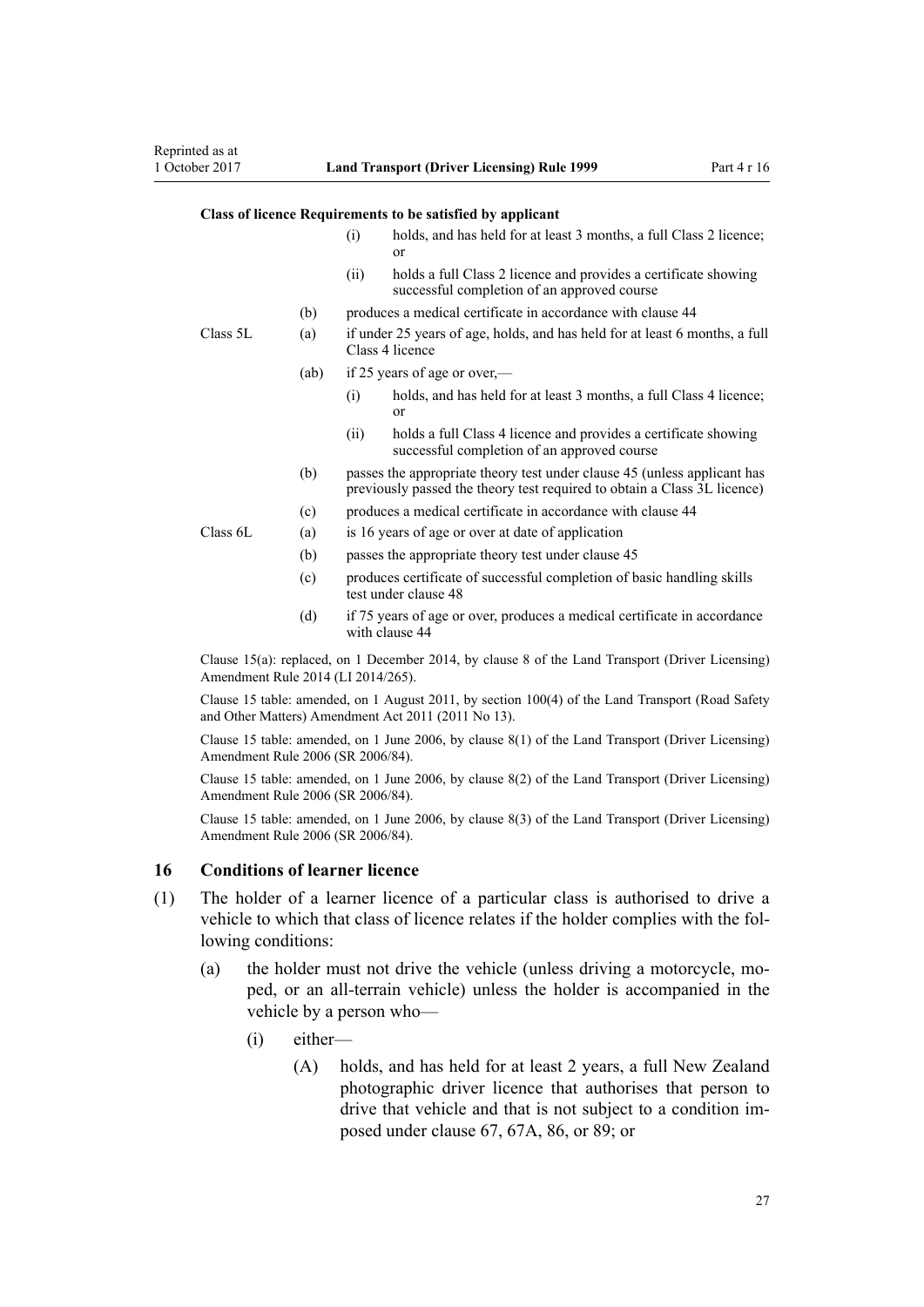- (B) holds a full New Zealand photographic driver licence that authorises that person to drive that vehicle and that is not subject to a condition imposed under [clause 67,](#page-67-0) [67A,](#page-69-0) [86](#page-84-0), or [89,](#page-88-0) and has held for at least 2 years the equivalent of a full New Zealand photographic driver licence issued in a licensing jurisdiction other than New Zealand; and
- (ii) is in charge of the vehicle; and
- (iii) is seated in the front passenger seat or, if there is no front passenger seat available, is seated as close as is practicable to the driver; and
- (b) in the case of a Class 1L licence, where the holder is driving a car, the holder must display on the vehicle an "L" plate as specified in [clause 66](#page-66-0):
- (c) in the case of a Class 1L or Class 6L licence, where the holder is riding a moped, the holder—
	- (i) must display on the vehicle an "L" plate as specified in [clause 66;](#page-66-0) and
	- (ii) must not drive between the hours of 10 pm and 5 am; and
	- (iii) must not carry another person on the moped or in a sidecar attached to the moped:
- (d) in the case of a Class 6L licence, where the holder is riding a motorcycle, the holder—
	- $(i)$  must—
		- (A) ride an approved motorcycle; and
		- (B) display on the vehicle an "L" plate as specified in [clause](#page-66-0) [66;](#page-66-0) and
	- (ii) must not—
		- (A) ride between the hours of 10 pm and 5 am; or
		- (B) use the motorcycle to tow another vehicle; or
		- (C) carry another person on the motorcycle or in a sidecar attached to the motorcycle.
- (2) The conditions imposed under this clause are in addition to any conditions imposed on the licence holder under [Part 9](#page-58-0).

Clause  $16(1)(a)(i)$ : substituted, on 1 October 2011, by clause  $10(1)$  of the Land Transport (Driver Licensing) Amendment Rule 2011 (SR 2011/306).

Clause 16(1)(b): substituted, on 1 June 2006, by [clause 9](http://prd-lgnz-nlb.prd.pco.net.nz/pdflink.aspx?id=DLM375694) of the Land Transport (Driver Licensing) Amendment Rule 2006 (SR 2006/84).

Clause  $16(1)(c)$ : substituted, on 1 June 2006, by [clause 9](http://prd-lgnz-nlb.prd.pco.net.nz/pdflink.aspx?id=DLM375694) of the Land Transport (Driver Licensing) Amendment Rule 2006 (SR 2006/84).

Clause  $16(1)(c)(ii)$ : amended, on 16 June 2008, by [clause 7\(1\)](http://prd-lgnz-nlb.prd.pco.net.nz/pdflink.aspx?id=DLM1317910) of the Land Transport (Driver Licensing) Amendment Rule 2008 (SR 2008/119).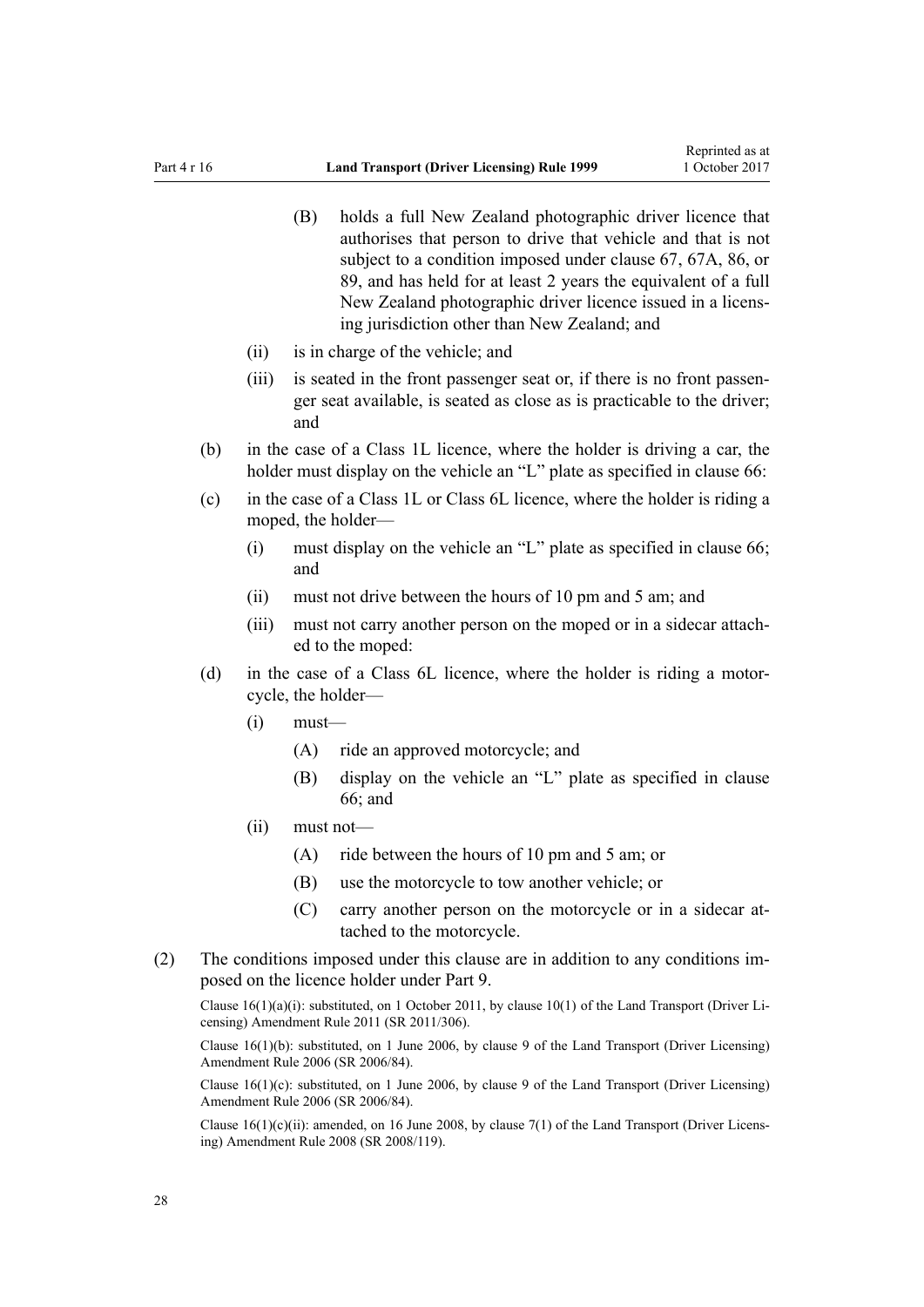<span id="page-28-0"></span>Clause  $16(1)(c)(iii)$ : added, on 16 June 2008, by [clause 7\(2\)](http://prd-lgnz-nlb.prd.pco.net.nz/pdflink.aspx?id=DLM1317910) of the Land Transport (Driver Licensing) Amendment Rule 2008 (SR 2008/119).

Clause 16(1)(d): replaced, on 1 October 2012, by [clause 5\(2\)](http://prd-lgnz-nlb.prd.pco.net.nz/pdflink.aspx?id=DLM4064302) of the Land Transport (Driver Licensing) Amendment Rule (No 2) 2011 (SR 2011/346).

# *Restricted licences*

#### **17 Obtaining restricted licence**

A person is entitled to be issued with a restricted licence of the class specified in column 1 of the table to this clause if the person—

- (a) has made an application in accordance with [Part 3;](#page-20-0) and
- (b) has satisfied the requirements set out in column 2 of the table in relation to that class of licence.

| licence  |        | Requirements to be satisfied by applicant |                                                                                                                                                 |  |
|----------|--------|-------------------------------------------|-------------------------------------------------------------------------------------------------------------------------------------------------|--|
| Class 1R |        | (a)                                       | is 16 years and 6 months of age or over on the date of<br>application, and holds and has held for at least 6 months,<br>a Class 1L licence      |  |
|          |        | (b)                                       | passes the restricted licence test under clause 48                                                                                              |  |
|          |        | (c)                                       | if 75 years of age or over or if renewing a licence under<br>clause $67(5)(a)$ , produces a medical certificate in<br>accordance with clause 44 |  |
| Class 6R | either | (a)                                       | is 16 years and 6 months of age or over on the date of<br>application, and holds and has held for at least 6 months,<br>a Class 6L licence      |  |
|          |        | (b)                                       | passes the restricted licence test under clause 48                                                                                              |  |
|          |        | (c)                                       | if 75 years of age or over or if renewing a licence under<br>clause $67(5)(a)$ , produces a medical certificate in<br>accordance with clause 44 |  |
|          | 0r     | (a)                                       | is 16 years and 6 months of age or over on the date of<br>application and holds a Class 6L licence                                              |  |
|          |        | (b)                                       | provides a certificate showing successful completion by<br>the applicant of an approved course of a type specified<br>in clause $93(d)$         |  |
|          |        | (c)                                       | if 75 years of age or over or if renewing a licence under<br>clause $67(5)(a)$ , produces a medical certificate in<br>accordance with clause 44 |  |

Clause 17(a): replaced, on 1 December 2014, by [clause 9](http://prd-lgnz-nlb.prd.pco.net.nz/pdflink.aspx?id=DLM6216922) of the Land Transport (Driver Licensing) Amendment Rule 2014 (LI 2014/265).

Clause 17 table: replaced, on 1 October 2012, by [clause 11](http://prd-lgnz-nlb.prd.pco.net.nz/pdflink.aspx?id=DLM3956505) of the Land Transport (Driver Licensing) Amendment Rule 2011 (SR 2011/306).

#### **18 Conditions of restricted licence**

- (1) The holder of a restricted licence of a particular class is authorised to drive a vehicle to which that class of licence relates if the holder complies with the following conditions:
	- (a) in the case of a Class 1R licence, the holder—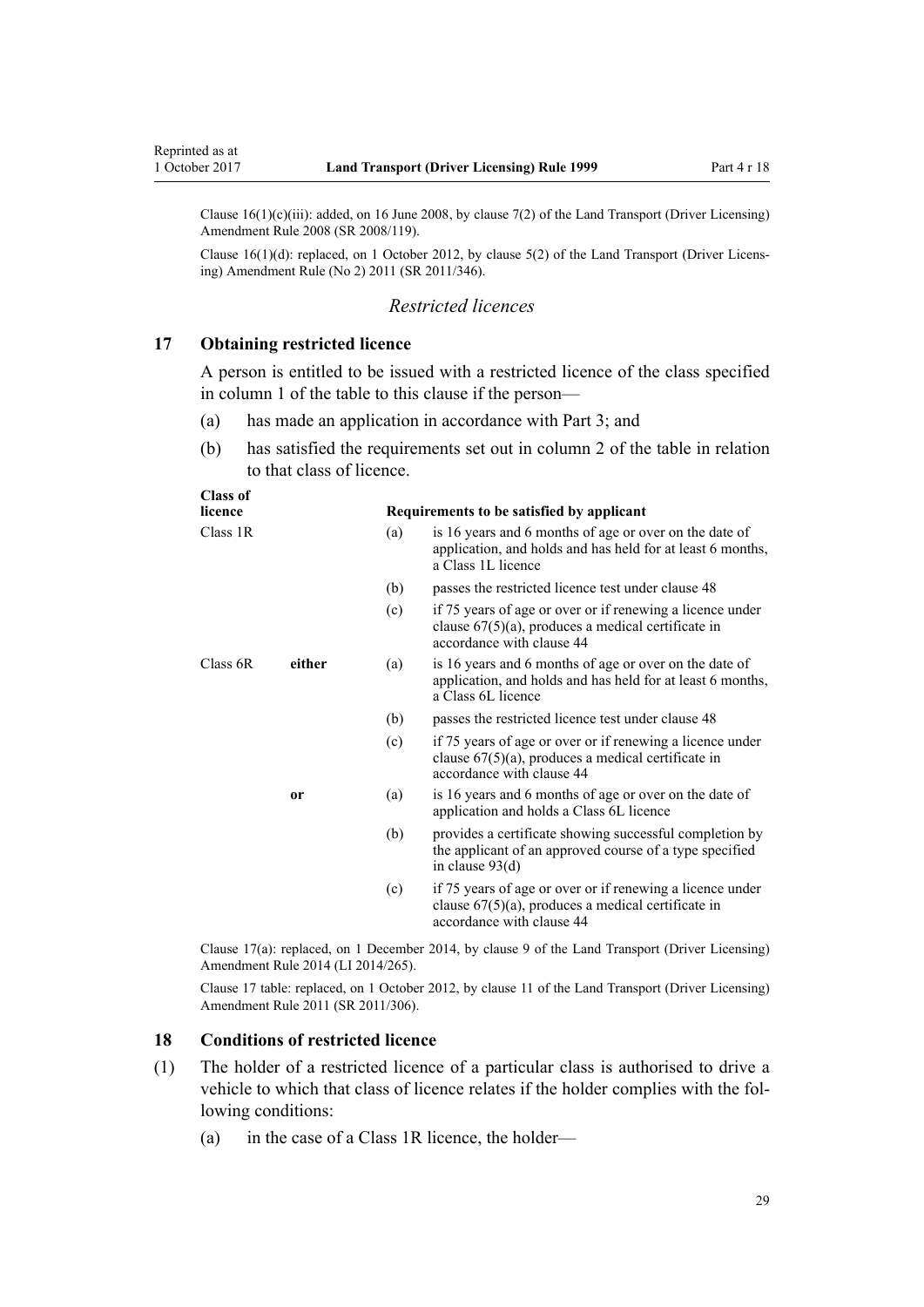- (i) must not carry any passenger, other than the holder's spouse, partner, parent, guardian, or dependant, unless the holder is accompanied by a person described in subclause (2); and
- (ii) must not drive between the hours of 10 pm and 5 am unless the holder is accompanied by a person described in subclause (2); and
- (b) in the case of a Class 6R licence, where the holder is riding a motorcycle, the holder—
	- (i) must ride an approved motorcycle; and
	- (ii) must not—
		- (A) ride between the hours of 10 pm and 5 am; or
		- (B) use the motorcycle to tow another vehicle; or
		- (C) carry another person on the motorcycle or in a sidecar attached to the motorcycle; and
- (c) in the case of a Class 6R licence, where the holder is riding a moped, the holder must not—
	- (i) ride between the hours of 10 pm and 5 am; or
	- (ii) carry another person on the moped or in a sidecar attached to the moped.
- (2) A person referred to in subclause  $(1)(a)(i)$  and  $(ii)$  is a person who—
	- (a) either—
		- (i) holds, and has held for at least 2 years, a full New Zealand photographic driver licence that authorises that person to drive that vehicle and that is not subject to a condition imposed under [clause](#page-67-0) [67,](#page-67-0) [67A](#page-69-0), [86,](#page-84-0) or [89](#page-88-0); or
		- (ii) holds a full New Zealand photographic driver licence that authorises that person to drive that vehicle and that is not subject to a condition imposed under [clause 67](#page-67-0), [67A,](#page-69-0) [86](#page-84-0), or [89,](#page-88-0) and has held for at least 2 years the equivalent of a full New Zealand photographic driver licence issued in a licensing jurisdiction other than New Zealand; and
	- (b) is in charge of the vehicle; and
	- (c) is seated in the front passenger seat or, if there is no front passenger seat available, is seated as close as is practicable to the driver.
- (3) The conditions imposed under this clause are in addition to any conditions imposed on the licence holder under [Part 9](#page-58-0).

Clause 18(1)(a)(i): amended, on 1 October 2011, by [clause 12\(1\)](http://prd-lgnz-nlb.prd.pco.net.nz/pdflink.aspx?id=DLM3956507) of the Land Transport (Driver Licensing) Amendment Rule 2011 (SR 2011/306).

Clause 18(1)(b): replaced, on 1 October 2012, by [clause 6\(2\)](http://prd-lgnz-nlb.prd.pco.net.nz/pdflink.aspx?id=DLM4064304) of the Land Transport (Driver Licensing) Amendment Rule (No 2) 2011 (SR 2011/346).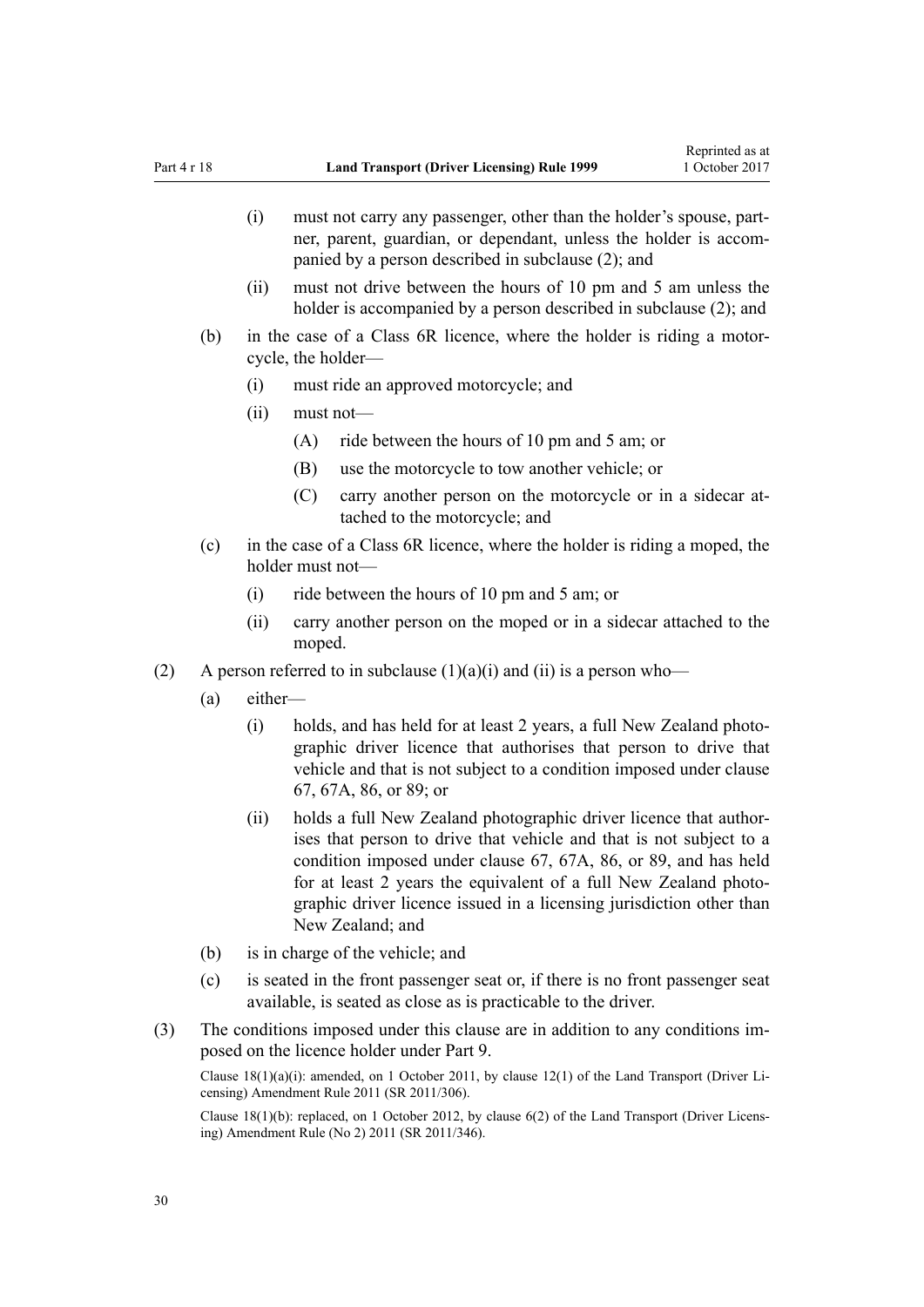<span id="page-30-0"></span>Reprinted as at

Clause 18(1)(c): added, on 1 October 2011, by [clause 12\(2\)](http://prd-lgnz-nlb.prd.pco.net.nz/pdflink.aspx?id=DLM3956507) of the Land Transport (Driver Licensing) Amendment Rule 2011 (SR 2011/306).

Clause 18(2): substituted, on 1 October 2011, by [clause 12\(3\)](http://prd-lgnz-nlb.prd.pco.net.nz/pdflink.aspx?id=DLM3956507) of the Land Transport (Driver Licensing) Amendment Rule 2011 (SR 2011/306).

### *Full licences*

#### **19 Obtaining full licence**

A person is entitled to be issued with a full licence of the class specified in column 1 of the table to this clause if the person—

- (a) has made an application in accordance with [Part 3;](#page-20-0) and
- (b) has satisfied the requirements set out in column 2 of the table in relation to that class of licence.

| :lass of |  |
|----------|--|
|----------|--|

#### **licence Requirements to be satisfied by applicant**

Class 1 (a) if under 25 years of age,—

- (i) is 18 years of age or over on the date of application and holds, and has held for at least 18 months, a Class 1R licence; or
- (ii) is 17 years and 6 months of age or over on the date of application and holds, and has held for at least 12 months, a Class 1R licence, if the person provides a certificate showing successful completion by the person of an approved course of a type specified in [clause 93\(a\)](#page-91-0)
- (b) if 25 years of age or over, holds and has held a Class 1R licence for either—
	- (i) at least 6 months; or
	- (ii) at least 3 months if the person provides a certificate showing successful completion by the person of an approved course of a type specified in [clause 93\(a\)](#page-91-0)
- (c) passes the full licence test under [clause 48](#page-55-0)
- (d) if 75 years of age or over or if renewing a licence under [clause 67\(5\)\(a\)](#page-67-0), produces a medical certificate in accordance with [clause 44](#page-52-0)
- Class 2 **either** (a) holds, and has held for at least 6 months, a Class 2L licence
	- (b) passes the full licence test under [clause 48](#page-55-0)
	- (c) produces a medical certificate in accordance with clause 44
	- **or** (a) holds a Class 2L licence
		- (b) provides a certificate showing successful completion by the person of an approved course of a type specified in clause 93(c) in a motor vehicle for which a Class 2 licence is required
		- (c) produces a medical certificate in accordance with [clause](#page-52-0) [44](#page-52-0)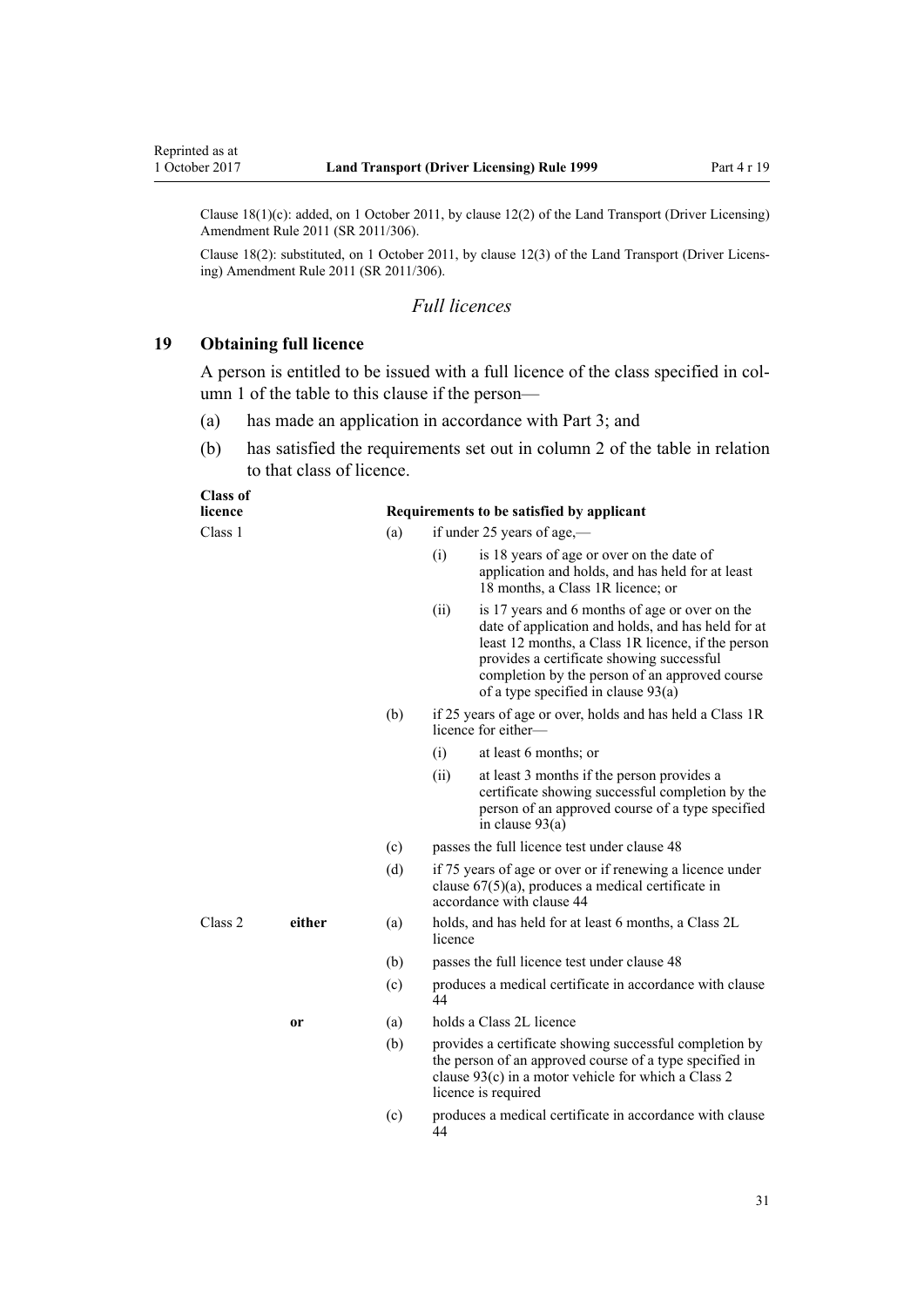| <b>Class of</b><br>licence |               |     |                                                                                                                                                                                                    |
|----------------------------|---------------|-----|----------------------------------------------------------------------------------------------------------------------------------------------------------------------------------------------------|
|                            |               |     | Requirements to be satisfied by applicant                                                                                                                                                          |
| Class 3                    | either        | (a) | holds, and has held for at least 6 months, a Class 3L<br>licence                                                                                                                                   |
|                            |               | (b) | passes the full licence test under clause 48                                                                                                                                                       |
|                            |               | (c) | produces a medical certificate in accordance with clause<br>44                                                                                                                                     |
|                            | or            | (a) | holds a Class 3L licence                                                                                                                                                                           |
|                            |               | (b) | provides a certificate showing successful completion by<br>the person of an approved course of a type specified in<br>clause $93(c)$ in a motor vehicle for which a Class 3<br>licence is required |
|                            |               | (c) | produces a medical certificate in accordance with clause<br>44                                                                                                                                     |
| Class 4                    | either        | (a) | holds, and has held for at least 6 months, a Class 4L<br>licence                                                                                                                                   |
|                            |               | (b) | passes the full licence test under clause 48                                                                                                                                                       |
|                            |               | (c) | produces a medical certificate in accordance with clause<br>44                                                                                                                                     |
|                            | <sub>or</sub> | (a) | holds a Class 4L licence                                                                                                                                                                           |
|                            |               | (b) | provides a certificate showing successful completion by<br>the person of an approved course of a type specified in<br>clause 93(c) in a motor vehicle for which a Class 4<br>licence is required   |
|                            |               | (c) | produces a medical certificate in accordance with clause<br>44                                                                                                                                     |
|                            | or            | (a) | if under 25 years of age,—                                                                                                                                                                         |
|                            |               |     | holds and has held a Class 1 licence for at least 2<br>(i)<br>years; and                                                                                                                           |
|                            |               |     | holds a Class 2 licence<br>(ii)                                                                                                                                                                    |
|                            |               | (b) | if 25 years of age or over,—                                                                                                                                                                       |
|                            |               |     | holds and has held a Class 1 licence for at least<br>(i)<br>12 months; and                                                                                                                         |
|                            |               |     | holds a Class 2 licence<br>(ii)                                                                                                                                                                    |
|                            |               | (c) | provides a certificate showing successful completion of<br>an approved course of a type specified under clause<br>$93(k)$ in a motor vehicle requiring a class 4 licence                           |
|                            |               | (d) | produces a medical certificate in accordance with clause<br>44                                                                                                                                     |
| Class 5                    | either        | (a) | holds, and has held for at least 6 months, a Class 5L<br>licence                                                                                                                                   |
|                            |               | (b) | passes the full licence test under clause 48                                                                                                                                                       |
|                            |               | (c) | produces a medical certificate in accordance with clause<br>44                                                                                                                                     |
|                            | 0r            | (a) | holds a Class 5L licence                                                                                                                                                                           |
|                            |               | (b) | provides a certificate showing successful completion by<br>the person of an approved course of a type specified in<br>clause $93(c)$ in a motor vehicle for which a Class 5<br>licence is required |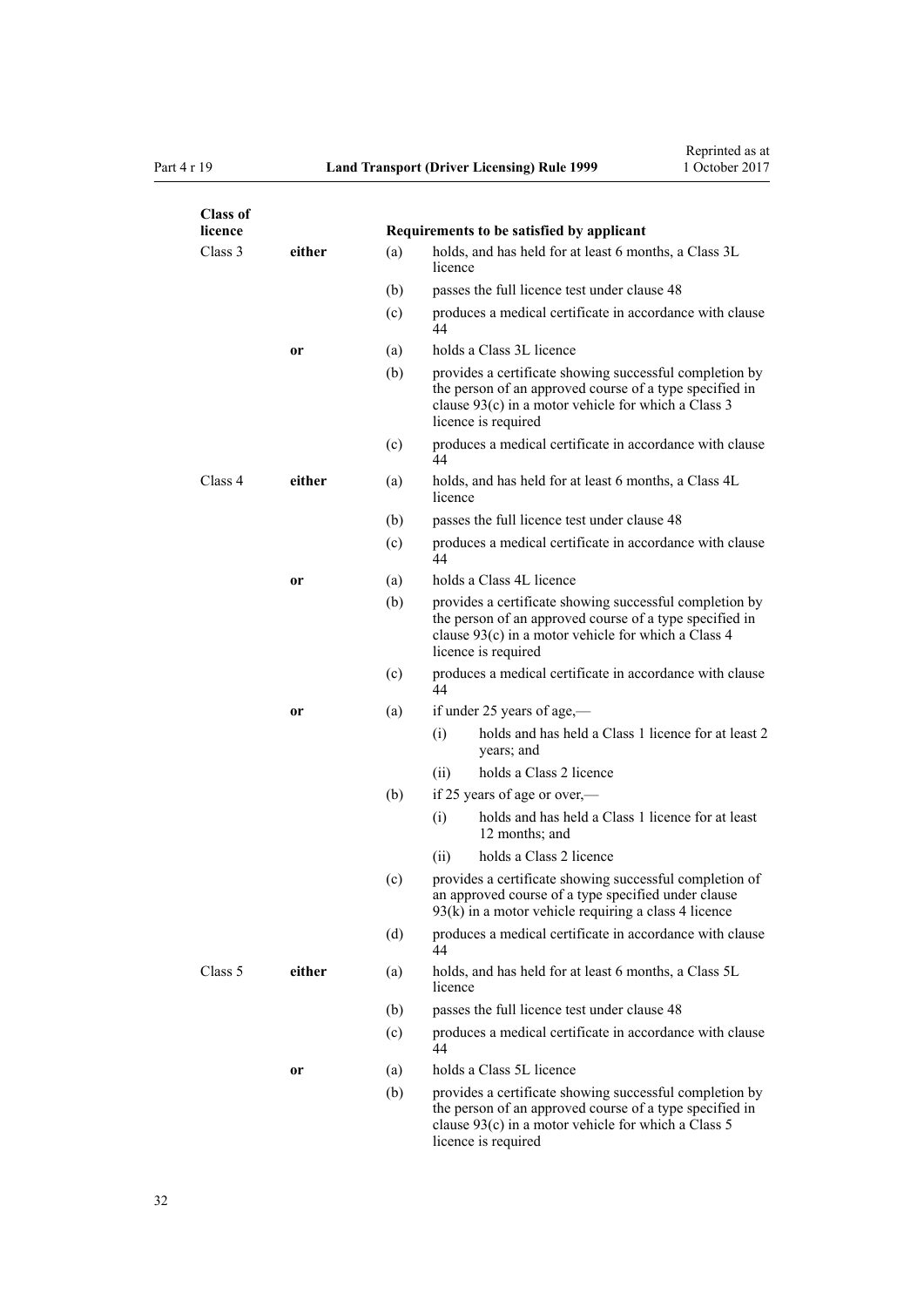<span id="page-32-0"></span>

| <b>Class of</b><br>licence         | Requirements to be satisfied by applicant |                                                                                                                                                 |                                                                                                                                                                          |  |
|------------------------------------|-------------------------------------------|-------------------------------------------------------------------------------------------------------------------------------------------------|--------------------------------------------------------------------------------------------------------------------------------------------------------------------------|--|
|                                    | (c)                                       | produces a medical certificate in accordance with clause<br>44                                                                                  |                                                                                                                                                                          |  |
| or                                 | (a)                                       |                                                                                                                                                 | if under 25 years of age,—                                                                                                                                               |  |
|                                    |                                           | (i)                                                                                                                                             | holds and has held a Class 1 licence for at least 2<br>years; and                                                                                                        |  |
|                                    |                                           | (ii)                                                                                                                                            | holds a Class 2 licence                                                                                                                                                  |  |
|                                    | (b)                                       | if 25 years of age or over,—                                                                                                                    |                                                                                                                                                                          |  |
|                                    |                                           | (i)                                                                                                                                             | holds and has held a Class 1 licence for at least<br>12 months; and                                                                                                      |  |
|                                    |                                           | (ii)                                                                                                                                            | holds a Class 2 licence                                                                                                                                                  |  |
|                                    | (c)                                       |                                                                                                                                                 | provides a certificate showing successful completion of<br>an approved course of a type specified under clause<br>$93(k)$ in a motor vehicle requiring a Class 5 licence |  |
|                                    | (d)                                       | produces a medical certificate in accordance with clause<br>44                                                                                  |                                                                                                                                                                          |  |
|                                    | (e)                                       | passes the theory test for a Class 5 licence under clause<br>45(1)                                                                              |                                                                                                                                                                          |  |
| Class 6                            | (a)                                       | if 18 years of age or over on the date of application,—                                                                                         |                                                                                                                                                                          |  |
|                                    |                                           | (i)                                                                                                                                             | holds, and has held for at least 18 months, a<br>Class 6R licence; and                                                                                                   |  |
|                                    |                                           | (ii)                                                                                                                                            | passes the full licence test under clause 48                                                                                                                             |  |
|                                    | (b)                                       | if 17 years and 6 months of age or over on the date of<br>application,-                                                                         |                                                                                                                                                                          |  |
|                                    |                                           | (i)                                                                                                                                             | holds, and has held for at least 12 months, a<br>Class 6R licence; and                                                                                                   |  |
|                                    |                                           | (ii)                                                                                                                                            | provides a certificate showing successful<br>completion by the person of an approved course<br>of a type specified in clause 93(e)                                       |  |
|                                    | (c)                                       | if 75 years of age or over or if renewing a licence under<br>clause $67(5)(a)$ , produces a medical certificate in<br>accordance with clause 44 |                                                                                                                                                                          |  |
| Amendment Rule 2014 (LI 2014/265). |                                           |                                                                                                                                                 | Clause 19(a): replaced, on 1 December 2014, by clause 10 of the Land Transport (Driver Licensing)                                                                        |  |
| Amendment Rule 2011 (SR 2011/306). |                                           |                                                                                                                                                 | Clause 19 table: replaced, on 1 October 2012, by clause 13 of the Land Transport (Driver Licensing)                                                                      |  |

# **Part 4A**

# **Accelerated licensing process**

Part 4A: inserted, on 1 October 2012, by [clause 14](http://prd-lgnz-nlb.prd.pco.net.nz/pdflink.aspx?id=DLM3956511) of the Land Transport (Driver Licensing) Amendment Rule 2011 (SR 2011/306).

## **19A Interpretation**

In this Part,—

**application** means an application to take part in the accelerated licensing process under this Part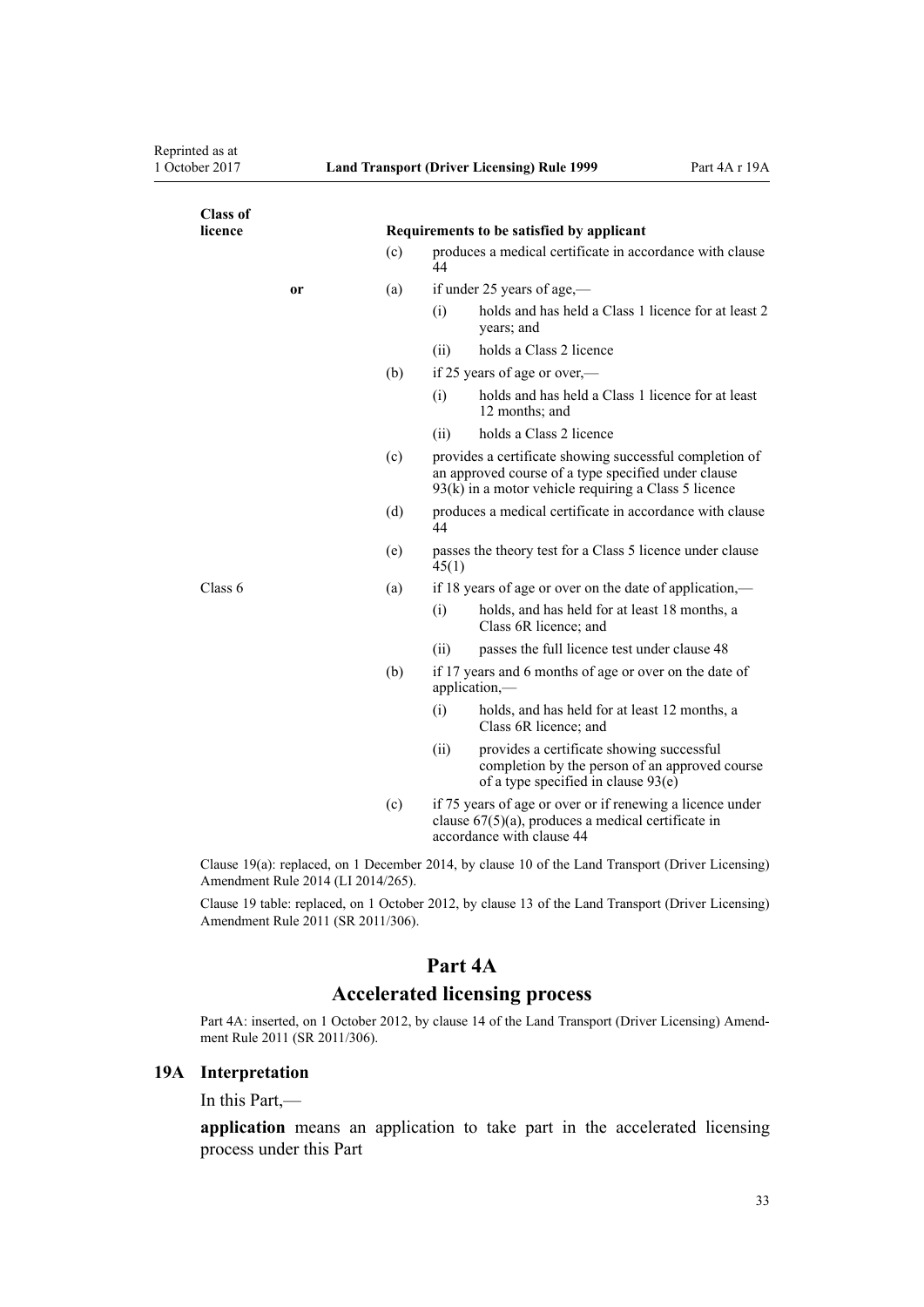<span id="page-33-0"></span>**approved employer** means a transport service operator approved by the Agency under [clause 19D](#page-34-0)

**hours of darkness** has the same meaning as in [clause 1.6](http://prd-lgnz-nlb.prd.pco.net.nz/pdflink.aspx?id=DLM302197) of the Land Transport (Road User) Rule 2004.

Clause 19A: inserted, on 1 October 2012, by [clause 14](http://prd-lgnz-nlb.prd.pco.net.nz/pdflink.aspx?id=DLM3956511) of the Land Transport (Driver Licensing) Amendment Rule 2011 (SR 2011/306).

## **19B Accelerated licensing process: who may apply**

- (1) A person may apply to the Agency under this Part to take part as a driver in the accelerated licensing process to obtain a Class 4 licence or a Class 5 licence (as the case may be), if the person—
	- (a) holds, and has held a Class 1 licence for—
		- (i) at least 2 years, if under 25 years of age; or
		- (ii) at least 12 months, if 25 years of age or over; and
	- (b) holds a Class 2 licence.
- (2) A transport service operator may apply to the Agency under this Part to take part as an approved employer in the accelerated licensing process if the operator has—
	- (a) an operator safety rating of 4 stars or more as specified in clause  $2.1(2)$ of Land Transport Rule: Operator Safety Rating 2008, if a rating has been assigned; and
	- (b) a reporting and control system that is—
		- (i) approved by the Agency in writing; and
		- (ii) designed to provide appropriate supervision of a driver participating in the accelerated licensing process.

Clause 19B: inserted, on 1 October 2012, by [clause 14](http://prd-lgnz-nlb.prd.pco.net.nz/pdflink.aspx?id=DLM3956511) of the Land Transport (Driver Licensing) Amendment Rule 2011 (SR 2011/306).

#### **19C Form of application**

- (1) An application to take part in the accelerated licensing process must be made on an application form approved by the Agency.
- (2) The application must include the following information:
	- (a) the applicant's full name and address:
	- (b) the applicant's driver licence number:
	- (c) if the application is to take part as a driver, the name of the applicant's employer during the accelerated licensing process and the employer's transport service licence number:
	- (d) the licence class to which the application relates:
	- (e) details of any traffic offences committed by the applicant.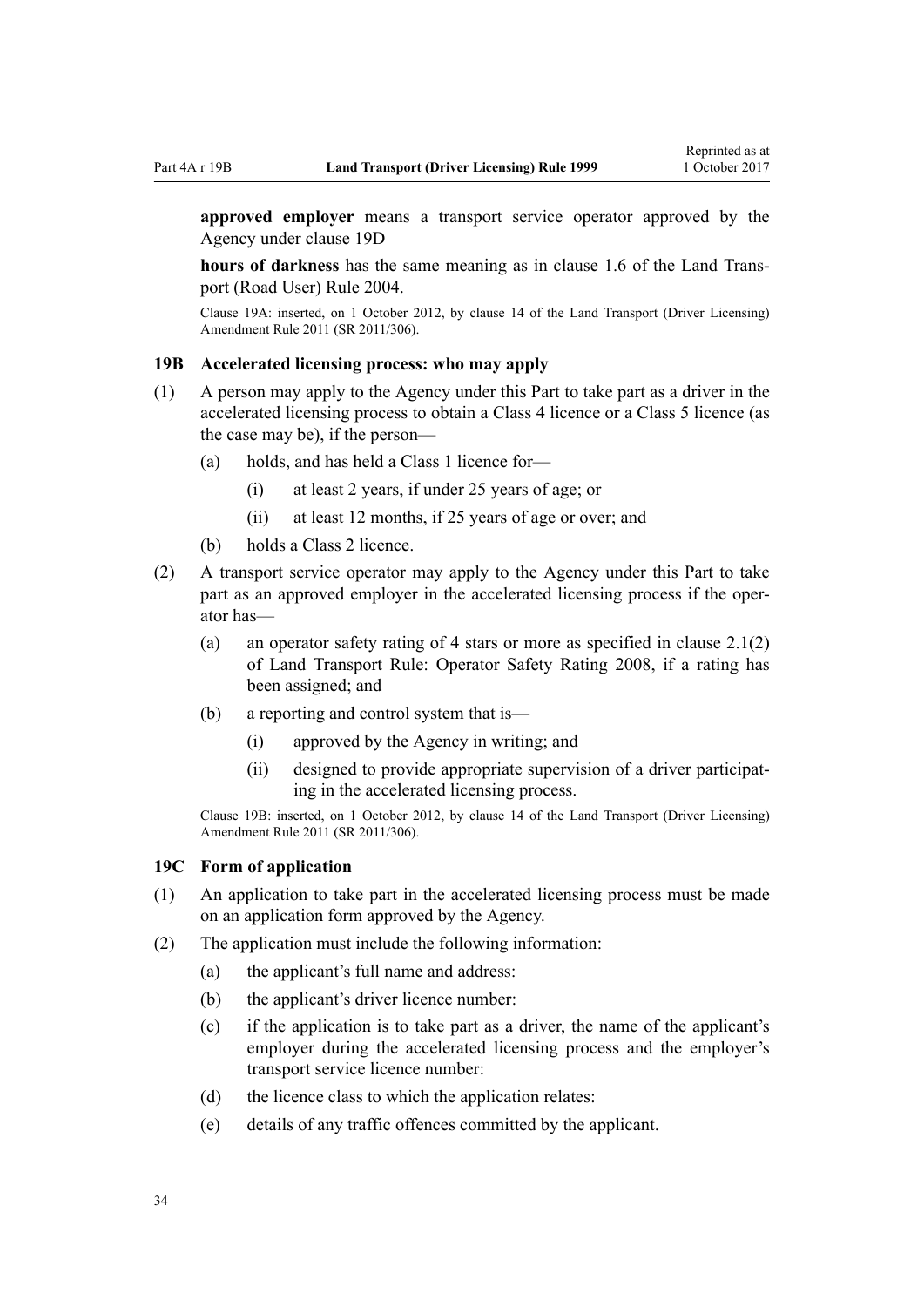<span id="page-34-0"></span>(3) If the application is to take part as a driver, the applicant must produce to the Agency a medical certificate in accordance with [clause 44.](#page-52-0)

Clause 19C: inserted, on 1 October 2012, by [clause 14](http://prd-lgnz-nlb.prd.pco.net.nz/pdflink.aspx?id=DLM3956511) of the Land Transport (Driver Licensing) Amendment Rule 2011 (SR 2011/306).

## **19D Approval to take part in accelerated licensing process**

The Agency may approve an application to take part in the accelerated licensing process as a driver or an employer if the Agency considers that the applicant is—

- (a) a suitable candidate for the process; and
- (b) likely to comply with the requirements of this Part.

Clause 19D: inserted, on 1 October 2012, by [clause 14](http://prd-lgnz-nlb.prd.pco.net.nz/pdflink.aspx?id=DLM3956511) of the Land Transport (Driver Licensing) Amendment Rule 2011 (SR 2011/306).

## **19E Revocation of approval**

The Agency may revoke an approval of a driver or an employer under clause 19D if—

- (a) the driver does not comply with any of the conditions specified in [clause](#page-35-0) [19H\(3\)](#page-35-0) or [19K\(3\);](#page-37-0) or
- (b) the employer is assigned an operator safety rating of 1, 2, or 3 stars under clause 2.1(2) of Land Transport Rule: Operator Safety Rating 2008, if a rating has been assigned; or
- (c) the Agency considers that the employer's reporting and control system does not provide appropriate supervision of the driver.

Clause 19E: inserted, on 1 October 2012, by [clause 14](http://prd-lgnz-nlb.prd.pco.net.nz/pdflink.aspx?id=DLM3956511) of the Land Transport (Driver Licensing) Amendment Rule 2011 (SR 2011/306).

## *Stage 1: Preliminary assessment*

Heading: inserted, on 1 October 2012, by [clause 14](http://prd-lgnz-nlb.prd.pco.net.nz/pdflink.aspx?id=DLM3956511) of the Land Transport (Driver Licensing) Amendment Rule 2011 (SR 2011/306).

## **19F Notice of approval to commence stage 1**

- (1) On approving an application under clause 19D, the Agency must provide the driver with a written notice of approval to commence stage 1.
- (2) The notice of approval must state—
	- (a) the applicant's name and driver licence number; and
	- (b) whether the approval is in respect of a Class 4 or Class 5 licence.
- (3) The Agency must specify an expiry date on the notice of approval after which date the approval is no longer valid for the purpose of commencing stage 1.

Clause 19F: inserted, on 1 October 2012, by [clause 14](http://prd-lgnz-nlb.prd.pco.net.nz/pdflink.aspx?id=DLM3956511) of the Land Transport (Driver Licensing) Amendment Rule 2011 (SR 2011/306).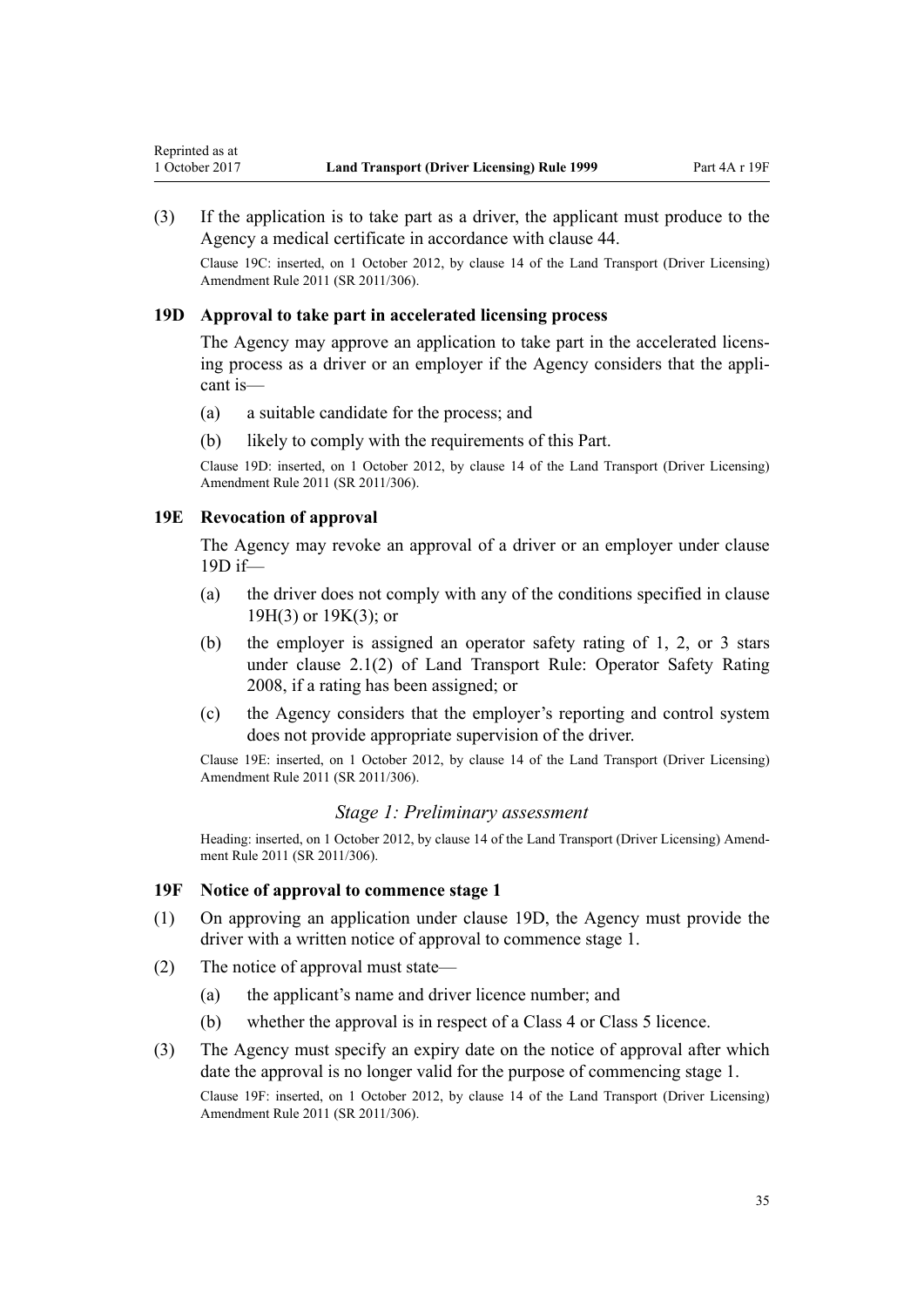#### <span id="page-35-0"></span>**19G Stage 1: preliminary assessment**

A driver whose application has been approved by the Agency must successfully complete a preliminary assessment to determine the driver's suitability to drive a vehicle for which either a Class 4 or Class 5 licence is required in accordance with the conditions set out in clause 19H(3).

Clause 19G: inserted, on 1 October 2012, by [clause 14](http://prd-lgnz-nlb.prd.pco.net.nz/pdflink.aspx?id=DLM3956511) of the Land Transport (Driver Licensing) Amendment Rule 2011 (SR 2011/306).

#### *Stage 2: Supervised driving with conditions and assessment*

Heading: inserted, on 1 October 2012, by [clause 14](http://prd-lgnz-nlb.prd.pco.net.nz/pdflink.aspx?id=DLM3956511) of the Land Transport (Driver Licensing) Amendment Rule 2011 (SR 2011/306).

#### **19H Stage 2: supervised driving with conditions**

- (1) A driver who has successfully completed the stage 1 assessment under clause 19G may be issued with a written notice of approval by the Agency to drive a motor vehicle for which either a Class 4 or Class 5 licence would otherwise be required.
- (2) The notice of approval must state the conditions with which the driver must comply.
- (3) The conditions are that the driver—
	- (a) must carry the notice of approval at all times when driving a vehicle to which the approval relates:
	- (b) must produce the notice of approval for inspection without delay after being required to do so by an enforcement officer:
	- (c) may only be employed by the approved employer specified under [clause](#page-33-0)  $19C(2)(c)$  while driving a vehicle for which either a Class 4 or Class 5 licence is required:
	- (d) must maintain a logbook in a format specified in clause 8.1(6) of Land Transport Rule: Work Time and Logbooks 2007:
	- (e) must comply with the rest breaks requirements specified in clause 2.1(1) of Land Transport Rule: Work Time and Logbooks 2007 or in any variation of those requirements that are approved by the Agency (including an alternative fatigue management scheme):
	- (f) must not drive the vehicle for more than 8 hours in a cumulative work day:
	- (g) must not undertake any other work time duties, except those specified in the notice of approval:
	- (h) must not drive the vehicle during the hours of darkness:
	- (i) must not drive the vehicle unless accompanied by a supervisor.
- (4) Despite subclause (3)(c), a driver who changes employment may continue to take part in the accelerated licensing process only if the driver's new employer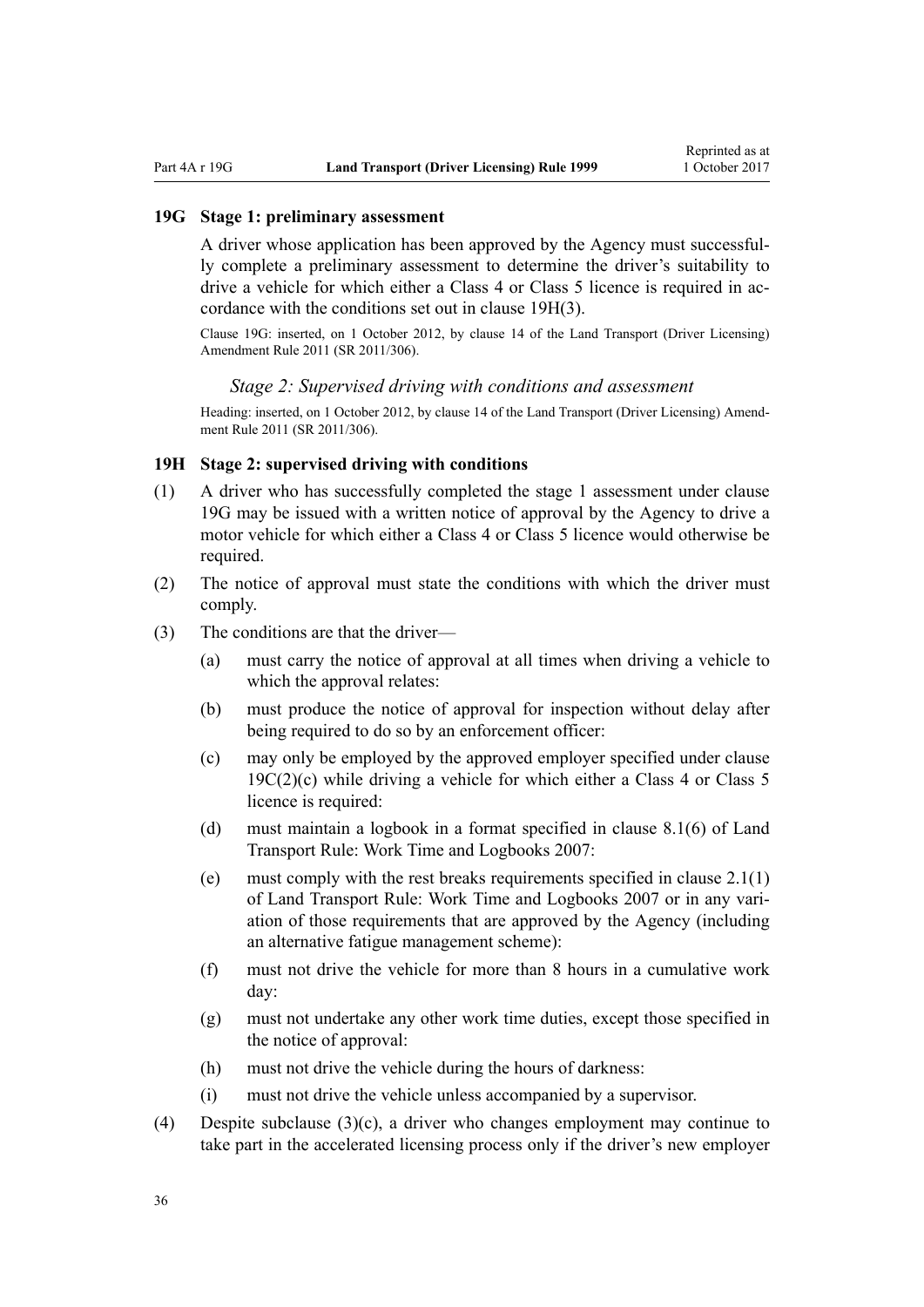is an approved employer and the Agency has approved the change for the purposes of this Part.

- (5) The driver must not drive a vehicle to which the approval relates unless accompanied by a supervisor who—
	- (a) holds, and has held for at least 2 years, a New Zealand full licence of a class that authorises the person to drive that vehicle; and
	- (b) is in charge of the vehicle; and

<span id="page-36-0"></span>Reprinted as at

- (c) is seated next to the driver at all times.
- (6) The Agency must specify an expiry date on the notice of approval after which date the approval is no longer valid.

Clause 19H: inserted, on 1 October 2012, by [clause 14](http://prd-lgnz-nlb.prd.pco.net.nz/pdflink.aspx?id=DLM3956511) of the Land Transport (Driver Licensing) Amendment Rule 2011 (SR 2011/306).

# **19I Application to undertake stage 2 assessment**

- (1) A driver who has completed at least 60 hours of supervised driving in a vehicle for which a Class 4 or Class 5 licence is required may apply to the Agency to undertake a stage 2 assessment.
- (2) The application must be in a form approved by the Agency and be accompanied by a signed statement from the driver and the applicant's approved employer that the conditions set out in [clause 19H\(3\)](#page-35-0) have been complied with.
- (3) The Agency may approve an application to take part in a stage 2 assessment if the Agency considers that the applicant is a suitable candidate for the process and has completed the requirements set out in [clause 19G.](#page-35-0)

Clause 19I: inserted, on 1 October 2012, by [clause 14](http://prd-lgnz-nlb.prd.pco.net.nz/pdflink.aspx?id=DLM3956511) of the Land Transport (Driver Licensing) Amendment Rule 2011 (SR 2011/306).

### **19J Stage 2 assessment**

- (1) A driver whose application has been approved under clause 19I(3) must successfully complete a course specified in [clause 93\(j\)](#page-91-0) to determine the driver's suitability for an approval to drive a vehicle for which either a Class 4 or Class 5 licence is required in accordance with the conditions set out in [clause 19K\(3\)](#page-37-0).
- (2) The course provider must issue a driver who successfully completes the course with a certificate of completion.
- (3) The certificate must show the licence class for which the assessment was taken. Clause 19J: inserted, on 1 October 2012, by [clause 14](http://prd-lgnz-nlb.prd.pco.net.nz/pdflink.aspx?id=DLM3956511) of the Land Transport (Driver Licensing) Amendment Rule 2011 (SR 2011/306).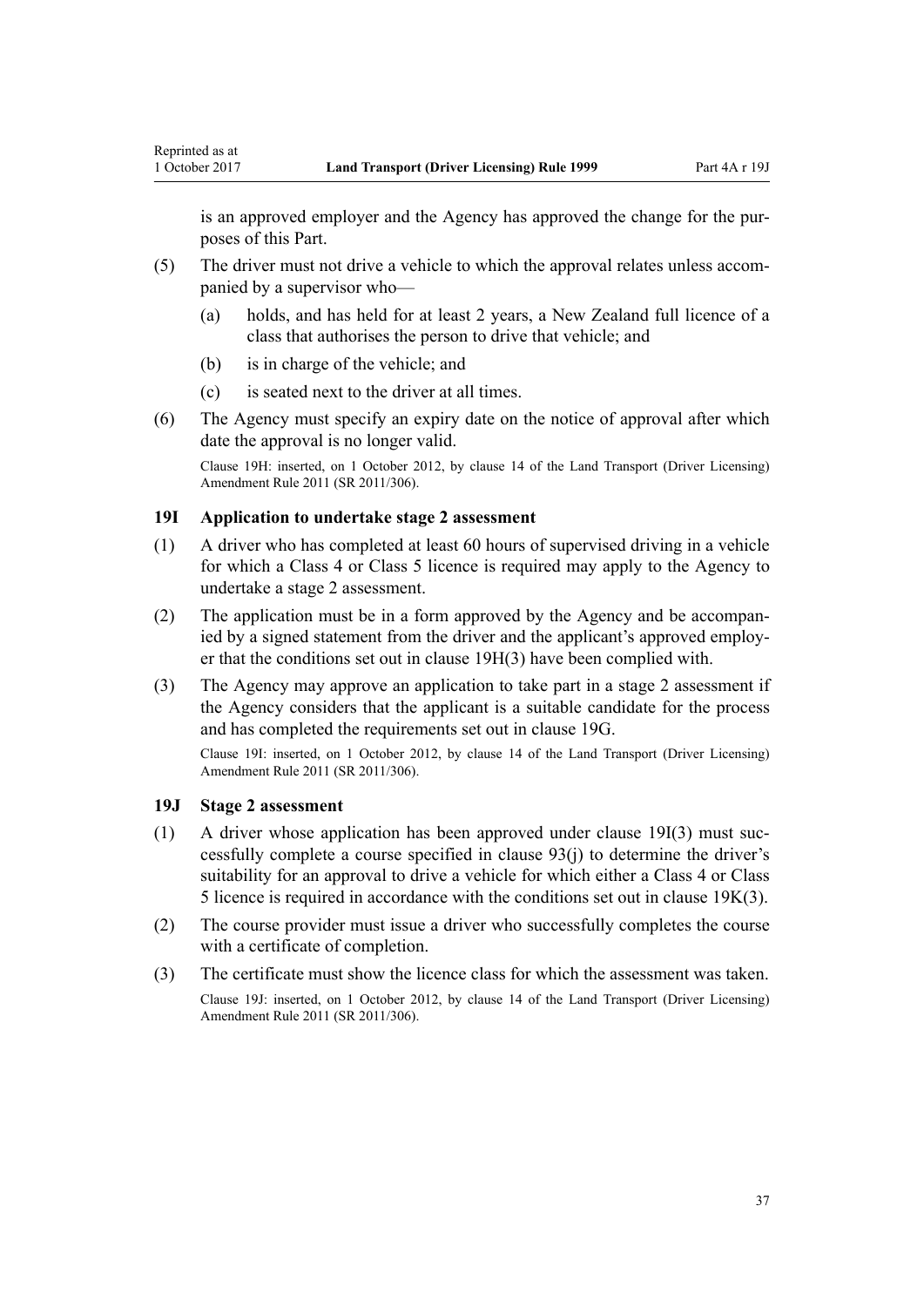#### <span id="page-37-0"></span>*Stage 3: Unsupervised driving with conditions and assessment*

Heading: inserted, on 1 October 2012, by [clause 14](http://prd-lgnz-nlb.prd.pco.net.nz/pdflink.aspx?id=DLM3956511) of the Land Transport (Driver Licensing) Amendment Rule 2011 (SR 2011/306).

#### **19K Stage 3: unsupervised driving with conditions**

- (1) A driver who has successfully completed the requirements of a course specified in [clause 93\(j\)](#page-91-0) may be issued with a written notice of approval by the Agency to drive a vehicle for which either a Class 4 or Class 5 licence would otherwise be required.
- (2) A notice of approval must state the conditions with which the driver must comply.
- (3) The conditions are that the driver—
	- (a) must carry the notice of approval at all times when driving a vehicle to which the approval relates:
	- (b) must produce the notice of approval for inspection without delay if required to do so by an enforcement officer:
	- (c) may only be employed by the approved employer specified under [clause](#page-33-0)  $19C(2)(c)$  while driving a vehicle for which either a Class 4 or Class 5 licence is required:
	- (d) must maintain a logbook in a format specified in clause 8.1(6) of Land Transport Rule: Work Time and Logbooks 2007:
	- (e) must comply with the rest breaks requirements specified in clause  $2.1(1)$ of Land Transport Rule: Work Time and Logbooks 2007 or in any variation of those requirements that are approved by the Agency (including an alternative fatigue management scheme):
	- (f) may only drive for more than 8 hours in each cumulative work day when 140 hours or more of unsupervised driving of the vehicle have been completed:
	- (g) must not undertake any other work time duties, except those specified in the notice of approval:
	- (h) may only drive during the hours of darkness when 60 hours or more of unsupervised driving of the vehicle have been completed.
- (4) Despite subclause (3)(c), a driver who changes employment may continue to take part in the accelerated licensing process only if the driver's new employer is an approved employer and the Agency has approved the change for the purposes of this Part.
- (5) The Agency must state an expiry date on the notice of approval after which date the approval is no longer valid.

Clause 19K: inserted, on 1 October 2012, by [clause 14](http://prd-lgnz-nlb.prd.pco.net.nz/pdflink.aspx?id=DLM3956511) of the Land Transport (Driver Licensing) Amendment Rule 2011 (SR 2011/306).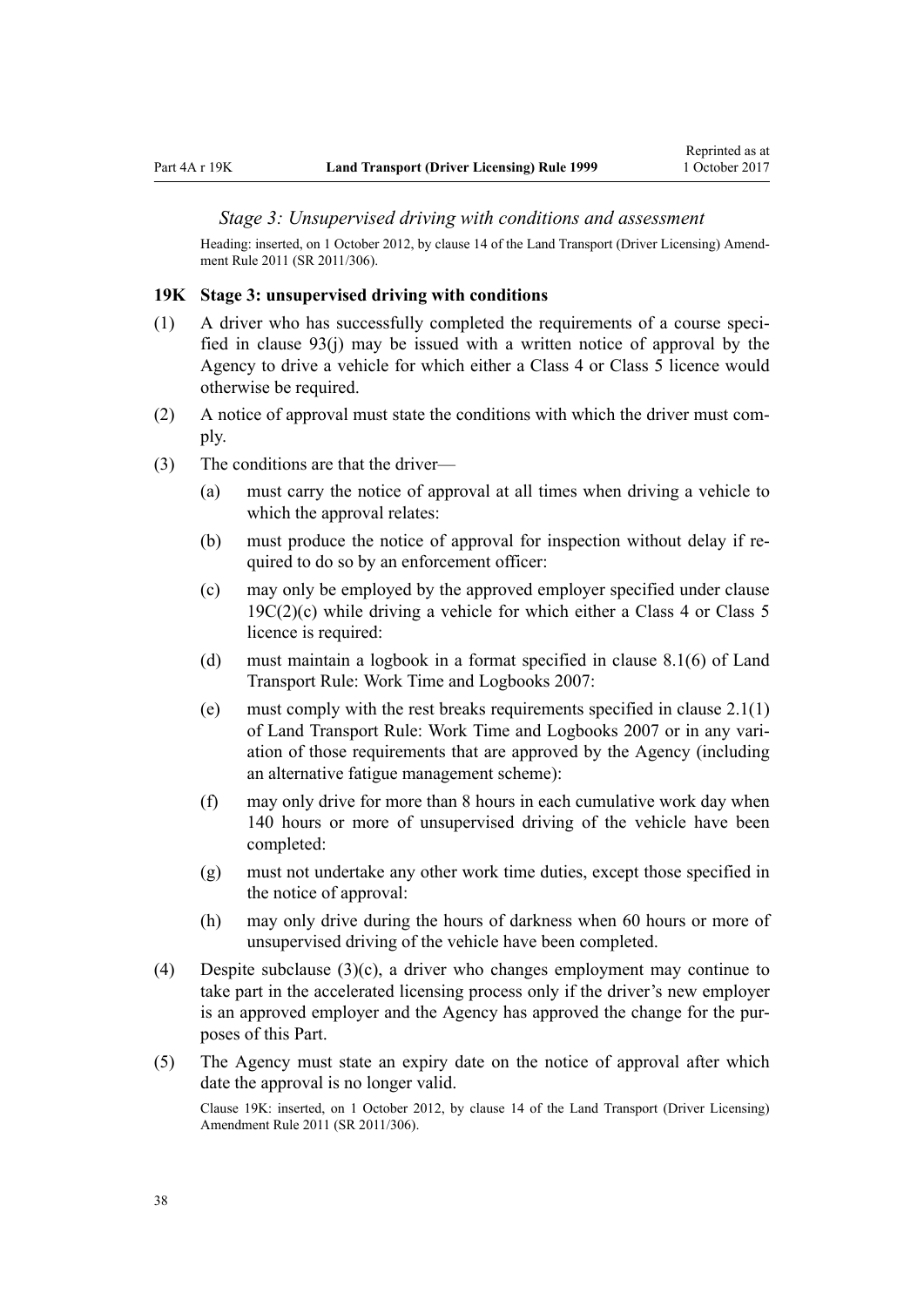Heading: inserted, on 1 October 2012, by [clause 14](http://prd-lgnz-nlb.prd.pco.net.nz/pdflink.aspx?id=DLM3956511) of the Land Transport (Driver Licensing) Amendment Rule 2011 (SR 2011/306).

#### **19L Application to undertake exit assessment**

- (1) A driver who has completed at least 200 hours of unsupervised driving may apply to the Agency for an approval to undertake a course assessing the driver's driving skills specified in [clause 93\(k\)](#page-91-0).
- (2) The application must be in a form approved by the Agency and be accompanied by a signed statement from the driver and the driver's employer that the conditions specified in [clause 19K\(3\)](#page-37-0) have been complied with.
- (3) To avoid doubt, the hours of unsupervised driving accumulated for the purposes of an exit assessment are in addition to the hours of supervised driving specified in [clause 19I\(1\).](#page-36-0)
- (4) An applicant under this clause must have completed at least 20 hours of unsupervised driving during the hours of darkness.

Clause 19L: inserted, on 1 October 2012, by [clause 14](http://prd-lgnz-nlb.prd.pco.net.nz/pdflink.aspx?id=DLM3956511) of the Land Transport (Driver Licensing) Amendment Rule 2011 (SR 2011/306).

#### **19M Exit assessment**

Reprinted as at

- (1) A driver whose application has been approved under clause 19L must successfully complete an exit assessment specified in [clause 93\(k\)](#page-91-0) to determine the driver's suitability to hold a Class 4 or Class 5 licence.
- (2) The course provider must issue a driver who successfully completes the exit assessment with a certificate of completion.
- (3) The certificate must show the licence class for which the assessment was taken. Clause 19M: inserted, on 1 October 2012, by [clause 14](http://prd-lgnz-nlb.prd.pco.net.nz/pdflink.aspx?id=DLM3956511) of the Land Transport (Driver Licensing) Amendment Rule 2011 (SR 2011/306).

### **19N Obtaining Class 4 or Class 5 licence**

On successful completion of an exit assessment, a person is entitled to apply for and to be issued with a Class 4 or Class 5 licence (as the case may be) if the person complies with the requirements of [clause 19](#page-30-0) in relation to a Class 4 or Class 5 licence.

Clause 19N: inserted, on 1 October 2012, by [clause 14](http://prd-lgnz-nlb.prd.pco.net.nz/pdflink.aspx?id=DLM3956511) of the Land Transport (Driver Licensing) Amendment Rule 2011 (SR 2011/306).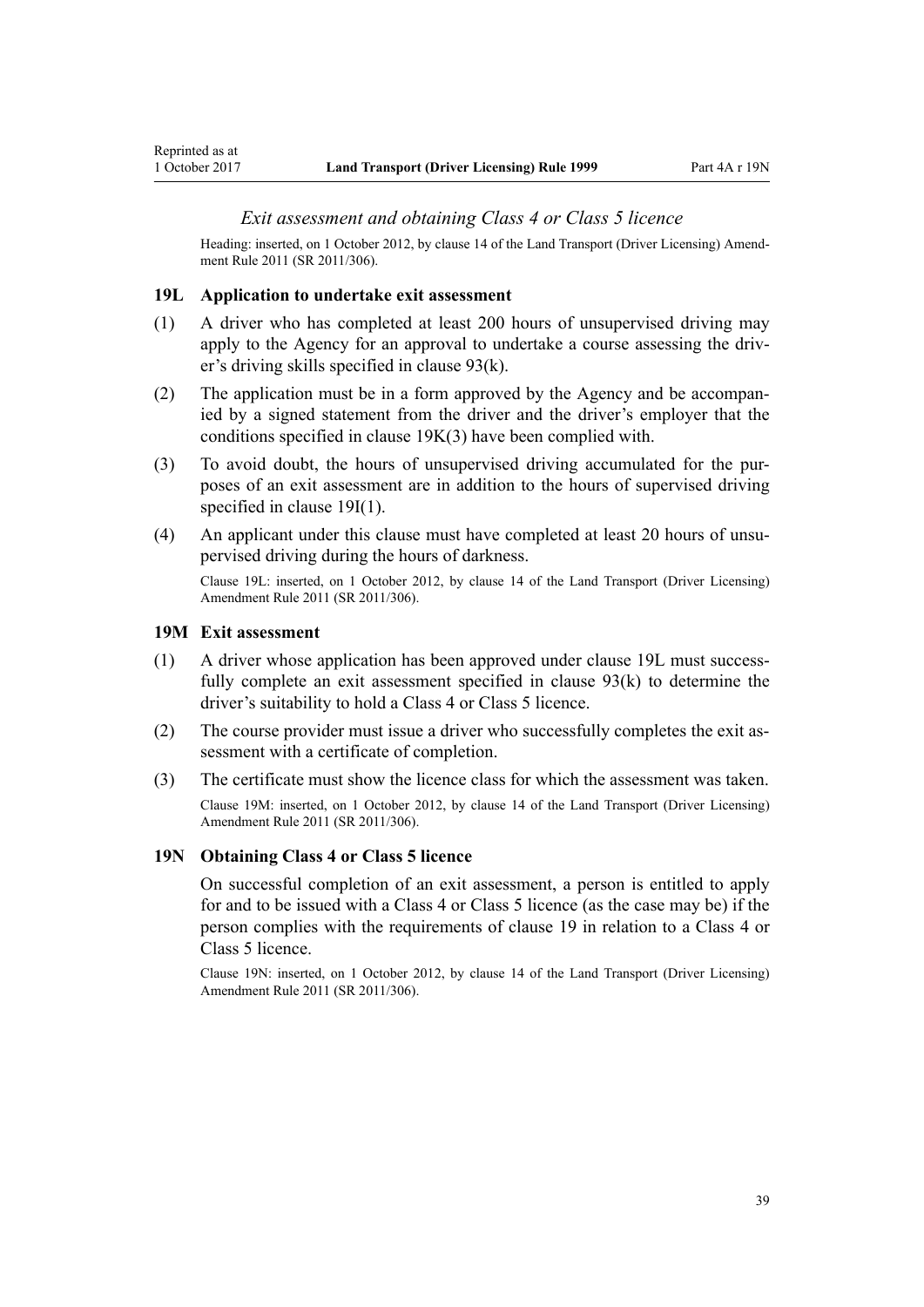# **Part 5**

# **Endorsements**

*Dangerous goods (D) endorsement*

### **20 When dangerous goods endorsement required**

A person who drives a motor vehicle that is transporting dangerous goods must hold a dangerous goods endorsement if required to do so under Land Transport Rule: Dangerous Goods 2005.

Clause 20: amended, on 1 October 2011, by [clause 15](http://prd-lgnz-nlb.prd.pco.net.nz/pdflink.aspx?id=DLM3956721) of the Land Transport (Driver Licensing) Amendment Rule 2011 (SR 2011/306).

# **21 Obtaining dangerous goods endorsement**

A person is entitled to obtain a dangerous goods endorsement on that person's driver licence if the person—

- (a) has made an application in accordance with [Part 3;](#page-20-0) and
- (b) provides a certificate of his or her successful completion of an approved course of a type specified in [clause 93\(b\)\(iii\)](#page-91-0) that is issued within 60 days of the date of the application.

Clause 21(a): replaced, on 1 December 2014, by [clause 11](http://prd-lgnz-nlb.prd.pco.net.nz/pdflink.aspx?id=DLM6216924) of the Land Transport (Driver Licensing) Amendment Rule 2014 (LI 2014/265).

Clause 21(b): replaced, on 1 October 2012, by [clause 16](http://prd-lgnz-nlb.prd.pco.net.nz/pdflink.aspx?id=DLM3956513) of the Land Transport (Driver Licensing) Amendment Rule 2011 (SR 2011/306).

#### *Driving instructor (I) endorsement*

### **22 When driving instructor endorsement required**

A person who, for financial or commercial gain, provides instruction on a road in driving a motor vehicle must hold a driving instructor endorsement for those classes of licence that relate to the motor vehicles for which the person intends to provide instruction.

Clause 22: amended, on 22 June 2005, by [section 95\(10\)](http://prd-lgnz-nlb.prd.pco.net.nz/pdflink.aspx?id=DLM353501) of the Land Transport Amendment Act 2005 (2005 No 77).

# **23 Obtaining driving instructor endorsement**

- (1) A person is entitled to obtain a driving instructor endorsement on that person's driver licence if—
	- (a) the person has made an application in accordance with [Part 3](#page-20-0); and
	- (b) the person holds, and has held for at least 2 years, a New Zealand full licence of a class that authorises the person to drive a vehicle of a type in which the applicant intends to provide instruction; and
	- (c) the person provides evidence of his or her successful completion of an approved course of a type specified in [clause 93\(b\)\(iv\)](#page-91-0); and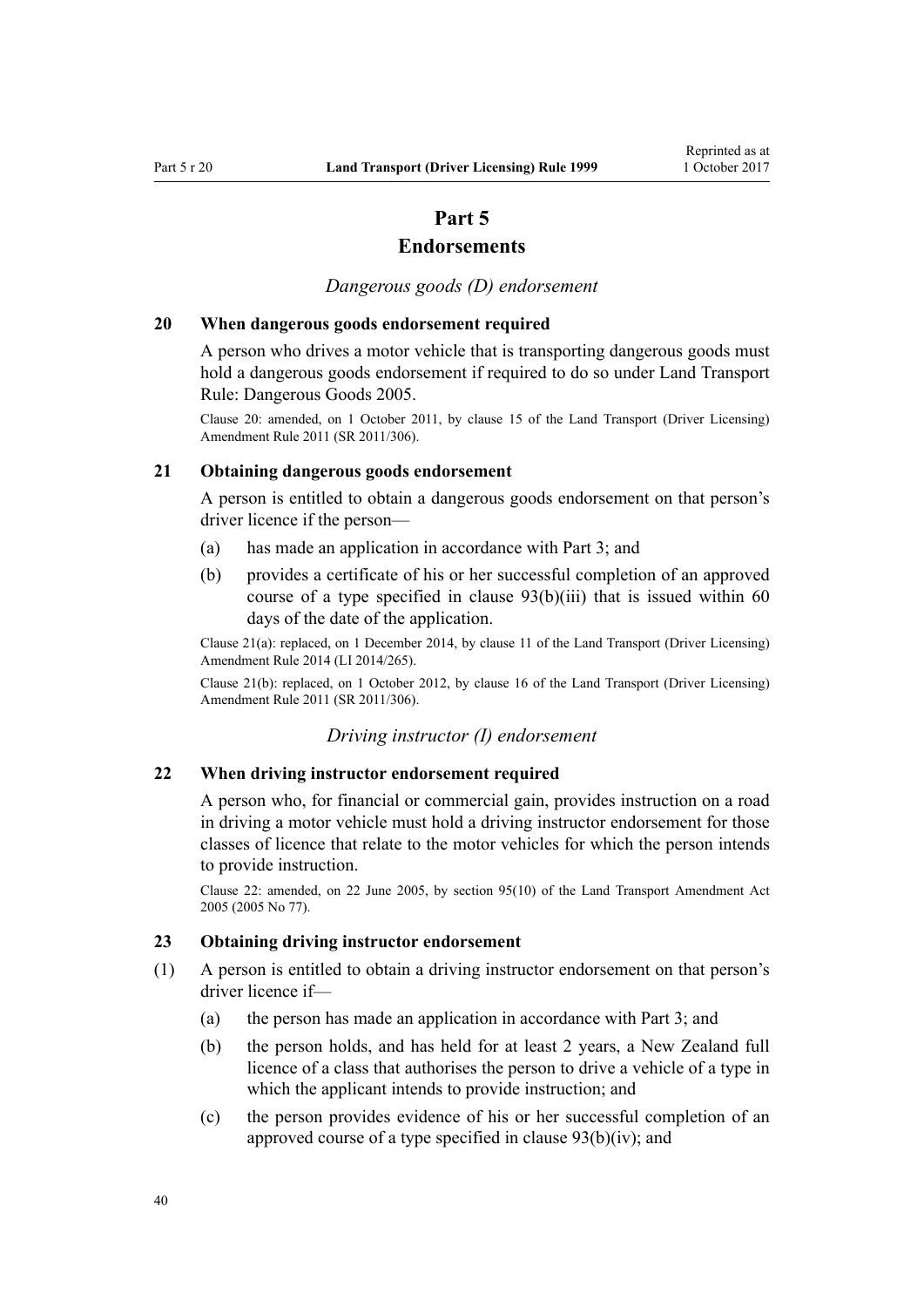- (d) the person passes a full licence test under [clause 48](#page-55-0) unless, in the 5 years immediately preceding the date of application, the person has passed a full licence test required for a Class 1 licence; and
- (e) the person produces a medical certificate in accordance with [clause 44;](#page-52-0) and
- (f) the person consents to the carrying out of checks as to whether or not the person is a fit and proper person to be the holder of a driving instructor endorsement, and consents to the carrying out of those checks from time to time during the period of validity of the endorsement; and
- (g) the Agency is satisfied in accordance with clause  $35(1)$  that the person is a fit and proper person to be the holder of a driving instructor endorsement.
- (2) Despite subclause (1), a person who holds a driving instructor endorsement and who applies to add another class of vehicle to that endorsement is entitled to obtain a driving instructor endorsement for that class of vehicle if—
	- (a) the person holds, and has held for at least 2 years, a New Zealand full licence of a class that authorises the person to drive that class of vehicle; and
	- (b) the person complies with—
		- (i) the provisions listed in subclause  $(1)(a)$ , other than [clause 13](#page-24-0); and
		- (ii) subclause  $(1)(f)$  and  $(g)$ .

Clause 23(1)(a): replaced, on 1 December 2014, by [clause 12](http://prd-lgnz-nlb.prd.pco.net.nz/pdflink.aspx?id=DLM6216925) of the Land Transport (Driver Licensing) Amendment Rule 2014 (LI 2014/265).

Clause 23(1)(b): amended, on 1 October 2011, by [clause 17\(1\)](http://prd-lgnz-nlb.prd.pco.net.nz/pdflink.aspx?id=DLM3956722) of the Land Transport (Driver Licensing) Amendment Rule 2011 (SR 2011/306).

Clause 23(1)(d): substituted, on 1 June 2006, by [clause 11](http://prd-lgnz-nlb.prd.pco.net.nz/pdflink.aspx?id=DLM375696) of the Land Transport (Driver Licensing) Amendment Rule 2006 (SR 2006/84).

Clause 23(1)(d): amended, on 1 August 2011, by [section 100\(4\)](http://prd-lgnz-nlb.prd.pco.net.nz/pdflink.aspx?id=DLM3231293) of the Land Transport (Road Safety and Other Matters) Amendment Act 2011 (2011 No 13).

Clause 23(1)(f): amended, on 4 October 1999, by [clause 9\(1\)](http://prd-lgnz-nlb.prd.pco.net.nz/pdflink.aspx?id=DLM293677) of the Land Transport (Driver Licensing) Amendment Rule 1999 (SR 1999/302).

Clause 23(1)(g): amended, on 1 August 2008, by [section 50\(2\)](http://prd-lgnz-nlb.prd.pco.net.nz/pdflink.aspx?id=DLM1313622) of the Land Transport Management Amendment Act 2008 (2008 No 47).

Clause 23(2): added, on 4 October 1999, by [clause 9\(2\)](http://prd-lgnz-nlb.prd.pco.net.nz/pdflink.aspx?id=DLM293677) of the Land Transport (Driver Licensing) Amendment Rule 1999 (SR 1999/302).

Clause 23(2)(a): amended, on 1 October 2011, by [clause 17\(2\)](http://prd-lgnz-nlb.prd.pco.net.nz/pdflink.aspx?id=DLM3956722) of the Land Transport (Driver Licensing) Amendment Rule 2011 (SR 2011/306).

#### **24 Vehicles in which driving instructor endorsement authorises instruction**

A driving instructor endorsement, when followed by a licence class number, authorises the holder to provide instruction in the driving of motor vehicles to which that licence class relates.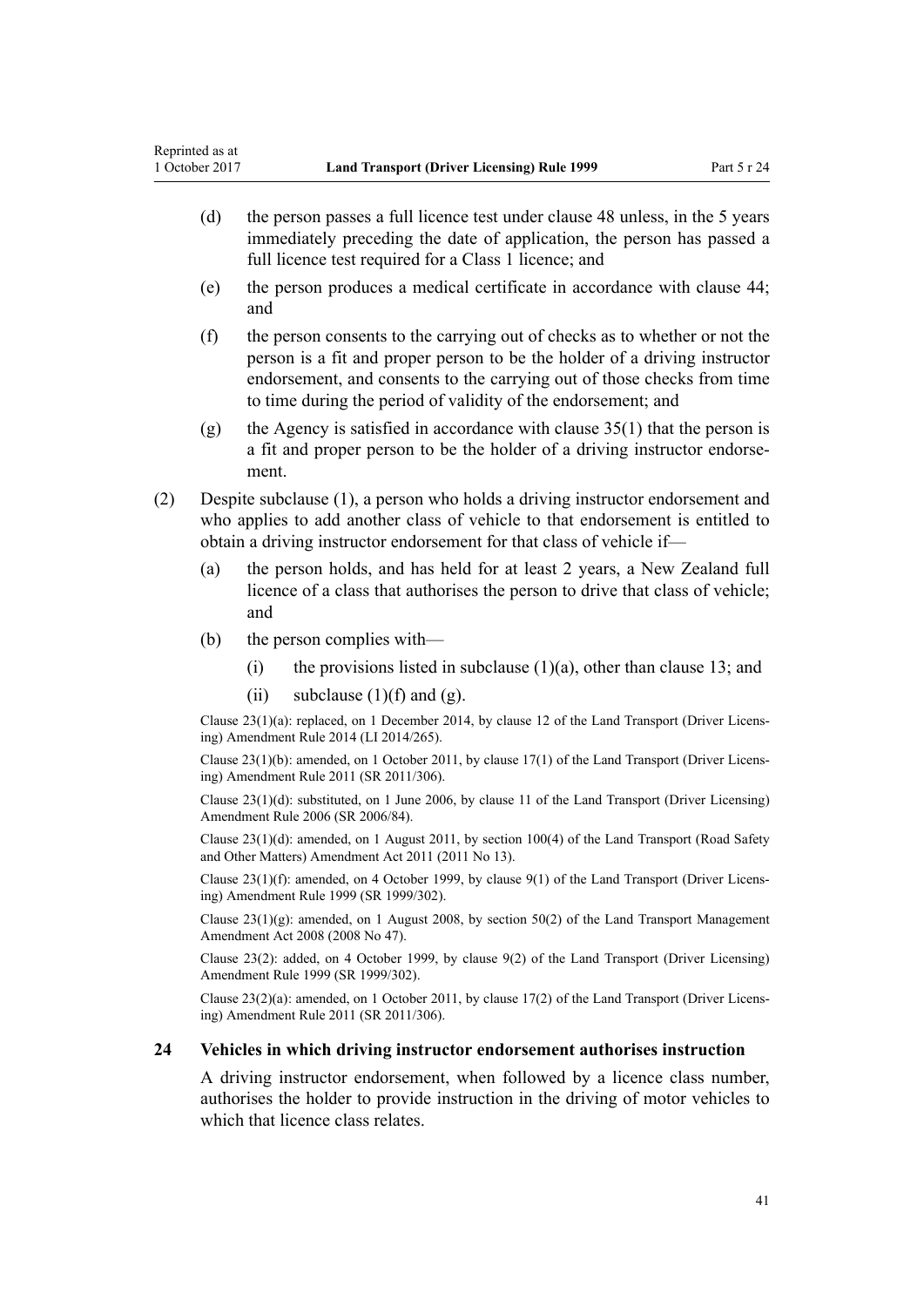# **25 Holder of driving instructor endorsement must retain records of instruction provided and comply with requirements arising out of audits**

The holder of a driving instructor endorsement must—

- (a) retain, for at least 12 months after the instruction is provided, records of the driving instruction provided by the person for financial or commercial gain; and
- (b) comply with any requirement made in writing by the Agency to that person arising out of an audit of that person under [section 198](http://prd-lgnz-nlb.prd.pco.net.nz/pdflink.aspx?id=DLM435602) of the Act.

Clause 25(a): amended, on 22 June 2005, by [section 95\(10\)](http://prd-lgnz-nlb.prd.pco.net.nz/pdflink.aspx?id=DLM353501) of the Land Transport Amendment Act 2005 (2005 No 77).

Clause 25(b): amended, on 1 August 2008, by [section 50\(2\)](http://prd-lgnz-nlb.prd.pco.net.nz/pdflink.aspx?id=DLM1313622) of the Land Transport Management Amendment Act 2008 (2008 No 47).

# *Passenger (P) endorsement*

# **26 When passenger endorsement required**

- (1) A person must hold a passenger endorsement if that person drives—
	- (a) a motor vehicle that is operated in a passenger service; or
	- (b) *[Revoked]*
- (2) Despite subclause (1), a passenger endorsement is not required if the transport is provided in any of the following situations:
	- (a) when the motor vehicle is an ambulance being used in an ambulance service; or
	- (b) when an employer is providing transport for the employer's employees and the driver is an employee of that employer; or
	- (c) when a car pool is being conducted in which persons are carried to or from their place of employment, business, or education under a costsharing arrangement between occupants of the vehicle; or
	- (d) when a parent is transporting a child under a Ministry of Education transport allowance; or
	- (e) when the driver is a volunteer driving the motor vehicle to assist in the activities of an incorporated charitable organisation or a hospital; or
	- (f) when the motor vehicle is being operated to escort a lawfully detained person by—
		- (i) a personal guard; or
		- (ii) a Police employee; or
		- (iii) a security officer; or
	- (g) when the only person or persons being carried in the vehicle, in addition to the driver, is or are present—
		- (i) to service or test the vehicle; or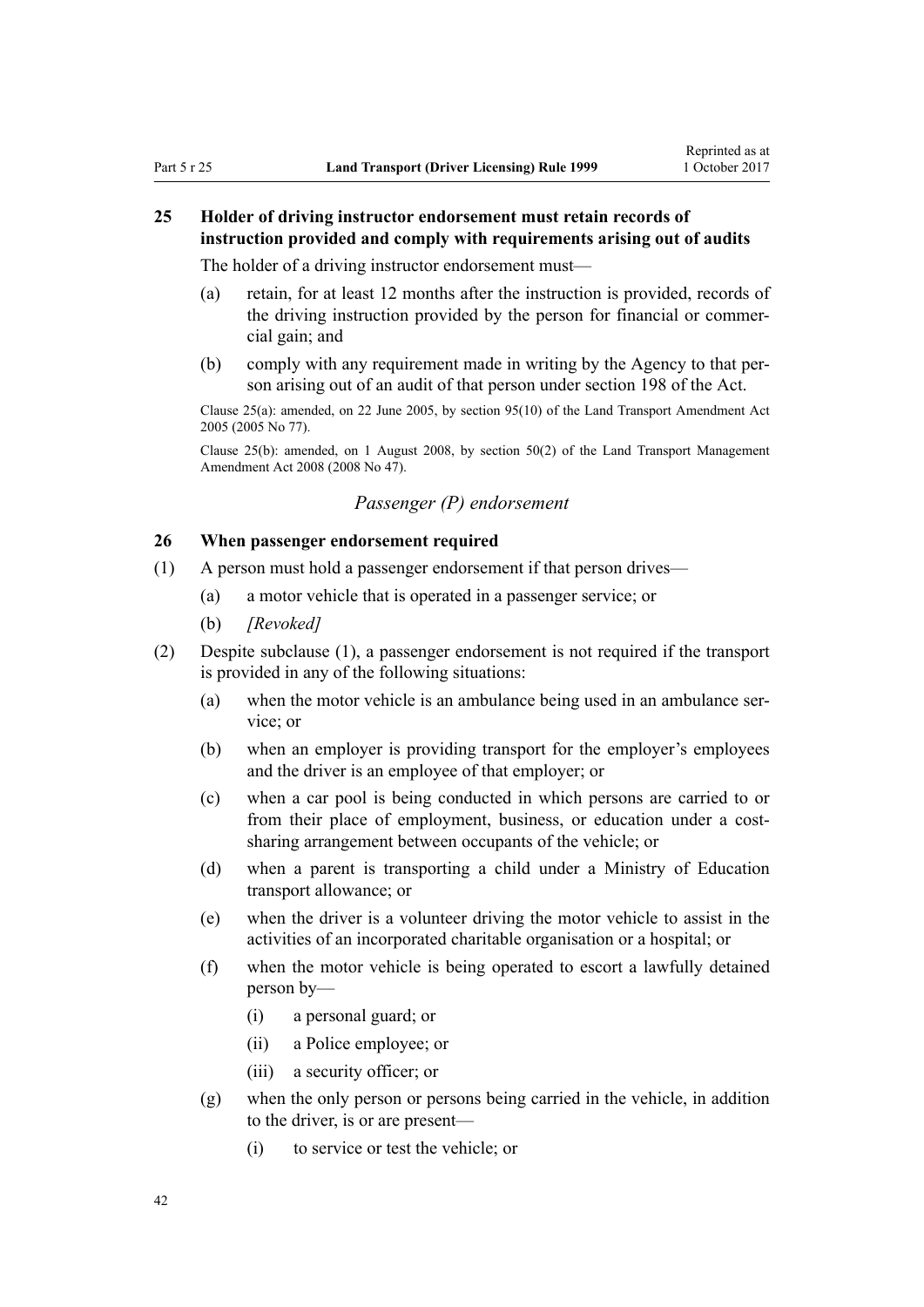- (ii) to instruct or test the driver; or
- (iii) to receive instruction; or
- (h) when the driver is a private chauffeur; or
- (i) when the motor vehicle is being used in a facilitated cost-sharing arrangement.
- (3) In subclause  $(2)(f)$ ,—

**personal guard** has the meaning given to it in [section 10](http://prd-lgnz-nlb.prd.pco.net.nz/pdflink.aspx?id=DLM1594507) of the Private Security Personnel and Private Investigators Act 2010

**Police employee** has the meaning given to it in [section 4](http://prd-lgnz-nlb.prd.pco.net.nz/pdflink.aspx?id=DLM1102132) of the Policing Act 2008

**security officer** means a person appointed or engaged under [section 17](http://prd-lgnz-nlb.prd.pco.net.nz/pdflink.aspx?id=DLM295415) of the Corrections Act 2004.

Clause 26(1)(b): revoked, on 1 October 2007, by [section 95\(11\)](http://prd-lgnz-nlb.prd.pco.net.nz/pdflink.aspx?id=DLM353501) of the Land Transport Amendment Act 2005 (2005 No 77).

Clause 26(2)(f): replaced, on 1 November 2012, by [clause 7\(1\)](http://prd-lgnz-nlb.prd.pco.net.nz/pdflink.aspx?id=DLM4773437) of the Land Transport (Driver Licensing) Amendment Rule 2012 (SR 2012/302).

Clause 26(2)(g): added, on 1 June 2006, by [clause 12\(2\)](http://prd-lgnz-nlb.prd.pco.net.nz/pdflink.aspx?id=DLM375697) of the Land Transport (Driver Licensing) Amendment Rule 2006 (SR 2006/84).

Clause  $26(2)(h)$ : added, on 1 June 2006, by [clause 12\(2\)](http://prd-lgnz-nlb.prd.pco.net.nz/pdflink.aspx?id=DLM375697) of the Land Transport (Driver Licensing) Amendment Rule 2006 (SR 2006/84).

Clause 26(2)(h): amended, on 1 October 2017, by [section 110\(8\)](http://prd-lgnz-nlb.prd.pco.net.nz/pdflink.aspx?id=DLM6960929) of the Land Transport Amendment Act 2017 (2017 No 34).

Clause 26(2)(i): inserted, on 1 October 2017, by [section 110\(8\)](http://prd-lgnz-nlb.prd.pco.net.nz/pdflink.aspx?id=DLM6960929) of the Land Transport Amendment Act 2017 (2017 No 34).

Clause 26(3): added, on 1 June 2006, by [clause 12\(3\)](http://prd-lgnz-nlb.prd.pco.net.nz/pdflink.aspx?id=DLM375697) of the Land Transport (Driver Licensing) Amendment Rule 2006 (SR 2006/84).

Clause 26(3) **personal guard**: inserted, on 1 April 2011, by [section 121\(2\)](http://prd-lgnz-nlb.prd.pco.net.nz/pdflink.aspx?id=DLM1594656) of the Private Security Personnel and Private Investigators Act 2010 (2010 No 115).

Clause 26(3) **Police employee**: inserted, on 1 November 2012, by [clause 7\(2\)](http://prd-lgnz-nlb.prd.pco.net.nz/pdflink.aspx?id=DLM4773437) of the Land Transport (Driver Licensing) Amendment Rule 2012 (SR 2012/302).

Clause 26(3) **security guard**: revoked, on 1 April 2011, by [section 121\(2\)](http://prd-lgnz-nlb.prd.pco.net.nz/pdflink.aspx?id=DLM1594656) of the Private Security Personnel and Private Investigators Act 2010 (2010 No 115).

Clause 26(3) **security officer**: substituted, on 16 June 2008, by [clause 9](http://prd-lgnz-nlb.prd.pco.net.nz/pdflink.aspx?id=DLM1317912) of the Land Transport (Driver Licensing) Amendment Rule 2008 (SR 2008/119).

#### **27 Obtaining passenger endorsement**

- (1) A person is entitled to obtain a passenger endorsement on that person's driver licence if—
	- (a) the person has made an application in accordance with [Part 3](#page-20-0); and
	- (b) the person holds, and has held for at least 2 years, a New Zealand full licence of a class other than Class 6; and
	- (c) *[Revoked]*
	- (d) *[Revoked]*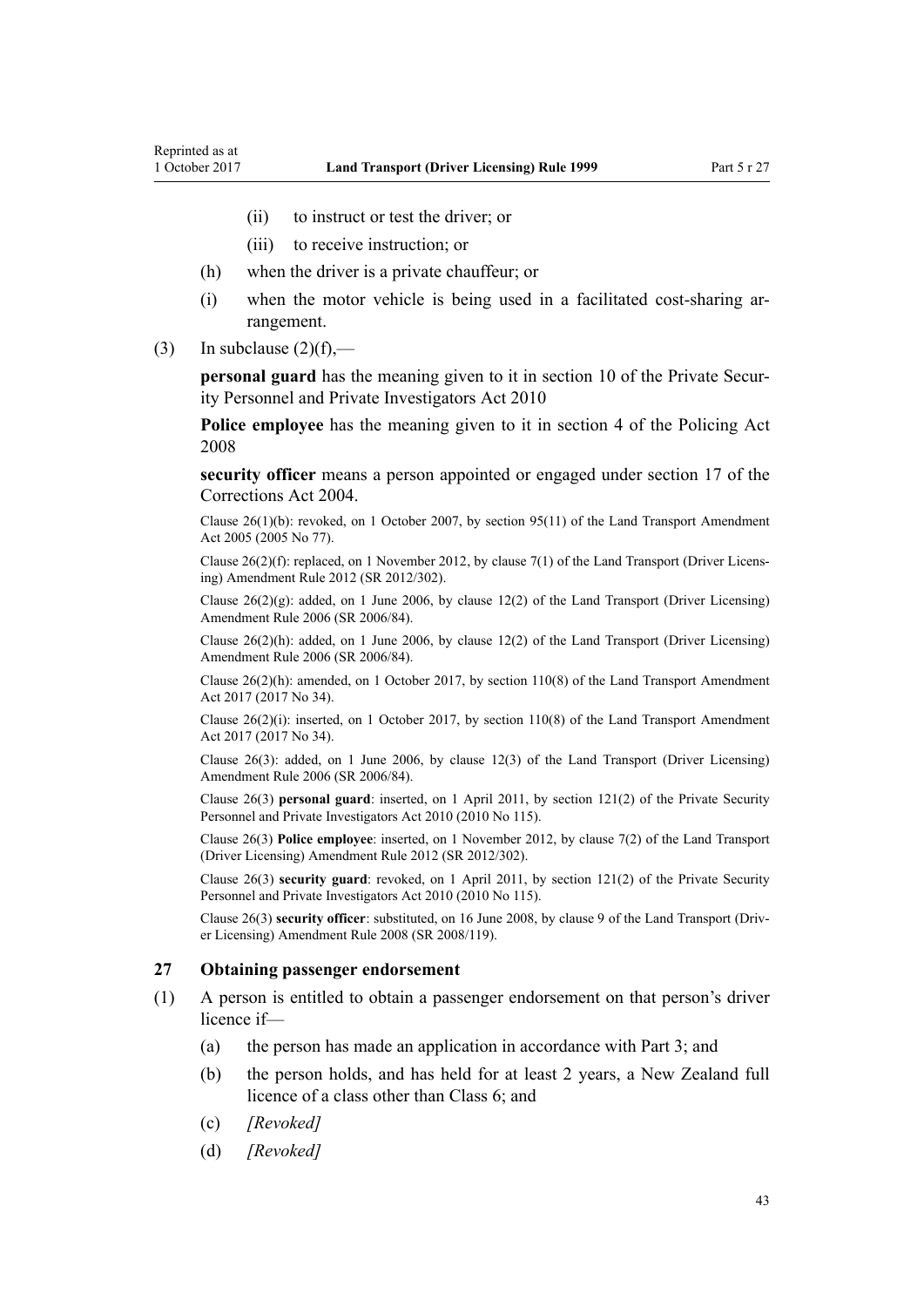- (e) the person produces a medical certificate in accordance with [clause 44;](#page-52-0) and
- (f) the person consents to the carrying out of checks as to whether or not the person is a fit and proper person to be the holder of a passenger endorsement, and consents to the carrying out of those checks from time to time during the period of validity of the endorsement; and
- (g) the Agency is satisfied in accordance with [clause 35\(1\)](#page-46-0) that the person is a fit and proper person to be the holder of a passenger endorsement.
- (2) Despite subclause (1), a person need not comply with paragraph (d) of that subclause if,—
	- (a) at the close of 2 May 1999, the person held a Class CL or Class DL licence; and
	- (b) the person applies for a passenger endorsement before 3 May 2001.

Clause 27(1)(a): replaced, on 1 December 2014, by [clause 13](http://prd-lgnz-nlb.prd.pco.net.nz/pdflink.aspx?id=DLM6216926) of the Land Transport (Driver Licensing) Amendment Rule 2014 (LI 2014/265).

Clause 27(1)(b): amended, on 1 October 2011, by [clause 18](http://prd-lgnz-nlb.prd.pco.net.nz/pdflink.aspx?id=DLM3956723) of the Land Transport (Driver Licensing) Amendment Rule 2011 (SR 2011/306).

Clause  $27(1)(c)$ : revoked, on 1 October 2017, by [clause 6](http://prd-lgnz-nlb.prd.pco.net.nz/pdflink.aspx?id=DLM7420930) of the Land Transport (Driver Licensing) Amendment Rule 2017 (LI 2017/265).

Clause  $27(1)(d)$ : revoked, on 1 October 2017, by [section 110\(8\)](http://prd-lgnz-nlb.prd.pco.net.nz/pdflink.aspx?id=DLM6960929) of the Land Transport Amendment Act 2017 (2017 No 34).

Clause 27(1)(f): amended, on 4 October 1999, by [clause 10\(1\)](http://prd-lgnz-nlb.prd.pco.net.nz/pdflink.aspx?id=DLM293678) of the Land Transport (Driver Licensing) Amendment Rule 1999 (SR 1999/302).

Clause  $27(1)(g)$ : amended, on 1 August 2008, by [section 50\(2\)](http://prd-lgnz-nlb.prd.pco.net.nz/pdflink.aspx?id=DLM1313622) of the Land Transport Management Amendment Act 2008 (2008 No 47).

Clause 27(2): added, on 4 October 1999, by [clause 10\(2\)](http://prd-lgnz-nlb.prd.pco.net.nz/pdflink.aspx?id=DLM293678) of the Land Transport (Driver Licensing) Amendment Rule 1999 (SR 1999/302).

*Forklift, roller, tracks, and wheels (special-type vehicle F, R, T and W) endorsements*

# **28 When special-type vehicle endorsement required**

A person who drives a special-type vehicle on a road must hold the appropriate special-type vehicle endorsement as specified in [Schedule 4](#page-112-0), unless the person holds a class 2 licence and the vehicle—

- (a) is also an agricultural motor vehicle; and
- (b) has a gross laden weight of less than 18 000 kg; and
- (c) is driven at a speed not exceeding 40 kph.

Clause 28: replaced, on 1 June 2013, by [clause 7](http://prd-lgnz-nlb.prd.pco.net.nz/pdflink.aspx?id=DLM5102242) of the Land Transport (Driver Licensing) Amendment Rule 2013 (SR 2013/100).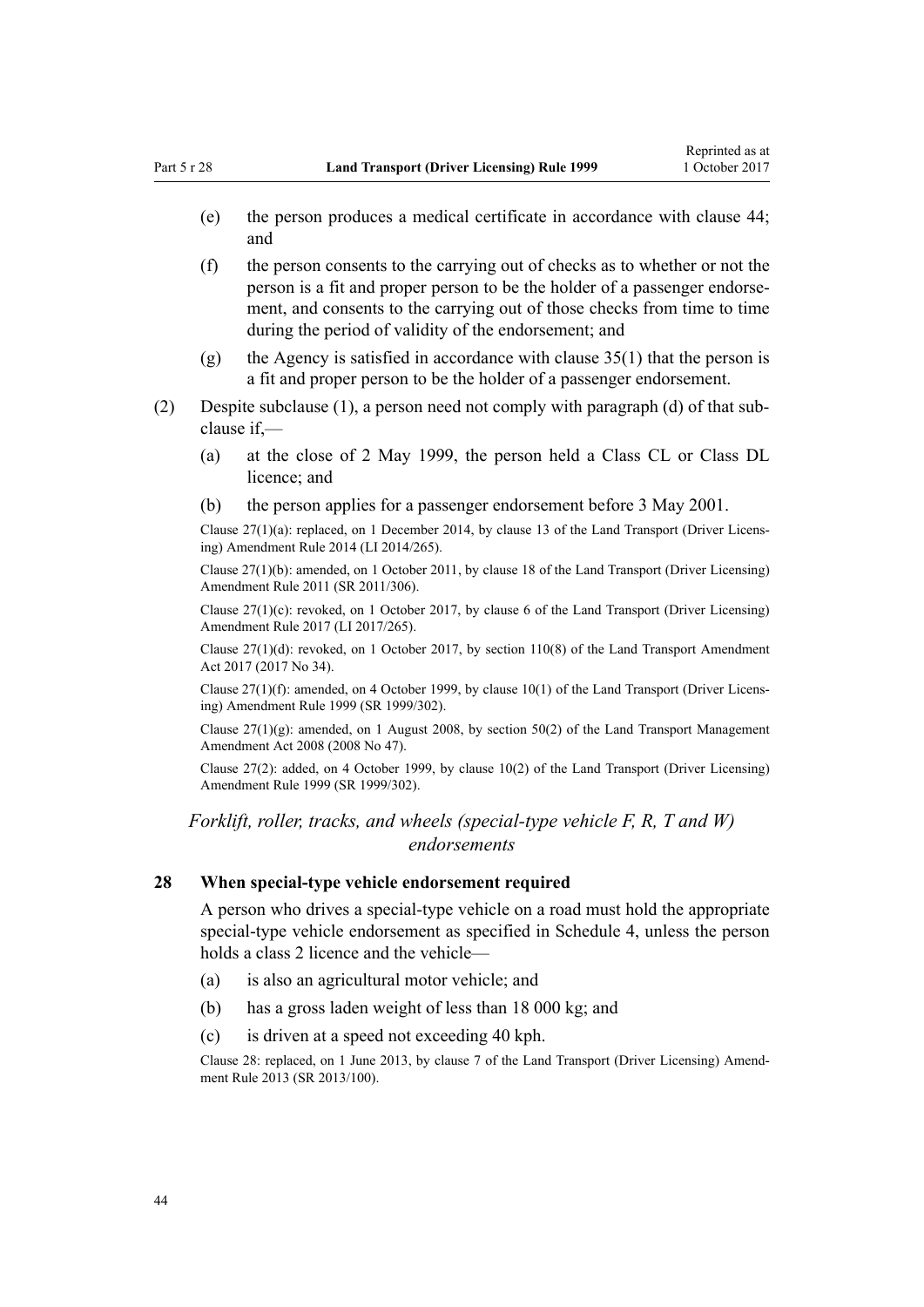#### **29 Obtaining special-type endorsement**

Reprinted as at

A person is entitled to obtain a special-type endorsement on that person's driver licence if the person—

- (a) has made an application in accordance with [Part 3;](#page-20-0) and
- (b) holds a New Zealand full licence of a class, other than Class 6, that authorises the person to drive motor vehicles of an equivalent gross laden weight to the special-type vehicle the person intends to drive; and
- (c) provides a certificate showing successful completion by the person of the appropriate approved course of a type specified in subparagraphs (v) to (viii) of [clause 93\(b\).](#page-91-0)

Clause 29(a): replaced, on 1 December 2014, by [clause 14](http://prd-lgnz-nlb.prd.pco.net.nz/pdflink.aspx?id=DLM6216927) of the Land Transport (Driver Licensing) Amendment Rule 2014 (LI 2014/265).

Clause 29(b): amended, on 1 October 2011, by [clause 19](http://prd-lgnz-nlb.prd.pco.net.nz/pdflink.aspx?id=DLM3956724) of the Land Transport (Driver Licensing) Amendment Rule 2011 (SR 2011/306).

# *Testing officer (O) endorsement*

# **30 When testing officer endorsement required**

A person who conducts tests of practical driving skill required under [clause 48](#page-55-0) or [clause 49](#page-55-0) must hold a testing officer endorsement.

# **31 Obtaining testing officer endorsement**

A person is entitled to obtain a testing officer endorsement on that person's driver licence if—

- (a) the person has made an application in accordance with [Part 3](#page-20-0); and
- (b) the person holds, and has held for at least 2 years, a New Zealand full licence of a class other than Class 6; and
- (ba) the person passes a full licence test under [clause 48](#page-55-0) unless, in the 5 years immediately preceding the date of application, the person has passed a full licence test required for a Class 1 licence; and
- (c) the person passes a certification test under [clause 54](#page-57-0); and
- (d) the person produces a medical certificate in accordance with [clause 44;](#page-52-0) and
- (e) the person consents to the carrying out of checks as to whether or not the person is a fit and proper person to be the holder of a testing officer endorsement, and consents to the carrying out of those checks from time to time during the period of validity of the endorsement; and
- (f) the Agency is satisfied in accordance with clause  $35(1)$  that the person is a fit and proper person to be the holder of a testing officer endorsement.

Clause 31(a): replaced, on 1 December 2014, by [clause 15](http://prd-lgnz-nlb.prd.pco.net.nz/pdflink.aspx?id=DLM6216928) of the Land Transport (Driver Licensing) Amendment Rule 2014 (LI 2014/265).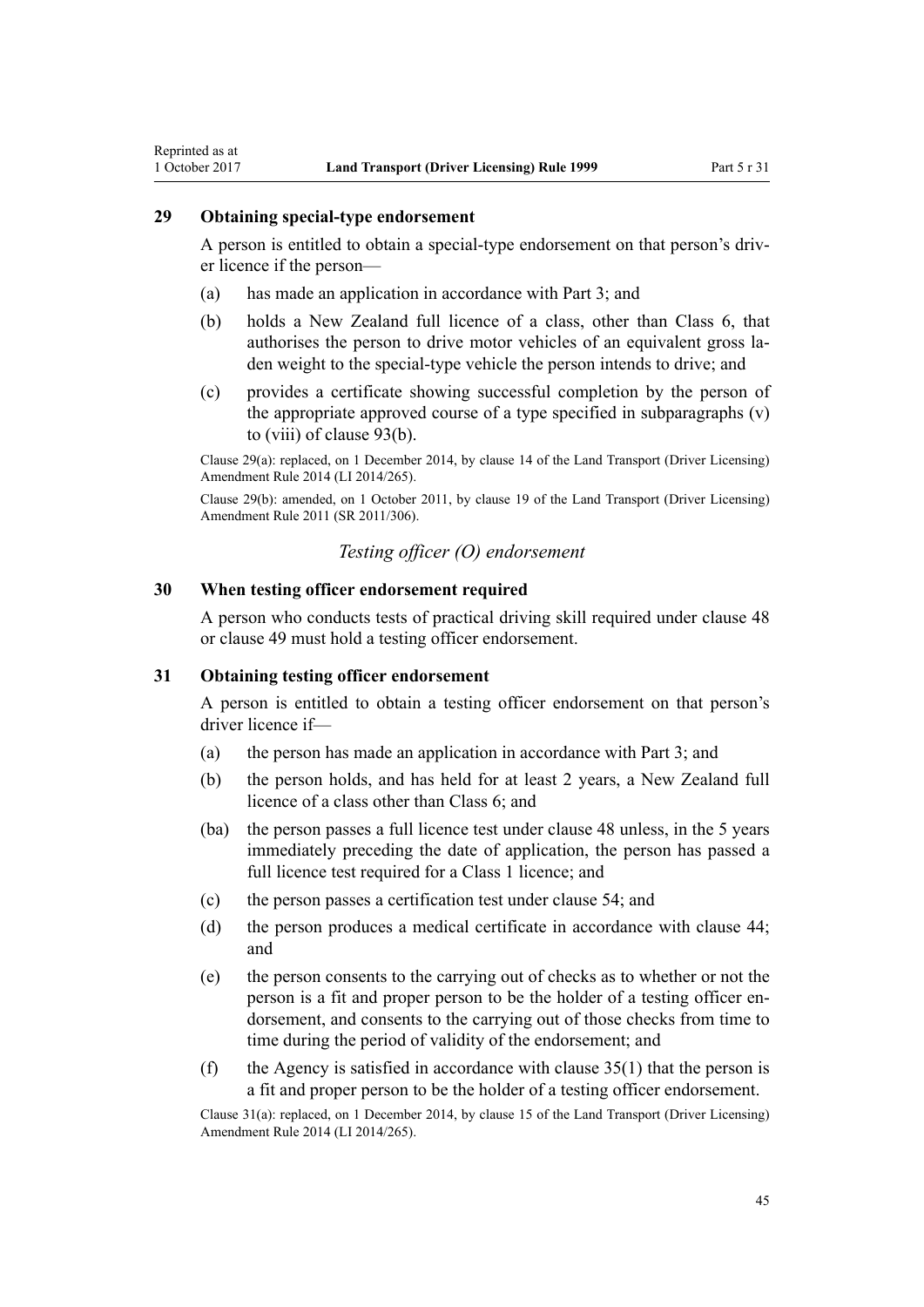Clause 31(b): amended, on 1 October 2011, by [clause 20](http://prd-lgnz-nlb.prd.pco.net.nz/pdflink.aspx?id=DLM3956725) of the Land Transport (Driver Licensing) Amendment Rule 2011 (SR 2011/306).

Clause 31(ba): inserted, on 1 June 2006, by [clause 14](http://prd-lgnz-nlb.prd.pco.net.nz/pdflink.aspx?id=DLM376103) of the Land Transport (Driver Licensing) Amendment Rule 2006 (SR 2006/84).

Clause 31(ba): amended, on 1 August 2011, by [section 100\(4\)](http://prd-lgnz-nlb.prd.pco.net.nz/pdflink.aspx?id=DLM3231293) of the Land Transport (Road Safety and Other Matters) Amendment Act 2011 (2011 No 13).

Clause 31(e): amended, on 4 October 1999, by [clause 11](http://prd-lgnz-nlb.prd.pco.net.nz/pdflink.aspx?id=DLM293679) of the Land Transport (Driver Licensing) Amendment Rule 1999 (SR 1999/302).

Clause 31(f): amended, on 1 August 2008, by [section 50\(2\)](http://prd-lgnz-nlb.prd.pco.net.nz/pdflink.aspx?id=DLM1313622) of the Land Transport Management Amendment Act 2008 (2008 No 47).

# **32 Holder of testing officer endorsement must retain records of driver testing undertaken and comply with requirements arising out of audits**

The holder of a testing officer endorsement must—

- (a) retain, for at least 12 months after the testing is provided, records of the driver testing undertaken by the person for hire or reward; and
- (b) comply with any requirement made in writing by the Agency to that person arising out of an audit of that person under [section 198](http://prd-lgnz-nlb.prd.pco.net.nz/pdflink.aspx?id=DLM435602) of the Act.

Clause 32(b): amended, on 1 August 2008, by [section 50\(2\)](http://prd-lgnz-nlb.prd.pco.net.nz/pdflink.aspx?id=DLM1313622) of the Land Transport Management Amendment Act 2008 (2008 No 47).

# *Vehicle recovery (V) endorsement*

## **33 When vehicle recovery endorsement required**

A person who drives a vehicle recovery service vehicle while it is being used in a vehicle recovery service must hold a vehicle recovery endorsement.

# **34 Obtaining vehicle recovery endorsement**

- (1) A person is entitled to obtain a vehicle recovery endorsement on that person's driver licence if—
	- (a) the person has made an application in accordance with [Part 3](#page-20-0); and
	- (b) the person holds, and has held for at least 2 years, a New Zealand full licence of a class other than Class 6; and
	- (c) the person passes a full licence test under [clause 48](#page-55-0) unless, in the 5 years immediately preceding the date of application, the person has passed a full licence test required for a Class 1 licence; and
	- (d) the person provides evidence of successful completion by the person of an approved course of a type specified in clause  $93(b)(ii)$ ; and
	- (e) the person produces a medical certificate in accordance with [clause 44;](#page-52-0) and
	- (f) the person consents to the carrying out of checks as to whether or not the person is a fit and proper person to be the holder of a vehicle recovery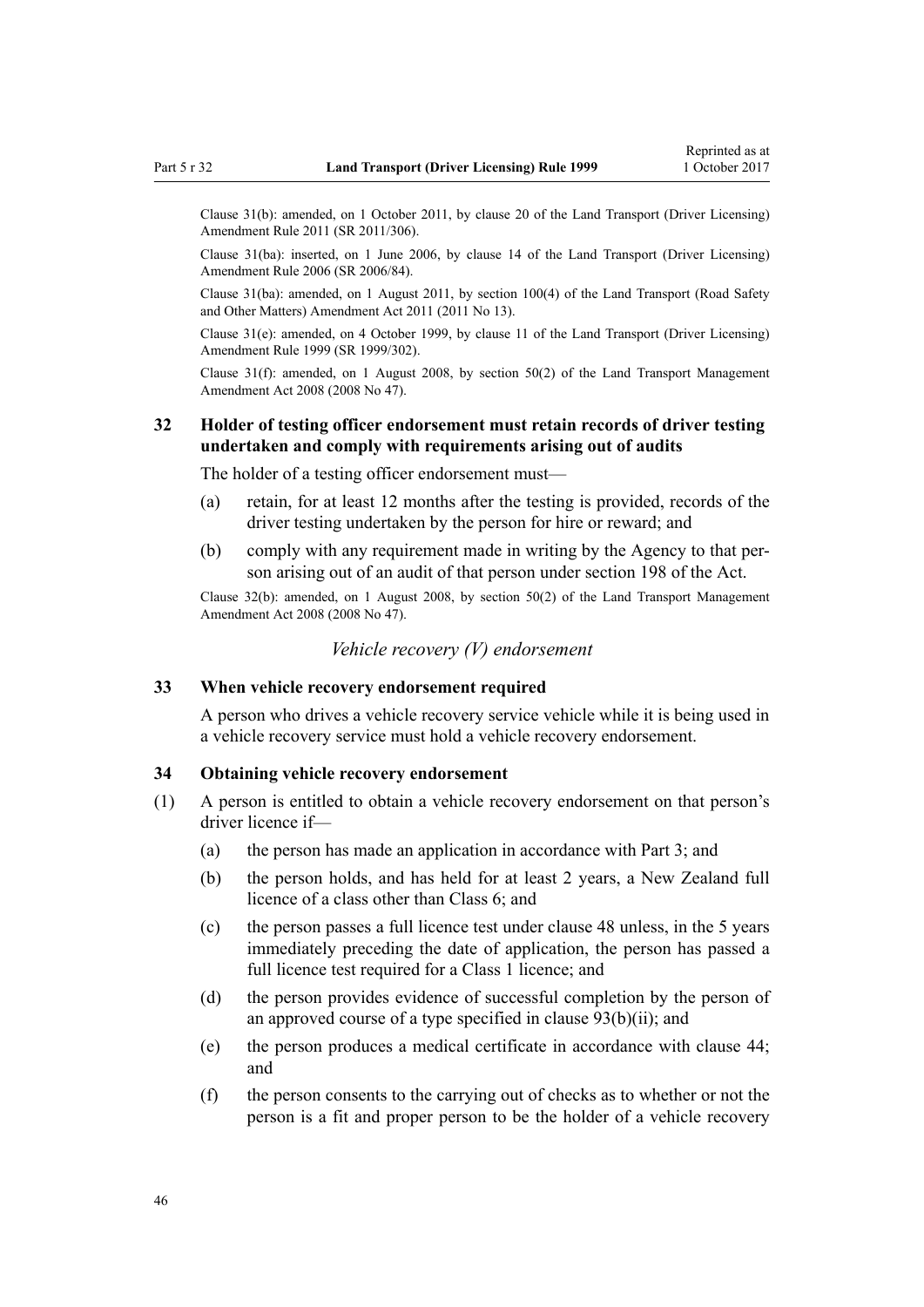<span id="page-46-0"></span>endorsement, and consents to the carrying out of those checks from time to time during the period of validity of the endorsement; and

- (g) the Agency is satisfied in accordance with clause  $35(1)$  that the person is a fit and proper person to be the holder of a vehicle recovery endorsement.
- (2) Despite subclause (1), a person need not comply with paragraph (d) of that subclause if,—
	- (a) at the close of 2 May 1999, the person held a Class NL licence; and
	- (b) the person applies for a vehicle recovery endorsement before 3 May 2001.

Clause 34(1)(a): replaced, on 1 December 2014, by [clause 16](http://prd-lgnz-nlb.prd.pco.net.nz/pdflink.aspx?id=DLM6216929) of the Land Transport (Driver Licensing) Amendment Rule 2014 (LI 2014/265).

Clause 34(1)(b): amended, on 1 October 2011, by [clause 21](http://prd-lgnz-nlb.prd.pco.net.nz/pdflink.aspx?id=DLM3956726) of the Land Transport (Driver Licensing) Amendment Rule 2011 (SR 2011/306).

Clause 34(1)(c): amended, on 1 August 2011, by [section 100\(4\)](http://prd-lgnz-nlb.prd.pco.net.nz/pdflink.aspx?id=DLM3231293) of the Land Transport (Road Safety and Other Matters) Amendment Act 2011 (2011 No 13).

Clause 34(1)(c): amended, on 1 June 2006, by [clause 15\(2\)](http://prd-lgnz-nlb.prd.pco.net.nz/pdflink.aspx?id=DLM376104) of the Land Transport (Driver Licensing) Amendment Rule 2006 (SR 2006/84).

Clause 34(1)(f): amended, on 4 October 1999, by [clause 12\(1\)](http://prd-lgnz-nlb.prd.pco.net.nz/pdflink.aspx?id=DLM293680) of the Land Transport (Driver Licensing) Amendment Rule 1999 (SR 1999/302).

Clause 34(1)(g): amended, on 1 August 2008, by [section 50\(2\)](http://prd-lgnz-nlb.prd.pco.net.nz/pdflink.aspx?id=DLM1313622) of the Land Transport Management Amendment Act 2008 (2008 No 47).

Clause 34(2): added, on 4 October 1999, by [clause 12\(2\)](http://prd-lgnz-nlb.prd.pco.net.nz/pdflink.aspx?id=DLM293680) of the Land Transport (Driver Licensing) Amendment Rule 1999 (SR 1999/302).

#### **35 Criteria and procedure in relation to fit and proper person test**

(1) In determining whether the applicant for, or the holder of, an endorsement specified in column 1 of the table to this subclause is a fit and proper person for the purposes of this rule, the Agency may consider, and give such relative weight as the Agency considers fit to, the criteria in subpart 2 of [Part 4A](http://prd-lgnz-nlb.prd.pco.net.nz/pdflink.aspx?id=DLM434587) of the Act set out in column 2 of the table to this subclause in relation to that type of endorsement.

| Table to clause $35(1)$ |  |  |  |  |  |
|-------------------------|--|--|--|--|--|
|-------------------------|--|--|--|--|--|

| <b>Type of endorsement</b> | Criteria in subpart 2 of Part 4A of Act                                                                      |
|----------------------------|--------------------------------------------------------------------------------------------------------------|
| Driving instructor         | section 30C                                                                                                  |
|                            | section 30D                                                                                                  |
| Passenger                  | section 30C                                                                                                  |
|                            | section 30D (in the case of a person who is driving or intends<br>to drive small passenger service vehicles) |
|                            | section 30E (in the case of a person who is driving or intends<br>to drive large passenger service vehicles) |
| Testing officer            | section 30C                                                                                                  |
|                            | section 30D                                                                                                  |
| Vehicle recovery           | section 30C                                                                                                  |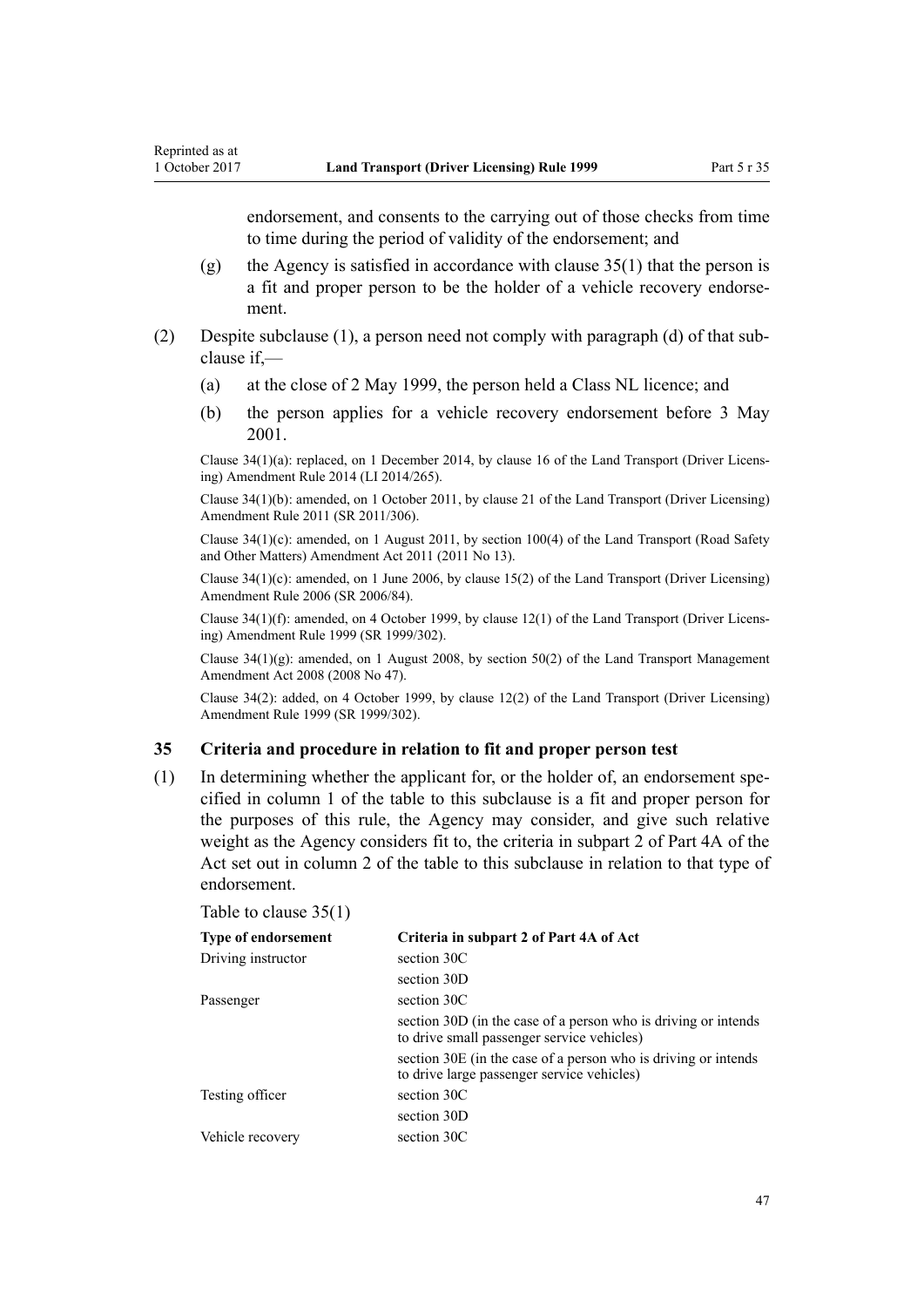**Type of endorsement Criteria in subpart 2 of [Part 4A](http://prd-lgnz-nlb.prd.pco.net.nz/pdflink.aspx?id=DLM434587) of Act** [section 30D](http://prd-lgnz-nlb.prd.pco.net.nz/pdflink.aspx?id=DLM434594)

- (2) The Agency may, for the purpose of determining whether or not a person is a fit and proper person for the purposes of this rule,—
	- (a) seek and receive such information as the Agency thinks fit; and
	- (b) consider information obtained from any source.
- (3) If the Agency proposes to take into account any information that is or may be prejudicial to the person, the Agency must disclose that information to the person and give the person a reasonable opportunity to refute or comment on it.
- (4) Nothing in subclause (3) requires the Agency to disclose any information the disclosure of which would be likely to endanger the safety of any person.
- (5) Nothing in this clause limits or affects the provisions of [Part 4A](http://prd-lgnz-nlb.prd.pco.net.nz/pdflink.aspx?id=DLM434587) of the Act in respect of any transport service driver.

Clause 35(1): substituted, on 1 October 2007, by [section 95\(11\)](http://prd-lgnz-nlb.prd.pco.net.nz/pdflink.aspx?id=DLM353501) of the Land Transport Amendment Act 2005 (2005 No 77).

Clause 35(1): amended, on 1 August 2008, by [section 50\(2\)](http://prd-lgnz-nlb.prd.pco.net.nz/pdflink.aspx?id=DLM1313622) of the Land Transport Management Amendment Act 2008 (2008 No 47).

Clause 35(2): amended, on 1 August 2008, by [section 50\(2\)](http://prd-lgnz-nlb.prd.pco.net.nz/pdflink.aspx?id=DLM1313622) of the Land Transport Management Amendment Act 2008 (2008 No 47).

Clause 35(2)(a): amended, on 1 August 2008, by [section 50\(2\)](http://prd-lgnz-nlb.prd.pco.net.nz/pdflink.aspx?id=DLM1313622) of the Land Transport Management Amendment Act 2008 (2008 No 47).

Clause 35(3): amended, on 1 August 2008, by [section 50\(2\)](http://prd-lgnz-nlb.prd.pco.net.nz/pdflink.aspx?id=DLM1313622) of the Land Transport Management Amendment Act 2008 (2008 No 47).

Clause 35(4): amended, on 1 August 2008, by [section 50\(2\)](http://prd-lgnz-nlb.prd.pco.net.nz/pdflink.aspx?id=DLM1313622) of the Land Transport Management Amendment Act 2008 (2008 No 47).

Clause 35(5): amended, on 1 December 2014, by [clause 17](http://prd-lgnz-nlb.prd.pco.net.nz/pdflink.aspx?id=DLM6216930) of the Land Transport (Driver Licensing) Amendment Rule 2014 (LI 2014/265).

# **Part 6 Driver identification cards**

#### **36 Application for driver identification card**

- (1) An application for a driver identification card required under clauses 3.2(1)(c), 3.5, and 5.2 of Land Transport Rule: Operator Licensing 2017 must be in accordance with [Part 3](#page-20-0).
- (2) The applicant must provide a unique identifier as described in clauses 3.5 and 5.2 of Land Transport Rule: Operator Licensing 2017.

Clause 36: replaced, on 1 December 2014, by [clause 18](http://prd-lgnz-nlb.prd.pco.net.nz/pdflink.aspx?id=DLM6216931) of the Land Transport (Driver Licensing) Amendment Rule 2014 (LI 2014/265).

Clause 36(1): amended, on 1 October 2017, by [clause 7\(1\)](http://prd-lgnz-nlb.prd.pco.net.nz/pdflink.aspx?id=DLM7420931) of the Land Transport (Driver Licensing) Amendment Rule 2017 (LI 2017/265).

Clause 36(2): amended, on 1 October 2017, by [clause 7\(2\)](http://prd-lgnz-nlb.prd.pco.net.nz/pdflink.aspx?id=DLM7420931) of the Land Transport (Driver Licensing) Amendment Rule 2017 (LI 2017/265).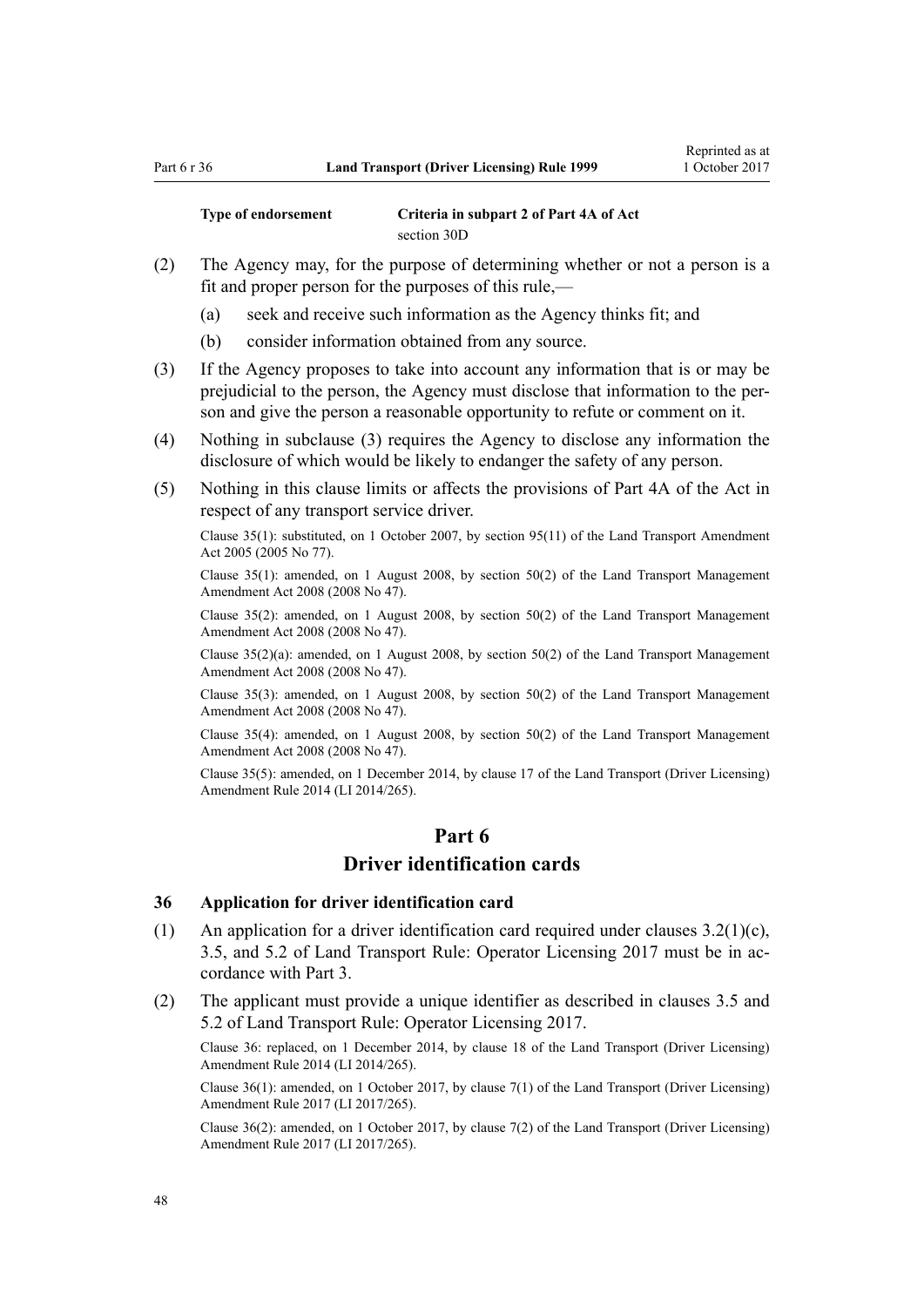### *Driver identification card property of Agency*

<span id="page-48-0"></span>Heading: amended, on 1 August 2008, by [section 50\(2\)](http://prd-lgnz-nlb.prd.pco.net.nz/pdflink.aspx?id=DLM1313622) of the Land Transport Management Amendment Act 2008 (2008 No 47).

#### **37 Driver identification card property of Agency**

- (1) A driver identification card issued to a person under clauses 3.2(1)(c), 3.5, and 5.2 of Land Transport Rule: Operator Licensing 2017 is the property of the Agency.
- (2) A person must surrender his or her driver identification card as and when required under this rule.

Clause 37 heading: amended, on 1 August 2008, by [section 50\(2\)](http://prd-lgnz-nlb.prd.pco.net.nz/pdflink.aspx?id=DLM1313622) of the Land Transport Management Amendment Act 2008 (2008 No 47).

Clause 37(1): amended, on 1 October 2017, by [clause 8](http://prd-lgnz-nlb.prd.pco.net.nz/pdflink.aspx?id=DLM7420932) of the Land Transport (Driver Licensing) Amendment Rule 2017 (LI 2017/265).

Clause 37(1): amended, on 1 August 2008, by [section 50\(2\)](http://prd-lgnz-nlb.prd.pco.net.nz/pdflink.aspx?id=DLM1313622) of the Land Transport Management Amendment Act 2008 (2008 No 47).

# **Part 7 Medical fitness**

#### **38 Eyesight testing**

- (1) An applicant for a driver licence or an endorsement, or for the renewal of a driver licence or an endorsement, must either—
	- (a) have the applicant's eyesight tested by a licensing agent; or
	- (b) provide a licensing agent with a certificate issued by a optometrist or medical practitioner within 60 days of the date that it is produced to the licensing agent stating that the applicant's eyesight complies with the standards specified in subclause (2).
- (2) An applicant to whom subclause (1) applies must,—
	- (a) in the case of an applicant with vision in both eyes who applies to obtain a Class 1 or Class 6 driver licence, or a dangerous goods or special type vehicle endorsement $-$ 
		- (i) have a visual acuity of at least 6/12 using both eyes; and
		- (ii) have a visual field of at least 140 degrees; and
	- (b) in the case of an applicant with vision only in 1 eye who applies to obtain a Class 1 or Class 6 driver licence, or a dangerous goods or specialtype vehicle endorsement,—
		- (i) have a visual acuity of at least  $6/12$  in 1 eye; and
		- (ii) have a visual field of at least 140 degrees in that eye; and
	- (c) to obtain a driver licence of classes 2 to 5, or a passenger, vehicle recovery, driving instructor, or testing officer endorsement,—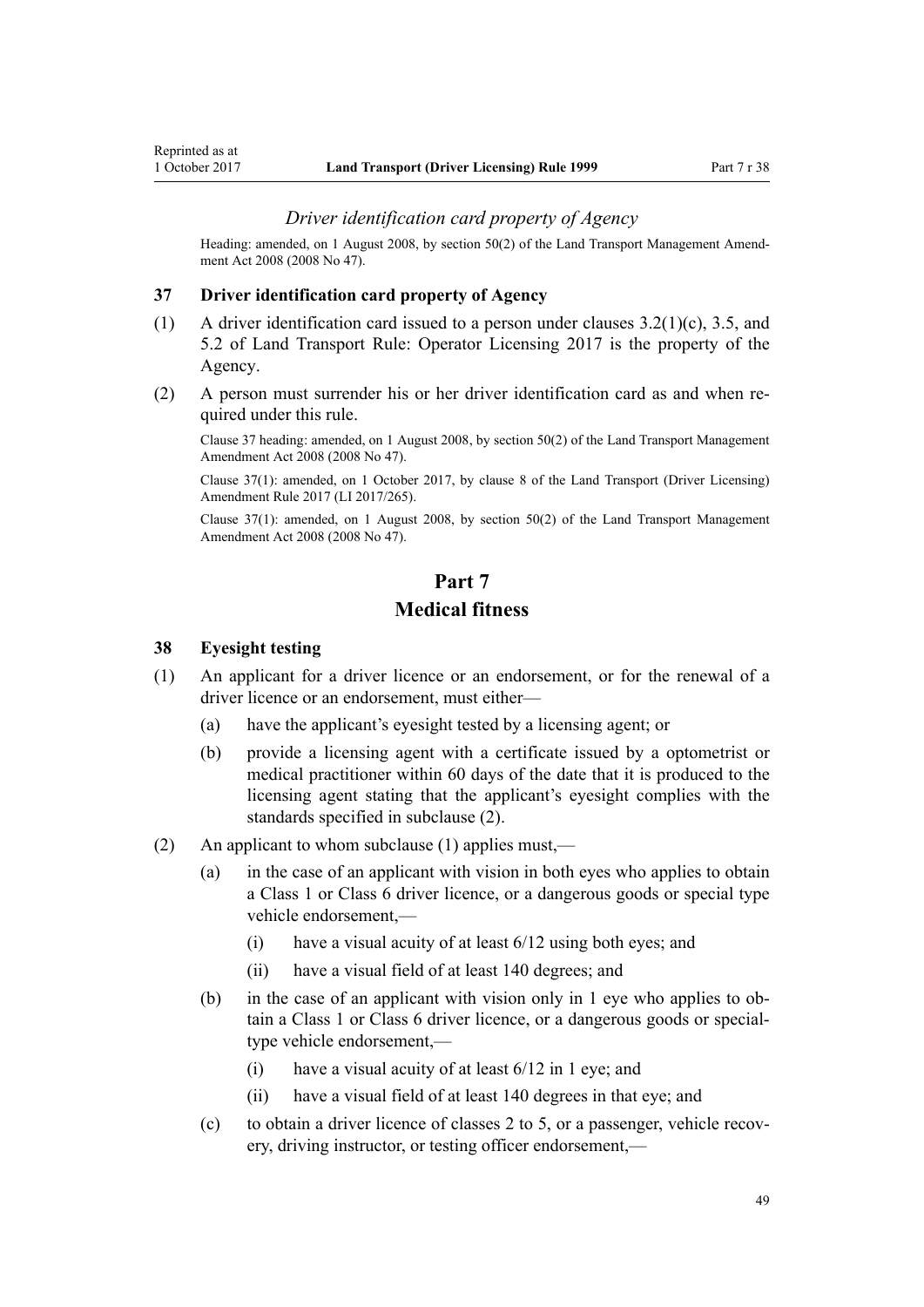- (i) have a visual acuity of at least 6/9 using both eyes and at least 6/18 using each eye separately; and
- (ii) have a visual field of at least 140 degrees.
- (3) The minimum eyesight standards specified in subclause (2) may be met either with or without correcting lenses.
- (4) If an applicant to whom subclause (1) applies fails an eyesight test administered by a licensing agent, the agent must advise the applicant that the applicant may provide a certificate in accordance with subclause (1)(b) as an alternative method of satisfying the requirements of subclause (2).
- (5) A licensing agent is not required to administer an eyesight test to an applicant with vision only in 1 eye to whom subclause (1) applies, but must advise the applicant that the applicant must produce a certificate in accordance with subclause (1)(b) to satisfy the requirements of subclause (2).

Clause  $38(1)(b)$ : amended, on 18 September 2004, by [section 175\(3\)](http://prd-lgnz-nlb.prd.pco.net.nz/pdflink.aspx?id=DLM205009) of the Health Practitioners Competence Assurance Act 2003 (2003 No 48).

Clause 38(2)(a)(i): amended, on 1 October 2011, by [clause 22](http://prd-lgnz-nlb.prd.pco.net.nz/pdflink.aspx?id=DLM3956727) of the Land Transport (Driver Licensing) Amendment Rule 2011 (SR 2011/306).

### **39 Medical declaration**

- (1) If an applicant for a driver licence or an endorsement, or for a renewal of a driver licence or an endorsement, has suffered from any medical condition or conditions (including any condition relating to eyesight) that has, to the applicant's knowledge, in the 5 years immediately preceding the date of application adversely affected the applicant's ability to drive safely, the applicant must—
	- (a) state this fact on the application form; and
	- (b) produce with the application form a medical certificate that complies with [clause 44.](#page-52-0)
- (2) If an applicant for a driver licence or an endorsement, or for a renewal of a driver licence or an endorsement, has suffered from any medical condition or conditions (including any conditions relating to eyesight) that could, to the applicant's knowledge, adversely affect the ability of the applicant to drive safely, but has not done so in the 5 years immediately preceding the date of application, the applicant must—
	- (a) state this fact on the application form; and
	- (b) sign a statement to that effect.
- (3) If the applicant for a driver licence or an endorsement, or for a renewal of a driver licence or an endorsement, does not suffer from any medical condition or conditions (including conditions relating to eyesight) that could, to the applicant's knowledge, adversely affect the ability of the applicant to drive safely, the applicant must—
	- (a) state this fact on the application form; and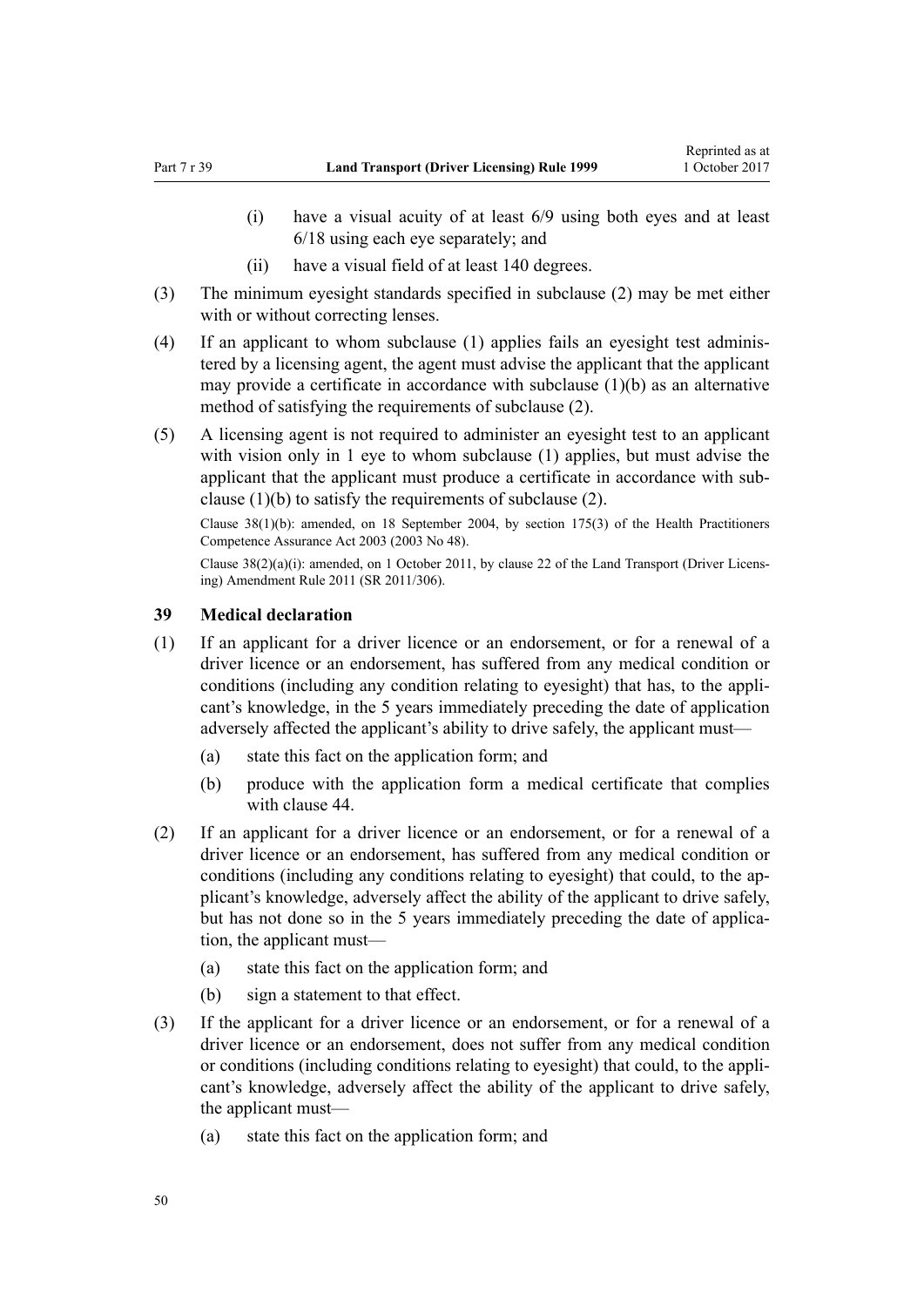### <span id="page-50-0"></span>(b) sign a statement to that effect.

Clause 39(2)(b): amended, on 1 October 2011, by [clause 23\(1\)](http://prd-lgnz-nlb.prd.pco.net.nz/pdflink.aspx?id=DLM3956728) of the Land Transport (Driver Licensing) Amendment Rule 2011 (SR 2011/306).

Clause 39(3): added, on 1 October 2011, by [clause 23\(2\)](http://prd-lgnz-nlb.prd.pco.net.nz/pdflink.aspx?id=DLM3956728) of the Land Transport (Driver Licensing) Amendment Rule 2011 (SR 2011/306).

#### **40 Special medical examination**

- (1) The Agency may require any of the following persons to undergo a medical examination if he or she considers that there are reasonable grounds to require the person to undergo a medical examination in the interests of public safety:
	- (a) an applicant for a driver licence:
	- (b) an applicant for an endorsement:
	- (c) an applicant for the renewal of a driver licence:
	- (d) an applicant for the renewal of an endorsement.
- (2) A licensing agent (other than the Agency) may, if the licensing agent considers that there may be grounds for requiring an applicant to be medically examined under subclause (1), refer any application for a driver licence or an endorsement, or for the renewal of a driver licence or an endorsement, to the Agency to enable the Agency to consider whether to require a medical examination under subclause (1).

Clause 40(1): amended, on 1 August 2008, by [section 50\(2\)](http://prd-lgnz-nlb.prd.pco.net.nz/pdflink.aspx?id=DLM1313622) of the Land Transport Management Amendment Act 2008 (2008 No 47).

Clause  $40(2)$ : amended, on 1 August 2008, by section  $50(2)$  of the Land Transport Management Amendment Act 2008 (2008 No 47).

#### **41 Requirements of medical examination**

- (1) A medical examination required under clause 40(1) must be carried out by—
	- (a) a medical practitioner, a optometrist, or a occupational therapist, nominated by the applicant; or
	- (b) a medical practitioner, or a optometrist, or a occupational therapist, nominated by the Agency.
- (2) The Agency may nominate a person under subclause (1)(b) only if—
	- (a) the applicant fails to nominate a person under subclause  $(1)(a)$ ; or
	- (b) the Agency is not satisfied that the person nominated by the applicant is appropriately qualified to undertake the medical examination.
- (3) A person who is nominated to undertake a medical examination under subclause (1) must be a member of one of the class or classes of registered health professional that, in the opinion of the Agency, is appropriately qualified to undertake the examination in the particular case.
- (4) A medical examination required under clause  $40(1)$  must be carried out having regard to the document issued by the Agency entitled Medical Aspects of Fitness to Drive: A Guide for Medical Practitioners.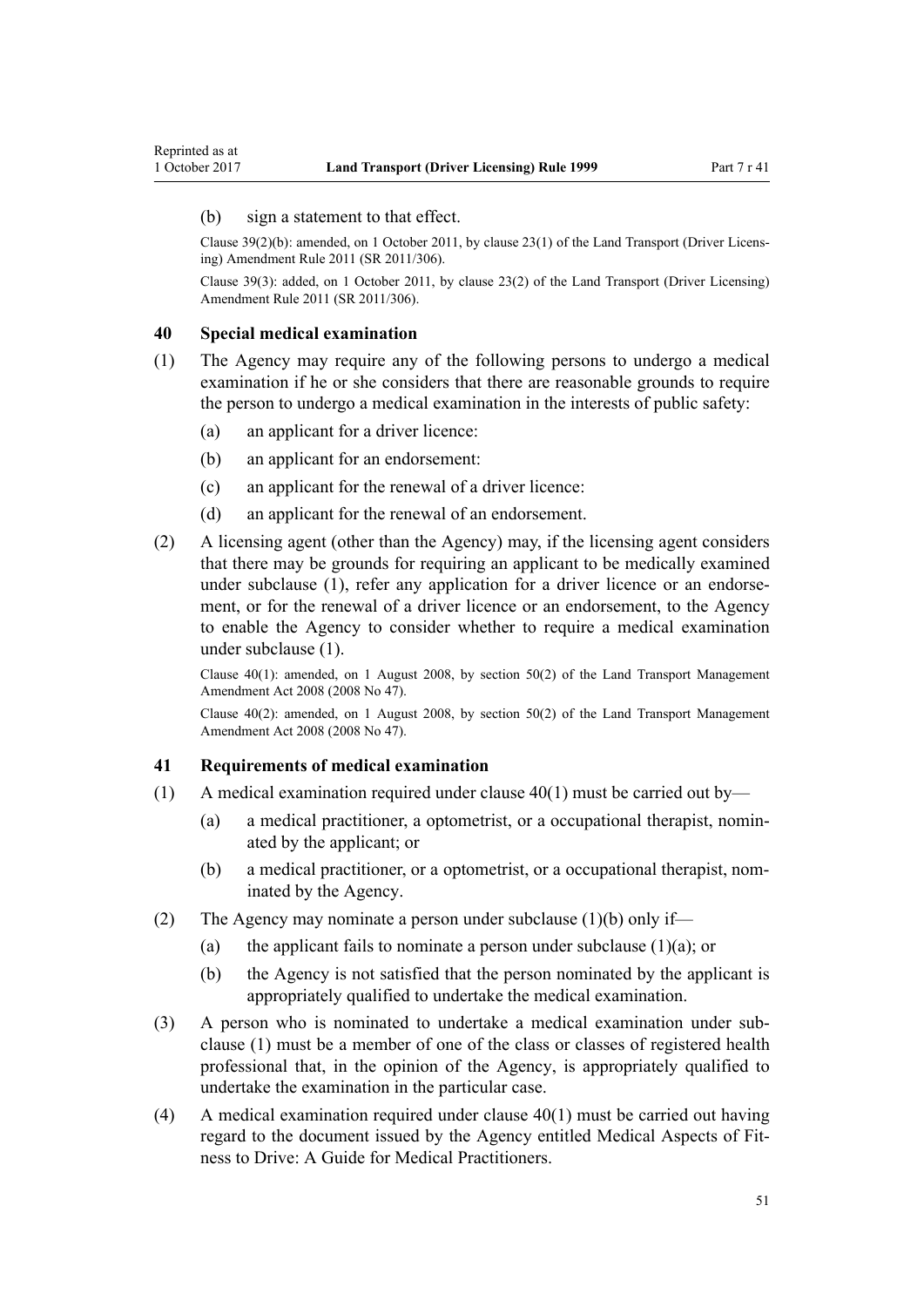Clause 41(1)(a): amended, on 18 September 2004, by [section 175\(3\)](http://prd-lgnz-nlb.prd.pco.net.nz/pdflink.aspx?id=DLM205009) of the Health Practitioners Competence Assurance Act 2003 (2003 No 48).

Clause 41(1)(b): amended, on 1 August 2008, by [section 50\(2\)](http://prd-lgnz-nlb.prd.pco.net.nz/pdflink.aspx?id=DLM1313622) of the Land Transport Management Amendment Act 2008 (2008 No 47).

Clause 41(1)(b): amended, on 18 September 2004, by [section 175\(3\)](http://prd-lgnz-nlb.prd.pco.net.nz/pdflink.aspx?id=DLM205009) of the Health Practitioners Competence Assurance Act 2003 (2003 No 48).

Clause  $41(2)$ : amended, on 1 August 2008, by section  $50(2)$  of the Land Transport Management Amendment Act 2008 (2008 No 47).

Clause  $41(2)(b)$ : amended, on 1 August 2008, by section  $50(2)$  of the Land Transport Management Amendment Act 2008 (2008 No 47).

Clause 41(3): amended, on 1 August 2008, by [section 50\(2\)](http://prd-lgnz-nlb.prd.pco.net.nz/pdflink.aspx?id=DLM1313622) of the Land Transport Management Amendment Act 2008 (2008 No 47).

Clause 41(4): amended, on 1 August 2008, by [section 50\(2\)](http://prd-lgnz-nlb.prd.pco.net.nz/pdflink.aspx?id=DLM1313622) of the Land Transport Management Amendment Act 2008 (2008 No 47).

# **42 Powers of Agency**

The Agency may decline to issue or renew a driver licence or endorsement or may issue or renew the licence or endorsement with conditions—

- (a) if an applicant refuses or fails to undergo an examination required under clause  $40(1)$ ; or
- (b) if, following an examination required under clause  $40(1)$ , the Agency—
	- (i) is satisfied on medical grounds that the applicant is not a fit and proper person to be granted a driver licence or endorsement of the relevant class or type; or
	- (ii) considers that, in the interests of public safety, any driver licence or endorsement held by the applicant requires conditions that take into account any relevant physical or mental condition of the applicant.

Clause 42 heading: amended, on 1 August 2008, by [section 50\(2\)](http://prd-lgnz-nlb.prd.pco.net.nz/pdflink.aspx?id=DLM1313622) of the Land Transport Management Amendment Act 2008 (2008 No 47).

Clause 42: amended, on 1 August 2008, by [section 50\(2\)](http://prd-lgnz-nlb.prd.pco.net.nz/pdflink.aspx?id=DLM1313622) of the Land Transport Management Amendment Act 2008 (2008 No 47).

Clause 42(b): amended, on 1 August 2008, by [section 50\(2\)](http://prd-lgnz-nlb.prd.pco.net.nz/pdflink.aspx?id=DLM1313622) of the Land Transport Management Amendment Act 2008 (2008 No 47).

# **43 Advice of right to appeal**

The Agency must give written notice to an applicant whose application for the issue or renewal of a driver licence or endorsement has been declined under clause 42, or granted subject to conditions under that clause, of the rights of appeal given by [section 106](http://prd-lgnz-nlb.prd.pco.net.nz/pdflink.aspx?id=DLM435083) of the Act.

Clause 43: amended, on 1 August 2008, by [section 50\(2\)](http://prd-lgnz-nlb.prd.pco.net.nz/pdflink.aspx?id=DLM1313622) of the Land Transport Management Amendment Act 2008 (2008 No 47).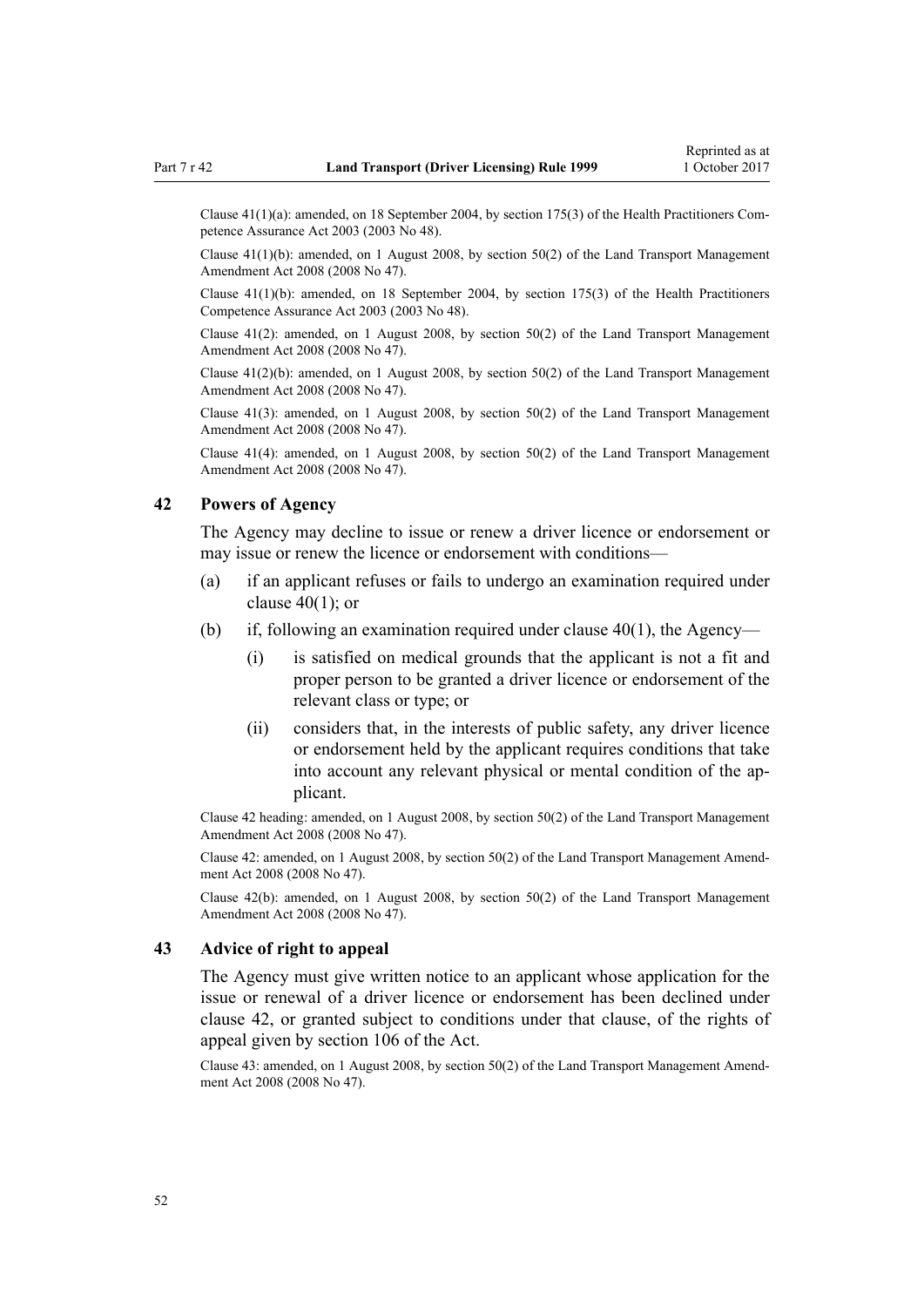#### *General provision about medical certificates*

*[Revoked]*

<span id="page-52-0"></span>Heading: revoked, on 4 December 2006, by [clause 7](http://prd-lgnz-nlb.prd.pco.net.nz/pdflink.aspx?id=DLM386144) of the Land Transport (Driver Licensing) Amendment Rule (No 2) 2006 (SR 2006/152).

#### **44 Medical certificates**

- (1) A person who is required by this rule to produce a medical certificate to any person must—
	- (a) obtain, from a person who is a member of 1 or more of the class or classes of registered health professional qualified to issue the certificate, a certificate that states whether the person is medically fit to drive under the applicable class of licence or type of endorsement, having regard to the document issued by the Agency entitled Medical Aspects of Fitness to Drive: A Guide for Medical Practitioners; and
	- (b) pay the appropriate fee (if any) specified in or assessed in accordance with regulations made under the Act.
- (1A) In the case of a person applying for a driver licence of Classes 2 to 5, a Class 1 medical certificate issued under [Part 2A](http://prd-lgnz-nlb.prd.pco.net.nz/pdflink.aspx?id=DLM216176) of the Civil Aviation Act 1990 and Part 67 of the Civil Aviation Rules may be produced instead of a medical certificate described in subclause (1)(a).
- (2) A medical certificate produced under this rule is valid only if it is issued within 60 days before the date on which it is produced.
- (2A) A medical certificate produced under subclause (1A) may be—
	- (a) the original certificate; or
	- (b) a copy of that certificate certified by a solicitor of the High Court of New Zealand, a registrar of a District Court, a Justice of the Peace, or the medical practitioner who issued the certificate.
- (3) A person who would otherwise be required by this rule to produce a medical certificate is not required to do so if—
	- (a) the person has obtained, in the 5 years immediately preceding the date of application for the issue or renewal of a driver licence or endorsement, another driver licence or endorsement for which the person was required to produce a medical certificate to the same medical standards as required in subclause (1); and
	- (b) the person provides the licensing agent with a signed statement that any adverse condition the person suffers from that may affect the person's ability to drive safely has not worsened since the medical certificate referred to in subclause (3)(a) was produced.
- (4) Subclause (3) does not apply to a medical certificate required in respect of an applicant—
	- (a) for a driver licence who is 75 years of age or over; or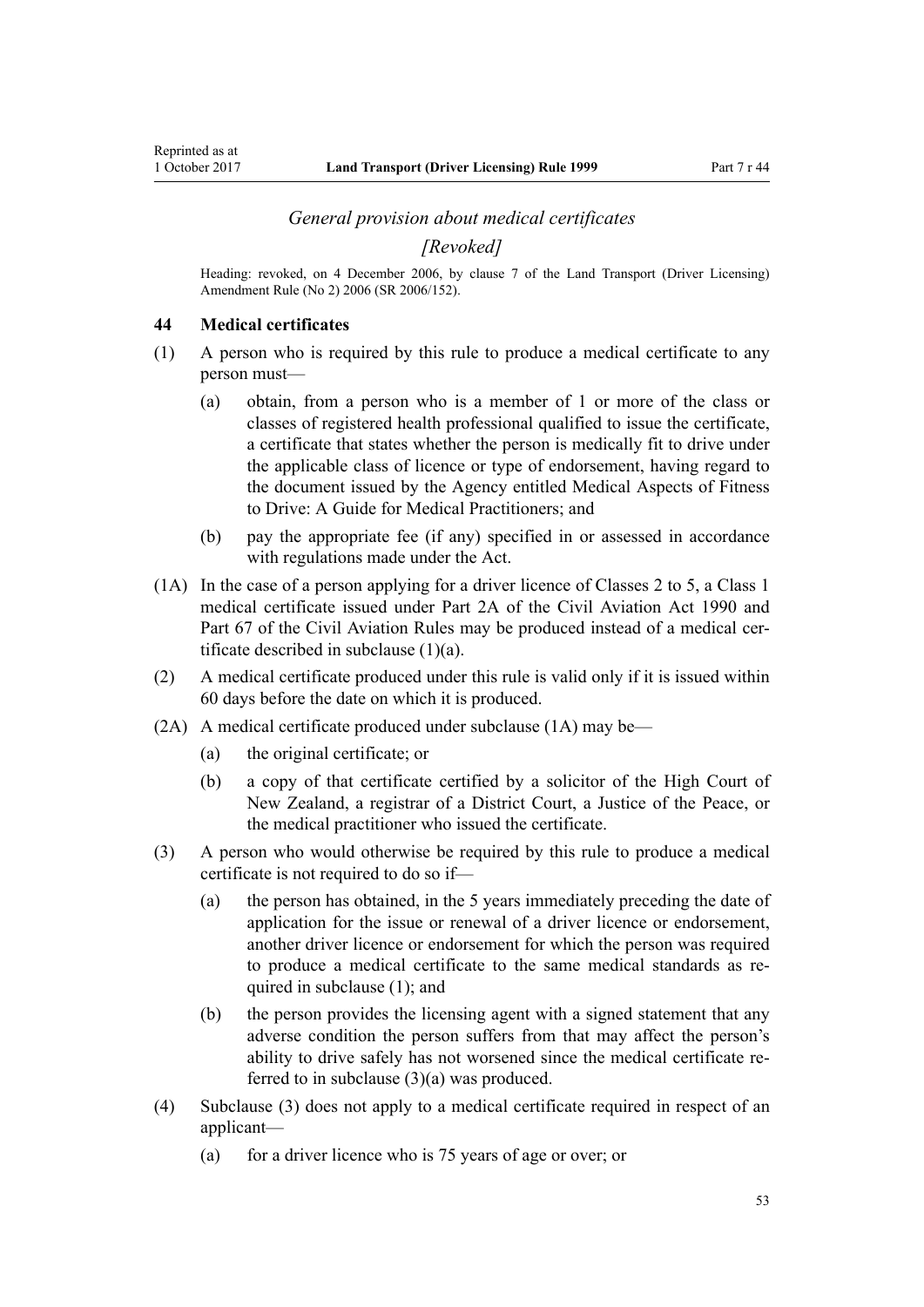- (b) for renewal of a driver licence under clause  $67(5)(a)$ .
- <span id="page-53-0"></span>(5) This clause does not apply to a medical certificate issued under [clause 38\(1\)\(b\).](#page-48-0)

Clause 44(1)(a): amended, on 1 August 2008, by [section 50\(2\)](http://prd-lgnz-nlb.prd.pco.net.nz/pdflink.aspx?id=DLM1313622) of the Land Transport Management Amendment Act 2008 (2008 No 47).

Clause 44(1A): inserted, on 1 June 2006, by [clause 16\(1\)](http://prd-lgnz-nlb.prd.pco.net.nz/pdflink.aspx?id=DLM376105) of the Land Transport (Driver Licensing) Amendment Rule 2006 (SR 2006/84).

Clause 44(2A): inserted, on 1 June 2006, by [clause 16\(2\)](http://prd-lgnz-nlb.prd.pco.net.nz/pdflink.aspx?id=DLM376105) of the Land Transport (Driver Licensing) Amendment Rule 2006 (SR 2006/84).

Clause 44(4): substituted, on 1 October 2011, by [clause 24](http://prd-lgnz-nlb.prd.pco.net.nz/pdflink.aspx?id=DLM3956729) of the Land Transport (Driver Licensing) Amendment Rule 2011 (SR 2011/306).

#### **44A Obligations of person who issues medical certificate**

- (1) This clause applies if a medical certificate is required for the purposes of this rule.
- (2) The person who issues the medical certificate must, as soon as practicable, give written notice to the Agency of his or her assessment if he or she assesses the applicant as not medically fit to drive a motor vehicle for which a driver licence is required.

Clause 44A: inserted, on 4 December 2006, by [clause 8](http://prd-lgnz-nlb.prd.pco.net.nz/pdflink.aspx?id=DLM386145) of the Land Transport (Driver Licensing) Amendment Rule (No 2) 2006 (SR 2006/152).

Clause 44A(2): amended, on 1 August 2008, by [section 50\(2\)](http://prd-lgnz-nlb.prd.pco.net.nz/pdflink.aspx?id=DLM1313622) of the Land Transport Management Amendment Act 2008 (2008 No 47).

#### **44B Applicants may be referred for on-road safety test**

- (1) This clause applies if a medical certificate is required for a Class 1 or Class 6 licence and the applicant—
	- (a) is 75 years of age or older; or
	- (b) is 74 years of age or older and is renewing his or her licence under clause  $67(5)(a)$ .
- (2) The person who issues the medical certificate may refer the applicant for an on-road safety test if he or she—
	- (a) assesses the applicant as medically fit to drive under the applicable class of licence; but
	- (b) has significant doubts about the applicant's ability to drive safely.
- (3) This clause does not apply if a medical certificate is required only for the renewal of an endorsement on a Class 1 driver licence.

Clause 44B: inserted, on 4 December 2006, by [clause 8](http://prd-lgnz-nlb.prd.pco.net.nz/pdflink.aspx?id=DLM386145) of the Land Transport (Driver Licensing) Amendment Rule (No 2) 2006 (SR 2006/152).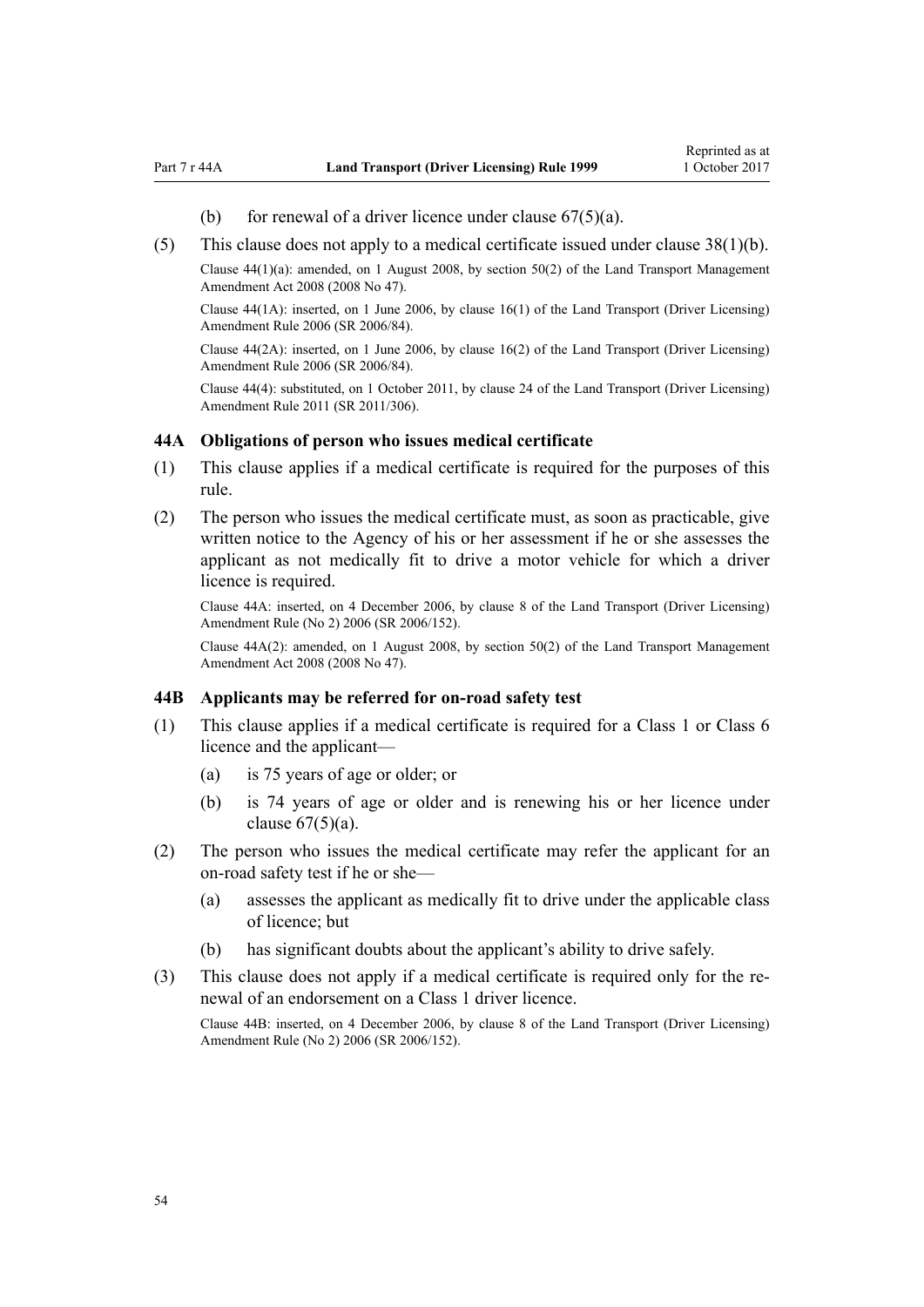# <span id="page-54-0"></span>**Part 8 Theory and practical tests for driver licences**

#### *Theory tests*

### **45 Theory tests required**

- (1) An applicant for a driver licence—
	- (a) of any of Classes 1L, 2L, 3L, 5L, or 6L; or
	- (b) for a licence of any class if the applicant is required under any other provision of this rule to pass a theory test—

must pass the appropriate theory test approved by the Agency in relation to the class of licence sought.

- (1A) Despite subclause (1), a person does not have to pass the appropriate theory test approved by the Agency if,—
	- (a) at the close of 2 May 1999, the person held a Class LL licence; and
	- (b) the person applies for a Class 3L or Class 5L licence before 3 May 2001.
- (2) This clause is subject to [clause 53](#page-57-0).

Clause 45(1): amended, on 1 August 2008, by [section 50\(2\)](http://prd-lgnz-nlb.prd.pco.net.nz/pdflink.aspx?id=DLM1313622) of the Land Transport Management Amendment Act 2008 (2008 No 47).

Clause 45(1): amended, on 16 January 2006, by [section 95\(12\)](http://prd-lgnz-nlb.prd.pco.net.nz/pdflink.aspx?id=DLM353501) of the Land Transport Amendment Act 2005 (2005 No 77).

Clause 45(1A): inserted, on 4 October 1999, by [clause 14](http://prd-lgnz-nlb.prd.pco.net.nz/pdflink.aspx?id=DLM293682) of the Land Transport (Driver Licensing) Amendment Rule 1999 (SR 1999/302).

Clause 45(1A): amended, on 1 August 2008, by [section 50\(2\)](http://prd-lgnz-nlb.prd.pco.net.nz/pdflink.aspx?id=DLM1313622) of the Land Transport Management Amendment Act 2008 (2008 No 47).

Clause 45(1A): amended, on 16 January 2006, by [section 95\(12\)](http://prd-lgnz-nlb.prd.pco.net.nz/pdflink.aspx?id=DLM353501) of the Land Transport Amendment Act 2005 (2005 No 77).

#### **46 Standard for passing theory test**

An applicant passes a theory test approved by the Agency if the applicant answers correctly the number of questions required to be answered correctly as approved by the Agency.

Clause 46: amended, on 1 August 2008, by [section 50\(2\)](http://prd-lgnz-nlb.prd.pco.net.nz/pdflink.aspx?id=DLM1313622) of the Land Transport Management Amendment Act 2008 (2008 No 47).

Clause 46: amended, on 16 January 2006, by [section 95\(12\)](http://prd-lgnz-nlb.prd.pco.net.nz/pdflink.aspx?id=DLM353501) of the Land Transport Amendment Act 2005 (2005 No 77).

## **47 Theory test to be conducted by licensing agent or testing officer**

A theory test must be conducted by a licensing agent or a testing officer.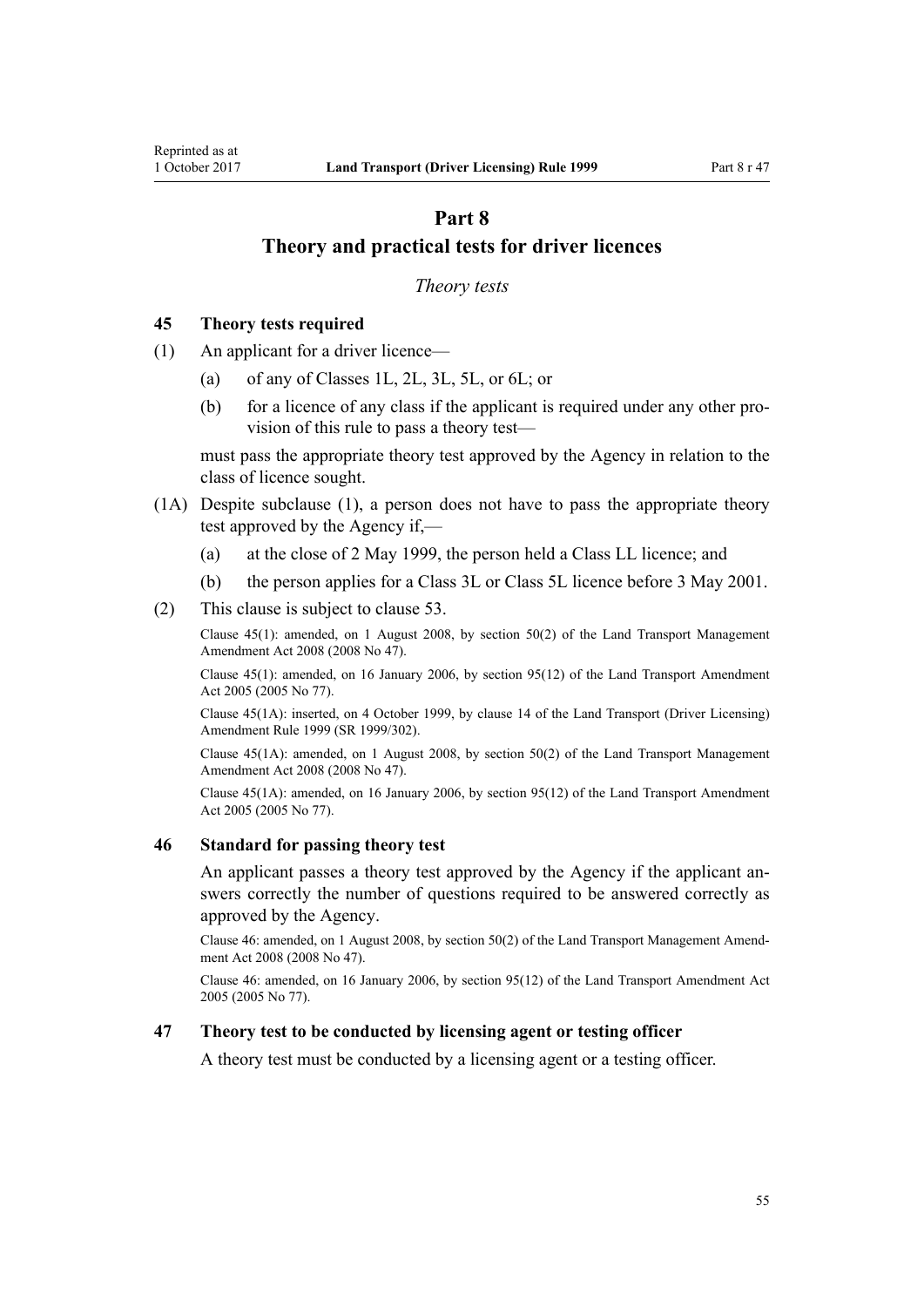# *Practical driving tests*

### <span id="page-55-0"></span>**48 Practical skills tests required**

- (1) An applicant for a Class 6L licence must take a basic handling skills test approved by the Agency.
- (2) An applicant for a Class 1R or 6R licence must take the appropriate restricted licence test approved by the Agency in relation to the class of licence sought.
- (3) An applicant for a Class 1, 2, 3, 4, 5, or 6 licence must take the appropriate full licence test approved by the Agency in relation to the class of licence sought.
- (4) Except as provided in subclause (5) or [clause 53](#page-57-0), the applicant must, in accordance with [Schedule 3](#page-110-0), take the practical driving test in a vehicle to which the class of licence sought relates.
- (5) An applicant may take the practical driving test in an appropriately configured or loaded vehicle of a class other than that to which the class of licence sought relates if the Agency approves the use of that other vehicle for the test.

Clause 48: substituted, on 1 August 2011, by [section 100\(4\)](http://prd-lgnz-nlb.prd.pco.net.nz/pdflink.aspx?id=DLM3231293) of the Land Transport (Road Safety and Other Matters) Amendment Act 2011 (2011 No 13).

# **49 On-road safety test**

- (1) An applicant for a Class 1 or Class 6 licence must pass the on-road safety test if he or she is referred for the test under [clause 44B](#page-53-0).
- (2) The applicant must take the test in a vehicle to which the class of licence sought relates in accordance with [Schedule 3](#page-110-0).
- (3) If the applicant fails the test and his or her driver licence has expired or been revoked, a temporary driver licence issued under [section 24\(3\)](http://prd-lgnz-nlb.prd.pco.net.nz/pdflink.aspx?id=DLM434553) of the Act may be made subject to the condition specified in clause  $16(1)(a)$ .
- (4) An applicant is not required to pass the on-road safety test if he or she is required to complete a practical driving test under clause 48.

Clause 49: substituted, on 4 December 2006, by [clause 9](http://prd-lgnz-nlb.prd.pco.net.nz/pdflink.aspx?id=DLM386148) of the Land Transport (Driver Licensing) Amendment Rule (No 2) 2006 (SR 2006/152).

# **49A Transitional provision for applicants 80 years and over applying for driver licence**

- (1) This clause applies to an applicant for a driver licence who—
	- (a) is 80 years of age or over; and
	- (b) failed his or her most recent attempt at the test in [Part F](http://prd-lgnz-nlb.prd.pco.net.nz/pdflink.aspx?id=DLM282294) of Schedule 6 before the commencement of this clause.
- (2) The applicant must pass the on-road safety test in order to obtain his or her licence, in addition to the other requirements of this rule.

Clause 49A: inserted, on 4 December 2006, by [clause 9](http://prd-lgnz-nlb.prd.pco.net.nz/pdflink.aspx?id=DLM386148) of the Land Transport (Driver Licensing) Amendment Rule (No 2) 2006 (SR 2006/152).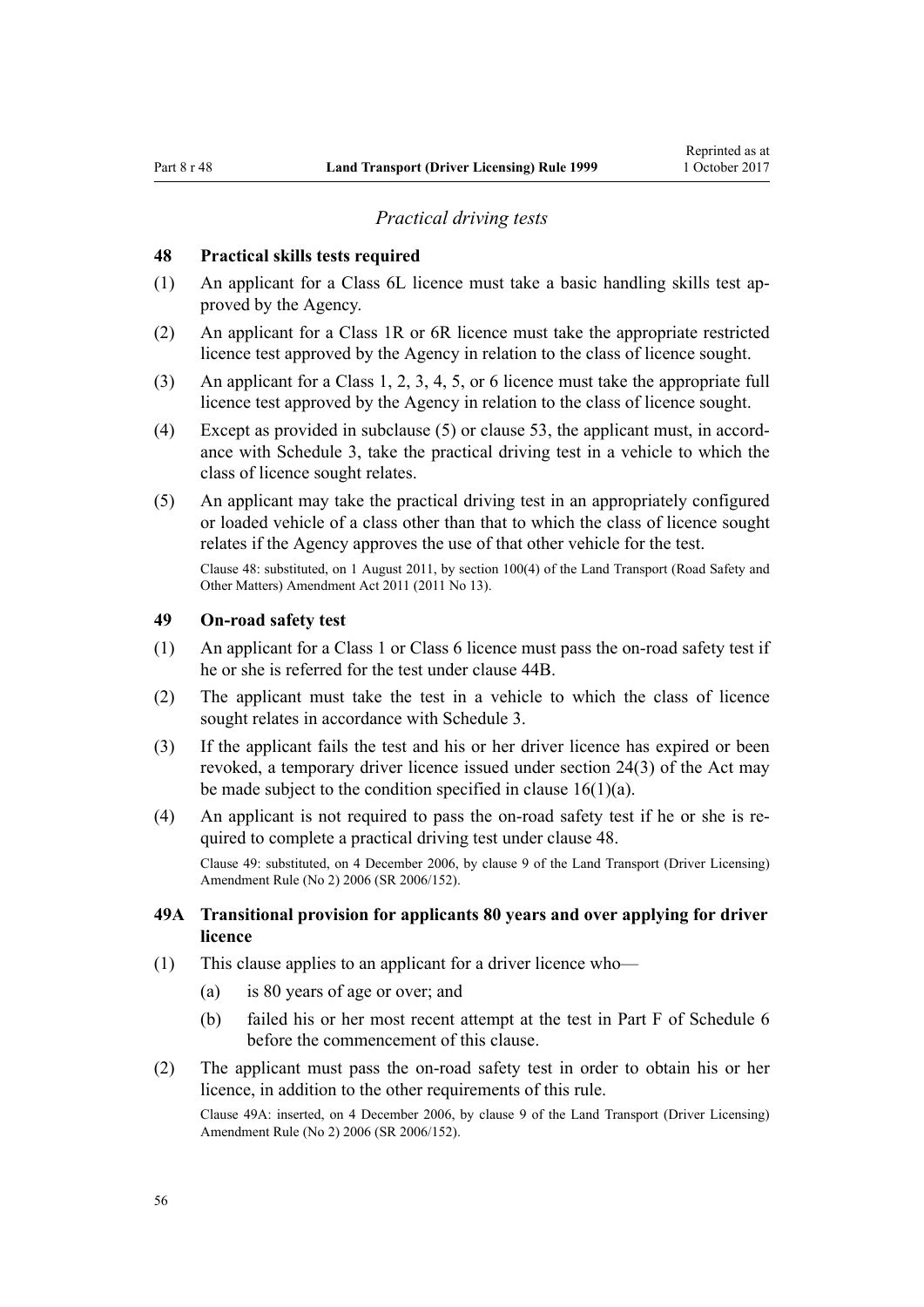# <span id="page-56-0"></span>**50 Practical driving test not to be completed using certain vehicles**

No practical driving test may be taken on a moped, all-terrain vehicle, tractor, or special-type vehicle.

Clause 50: amended, on 16 June 2008, by [clause 10](http://prd-lgnz-nlb.prd.pco.net.nz/pdflink.aspx?id=DLM1317916) of the Land Transport (Driver Licensing) Amendment Rule 2008 (SR 2008/119).

#### **51 Standard for passing practical test**

An applicant passes a practical test approved by the Agency if the applicant passes the test to the standard determined by the Agency.

Clause 51: substituted, on 1 August 2011, by [section 100\(4\)](http://prd-lgnz-nlb.prd.pco.net.nz/pdflink.aspx?id=DLM3231293) of the Land Transport (Road Safety and Other Matters) Amendment Act 2011 (2011 No 13).

# **52 Persons who may conduct practical driving tests**

- (1) A practical driving test may be conducted by a person who is—
	- (a) a testing officer; and
	- (b) either employed by, or under contract to,—
		- (i) the Authority; or
		- (ii) an agent of the Authority; or
		- (iii) the New Zealand Defence Force.
- (2) Despite subclause (1), a basic motorcycle handling skills test approved by the Agency may only be carried out by—
	- (a) a person referred to in subclause (1); or
	- (b) an approved motorcycle instructor.
- (3) The Agency may approve a motorcycle instructor to conduct the test referred to in subclause (2).

Clause 52: substituted, on 1 June 2006, by [clause 19](http://prd-lgnz-nlb.prd.pco.net.nz/pdflink.aspx?id=DLM376108) of the Land Transport (Driver Licensing) Amendment Rule 2006 (SR 2006/84).

Clause 52(2): amended, on 1 August 2011, by [section 100\(4\)](http://prd-lgnz-nlb.prd.pco.net.nz/pdflink.aspx?id=DLM3231293) of the Land Transport (Road Safety and Other Matters) Amendment Act 2011 (2011 No 13).

Clause 52(3): amended, on 1 August 2008, by [section 50\(2\)](http://prd-lgnz-nlb.prd.pco.net.nz/pdflink.aspx?id=DLM1313622) of the Land Transport Management Amendment Act 2008 (2008 No 47).

### **52A Practical driving test may be terminated**

A testing officer may terminate a practical driving test at any time during the course of the test if, in the opinion of the testing officer, the applicant—

- (a) commits an offence under section  $35(1)(a)$  or (b) or section  $36(1)(a)$  (relating to reckless or dangerous driving), or under [section 37\(1\),](http://prd-lgnz-nlb.prd.pco.net.nz/pdflink.aspx?id=DLM434658) [section](http://prd-lgnz-nlb.prd.pco.net.nz/pdflink.aspx?id=DLM434659) [38\(1\)](http://prd-lgnz-nlb.prd.pco.net.nz/pdflink.aspx?id=DLM434659), or [section 39\(1\)](http://prd-lgnz-nlb.prd.pco.net.nz/pdflink.aspx?id=DLM434662) (relating to careless or inconsiderate driving) of the Act; or
- (b) is wholly or partly responsible for an accident; or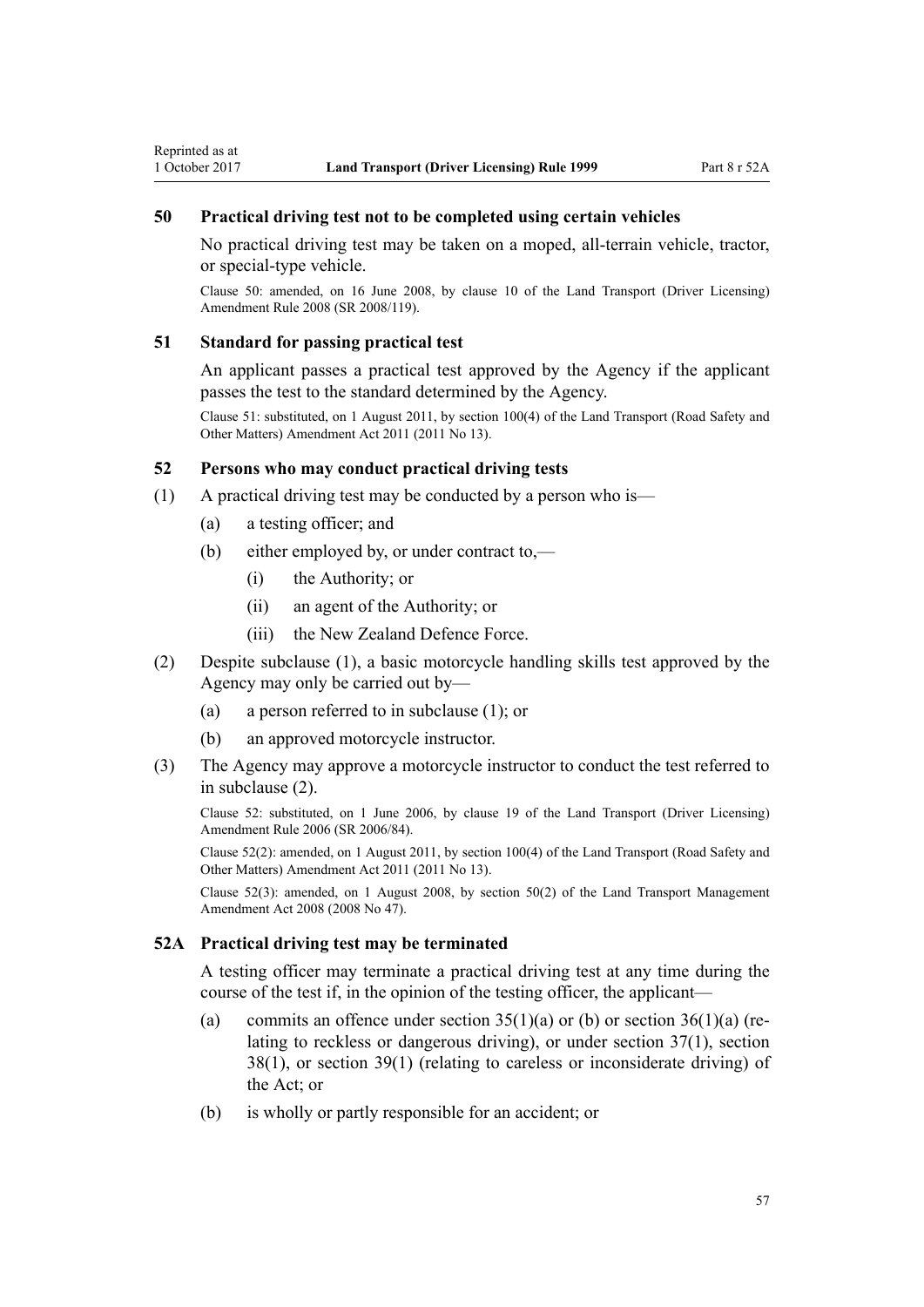- <span id="page-57-0"></span>(c) is unable, because of lack of driving ability, to carry out an instruction of the testing officer; or
- (d) exceeds the applicable speed limit by more than 10 km/h; or
- (e) fails to comply with give-way rules or give-way signs; or
- (f) fails to comply with traffic signals or stop signs.

Clause 52A: inserted, on 1 June 2006, by [clause 19](http://prd-lgnz-nlb.prd.pco.net.nz/pdflink.aspx?id=DLM376108) of the Land Transport (Driver Licensing) Amendment Rule 2006 (SR 2006/84).

# *Applicant for more than 1 class of licence*

### **53 Applicant for more than 1 class of licence**

- (1) Subject to subclause (2), a person who is—
	- (a) applying for the renewal of a driver licence where the person is the holder of more than 1 class of licence; or
	- (b) applying for a replacement licence under [clause 86](#page-84-0); or
	- (c) applying for a New Zealand driver licence of more than 1 class under [clause 89](#page-88-0),—

is only required to complete 1 practical driving test if the applicant completes the appropriate practical driving test in a vehicle to which the highest class of licence sought relates in accordance with [Schedule 3.](#page-110-0)

- (2) A person who is applying for a Class 6 licence in addition to any other class or classes of licence must complete the appropriate practical driving test on a motorcycle, in addition to completing the appropriate practical driving test in relation to the other class or classes of licence sought.
- (3) Subject to subclause (4), a person referred to in paragraph (a) or paragraph (b) or paragraph (c) of subclause (1) is only required to complete 1 theory test if the person completes the appropriate theory test required for the highest class of licence sought.
- (4) A person who is applying for a Class 6 licence in addition to any other class or classes of licence must complete the appropriate theory test required for a Class 6 licence in addition to completing the appropriate theory test in relation to the other class or classes of licence sought.

# *Certification test for testing officer*

# **54 Certification test for testing officer**

An applicant for a testing officer endorsement must complete the certification test approved by the Agency to the standard determined by the Agency.

Clause 54: substituted, on 1 August 2011, by [section 100\(4\)](http://prd-lgnz-nlb.prd.pco.net.nz/pdflink.aspx?id=DLM3231293) of the Land Transport (Road Safety and Other Matters) Amendment Act 2011 (2011 No 13).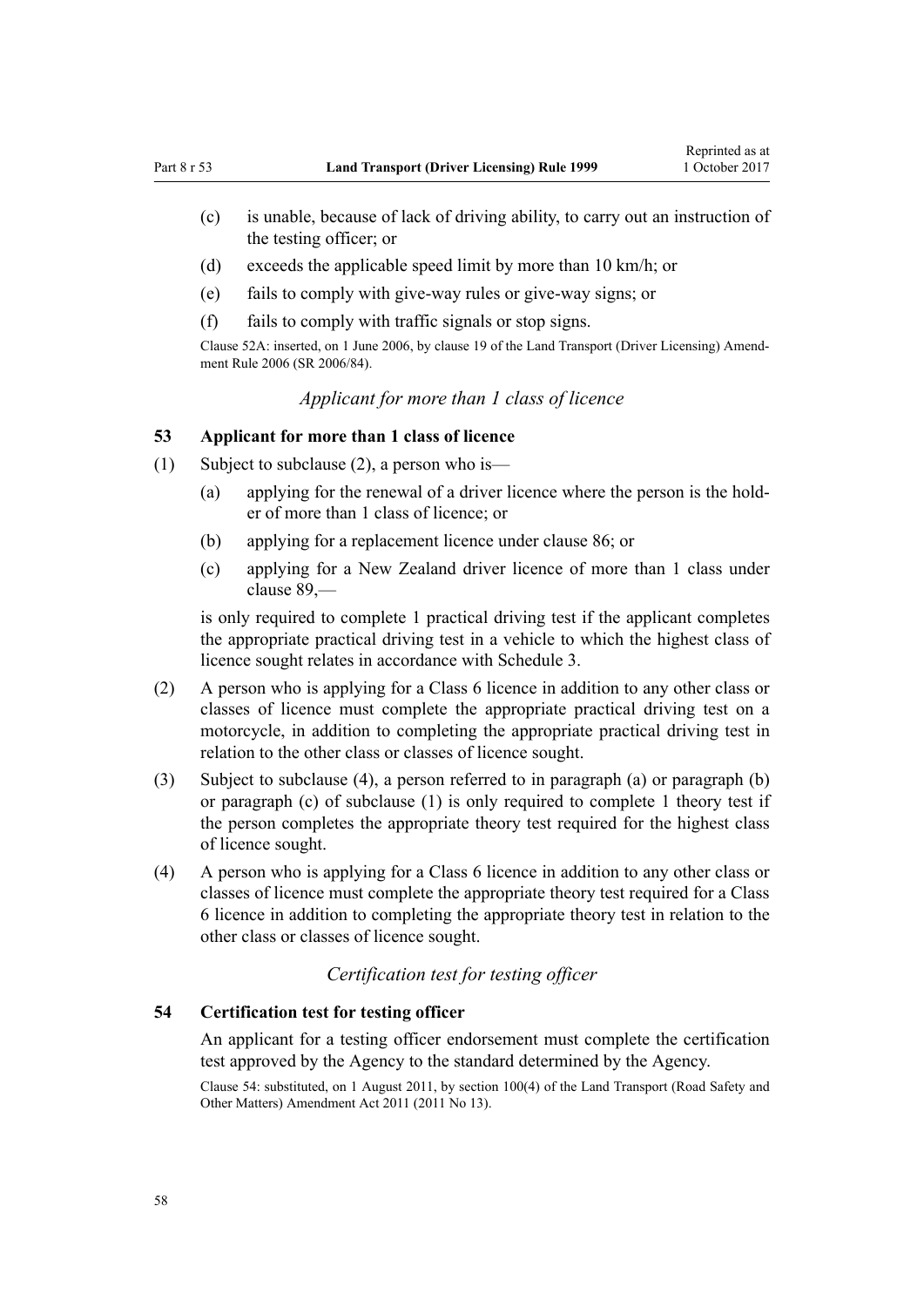## *Person taking test must produce identification*

#### **55 Person taking test must produce identification**

A person undertaking a test required under this Part must present to the person conducting the test either—

- (a) the person's photographic driver licence or a current temporary driver licence that is accompanied by a form of photographic identification of the applicant that is acceptable to the Agency; or
- (b) in the case of a theory test, identification in the form specified in [clause](#page-21-0) [11\(2\) or 11\(3\).](#page-21-0)

Clause 55(a): amended, on 1 October 2011, by [clause 25\(1\)](http://prd-lgnz-nlb.prd.pco.net.nz/pdflink.aspx?id=DLM3956730) of the Land Transport (Driver Licensing) Amendment Rule 2011 (SR 2011/306).

Clause 55(b): amended, on 1 December 2014, by [clause 20](http://prd-lgnz-nlb.prd.pco.net.nz/pdflink.aspx?id=DLM6216934) of the Land Transport (Driver Licensing) Amendment Rule 2014 (LI 2014/265).

Clause 55(b): amended, on 1 October 2011, by [clause 25\(2\)](http://prd-lgnz-nlb.prd.pco.net.nz/pdflink.aspx?id=DLM3956730) of the Land Transport (Driver Licensing) Amendment Rule 2011 (SR 2011/306).

# **Part 9**

# **Conditions relating to driver licences and endorsements**

# **56 Conditions relating to physical disability**

- (1) The Agency may direct that a person may drive a motor vehicle only if the person complies with 1 or more of the following conditions:
	- (a) the person uses correcting lenses, an occluder covering 1 eye, aids to hearing, or artificial limbs, that the Agency considers are appropriate; or
	- (b) the person drives the vehicle during periods, and under circumstances, that the Agency considers are appropriate given—
		- (i) the person's physical or mental condition at the time of application; or
		- (ii) the outcome of a review of the person's fitness to drive under clause  $77(1)$ ; or
	- (c) the vehicle is specially adapted or has specified features; or
	- (d) the person consults with a medical practitioner, optometrist, or occupational therapist at intervals specified by the Agency.
- (2) The Agency must notify a person on whose driver licence or endorsement conditions have been imposed under subclause (1) of the rights of appeal given by [section 106](http://prd-lgnz-nlb.prd.pco.net.nz/pdflink.aspx?id=DLM435083) of the Act.

Clause 56(1): amended, on 1 August 2008, by [section 50\(2\)](http://prd-lgnz-nlb.prd.pco.net.nz/pdflink.aspx?id=DLM1313622) of the Land Transport Management Amendment Act 2008 (2008 No 47).

Clause 56(1)(a): amended, on 1 August 2008, by [section 50\(2\)](http://prd-lgnz-nlb.prd.pco.net.nz/pdflink.aspx?id=DLM1313622) of the Land Transport Management Amendment Act 2008 (2008 No 47).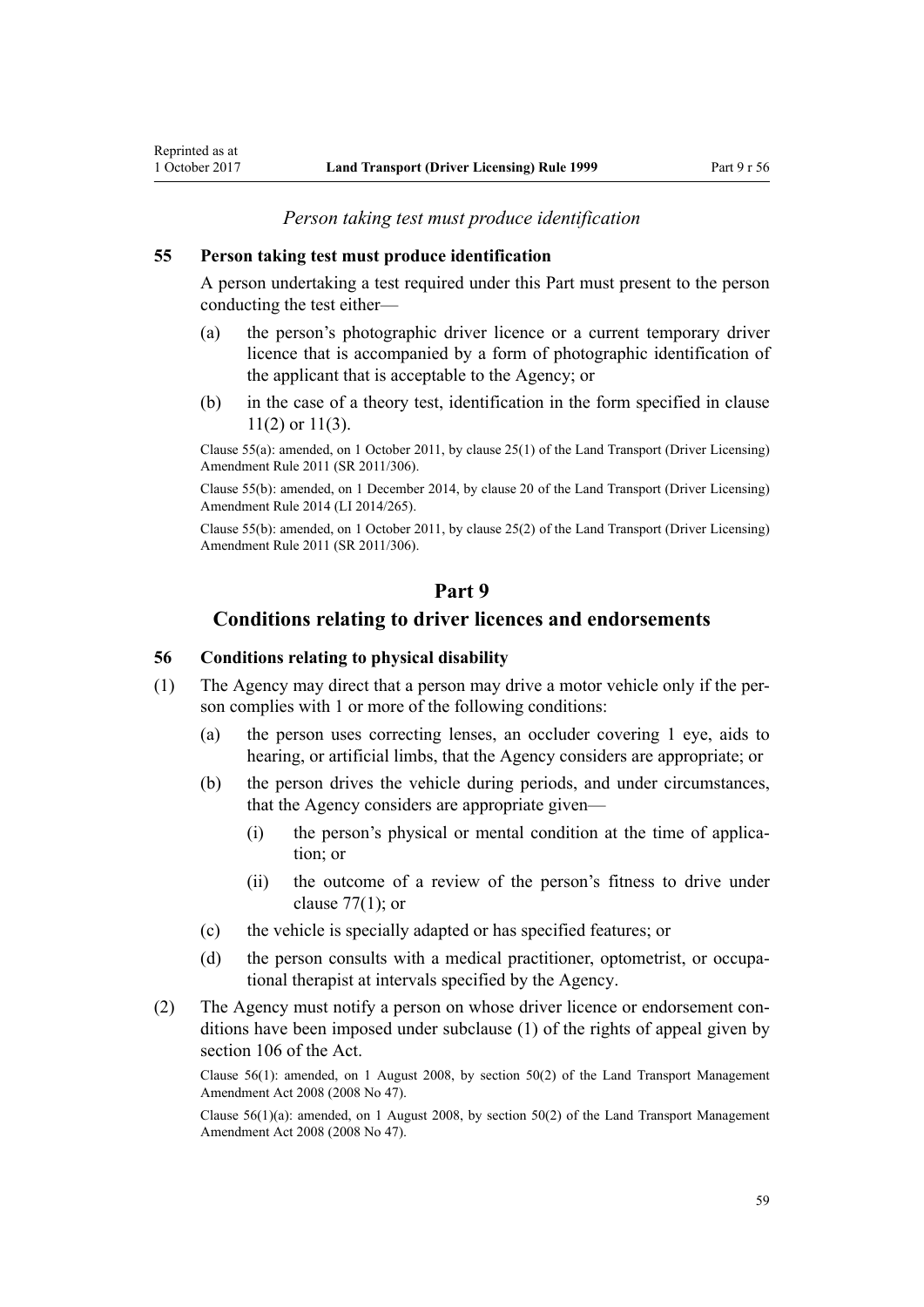<span id="page-59-0"></span>Clause 56(1)(b): amended, on 1 August 2008, by [section 50\(2\)](http://prd-lgnz-nlb.prd.pco.net.nz/pdflink.aspx?id=DLM1313622) of the Land Transport Management Amendment Act 2008 (2008 No 47).

Clause 56(1)(d): amended, on 1 August 2008, by [section 50\(2\)](http://prd-lgnz-nlb.prd.pco.net.nz/pdflink.aspx?id=DLM1313622) of the Land Transport Management Amendment Act 2008 (2008 No 47).

Clause 56(1)(d): amended, on 18 September 2004, by [section 175\(3\)](http://prd-lgnz-nlb.prd.pco.net.nz/pdflink.aspx?id=DLM205009) of the Health Practitioners Competence Assurance Act 2003 (2003 No 48).

Clause 56(2): amended, on 1 August 2008, by [section 50\(2\)](http://prd-lgnz-nlb.prd.pco.net.nz/pdflink.aspx?id=DLM1313622) of the Land Transport Management Amendment Act 2008 (2008 No 47).

# **57 Condition imposed on Class 1R licence in relation to driving motor vehicle with automatic transmission**

The Agency must impose a condition on a person's Class 1R licence permitting the person to drive only a motor vehicle with an automatic transmission if, when obtaining a Class 1R licence, the person passes the restricted licence test under [clause 48](#page-55-0) in a motor vehicle with an automatic transmission.

Clause 57: substituted, on 1 June 2006, by [clause 20](http://prd-lgnz-nlb.prd.pco.net.nz/pdflink.aspx?id=DLM376111) of the Land Transport (Driver Licensing) Amendment Rule 2006 (SR 2006/84).

Clause 57: amended, on 1 August 2011, by [section 100\(4\)](http://prd-lgnz-nlb.prd.pco.net.nz/pdflink.aspx?id=DLM3231293) of the Land Transport (Road Safety and Other Matters) Amendment Act 2011 (2011 No 13).

Clause 57: amended, on 1 August 2008, by [section 50\(2\)](http://prd-lgnz-nlb.prd.pco.net.nz/pdflink.aspx?id=DLM1313622) of the Land Transport Management Amendment Act 2008 (2008 No 47).

# **57A Transitional provision for condition relating to automatic transmission vehicle**

- (1) In the case of an existing driver licence of a driver who is 80 years of age or over, a condition that the person is permitted to drive only a vehicle with automatic transmission, imposed as a result of passing a driving test in a vehicle with automatic transmission,—
	- (a) does not apply unless subclause (2) also applies; and
	- (b) must be removed from the driver licence of the applicant when he or she renews or replaces his or her licence unless subclause (2) applies.
- (2) Despite subclause (1), a driver who is 80 years of age or over who renews or replaces his or her driver licence may be subject to a condition imposed on medical grounds that allows that person to drive only a motor vehicle with an automatic transmission.

Clause 57A: inserted, on 1 June 2006, by [clause 20](http://prd-lgnz-nlb.prd.pco.net.nz/pdflink.aspx?id=DLM376111) of the Land Transport (Driver Licensing) Amendment Rule 2006 (SR 2006/84).

#### **58 Removal of condition relating to automatic transmission**

A condition under clause 57 must be removed if the person to whom it applies,—

(a) being less than 80 years of age, holds a restricted licence, and passes a full licence test under [clause 48;](#page-55-0) or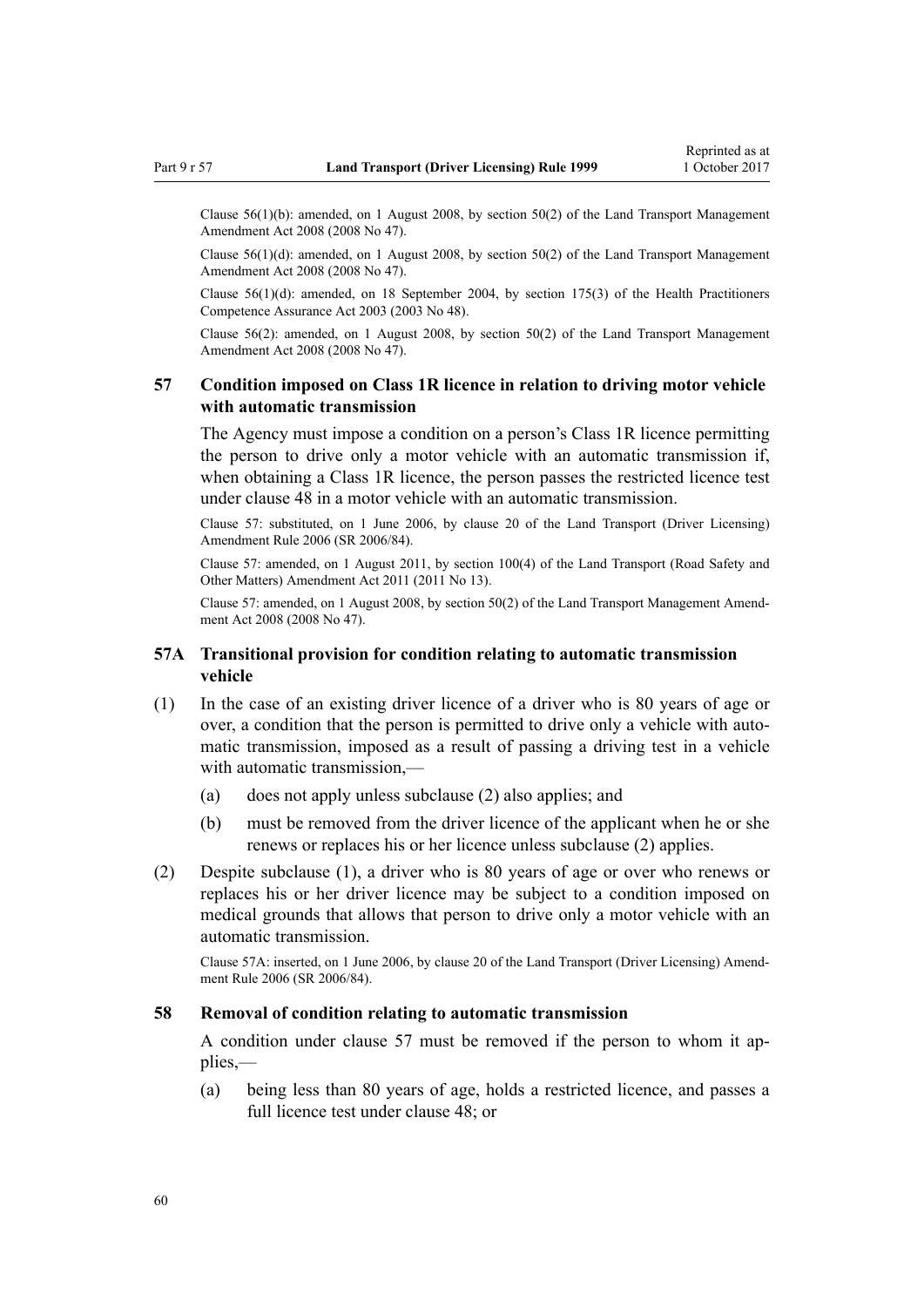- (b) being less than 80 years of age, passes a restricted licence test under [clause 48](#page-55-0) in a motor vehicle with a manual transmission.
- (c) *[Revoked]*

Reprinted as at

Clause 58(b): amended, on 1 August 2011, by [section 100\(4\)](http://prd-lgnz-nlb.prd.pco.net.nz/pdflink.aspx?id=DLM3231293) of the Land Transport (Road Safety and Other Matters) Amendment Act 2011 (2011 No 13).

Clause 58(b): amended, on 1 June 2006, by [clause 21](http://prd-lgnz-nlb.prd.pco.net.nz/pdflink.aspx?id=DLM376114) of the Land Transport (Driver Licensing) Amendment Rule 2006 (SR 2006/84).

Clause 58(c): revoked, on 1 June 2006, by [clause 21](http://prd-lgnz-nlb.prd.pco.net.nz/pdflink.aspx?id=DLM376114) of the Land Transport (Driver Licensing) Amendment Rule 2006 (SR 2006/84).

# **59 Condition relating to automatic transmission not to apply in certain circumstances**

A condition under [clause 57](#page-59-0) does not apply if the person is driving a manual vehicle while accompanied by a person who—

- (a) holds, and has held for at least 2 years, a full licence of a class that authorises that person to drive that vehicle; and
- (b) is in charge of the vehicle; and
- (c) is seated in the front passenger seat or, if there is no front passenger seat available, is seated as close as is practicable to the driver.

# **Part 10**

# **Period of validity of driver licences and endorsements**

### **60 Period of validity of driver licence**

- (1) A driver licence that is obtained or renewed under this rule may be issued for a period of 10 years except that,—
	- (a) if the person is at least 64 years of age but younger than 75 years of age at the date of the issue of the licence, the expiry date specified on the licence must be,—
		- (i) unless subparagraph (ii) applies, the date of the person's 75th birthday:
		- (ii) if the licence is of Class 1L, Class 1R, Class 6L, or Class 6R, 5 years after the date of issue, or the person's 75th birthday, whichever is the earlier:
	- (b) if the person is at least 75 years of age but younger than 80 years of age at the date of the issue of the licence, the expiry date specified on the licence must be the date of the person's 80th birthday:
	- (c) if the person is 80 years of age or over at the date of the issue of the licence, the expiry date specified on the licence must be the next birthday of the applicant that is a whole multiple of 2: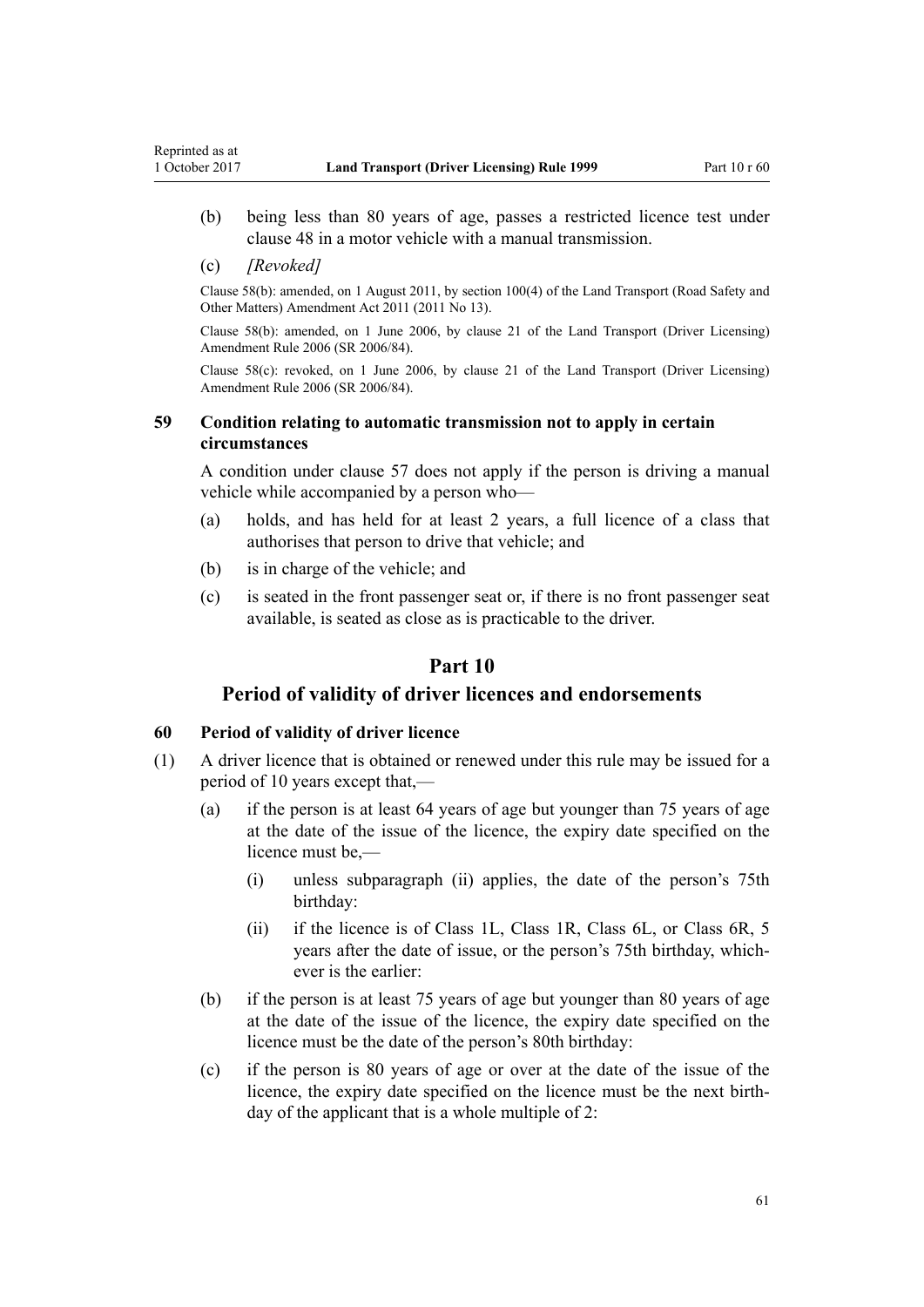- (ca) if the licence is of Class 1L, Class 1R, Class 6L, or Class 6R, the expiry date for that licence must be 5 years after the date of the issue of the licence:
- (d) if a renewed licence is issued under clause  $67(5)$  with an expiry date that is more than 10 years after the date of the issue of the licence, the licence expires on the date specified on the licence.
- (1A) Nothing in subclause (1)(ca) applies in a case to which subclause (1)(b) or (c) applies.
- (2) A driver licence that is replaced under this rule must be issued with an expiry date that is the same as the expiry date of the licence being replaced.
- (3) Despite subclause (1), but subject to subclause (3A), the Agency may extend the period of validity of a driver licence for a period not exceeding 1 year.
- (3A) The period of validity of a driver licence of Class 1L, Class 1R, Class 6L, or Class 6R must not be extended beyond the expiry date on the licence unless the holder of the licence passes an appropriate theory test in accordance with [clause 45\(1\)\(b\)](#page-54-0).
- (4) The period of validity of a driver licence is not affected by the holder obtaining a driver licence or endorsement of any other class or type.
- (5) Despite subclause (4), if a person who holds a driver licence obtains an additional licence class or endorsement, the person's existing licence may be reissued with an expiry date in accordance with subclause (1) from the date of issue, but only if the minimum requirements of that application also satisfy the minimum requirements for renewal of the person's existing licence class or classes under [clause 67](#page-67-0).
- (6) Subclause (5) does not apply if the existing licence is of Class 1L, Class 1R, Class 6L, or Class 6R.

Clause 60: replaced, on 1 October 2012, by [clause 26](http://prd-lgnz-nlb.prd.pco.net.nz/pdflink.aspx?id=DLM3956515) of the Land Transport (Driver Licensing) Amendment Rule 2011 (SR 2011/306).

Clause  $60(1)(a)$ : replaced, on 1 December 2014, by clause  $21(1)$  of the Land Transport (Driver Licensing) Amendment Rule 2014 (LI 2014/265).

Clause 60(1)(ca): inserted, on 1 December 2014, by [clause 21\(2\)](http://prd-lgnz-nlb.prd.pco.net.nz/pdflink.aspx?id=DLM6216935) of the Land Transport (Driver Licensing) Amendment Rule 2014 (LI 2014/265).

Clause 60(1A): inserted, on 1 December 2014, by [clause 21\(3\)](http://prd-lgnz-nlb.prd.pco.net.nz/pdflink.aspx?id=DLM6216935) of the Land Transport (Driver Licensing) Amendment Rule 2014 (LI 2014/265).

Clause 60(3): replaced, on 1 December 2014, by [clause 21\(4\)](http://prd-lgnz-nlb.prd.pco.net.nz/pdflink.aspx?id=DLM6216935) of the Land Transport (Driver Licensing) Amendment Rule 2014 (LI 2014/265).

Clause 60(3A): inserted, on 1 December 2014, by [clause 21\(4\)](http://prd-lgnz-nlb.prd.pco.net.nz/pdflink.aspx?id=DLM6216935) of the Land Transport (Driver Licensing) Amendment Rule 2014 (LI 2014/265).

Clause 60(6): inserted, on 1 December 2014, by [clause 21\(5\)](http://prd-lgnz-nlb.prd.pco.net.nz/pdflink.aspx?id=DLM6216935) of the Land Transport (Driver Licensing) Amendment Rule 2014 (LI 2014/265).

#### **61 Period of validity of endorsement**

(1) A dangerous goods endorsement may be issued for a period of 5 years.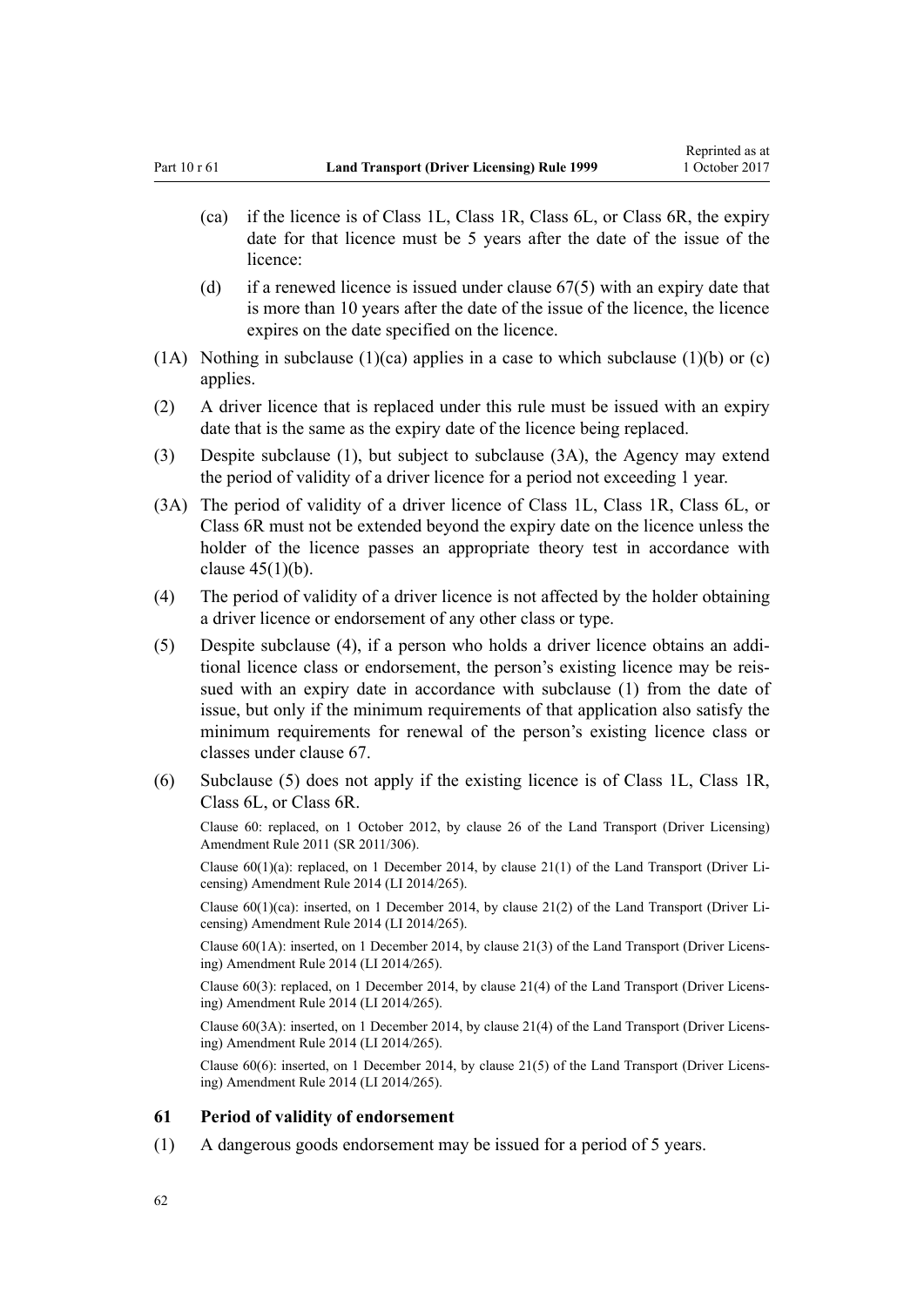<span id="page-62-0"></span>Reprinted as at

- (2) Subject to subclause (3), a passenger, vehicle recovery, driving instructor, or testing officer endorsement may be issued for a period of 1 year or a period of 5 years.
- (3) If a person who holds a passenger, vehicle recovery, driving instructor, or testing officer endorsement obtains an additional endorsement that is a passenger, vehicle recovery, driving instructor, or testing officer endorsement, the additional endorsement expires on the same date as the previous endorsement.
- (4) A special-type vehicle endorsement expires on the same date as the holder's driver licence.

Clause 61: substituted, on 4 October 1999, by [clause 16](http://prd-lgnz-nlb.prd.pco.net.nz/pdflink.aspx?id=DLM293684) of the Land Transport (Driver Licensing) Amendment Rule 1999 (SR 1999/302).

# **Part 11**

# **Format of driver licences, driver identification cards, and** "**L**" **(learner) plates**

### **62 Features to verify and protect licence integrity**

A driver licence (other than a temporary driver licence) must have the following features for the purposes of verifying or protecting the integrity of the licence:

- (a) physical characteristics that comply with International Standards Organisation 7810: Identification Cards—Physical Characteristics: 1995:
- (b) the following background colour:
	- (i) for a full driver licence, green:
	- (ii) for a restricted driver licence, yellow:
	- (iii) for a learner driver licence, blue:
	- (iv) for a a limited licence, an alcohol interlock licence, or a zero alcohol licence, such background colour as the Agency considers desirable to protect the integrity of the licence:
	- (v) for a driver licence if the holder holds licences to which 2 or more of paragraphs (i) to (iv) apply, such background colour as the Agency considers desirable to protect the integrity of the licence:
- (c) the words "NEW ZEALAND DRIVER LICENCE":
- (d) the word "LEARNER", if the driver licence is a learner licence:
- (e) the word "LIMITED", if the driver licence is a limited licence issued under [section 105](http://prd-lgnz-nlb.prd.pco.net.nz/pdflink.aspx?id=DLM435080) of the Act:
- (f) the word "RESTRICTED", if the driver licence is a restricted licence:
- (fa) the words "ALCOHOL INTERLOCK", if the driver licence is an alcohol interlock licence: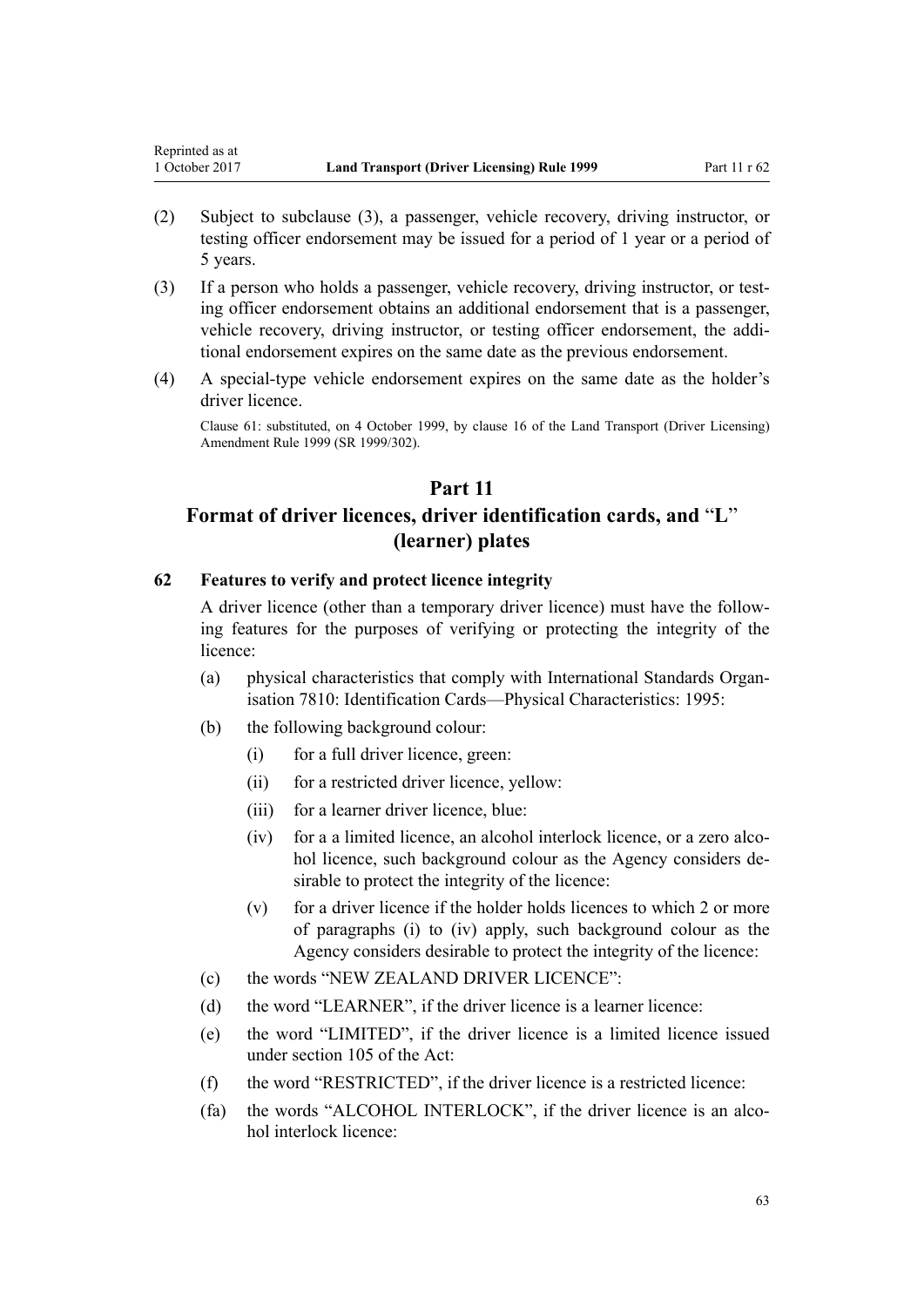- (fb) the words "ZERO ALCOHOL", if the driver licence is a zero alcohol licence:
- (g) an image of the New Zealand Flag:
- (h) a one-dimensional bar code containing the driver licence number, driver licence card number, and a quality control number:
- (i) 1 or more of the following:
	- (i) micro-printing:
	- (ii) special fonts:
	- (iii) a ghosted image of a photographic image:
	- (iv) a holographic image:
- (j) the expiry date of each endorsement held by the holder of the licence.

Clause 62(b)(iv): amended, on 10 September 2012, by [section 100\(2\)](http://prd-lgnz-nlb.prd.pco.net.nz/pdflink.aspx?id=DLM3231293) of the Land Transport (Road Safety and Other Matters) Amendment Act 2011 (2011 No 13).

Clause  $62(b)(iv)$ : amended, on 1 August 2008, by [section 50\(2\)](http://prd-lgnz-nlb.prd.pco.net.nz/pdflink.aspx?id=DLM1313622) of the Land Transport Management Amendment Act 2008 (2008 No 47).

Clause  $62(b)(v)$ : amended, on 1 August 2008, by [section 50\(2\)](http://prd-lgnz-nlb.prd.pco.net.nz/pdflink.aspx?id=DLM1313622) of the Land Transport Management Amendment Act 2008 (2008 No 47).

Clause 62(e): amended, on 1 October 2012, by [clause 27](http://prd-lgnz-nlb.prd.pco.net.nz/pdflink.aspx?id=DLM3956517) of the Land Transport (Driver Licensing) Amendment Rule 2011 (SR 2011/306).

Clause 62(fa): inserted, on 10 September 2012, by [section 100\(2\)](http://prd-lgnz-nlb.prd.pco.net.nz/pdflink.aspx?id=DLM3231293) of the Land Transport (Road Safety and Other Matters) Amendment Act 2011 (2011 No 13).

Clause 62(fb): inserted, on 10 September 2012, by [section 100\(2\)](http://prd-lgnz-nlb.prd.pco.net.nz/pdflink.aspx?id=DLM3231293) of the Land Transport (Road Safety and Other Matters) Amendment Act 2011 (2011 No 13).

# **63 Form of driver licence**

- (1) A driver licence must, at the discretion of the Agency, display the following information on either the front or back of the licence:
	- (a) the word "LEARNER", if the driver licence is a learner licence:
	- (b) the word "RESTRICTED", if the driver licence is a restricted licence:
	- (c) either the word "LEARNER" or the word "RESTRICTED", if the holder holds 2 or more of those driver licences:
	- (ca) the words "ALCOHOL INTERLOCK", if the driver licence is an alcohol interlock licence:
	- (cb) the words "ZERO ALCOHOL", if the driver licence is a zero alcohol licence:
	- (d) the word "LIMITED", if the driver licence is a limited licence issued under [section 105](http://prd-lgnz-nlb.prd.pco.net.nz/pdflink.aspx?id=DLM435080) of the Act:
	- (e) the holder's signature:
	- (f) the original date on which the driver licence is issued:
	- (fa) the date or dates of expiry of the licence class or classes: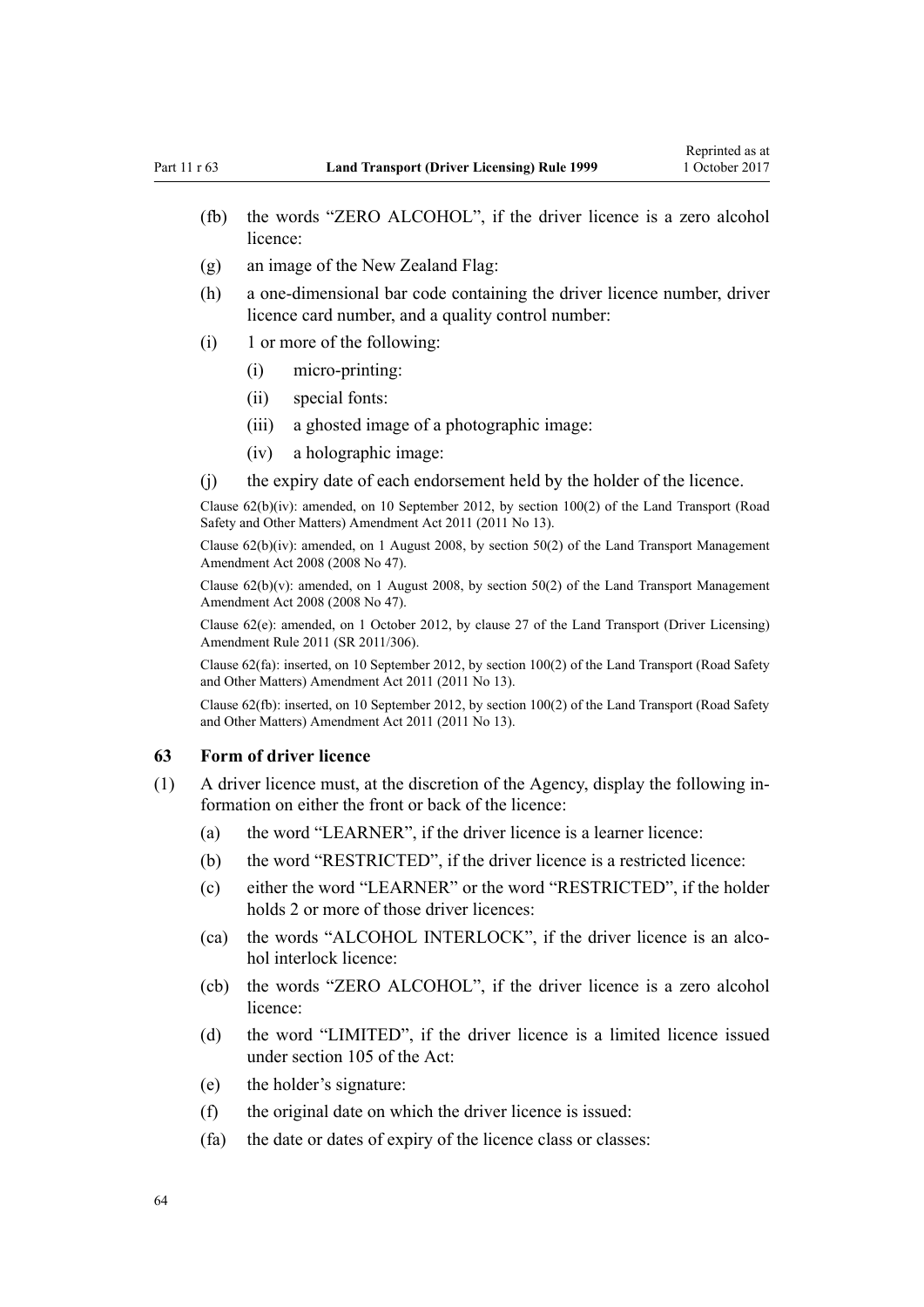- (g) the expiry date of each endorsement held by the holder of the licence:
- (h) the holder's current address, if requested by the holder:
- (i) the classes to which the licence applies and the endorsements issued to the holder:
- (j) an indication of any condition the holder must comply with while driving a motor vehicle:
- (k) the word "DONOR", if the holder has indicated a willingness to be an organ donor:
- (l) a one-dimensional bar code containing the driver licence number, driver licence card number, and a production quality control number.
- (2) A driver licence must display the following information on the front of the licence:
	- (a) the words "NEW ZEALAND DRIVER LICENCE":
	- (b) an image of the New Zealand flag:
	- (c) a photographic image of the holder:
	- (d) the holder's full name, unless it is impracticable to display the name in full:
	- (e) the holder's date of birth:
	- (f) *[Revoked]*
	- (g) the driver licence number and driver licence card version number.
- (3) The Agency may require that anti-counterfeiting security features be included on a driver licence if the Agency considers it necessary.
- (4) An endorsement must be indicated on a driver licence in the following way:
	- (a) for all endorsements other than a driving instructor endorsement, by the appropriate single letter specified in [Schedule 4](#page-112-0):
	- (b) for a driving instructor endorsement, by the single letter specified in [Schedule 4](#page-112-0) followed by the appropriate driver licence class number specified in [Schedule 3.](#page-110-0)

Clause 63: substituted, on 1 October 2011, by [clause 28](http://prd-lgnz-nlb.prd.pco.net.nz/pdflink.aspx?id=DLM3956732) of the Land Transport (Driver Licensing) Amendment Rule 2011 (SR 2011/306).

Clause 63(1)(ca): inserted, on 10 September 2012, by [section 100\(2\)](http://prd-lgnz-nlb.prd.pco.net.nz/pdflink.aspx?id=DLM3231293) of the Land Transport (Road Safety and Other Matters) Amendment Act 2011 (2011 No 13).

Clause 63(1)(cb): inserted, on 10 September 2012, by [section 100\(2\)](http://prd-lgnz-nlb.prd.pco.net.nz/pdflink.aspx?id=DLM3231293) of the Land Transport (Road Safety and Other Matters) Amendment Act 2011 (2011 No 13).

Clause 63(1)(e): amended, on 1 December 2014, by [clause 22\(1\)](http://prd-lgnz-nlb.prd.pco.net.nz/pdflink.aspx?id=DLM6216936) of the Land Transport (Driver Licensing) Amendment Rule 2014 (LI 2014/265).

Clause 63(1)(fa): inserted, on 1 December 2014, by [clause 22\(2\)](http://prd-lgnz-nlb.prd.pco.net.nz/pdflink.aspx?id=DLM6216936) of the Land Transport (Driver Licensing) Amendment Rule 2014 (LI 2014/265).

Clause 63(2)(d): replaced, on 1 November 2012, by [clause 8](http://prd-lgnz-nlb.prd.pco.net.nz/pdflink.aspx?id=DLM4773440) of the Land Transport (Driver Licensing) Amendment Rule 2012 (SR 2012/302).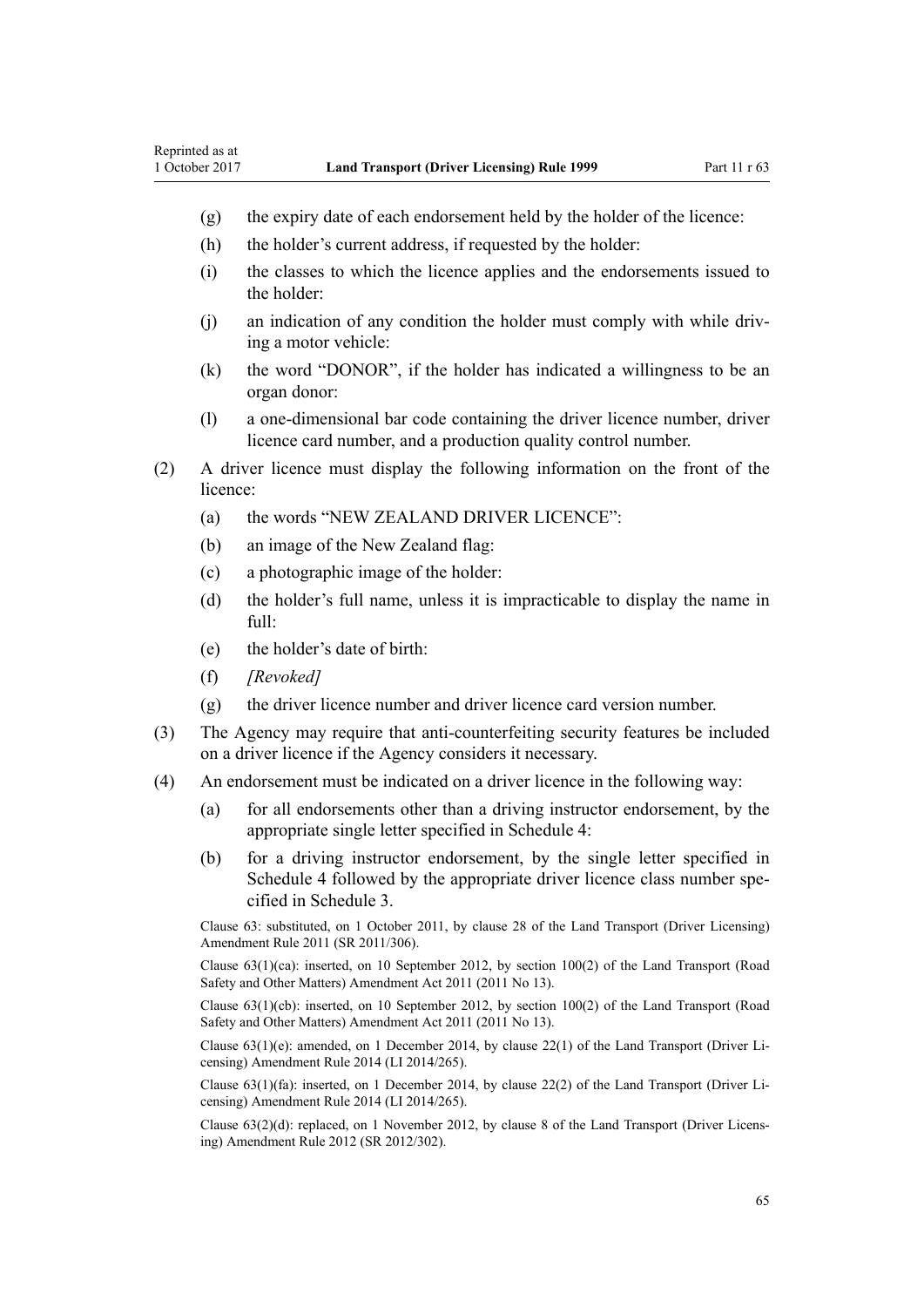Clause 63(2)(f): revoked, on 1 December 2014, by [clause 22\(3\)](http://prd-lgnz-nlb.prd.pco.net.nz/pdflink.aspx?id=DLM6216936) of the Land Transport (Driver Licensing) Amendment Rule 2014 (LI 2014/265).

### **64 Form of temporary driver licence**

- (1) A temporary driver licence must be—
	- (a) printed on paper; and
	- (b) signed by the holder; and
	- (c) authenticated by a licensing agent.
- (2) A temporary driver licence must display the following on the front of the licence:
	- (a) the words "TEMPORARY NEW ZEALAND DRIVER LICENCE":
	- (b) the holder's name:
	- (c) the holder's date of birth:
	- (ca) the date on which the driver licence is issued:
	- (d) the date on which the driver licence expires:
	- (e) the driver licence number and driver licence card number (if known):
	- (f) the classes of driver licence and types of endorsement issued to the holder:
	- (g) an indication of any condition the holder must comply with while driving a motor vehicle.
- (3) *[Revoked]*
- (4) *[Revoked]*

Clause 64(2)(ca): inserted, on 1 June 2006, by [clause 23](http://prd-lgnz-nlb.prd.pco.net.nz/pdflink.aspx?id=DLM376116) of the Land Transport (Driver Licensing) Amendment Rule 2006 (SR 2006/84).

Clause 64(3): revoked, on 1 October 2011, by [clause 29](http://prd-lgnz-nlb.prd.pco.net.nz/pdflink.aspx?id=DLM3956734) of the Land Transport (Driver Licensing) Amendment Rule 2011 (SR 2011/306).

Clause 64(4): revoked, on 1 October 2011, by [clause 29](http://prd-lgnz-nlb.prd.pco.net.nz/pdflink.aspx?id=DLM3956734) of the Land Transport (Driver Licensing) Amendment Rule 2011 (SR 2011/306).

# **65 Form of driver identification card**

- (1) A driver identification card must be 105 mm high and 80 mm wide.
- (2) A driver identification card must display the following on the front of the card:
	- (a) a photographic image of the holder:
	- (b) the holder's unique identifier:
	- (c) a list of the endorsements held by the holder for which a driver identification card is required:
	- (d) the expiry date of the driver identification card.
- (3) A driver identification card must display the following on the back of the card:
	- (a) the holder's name: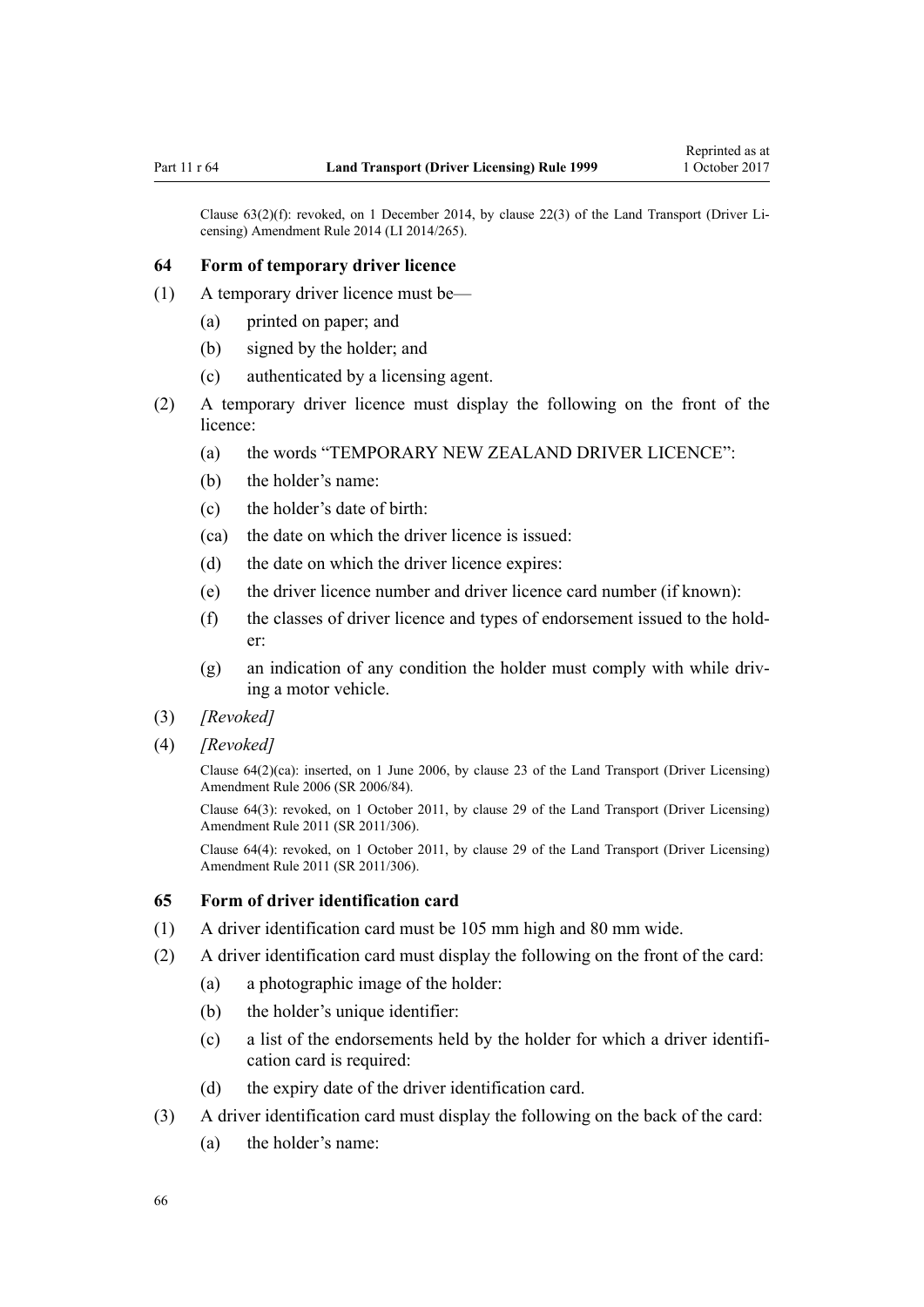- (b) the licence number on the holder's driver licence:
- (c) the expiry date of each endorsement covered by the driver identification card:
- (d) an indication of any conditions with which the holder must comply when undertaking an activity for which an endorsement covered by the driver identification card is required.
- (4) A driver identification card may include 1 or more of the features specified in [clause 62\(i\)](#page-62-0).
- (5) An endorsement must be indicated on a driver identification card by the appropriate single letter specified in [Schedule 4](#page-112-0).

# **66 Form of** "**L**" **plate**

Reprinted as at

- (1) An "L" plate must—
	- (a) be a rectangle with sides at least 150 mm high and 110 mm wide; and
	- (b) display the capital letter "L", in black, on a yellow background.
- (2) The letter "L" must—
	- (a) be at least 100 mm high; and
	- (b) be at least 60 mm wide.
- (3) The width of each line of the letter "L" must be at least 20 mm.
- (4) An "L" plate must be positioned—
	- (a) so that it does not obstruct the driver's field of vision; and
	- (b) so that it is visible at a distance of 50 m in daylight.
- (5) An "L" plate must be attached in the following way:
	- (a) in the case of a motorcycle, moped, or all-terrain vehicle, by attaching it to the rear of the vehicle:
	- (b) in the case of a vehicle for which a Class 1 licence is required, other than a moped or an all-terrain vehicle, by attaching 1 plate visible to the front of the vehicle and another plate visible to the rear.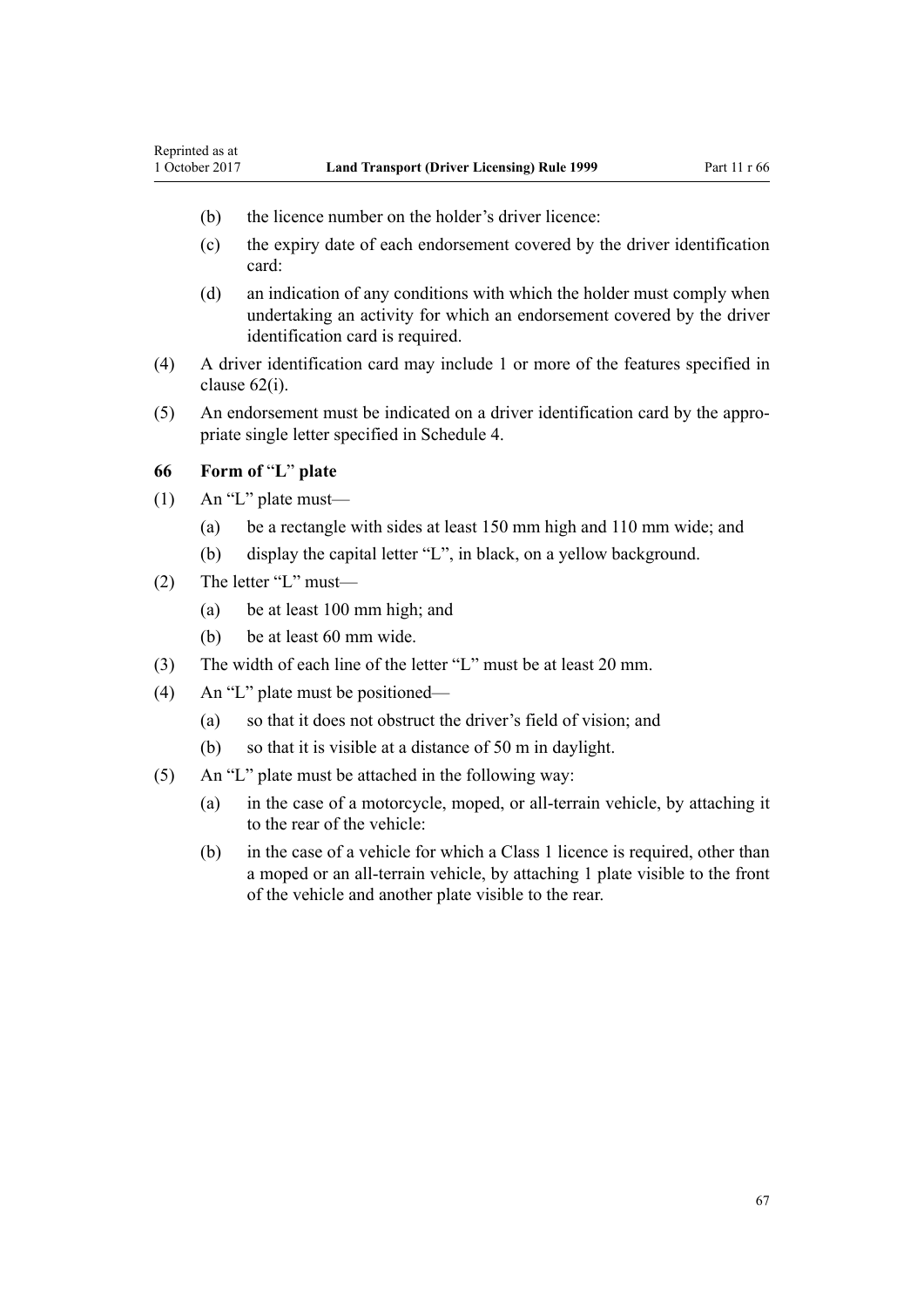# **Part 12**

# <span id="page-67-0"></span>**Renewal, replacement, and reinstatement of driver licences and endorsements**

Part 12 heading: amended, on 16 January 2006, by [section 95\(12\)](http://prd-lgnz-nlb.prd.pco.net.nz/pdflink.aspx?id=DLM353501) of the Land Transport Amendment Act 2005 (2005 No 77).

# *Renewal of driver licence*

# **67 Renewal of driver licence**

- (1) The Agency may, from time to time, on the application of the holder of a licence, renew the licence.
- (1A) The application may be made,—
	- (a) in the case of a licence of Class 1L, Class 1R, Class 6L, or Class 6R,—
		- (i) unless subparagraph (ii) applies, on or after the expiry date:
		- (ii) if the person is renewing a licence for a period beyond the person's 75th birthday, before or after the expiry of the licence; and
	- (b) in any other case, before or after the expiry of the licence.
- (2) A person is entitled to have his or her driver licence renewed if the person—
	- (a) makes an application in accordance with [Part 3](#page-20-0); and
	- (b) if the application is for the renewal of a licence of any of Classes 2, 3, 4, or 5, produces a medical certificate in accordance with [clause 44](#page-52-0); and
	- (c) is renewing the licence for a period beyond the person's 75th birthday and the person produces a medical certificate in accordance with [clause](#page-52-0) [44;](#page-52-0) and
	- (d) passes the on-road safety test, if referred for the test under [clause 44B;](#page-53-0) and
	- (e) in the case of a licence (excluding a Class 6 licence) that has been expired for more than 5 years, passes—
		- (i) the appropriate theory test under [clause 45](#page-54-0) for the highest class of driver licence that the person is applying to renew; and
		- (ii) the appropriate practical driving test for the highest class of driver licence that the person is applying to renew in accordance with [clauses 48](#page-55-0) and [51](#page-56-0) or successfully completes a course approved under [clause 93](#page-91-0); and
	- (f) in the case of a Class 6 licence that has been expired for more than 5 years, passes—
		- (i) the theory test for Class 6 under clause  $45(1)$ ; and
		- (ii) the practical driving test for Class 6 under [clause 48](#page-55-0).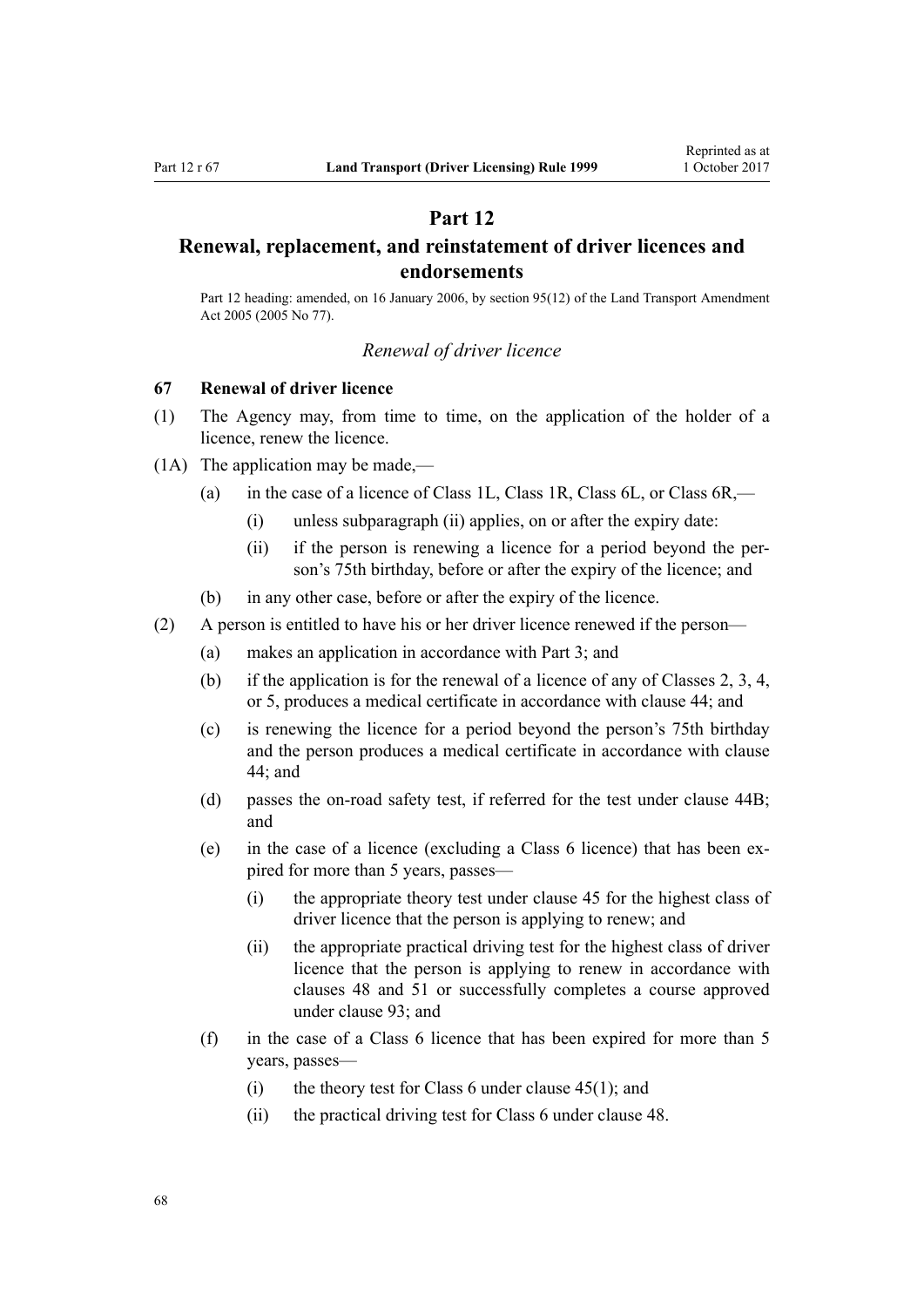- (2A) A person who has been overseas for 5 years or more does not have to comply with subclause  $(2)(e)$  or (f), if the person can provide evidence of being licensed to drive (whether in New Zealand or overseas) within the period of 5 years immediately preceding the date of the application.
- (2B) Unless subclause (2)(e) or (f) applies or the person is required to pass a theory test under clause  $67A(2)(f)$  or (g) or the person is renewing a licence for a period beyond the person's 75th birthday, a person whose Class 1L, Class 1R, Class 6L, or Class 6R licence has expired, or reached its expiry date, must pass an appropriate theory test in accordance with clause  $45(1)(b)$  for the class of licence the person is applying to renew.
- (3) If a person to whom subclause  $(2)(e)$  applies complies with subclause  $(2)(e)(i)$ , the person's driver licence may be renewed subject to the condition specified in clause  $16(1)(a)$ .
- (4) A condition imposed under subclause (3) continues in force until the person to whom it applies complies with subclause  $(2)(e)(ii)$ .
- (4A) If a person to whom subclause (2)(f) applies complies with subclause (2)(f)(i), that person may be issued with a Class 6L licence, subject to the conditions specified in clause  $16(1)(d)$ .
- (5) A renewed driver licence may be issued with a new expiry date that would have applied had the licence been renewed on the expiry date if the licence is renewed,—
	- (a) in the case of a driver who is 74 years of age or over, not more than 6 months before the expiry date; and
	- (b) in all other cases, not more than 60 days before the expiry date.

Clause 67(1): replaced, on 1 December 2014, by [clause 23\(1\)](http://prd-lgnz-nlb.prd.pco.net.nz/pdflink.aspx?id=DLM6216937) of the Land Transport (Driver Licensing) Amendment Rule 2014 (LI 2014/265).

Clause 67(1A): inserted, on 1 December 2014, by [clause 23\(1\)](http://prd-lgnz-nlb.prd.pco.net.nz/pdflink.aspx?id=DLM6216937) of the Land Transport (Driver Licensing) Amendment Rule 2014 (LI 2014/265).

Clause 67(2)(a): replaced, on 1 December 2014, by [clause 23\(2\)](http://prd-lgnz-nlb.prd.pco.net.nz/pdflink.aspx?id=DLM6216937) of the Land Transport (Driver Licensing) Amendment Rule 2014 (LI 2014/265).

Clause  $67(2)(c)$ : substituted, on 1 October 2011, by [clause 30\(1\)](http://prd-lgnz-nlb.prd.pco.net.nz/pdflink.aspx?id=DLM3956735) of the Land Transport (Driver Licensing) Amendment Rule 2011 (SR 2011/306).

Clause 67(2)(d): substituted, on 4 December 2006, by [clause 10\(1\)](http://prd-lgnz-nlb.prd.pco.net.nz/pdflink.aspx?id=DLM386151) of the Land Transport (Driver Licensing) Amendment Rule (No 2) 2006 (SR 2006/152).

Clause  $67(2)(e)$ : substituted, on 4 December 2006, by clause  $10(1)$  of the Land Transport (Driver Licensing) Amendment Rule (No 2) 2006 (SR 2006/152).

Clause 67(2)(f): substituted, on 4 December 2006, by [clause 10\(1\)](http://prd-lgnz-nlb.prd.pco.net.nz/pdflink.aspx?id=DLM386151) of the Land Transport (Driver Licensing) Amendment Rule (No 2) 2006 (SR 2006/152).

Clause  $67(2)(f)(ii)$ : amended, on 1 August 2011, by [section 100\(4\)](http://prd-lgnz-nlb.prd.pco.net.nz/pdflink.aspx?id=DLM3231293) of the Land Transport (Road Safety and Other Matters) Amendment Act 2011 (2011 No 13).

Clause 67(2A): substituted, on 1 October 2011, by [clause 30\(2\)](http://prd-lgnz-nlb.prd.pco.net.nz/pdflink.aspx?id=DLM3956735) of the Land Transport (Driver Licensing) Amendment Rule 2011 (SR 2011/306).

Clause 67(2B): inserted, on 1 December 2014, by [clause 23\(3\)](http://prd-lgnz-nlb.prd.pco.net.nz/pdflink.aspx?id=DLM6216937) of the Land Transport (Driver Licensing) Amendment Rule 2014 (LI 2014/265).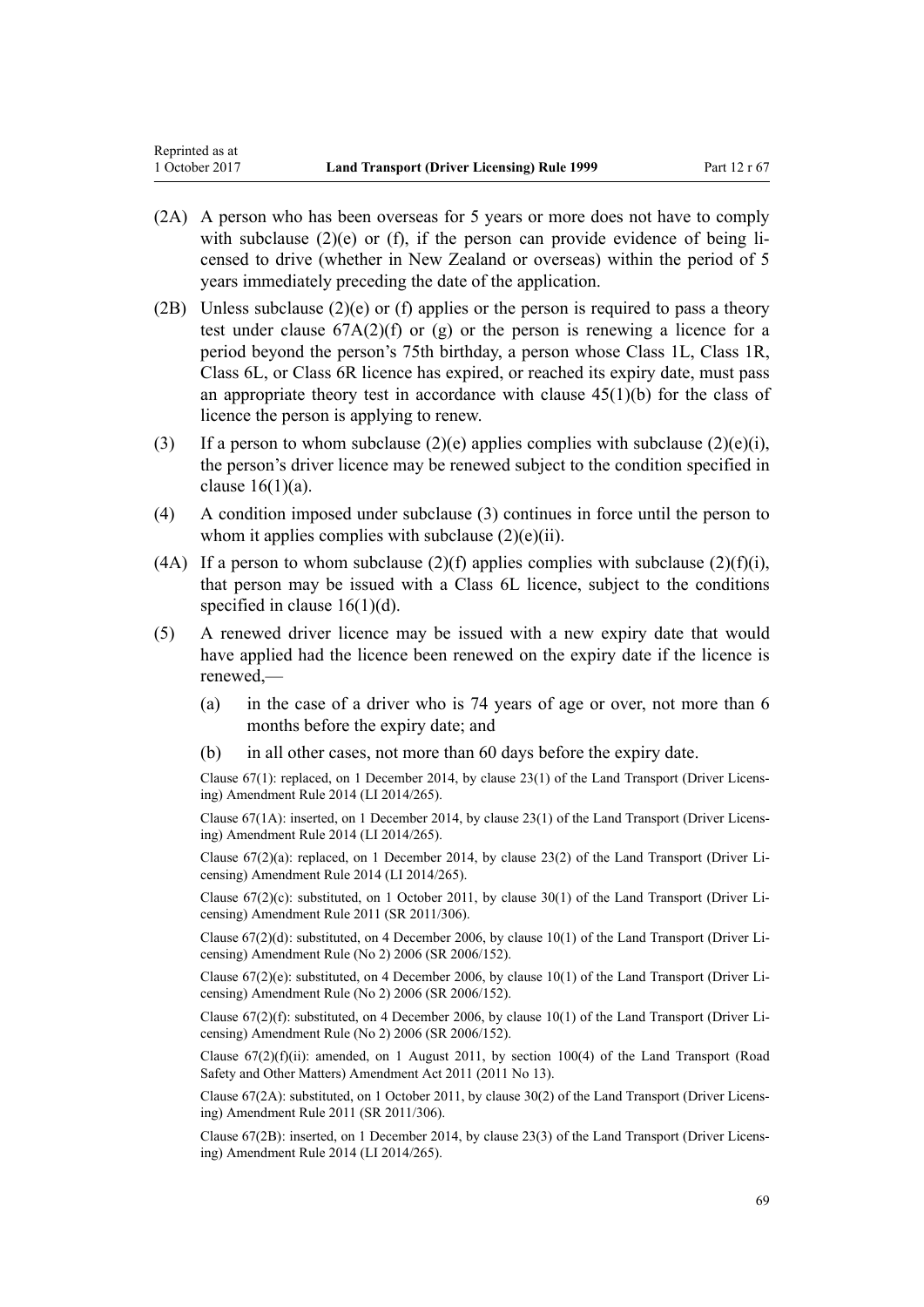<span id="page-69-0"></span>Clause 67(4A): inserted, on 1 June 2006, by [clause 24\(3\)](http://prd-lgnz-nlb.prd.pco.net.nz/pdflink.aspx?id=DLM376117) of the Land Transport (Driver Licensing) Amendment Rule 2006 (SR 2006/84).

Clause 67(5): substituted, on 1 June 2006, by [clause 24\(3\)](http://prd-lgnz-nlb.prd.pco.net.nz/pdflink.aspx?id=DLM376117) of the Land Transport (Driver Licensing) Amendment Rule 2006 (SR 2006/84).

# **67A Reinstatement of driver licence with respect to those who have been disqualified for more than 12 months after end of disqualification**

- (1) The Agency may, from time to time, on the application of a person who has been disqualified for more than 12 months, reinstate that person's licence.
- (2) A person is entitled to have his or her driver licence reinstated if—
	- (a) the person has served their disqualification, and there are no further subsequent periods of disqualification left to serve as of the date of application; and
	- (b) the person complies with clause  $67(2)(a)$ ; and
	- (c) the person is applying for reinstatement of a licence for a period beyond the person's 75th birthday and the person produces a medical certificate in accordance with [clause 44](#page-52-0); and
	- (d) the person passes the on-road safety test, if referred for the test under [clause 44B;](#page-53-0) and
	- (e) in the case of an applicant for a licence of any of Classes 2, 3, 4, or 5, the person produces a medical certificate in accordance with [clause 44](#page-52-0); and
	- (f) in the case of an applicant for a licence of any of—
		- $(i)$  Classes 1, 2, 3, 4, or 5, the person passes—
			- (A) the appropriate theory test under [clause 45](#page-54-0) for the highest class of driver licence the person is applying to reinstate; and
			- (B) the appropriate practical driving test for the highest class of driver licence the person is applying to reinstate in accordance with [clauses 48](#page-55-0) and [51;](#page-56-0) or
		- (ii) Classes 2, 3, 4, and 5, the person completes a course approved under [clause 93](#page-91-0) (if any); and
	- (g) in the case of an applicant for a Class 6 driver licence, the person passes—
		- (i) the theory test for a Class 6 licence under clause  $45(1)$ ; and
		- (ii) the practical driving test for a Class 6 licence under [clause 51](#page-56-0) or [clause 48](#page-55-0), as appropriate.
- (2A) To have the licence reinstated, the person must apply in accordance with [Part 3](#page-20-0).
- (3) If a person to whom subclause (2)(f) applies complies with subclause  $(2)(f)(i)(A)$ , the person's driver licence may be reinstated subject to the condition specified in clause  $16(1)(a)$ .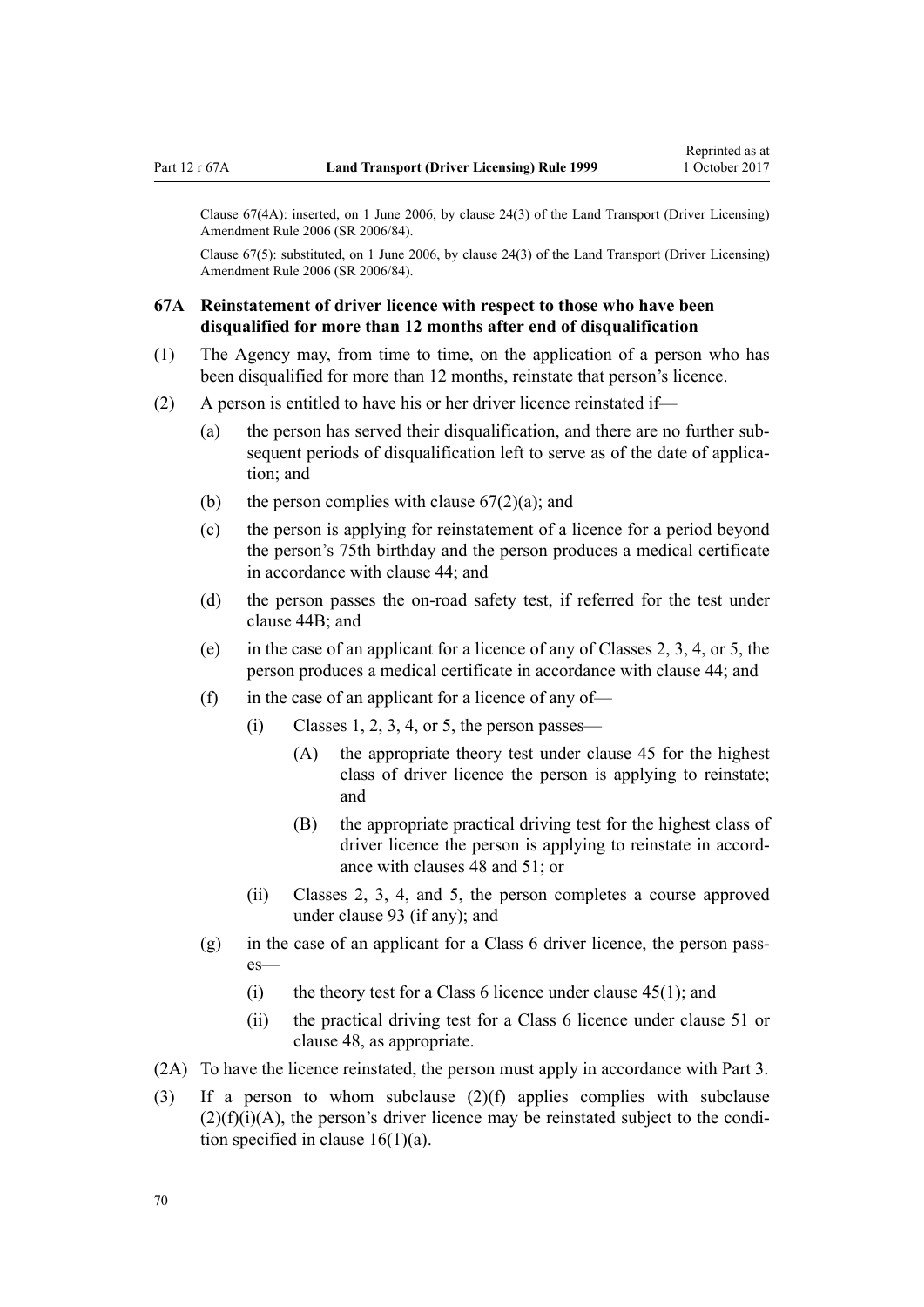- (4) A condition imposed under subclause (3) continues in force until the person to whom it applies complies with subclause  $(2)(f)(i)(B)$  or subclause  $(2)(f)(ii)$ .
- (5) If a person to whom subclause  $(2)(g)$  applies complies with subclause  $(2)(g)(i)$ . the person's driver licence may be reinstated subject to the conditions specified in clause  $16(1)(c)$  and (d).
- (6) The conditions imposed under subclause (5) continue in force until the person to whom they apply complies with subclause  $(2)(g)(ii)$ .
- (7) Except as provided in subclauses (8) and (9), a licence that is reinstated under this clause will retain the expiry date of the licence being reinstated.
- (8) The person must also comply with clause  $67$  if—
	- (a) the licence being reinstated (not being a licence described in paragraph (b)) has expired or will expire within the following 12 months; or
	- (b) the licence being reinstated is of Class 1L, Class 1R, Class 6L, or Class 6R and has expired or reached its expiry date.
- (9) A licence that is reinstated under subclause (8) will be issued with an expiry date as if the person had applied to renew the licence under [clause 67.](#page-67-0)

Clause 67A: inserted, on 16 January 2006, by [section 95\(12\)](http://prd-lgnz-nlb.prd.pco.net.nz/pdflink.aspx?id=DLM353501) of the Land Transport Amendment Act 2005 (2005 No 77).

Clause 67A heading: amended, on 10 May 2011, by [section 100\(3\)](http://prd-lgnz-nlb.prd.pco.net.nz/pdflink.aspx?id=DLM3231293) of the Land Transport (Road Safety and Other Matters) Amendment Act 2011 (2011 No 13).

Clause 67A(1): amended, on 1 August 2008, by [section 50\(2\)](http://prd-lgnz-nlb.prd.pco.net.nz/pdflink.aspx?id=DLM1313622) of the Land Transport Management Amendment Act 2008 (2008 No 47).

Clause 67A(2)(c): substituted, on 1 October 2011, by [clause 31](http://prd-lgnz-nlb.prd.pco.net.nz/pdflink.aspx?id=DLM3956736) of the Land Transport (Driver Licensing) Amendment Rule 2011 (SR 2011/306).

Clause 67A(2)(d): substituted, on 4 December 2006, by [clause 11\(1\)](http://prd-lgnz-nlb.prd.pco.net.nz/pdflink.aspx?id=DLM386152) of the Land Transport (Driver Licensing) Amendment Rule (No 2) 2006 (SR 2006/152).

Clause  $67A(2)(f)(i)(B)$ : amended, on 4 December 2006, by [clause 11\(2\)](http://prd-lgnz-nlb.prd.pco.net.nz/pdflink.aspx?id=DLM386152) of the Land Transport (Driver Licensing) Amendment Rule (No 2) 2006 (SR 2006/152).

Clause  $67A(2)(g)(ii)$ : amended, on 1 August 2011, by [section 100\(4\)](http://prd-lgnz-nlb.prd.pco.net.nz/pdflink.aspx?id=DLM3231293) of the Land Transport (Road Safety and Other Matters) Amendment Act 2011 (2011 No 13).

Clause 67A(2A): inserted, on 1 December 2014, by [clause 24\(1\)](http://prd-lgnz-nlb.prd.pco.net.nz/pdflink.aspx?id=DLM6216938) of the Land Transport (Driver Licensing) Amendment Rule 2014 (LI 2014/265).

Clause 67A(5): amended, on 16 June 2008, by [clause 11](http://prd-lgnz-nlb.prd.pco.net.nz/pdflink.aspx?id=DLM1317917) of the Land Transport (Driver Licensing) Amendment Rule 2008 (SR 2008/119).

Clause 67A(7): inserted, on 1 December 2014, by [clause 24\(2\)](http://prd-lgnz-nlb.prd.pco.net.nz/pdflink.aspx?id=DLM6216938) of the Land Transport (Driver Licensing) Amendment Rule 2014 (LI 2014/265).

Clause 67A(8): inserted, on 1 December 2014, by [clause 24\(2\)](http://prd-lgnz-nlb.prd.pco.net.nz/pdflink.aspx?id=DLM6216938) of the Land Transport (Driver Licensing) Amendment Rule 2014 (LI 2014/265).

Clause 67A(9): inserted, on 1 December 2014, by [clause 24\(2\)](http://prd-lgnz-nlb.prd.pco.net.nz/pdflink.aspx?id=DLM6216938) of the Land Transport (Driver Licensing) Amendment Rule 2014 (LI 2014/265).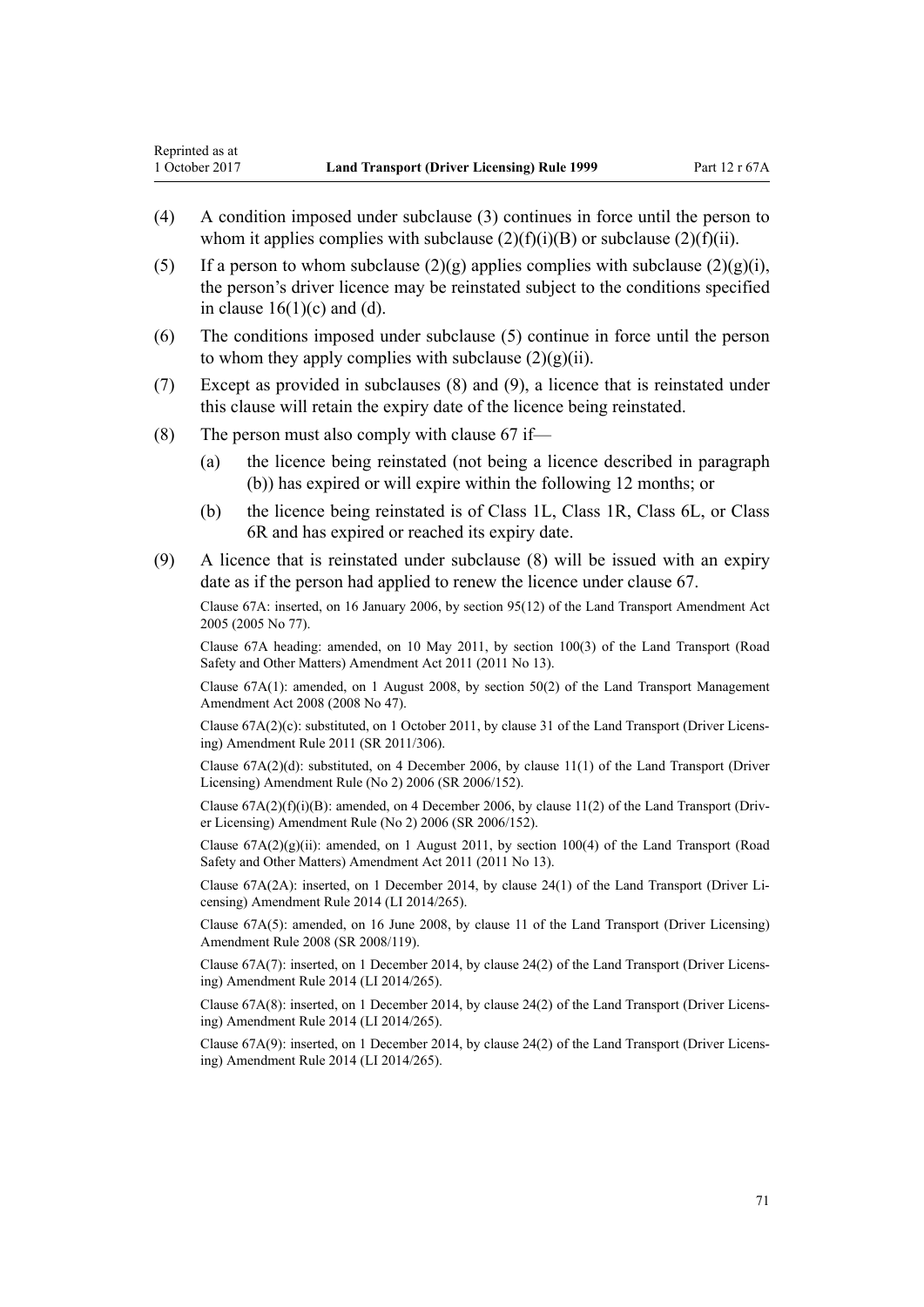# **67B Reinstatement of driver licence after end of suspension for any period (other than under section 95 of Act) or disqualification for a period of not more than 12 months**

- (1) The Agency may reinstate the licence of a person who—
	- (a) has been, but is no longer, subject to—
		- (i) a period or periods of suspension for any period (other than under [section 95](http://prd-lgnz-nlb.prd.pco.net.nz/pdflink.aspx?id=DLM435024) of the Act); or
		- (ii) a period or periods of disqualification of not more than 12 months; and
	- (b) has applied to have the person's licence reinstated.
- (2) A person is entitled to apply to have his or her driver licence reinstated if the person has served his or her suspension or disqualification, and there are no further subsequent periods of suspension or disqualification left to serve as at the date of application.
- (3) To have the licence reinstated, the person must apply in accordance with [Part 3](#page-20-0).
- (4) Except as provided in subclauses (5) and (6), a licence that is reinstated under this clause will retain the expiry date of the licence being reinstated.
- (5) The person must also comply with [clause 67](#page-67-0) if—
	- (a) the licence being reinstated (not being a licence described in paragraph (b)) has expired or will expire within the following 12 months; or
	- (b) the licence being reinstated is of Class 1L, Class 1R, Class 6L, or Class 6R and has expired or reached its expiry date.
- (6) A licence that is reinstated under subclause (5) will be issued with an expiry date as if the person had applied to renew the licence under [clause 67.](#page-67-0)

Clause 67B: inserted, on 10 May 2011, by [section 100\(3\)](http://prd-lgnz-nlb.prd.pco.net.nz/pdflink.aspx?id=DLM3231293) of the Land Transport (Road Safety and Other Matters) Amendment Act 2011 (2011 No 13).

Clause 67B(3): amended, on 1 December 2014, by [clause 25\(1\)](http://prd-lgnz-nlb.prd.pco.net.nz/pdflink.aspx?id=DLM6216939) of the Land Transport (Driver Licensing) Amendment Rule 2014 (LI 2014/265).

Clause 67B(4): replaced, on 1 December 2014, by [clause 25\(2\)](http://prd-lgnz-nlb.prd.pco.net.nz/pdflink.aspx?id=DLM6216939) of the Land Transport (Driver Licensing) Amendment Rule 2014 (LI 2014/265).

Clause 67B(5): replaced, on 1 December 2014, by [clause 25\(2\)](http://prd-lgnz-nlb.prd.pco.net.nz/pdflink.aspx?id=DLM6216939) of the Land Transport (Driver Licensing) Amendment Rule 2014 (LI 2014/265).

# **67C Reinstatement of driver licence when there is no alcohol interlock licence or zero alcohol licence in force**

- (1) The Agency may reinstate the licence of a person who—
	- (a) has been, but is no longer, the holder of or required to hold either of the following:
		- (i) an alcohol interlock licence; or
		- (ii) a zero alcohol licence; and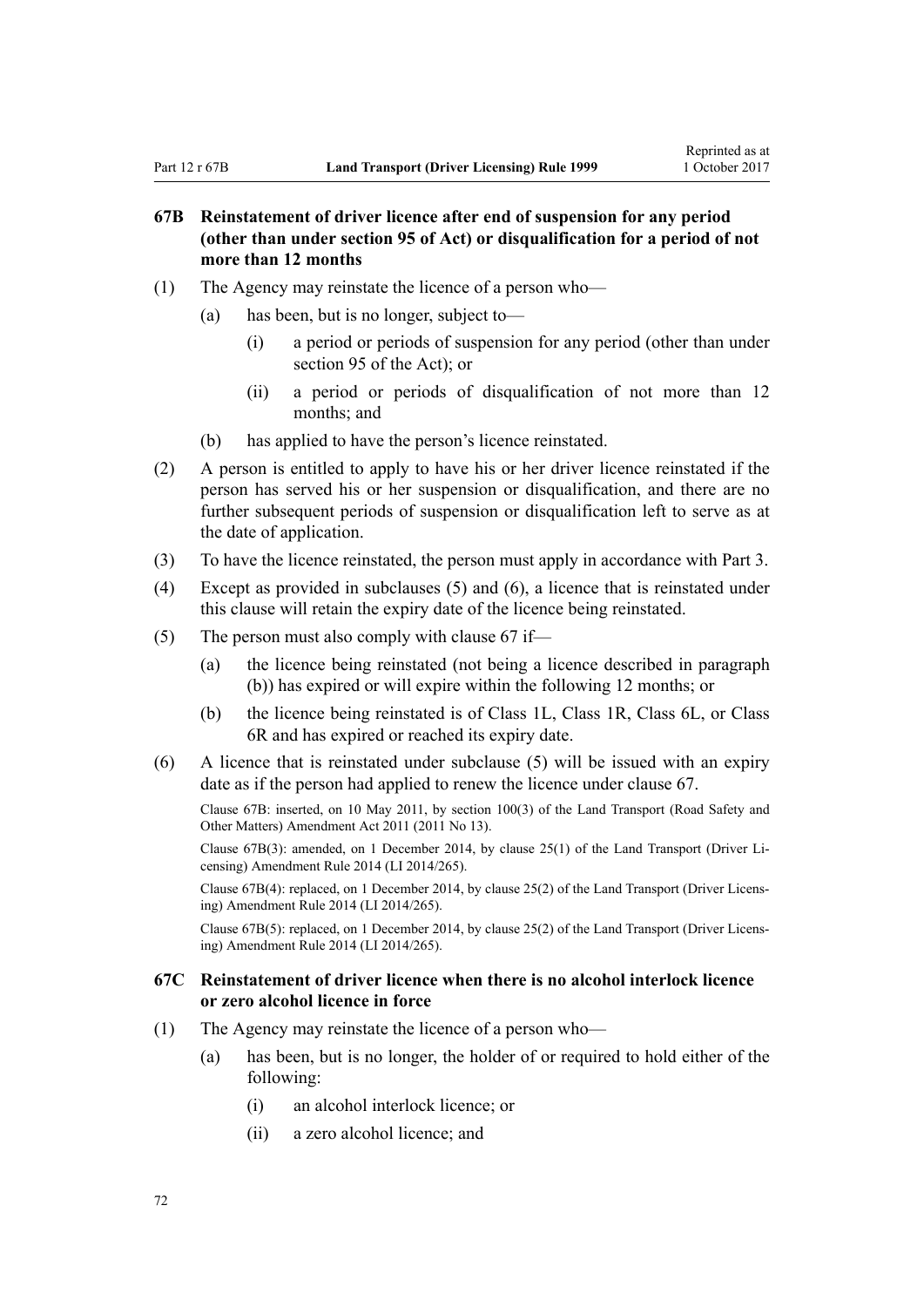- (b) has applied to have the person's licence reinstated.
- (2) A person is entitled to apply to have his or her driver licence reinstated if the person has been, but is no longer, the holder of or required to hold an alcohol interlock licence or a zero alcohol licence.
- (3) To have the licence reinstated, the person must apply in accordance with [Part 3](#page-20-0).
- (4) Except as provided in subclauses (5) and (6), a licence that is reinstated under this clause will retain the expiry date of the licence being reinstated.
- (5) The person must also comply with [clause 67](#page-67-0) if—
	- (a) the licence being reinstated (not being a licence described in paragraph (b)) has expired or will expire within the following 12 months; or
	- (b) the licence being reinstated is of Class 1L, Class 1R, Class 6L, or Class 6R and has expired or reached its expiry date.
- (6) A licence that is reinstated under subclause (5) will be issued with an expiry date as if the person had applied to renew the licence under [clause 67.](#page-67-0)

Clause 67C: inserted, on 10 September 2012, by [section 100\(2\)](http://prd-lgnz-nlb.prd.pco.net.nz/pdflink.aspx?id=DLM3231293) of the Land Transport (Road Safety and Other Matters) Amendment Act 2011 (2011 No 13).

Clause 67C(3): amended, on 1 December 2014, by [clause 26\(1\)](http://prd-lgnz-nlb.prd.pco.net.nz/pdflink.aspx?id=DLM6216940) of the Land Transport (Driver Licensing) Amendment Rule 2014 (LI 2014/265).

Clause 67C(4): replaced, on 1 December 2014, by [clause 26\(2\)](http://prd-lgnz-nlb.prd.pco.net.nz/pdflink.aspx?id=DLM6216940) of the Land Transport (Driver Licensing) Amendment Rule 2014 (LI 2014/265).

Clause 67C(5): replaced, on 1 December 2014, by [clause 26\(2\)](http://prd-lgnz-nlb.prd.pco.net.nz/pdflink.aspx?id=DLM6216940) of the Land Transport (Driver Licensing) Amendment Rule 2014 (LI 2014/265).

# **68 Special provision relating to person who is overseas, or in prison or hospital**

*[Revoked]*

<span id="page-72-0"></span>Reprinted as at

Clause 68: revoked, on 1 October 2011, by [clause 32](http://prd-lgnz-nlb.prd.pco.net.nz/pdflink.aspx?id=DLM3956737) of the Land Transport (Driver Licensing) Amendment Rule 2011 (SR 2011/306).

# *Renewal of endorsement*

### **69 Renewal of endorsement**

The Agency may from time to time, on the application of the holder of an endorsement, renew the endorsement.

Clause 69: amended, on 1 August 2008, by [section 50\(2\)](http://prd-lgnz-nlb.prd.pco.net.nz/pdflink.aspx?id=DLM1313622) of the Land Transport Management Amendment Act 2008 (2008 No 47).

# **70 Renewal of passenger, vehicle recovery, driving instructor, testing officer, or dangerous goods endorsement**

- (1) Application may be made to renew a passenger, vehicle recovery, driving instructor, testing officer, or dangerous goods endorsement with the expiry date that would have applied had the licence been renewed on the expiry date.
- (1A) An application under subclause (1) must be made—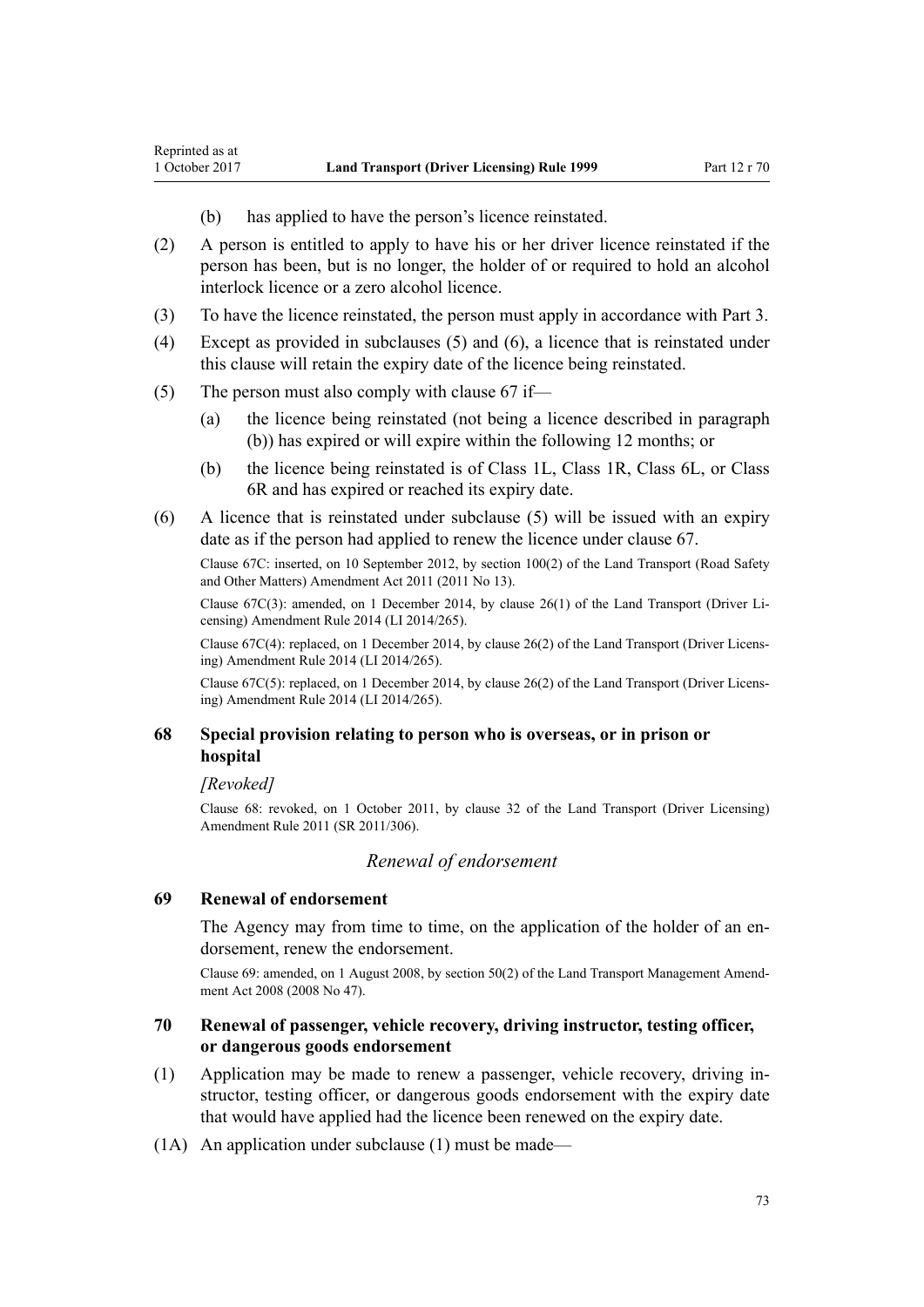- (a) before the fifth anniversary of the date of expiry of the endorsement; and
- (b) not more than 60 days before the date of expiry of the endorsement.
- (2) A person is entitled to have his or her passenger, vehicle recovery, driving instructor, or testing officer endorsement renewed, for a period of 1 year or 5 years from the date of the expiry of the endorsement, or the date of renewal, whichever is later, if—
	- (a) the person makes an application in accordance with [Part 3](#page-20-0); and
	- (b) in the case of an application for the renewal of an endorsement that was issued for a period of 5 years, the person produces a medical certificate in accordance with [clause 44](#page-52-0); and
	- (ba) in the case of an application for the renewal of an endorsement that was issued for a period of less than 5 years, the person produces a medical certificate in accordance with [clause 44](#page-52-0) if the person has not, within the 5 years immediately preceding the date of the application, produced a certificate that complies with the requirements of clause 44; and
	- (c) the person consents to the carrying out of checks as to whether or not the person is a fit and proper person to be the holder of the endorsement and consents to the carrying out of those checks from time to time during the period of validity of the endorsement; and
	- (d) the Agency is satisfied in accordance with [clause 35\(1\)](#page-46-0) that the person is a fit and proper person to be the holder of the endorsement.
- (3) A person is entitled to have his or her dangerous goods endorsement renewed, for a period of 5 years from the date of the expiry of the endorsement, or the date of renewal, whichever is later, if the person—
	- (a) makes an application in accordance with [Part 3](#page-20-0); and
	- (b) produces a certificate of successful completion by the person of an approved course of the appropriate type specified in [clause 93\(b\)\(iii\)](#page-91-0) that is issued within 60 days before the date of the application for the renewal.

Clause 70(1): substituted, on 1 June 2006, by [clause 26\(1\)](http://prd-lgnz-nlb.prd.pco.net.nz/pdflink.aspx?id=DLM376119) of the Land Transport (Driver Licensing) Amendment Rule 2006 (SR 2006/84).

Clause 70(1A): inserted, on 1 June 2006, by [clause 26\(1\)](http://prd-lgnz-nlb.prd.pco.net.nz/pdflink.aspx?id=DLM376119) of the Land Transport (Driver Licensing) Amendment Rule 2006 (SR 2006/84).

Clause 70(2): amended, on 1 June 2006, by [clause 26\(2\)](http://prd-lgnz-nlb.prd.pco.net.nz/pdflink.aspx?id=DLM376119) of the Land Transport (Driver Licensing) Amendment Rule 2006 (SR 2006/84).

Clause  $70(2)(a)$ : replaced, on 1 December 2014, by clause  $27(1)$  of the Land Transport (Driver Licensing) Amendment Rule 2014 (LI 2014/265).

Clause 70(2)(b): substituted, on 4 October 1999, by [clause 18\(2\)](http://prd-lgnz-nlb.prd.pco.net.nz/pdflink.aspx?id=DLM293687) of the Land Transport (Driver Licensing) Amendment Rule 1999 (SR 1999/302).

Clause 70(2)(ba): inserted, on 4 October 1999, by [clause 18\(2\)](http://prd-lgnz-nlb.prd.pco.net.nz/pdflink.aspx?id=DLM293687) of the Land Transport (Driver Licensing) Amendment Rule 1999 (SR 1999/302).

Clause 70(2)(c): amended, on 4 October 1999, by [clause 18\(3\)](http://prd-lgnz-nlb.prd.pco.net.nz/pdflink.aspx?id=DLM293687) of the Land Transport (Driver Licensing) Amendment Rule 1999 (SR 1999/302).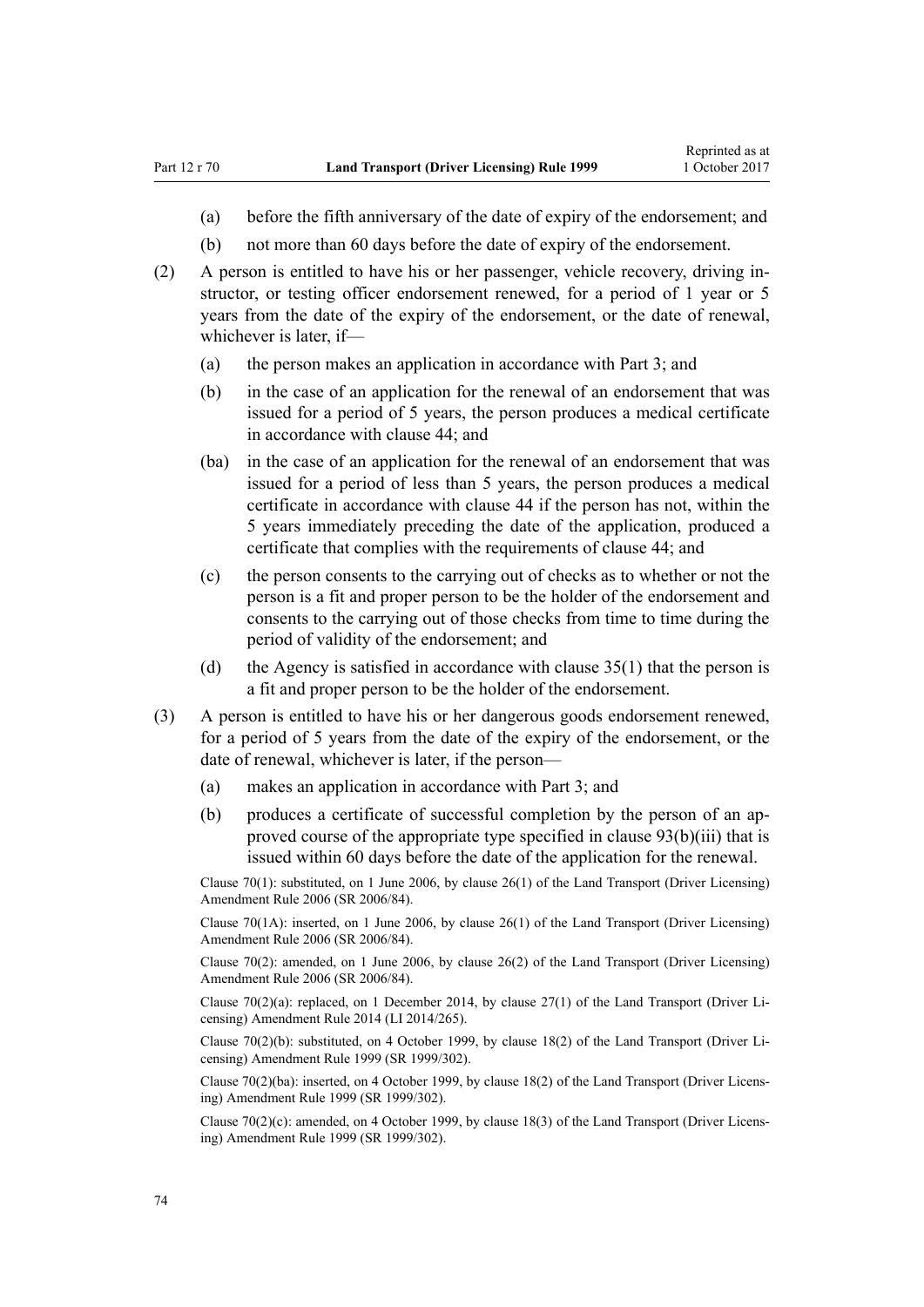<span id="page-74-0"></span>Clause 70(2)(d): amended, on 1 August 2008, by [section 50\(2\)](http://prd-lgnz-nlb.prd.pco.net.nz/pdflink.aspx?id=DLM1313622) of the Land Transport Management Amendment Act 2008 (2008 No 47).

Clause 70(3): amended, on 1 June 2006, by [clause 26\(3\)](http://prd-lgnz-nlb.prd.pco.net.nz/pdflink.aspx?id=DLM376119) of the Land Transport (Driver Licensing) Amendment Rule 2006 (SR 2006/84).

Clause 70(3)(a): replaced, on 1 December 2014, by [clause 27\(2\)](http://prd-lgnz-nlb.prd.pco.net.nz/pdflink.aspx?id=DLM6216941) of the Land Transport (Driver Licensing) Amendment Rule 2014 (LI 2014/265).

Clause 70(3)(b): amended, on 1 October 2011, by [clause 33](http://prd-lgnz-nlb.prd.pco.net.nz/pdflink.aspx?id=DLM3956738) of the Land Transport (Driver Licensing) Amendment Rule 2011 (SR 2011/306).

# **71 Renewal of special-type endorsement**

- (1) An application for the renewal of a special-type vehicle endorsement may be made before or after the date of expiry of the endorsement.
- (2) A person is entitled to have his or her special-type vehicle endorsement renewed if the person—
	- (a) makes an application in accordance with [Part 3](#page-20-0); and
	- (b) if the endorsement has been expired for more than 5 years, produces a certificate of successful completion by the person of an approved course of the appropriate type specified in subparagraphs (v) to (viii) of [clause](#page-91-0) [93\(b\)](#page-91-0) that is issued within 60 days before the date of applying for the renewal.
- (3) A person who has been overseas for 5 years or more does not have to comply with subclause (2), if the person can provide evidence of being licensed to drive (whether in New Zealand or overseas) within the period of 5 years immediately preceding the date of the application.

Clause 71(2)(a): replaced, on 1 December 2014, by [clause 28](http://prd-lgnz-nlb.prd.pco.net.nz/pdflink.aspx?id=DLM6216942) of the Land Transport (Driver Licensing) Amendment Rule 2014 (LI 2014/265).

Clause 71(2)(b): amended, on 1 October 2011, by [clause 34\(1\)](http://prd-lgnz-nlb.prd.pco.net.nz/pdflink.aspx?id=DLM3956739) of the Land Transport (Driver Licensing) Amendment Rule 2011 (SR 2011/306).

Clause  $71(2)(b)$ : amended, on 1 June 2006, by [clause 27](http://prd-lgnz-nlb.prd.pco.net.nz/pdflink.aspx?id=DLM376120) of the Land Transport (Driver Licensing) Amendment Rule 2006 (SR 2006/84).

Clause 71(3): added, on 1 October 2011, by [clause 34\(2\)](http://prd-lgnz-nlb.prd.pco.net.nz/pdflink.aspx?id=DLM3956739) of the Land Transport (Driver Licensing) Amendment Rule 2011 (SR 2011/306).

# **72 Special provision relating to person overseas, or in prison or hospital**

#### *[Revoked]*

Clause 72: revoked, on 1 October 2011, by [clause 35](http://prd-lgnz-nlb.prd.pco.net.nz/pdflink.aspx?id=DLM3956740) of the Land Transport (Driver Licensing) Amendment Rule 2011 (SR 2011/306).

# **73 Renewal of driver identification card**

- (1) The Agency may from time to time, on the application of the holder of a driver identification card, made before or after the expiry of the card, renew the card.
- (2) The application must be made in accordance with [Part 3.](#page-20-0)

Clause 73(1): amended, on 1 August 2008, by [section 50\(2\)](http://prd-lgnz-nlb.prd.pco.net.nz/pdflink.aspx?id=DLM1313622) of the Land Transport Management Amendment Act 2008 (2008 No 47).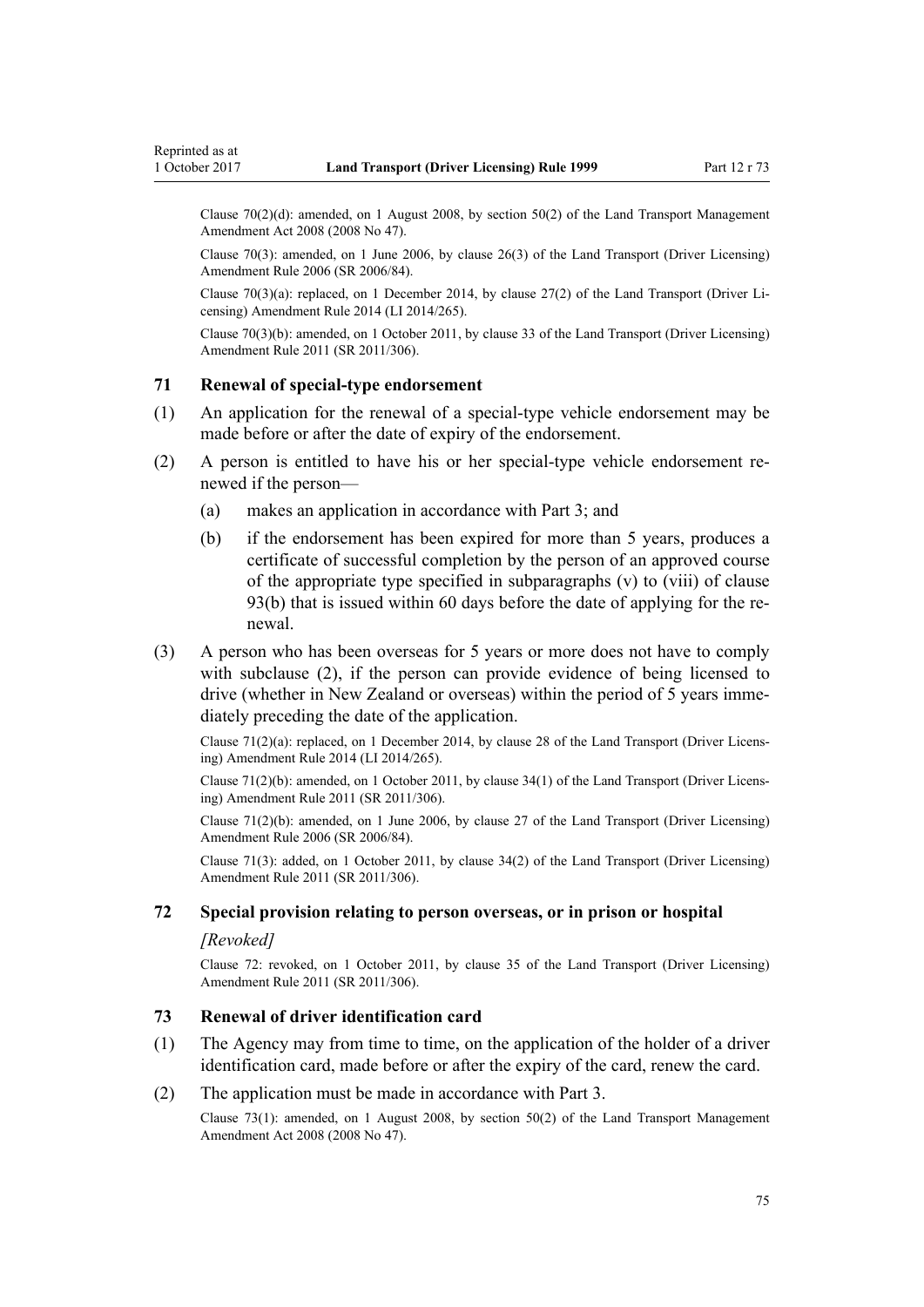<span id="page-75-0"></span>Clause 73(2): replaced, on 1 December 2014, by [clause 29](http://prd-lgnz-nlb.prd.pco.net.nz/pdflink.aspx?id=DLM6216943) of the Land Transport (Driver Licensing) Amendment Rule 2014 (LI 2014/265).

*Replacement of driver licence or driver identification card*

# **74 Replacement of driver licence or driver identification card if lost, stolen, etc**

- (1) The Agency may, on the application of the holder of a driver licence or a driver identification card, issue a replacement driver licence or driver identification card.
- (2) The holder of a driver licence or a driver identification card must apply for a replacement driver licence or driver identification card, as the case may be, if—
	- (a) it is lost, stolen, destroyed, defaced, mutilated, or becomes illegible; or
	- (b) the holder's name is changed from that recorded on the licence and in the person's driver licence records, or on the driver identification card; or
	- (c) in the opinion of the Agency, the holder's appearance has changed significantly from that recorded on the licence or driver identification card.
- (3) A person is entitled to be issued with a replacement driver licence or driver identification card if the person—
	- (a) makes an application in accordance with [Part 3](#page-20-0); and
	- (b) either surrenders the previous licence or driver identification card to the licensing agent in a legible form or provides the licensing agent with a signed statement stating, as appropriate, that—
		- (i) the applicant does not have the previous driver licence or driver identification card and the circumstances in which it was lost or destroyed; or
		- (ii) the driver licence or driver identification card that the applicant has surrendered in a defaced, mutilated, or illegible form is the applicant's previous driver licence or driver identification card.
- $(4)$  If—
	- (a) a driver licence being replaced is due to expire within 12 months of the date of the application for the replacement licence; and
	- (b) the applicant will be younger than 64 years on the date that the licence is due to expire,—

the replacement licence may be issued with an expiry date as if the person had applied to renew the licence under [clause 67](#page-67-0).

(5) A driver identification card that is replaced under this clause must be issued with an expiry date that is the same as the expiry date of the card being replaced.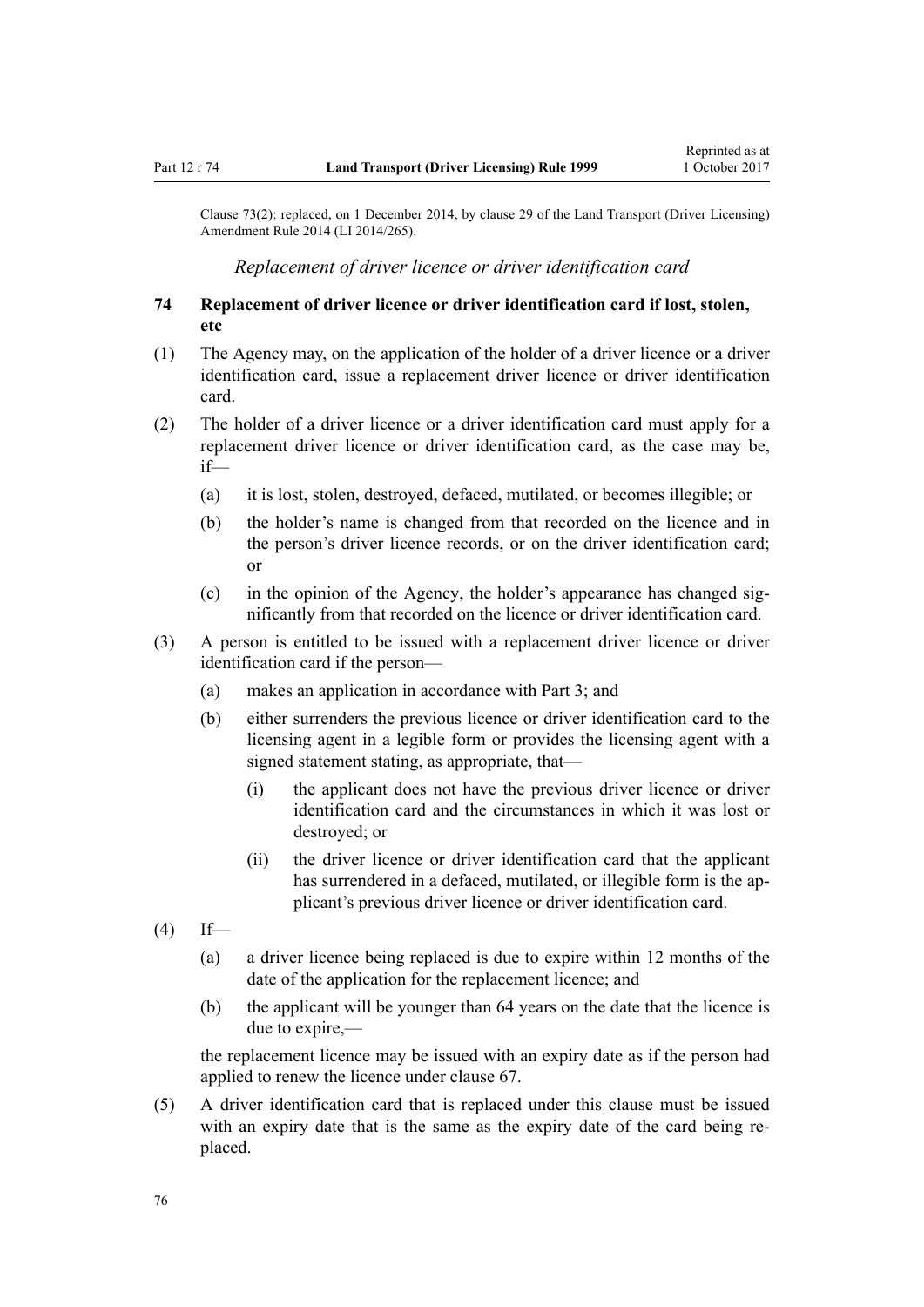<span id="page-76-0"></span>Clause 74(1): amended, on 1 August 2008, by [section 50\(2\)](http://prd-lgnz-nlb.prd.pco.net.nz/pdflink.aspx?id=DLM1313622) of the Land Transport Management Amendment Act 2008 (2008 No 47).

Clause  $74(2)(c)$ : amended, on 1 August 2008, by [section 50\(2\)](http://prd-lgnz-nlb.prd.pco.net.nz/pdflink.aspx?id=DLM1313622) of the Land Transport Management Amendment Act 2008 (2008 No 47).

Clause 74(3)(a): replaced, on 1 December 2014, by [clause 30\(1\)](http://prd-lgnz-nlb.prd.pco.net.nz/pdflink.aspx?id=DLM6216944) of the Land Transport (Driver Licensing) Amendment Rule 2014 (LI 2014/265).

Clause 74(4): amended, on 1 December 2014, by [clause 30\(2\)](http://prd-lgnz-nlb.prd.pco.net.nz/pdflink.aspx?id=DLM6216944) of the Land Transport (Driver Licensing) Amendment Rule 2014 (LI 2014/265).

### **75 Replacement of driver licence or driver identification card if surrendered**

- (1) The Agency may, on the application of the holder of a driver licence or a driver identification card, issue a replacement licence or driver identification card to a person who surrenders a driver licence under [section 30](http://prd-lgnz-nlb.prd.pco.net.nz/pdflink.aspx?id=DLM434583) of the Act, or delivers a driver licence or driver identification card to the Agency under [clause 84](#page-82-0) or [clause 85,](#page-82-0) for those classes of licence or types of endorsement held by the person (if any) that have not been revoked or surrendered.
- (2) A driver identification card that is replaced under this clause must be issued with an expiry date that is the same as the expiry date of the card being replaced.

Clause 75(1): amended, on 10 May 2011, by [section 100\(3\)](http://prd-lgnz-nlb.prd.pco.net.nz/pdflink.aspx?id=DLM3231293) of the Land Transport (Road Safety and Other Matters) Amendment Act 2011 (2011 No 13).

Clause 75(1): amended, on 1 August 2008, by [section 50\(2\)](http://prd-lgnz-nlb.prd.pco.net.nz/pdflink.aspx?id=DLM1313622) of the Land Transport Management Amendment Act 2008 (2008 No 47).

# **76 Discovery of replaced licence or driver identification card**

- (1) A person to whom a replacement driver licence or driver identification card has been issued under [clause 74](#page-75-0) must surrender the person's previous driver licence or driver identification card to the Agency if the previous driver licence or driver identification card subsequently comes into the person's possession.
- (2) A person who has been issued with a replacement driver licence or driver identification card must advise the Agency if that person becomes aware that another person has the previous driver licence or driver identification card.

Clause 76(1): amended, on 1 August 2008, by [section 50\(2\)](http://prd-lgnz-nlb.prd.pco.net.nz/pdflink.aspx?id=DLM1313622) of the Land Transport Management Amendment Act 2008 (2008 No 47).

Clause 76(2): amended, on 1 August 2008, by [section 50\(2\)](http://prd-lgnz-nlb.prd.pco.net.nz/pdflink.aspx?id=DLM1313622) of the Land Transport Management Amendment Act 2008 (2008 No 47).

# **Part 13**

# **Suspension, revocation, and surrender of driver licences or endorsements**

# **77 Requirements for tests, medical examinations, and approved courses**

(1) The Agency may, if it considers that the holder of a class of driver licence or a type of endorsement may not be a fit and proper person to continue to hold that class of licence or type of endorsement and that further information would as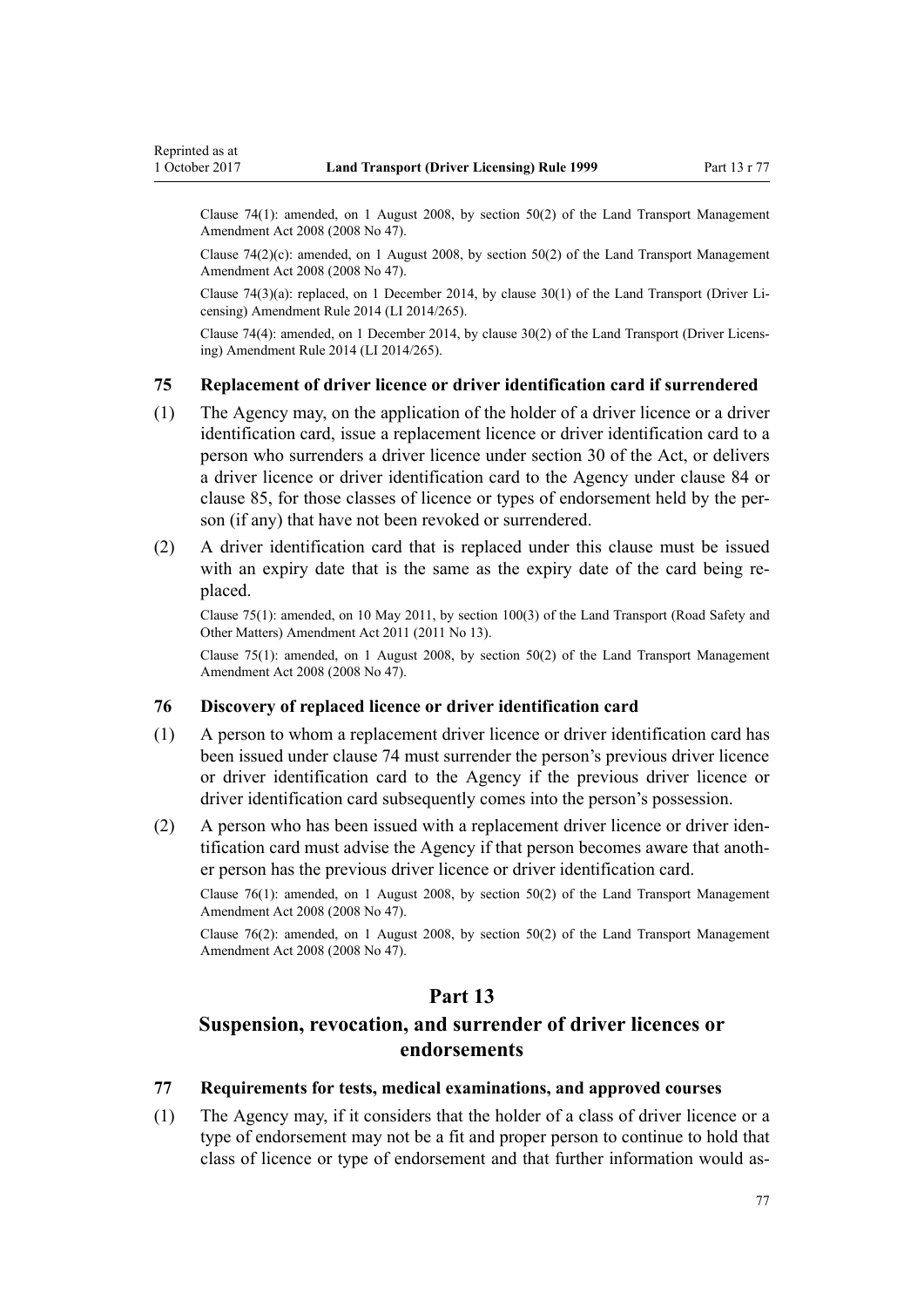sist the Agency to make a determination, require the person to do 1 or more of the following:

- (a) undergo a medical examination, pass a test, or successfully complete a course approved under [clause 93](#page-91-0) that the person would be required to undergo, pass, or complete as an applicant for the class of licence or type of endorsement held:
- (b) produce any certificate that the person would be required to produce as an applicant for the class of licence or type of endorsement held:
- (c) undergo any other medical examination, pass any other test, or successfully complete any other course approved under [clause 93](#page-91-0) that the Agency considers to be relevant and reasonable in the circumstances, having regard to the classes of licence and types of endorsement (if any) held by the person.
- (2) A test, medical examination, or course required under subclause (1) must be carried out by a medical practitioner, optometrist, occupational therapist, testing officer, or approved course provider nominated by—
	- (a) the applicant or holder of the driver licence or endorsement; or
	- (b) the Agency.
- (3) The Agency may nominate a person under subclause (2)(b) only if—
	- (a) the person required to undertake the test, medical examination, or approved course fails to nominate a person under subclause (2)(a); or
	- (b) the Agency is not satisfied that the person nominated by the person required to undertake the test, medical examination, or approved course is appropriately qualified to carry out the test, medical examination, or approved course.
- (4) A person who is nominated to carry out a medical examination under subclause (2) must be a member of one of the class or classes of registered health professional that, in the opinion of the Agency, is appropriately qualified to carry out the examination in the particular case.
- (5) A medical examination required under subclause (1) must be carried out having regard to the document issued by the Agency entitled Medical Aspects of Fitness to Drive: A Guide for Medical Practitioners.

Clause 77 heading: substituted, on 1 June 2006, by [clause 29\(1\)](http://prd-lgnz-nlb.prd.pco.net.nz/pdflink.aspx?id=DLM376122) of the Land Transport (Driver Licensing) Amendment Rule 2006 (SR 2006/84).

Clause  $77(1)$ : amended, on 1 August 2008, by section  $50(2)$  of the Land Transport Management Amendment Act 2008 (2008 No 47).

Clause  $77(1)(a)$ : substituted, on 1 June 2006, by [clause 29\(2\)](http://prd-lgnz-nlb.prd.pco.net.nz/pdflink.aspx?id=DLM376122) of the Land Transport (Driver Licensing) Amendment Rule 2006 (SR 2006/84).

Clause 77(1)(c): substituted, on 1 June 2006, by [clause 29\(3\)](http://prd-lgnz-nlb.prd.pco.net.nz/pdflink.aspx?id=DLM376122) of the Land Transport (Driver Licensing) Amendment Rule 2006 (SR 2006/84).

Clause 77(1)(c): amended, on 1 August 2008, by [section 50\(2\)](http://prd-lgnz-nlb.prd.pco.net.nz/pdflink.aspx?id=DLM1313622) of the Land Transport Management Amendment Act 2008 (2008 No 47).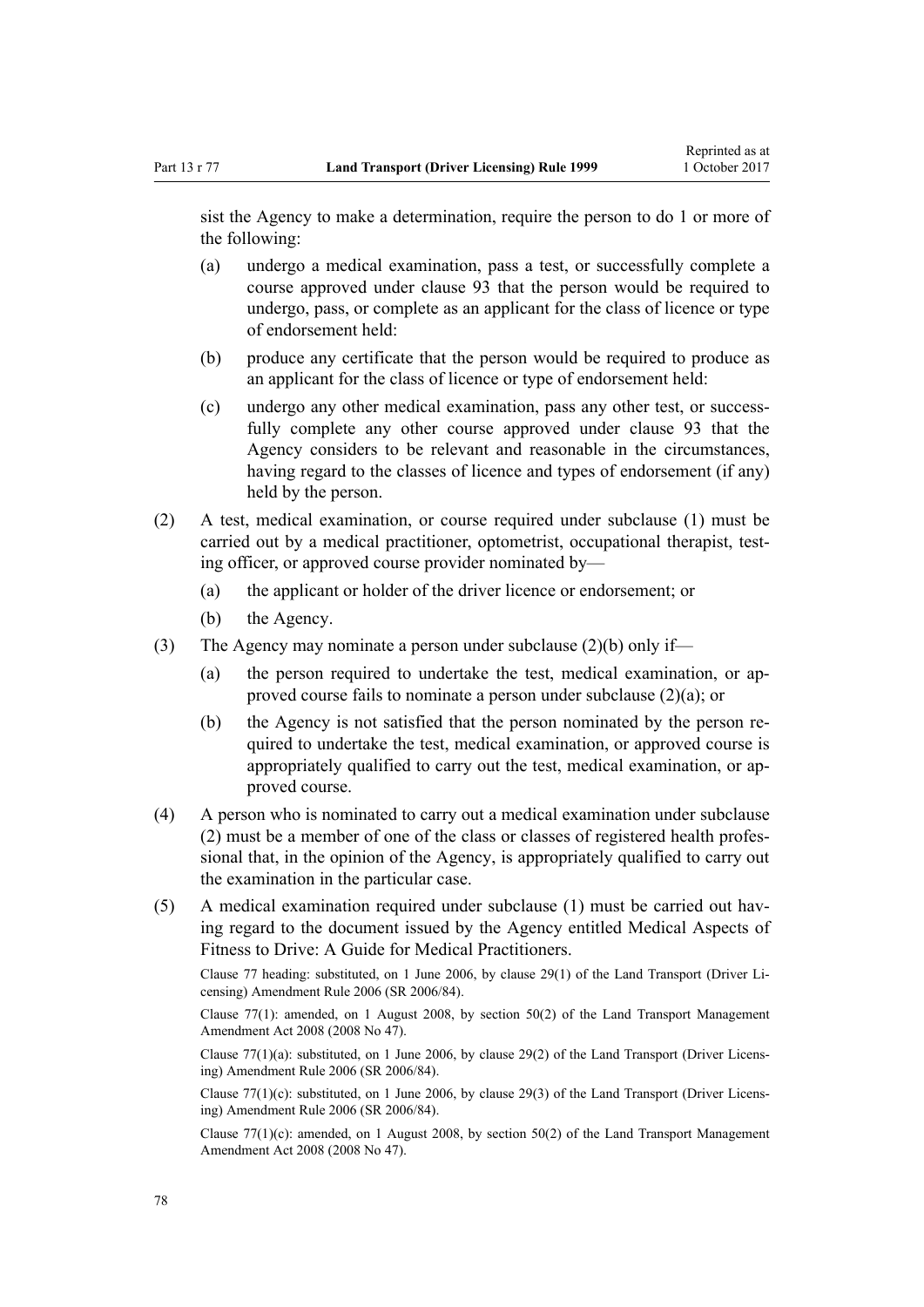<span id="page-78-0"></span>Clause 77(2): substituted, on 1 June 2006, by [clause 29\(4\)](http://prd-lgnz-nlb.prd.pco.net.nz/pdflink.aspx?id=DLM376122) of the Land Transport (Driver Licensing) Amendment Rule 2006 (SR 2006/84).

Clause 77(2)(b): amended, on 1 August 2008, by [section 50\(2\)](http://prd-lgnz-nlb.prd.pco.net.nz/pdflink.aspx?id=DLM1313622) of the Land Transport Management Amendment Act 2008 (2008 No 47).

Clause 77(3): amended, on 1 August 2008, by [section 50\(2\)](http://prd-lgnz-nlb.prd.pco.net.nz/pdflink.aspx?id=DLM1313622) of the Land Transport Management Amendment Act 2008 (2008 No 47).

Clause 77(3)(a): amended, on 1 June 2006, by [clause 29\(5\)](http://prd-lgnz-nlb.prd.pco.net.nz/pdflink.aspx?id=DLM376122) of the Land Transport (Driver Licensing) Amendment Rule 2006 (SR 2006/84).

Clause  $77(3)(b)$ : amended, on 1 August 2008, by section  $50(2)$  of the Land Transport Management Amendment Act 2008 (2008 No 47).

Clause 77(3)(b): amended, on 1 June 2006, by [clause 29\(6\)](http://prd-lgnz-nlb.prd.pco.net.nz/pdflink.aspx?id=DLM376122) of the Land Transport (Driver Licensing) Amendment Rule 2006 (SR 2006/84).

Clause 77(4): amended, on 1 August 2008, by [section 50\(2\)](http://prd-lgnz-nlb.prd.pco.net.nz/pdflink.aspx?id=DLM1313622) of the Land Transport Management Amendment Act 2008 (2008 No 47).

Clause 77(4): amended, on 1 June 2006, by [clause 29\(7\)](http://prd-lgnz-nlb.prd.pco.net.nz/pdflink.aspx?id=DLM376122) of the Land Transport (Driver Licensing) Amendment Rule 2006 (SR 2006/84).

Clause 77(5): amended, on 1 August 2008, by [section 50\(2\)](http://prd-lgnz-nlb.prd.pco.net.nz/pdflink.aspx?id=DLM1313622) of the Land Transport Management Amendment Act 2008 (2008 No 47).

# **78 Requirement to be in notice**

- (1) A requirement under [clause 77\(1\)](#page-76-0) must be issued in a notice and must state—
	- (a) the reasons for the requirement; and
	- (b) one of the following:
		- (i) the date, time, and place of the required medical examination or test (if applicable) and the date by which, and the place at which, any required certificate must be produced; or
		- (ii) that the holder of the driver licence or the endorsement must contact the Agency within a stated period to arrange the date, time, and place of the required medical examination or test and the date by which, and the place at which, any required certificate must be produced, if applicable; or
		- (iii) the date by which the approved course must be completed; and
	- (c) that, if the person does not comply with the Agency's requirement, the Agency has the power to impose conditions, or revoke the relevant driver licence or endorsement in accordance with [clause 82](#page-80-0); and
	- (d) the details of any requirement imposed under clause  $77(2)(b)$ .
- (2) A notice issued under subclause (1) must be in writing and must be delivered to the person to whom it concerns more than 5 working days before any date, or the expiry of the period, specified in the notice under subclause (1)(b).

Clause 78(1)(b): substituted, on 1 June 2006, by [clause 30](http://prd-lgnz-nlb.prd.pco.net.nz/pdflink.aspx?id=DLM376123) of the Land Transport (Driver Licensing) Amendment Rule 2006 (SR 2006/84).

Clause 78(1)(b)(ii): amended, on 1 August 2008, by [section 50\(2\)](http://prd-lgnz-nlb.prd.pco.net.nz/pdflink.aspx?id=DLM1313622) of the Land Transport Management Amendment Act 2008 (2008 No 47).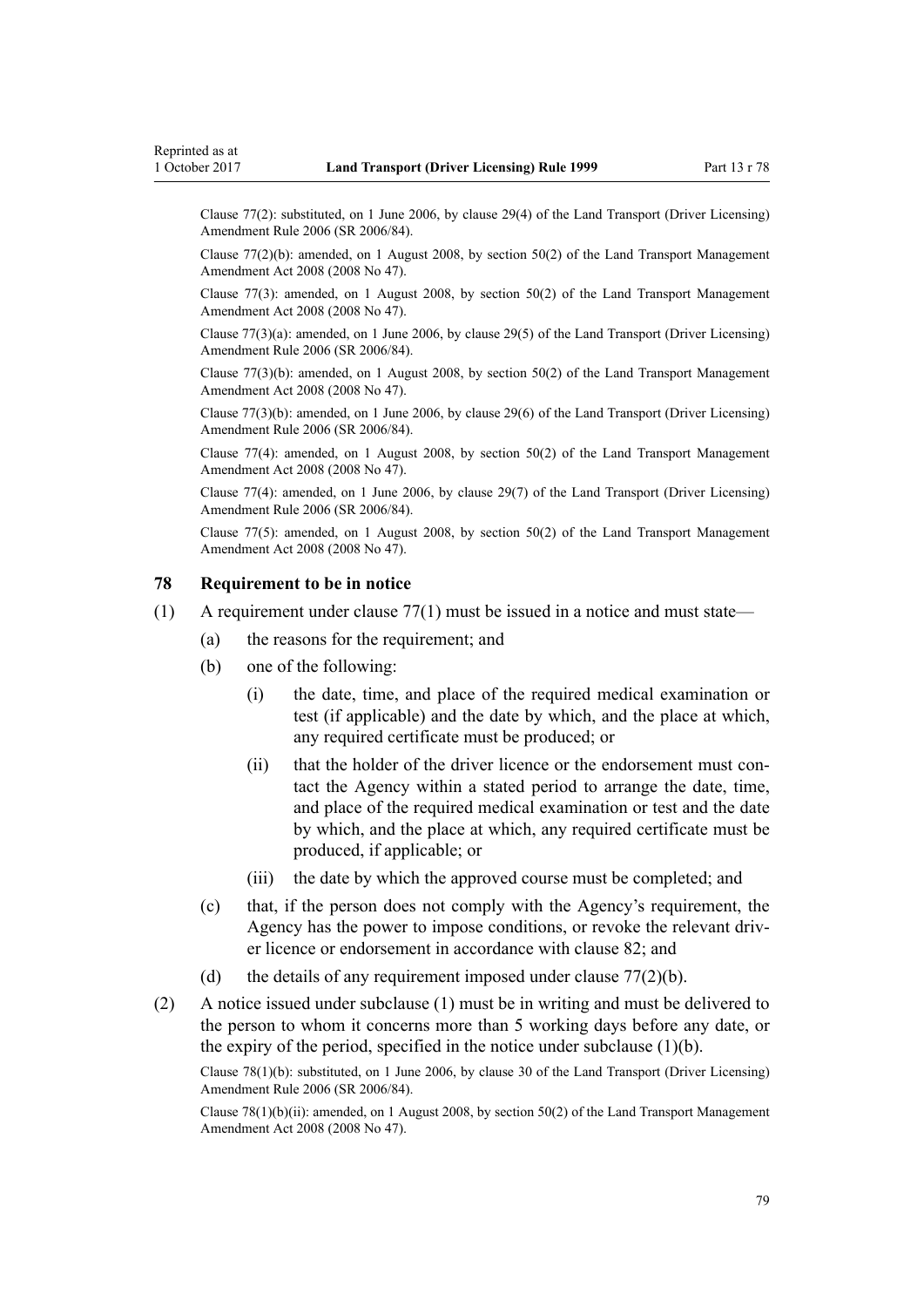Clause 78(1)(c): amended, on 1 August 2008, by [section 50\(2\)](http://prd-lgnz-nlb.prd.pco.net.nz/pdflink.aspx?id=DLM1313622) of the Land Transport Management Amendment Act 2008 (2008 No 47).

# **79 Obligations on person required to undertake test or medical examination, or complete approved course**

- (1) A person required to undergo a test or medical examination, or to complete an approved course, or to produce a certificate under [clause 77](#page-76-0) must either—
	- (a) comply with the requirement, and pay the appropriate fee (if any) specified in or assessed in accordance with regulations made under the Act; or
	- (b) surrender the person's driver licence (including any endorsement held by the person), and the person's driver identification card (if any).
- (2) A person may surrender a driver licence under subclause (1)(b) by notifying the Agency of that fact and delivering the driver licence and driver identification card (if any) to the Agency.

Clause 79 heading: amended, on 1 June 2006, by [clause 31\(1\)](http://prd-lgnz-nlb.prd.pco.net.nz/pdflink.aspx?id=DLM376124) of the Land Transport (Driver Licensing) Amendment Rule 2006 (SR 2006/84).

Clause 79(1): amended, on 1 June 2006, by clause  $31(2)$  of the Land Transport (Driver Licensing) Amendment Rule 2006 (SR 2006/84).

Clause 79(2): amended, on 1 August 2008, by section  $50(2)$  of the Land Transport Management Amendment Act 2008 (2008 No 47).

*Suspension of driver licences and endorsements*

# **80 Suspending driver licence for medical reasons**

- (1) The Agency may, if it considers that allowing a person to continue to hold a driver licence is, for medical reasons, a significant risk to public safety, issue a notice suspending that person's driver licence until a medical examination has been completed and reviewed.
- (2) A notice issued under subclause (1) must be in writing and must—
	- (a) state the date and time from which the driver licence is suspended (which must not be earlier than the date and time that the notice is delivered to the person); and
	- (b) state the reasons for the suspension of the driver licence; and
	- (c) state the period of suspension of the driver licence; and
	- (d) outline the rights of appeal given by [section 106](http://prd-lgnz-nlb.prd.pco.net.nz/pdflink.aspx?id=DLM435083) of the Act.
- (3) The period of suspension of a driver licence specified under subclause  $(2)(c)$ must not exceed the period that, in the opinion of the Agency, will reasonably be required to determine whether conditions should be imposed on the licence or the licence should be revoked.
- (4) The Agency may at any time withdraw a suspension imposed under this clause. Clause 80(1): amended, on 1 August 2008, by [section 50\(2\)](http://prd-lgnz-nlb.prd.pco.net.nz/pdflink.aspx?id=DLM1313622) of the Land Transport Management Amendment Act 2008 (2008 No 47).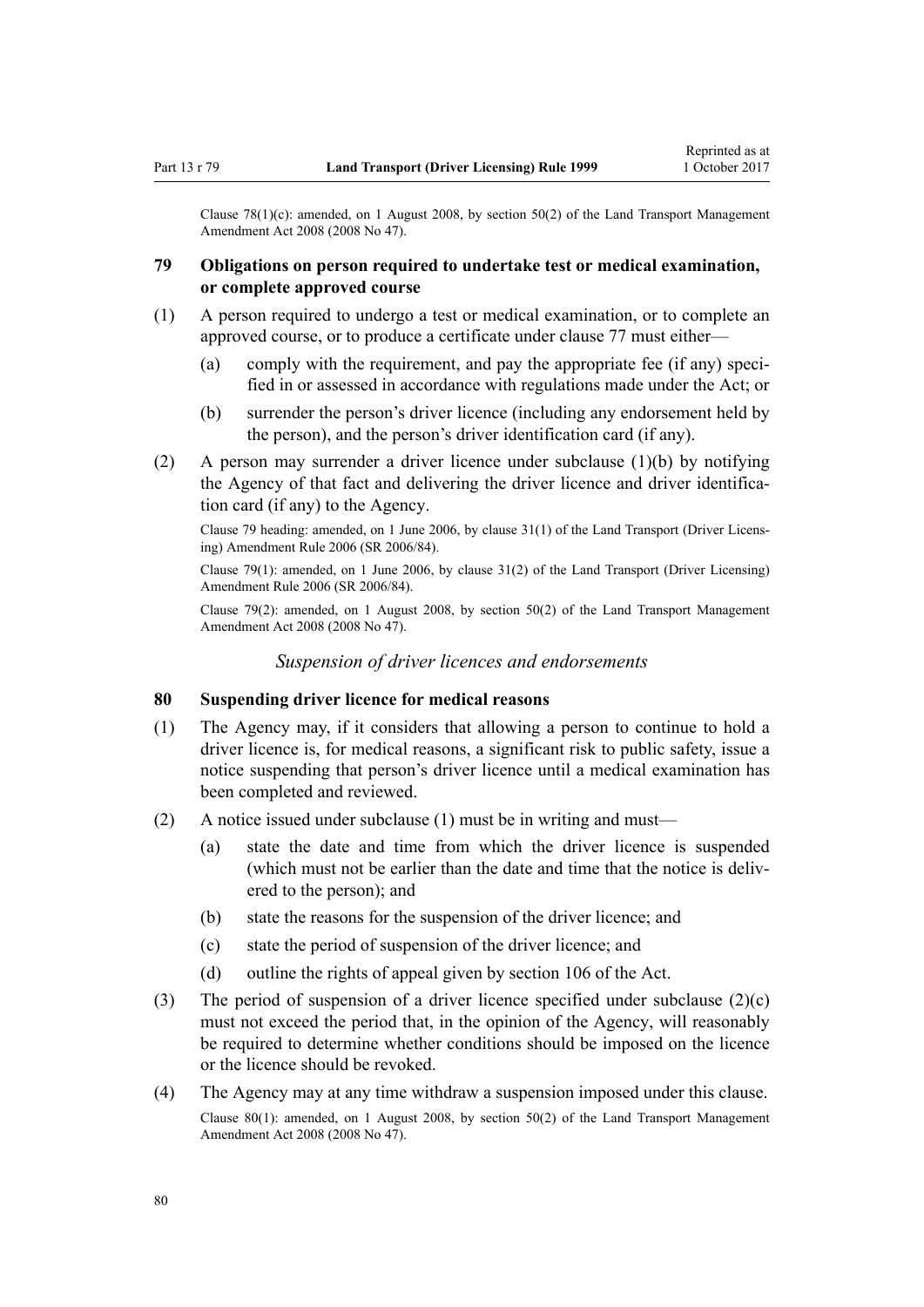<span id="page-80-0"></span>Clause 80(3): amended, on 1 August 2008, by [section 50\(2\)](http://prd-lgnz-nlb.prd.pco.net.nz/pdflink.aspx?id=DLM1313622) of the Land Transport Management Amendment Act 2008 (2008 No 47).

Clause 80(4): amended, on 1 August 2008, by [section 50\(2\)](http://prd-lgnz-nlb.prd.pco.net.nz/pdflink.aspx?id=DLM1313622) of the Land Transport Management Amendment Act 2008 (2008 No 47).

### **81 Suspension of endorsements**

- (1) An endorsement is suspended if the holder ceases to hold all of the classes of driver licence that formed part of the prerequisites under [Part 5](#page-39-0) for obtaining that endorsement.
- (2) A driving instructor endorsement is suspended in part if the holder ceases to hold 1 or more, but not all, of the classes of driver licence that formed part of the prerequisites under [Part 5](#page-39-0) for obtaining that endorsement.

Clause 81(1) subclause number: replaced, on 1 November 2012, by [clause 9](http://prd-lgnz-nlb.prd.pco.net.nz/pdflink.aspx?id=DLM4773441) of the Land Transport (Driver Licensing) Amendment Rule 2012 (SR 2012/302).

Clause 81(2) subclause number: replaced, on 1 November 2012, by [clause 9](http://prd-lgnz-nlb.prd.pco.net.nz/pdflink.aspx?id=DLM4773441) of the Land Transport (Driver Licensing) Amendment Rule 2012 (SR 2012/302).

## *Revocation of driver licences and endorsements*

# **82 Revocation of driver licence or endorsement**

- (1) A person may be issued with a notice under subclause (2) if—
	- (a) the person fails to comply with a requirement under [clause 77](#page-76-0) in the manner specified in [clause 78\(1\)\(b\);](#page-78-0) or
	- (b) the person fails to pass a test or successfully complete an approved course that the Agency has required the person to undergo or complete; or
	- (c) the Agency is satisfied that the person has ceased to be a fit and proper person to hold an endorsement; or
	- (d) in the opinion of a optometrist, a medical practitioner, or a occupational therapist, the person is one whose physical or mental condition is such that, in the interests of public safety, the person—
		- (i) should not be permitted to drive motor vehicles of a specified class or classes; or
		- (ii) should only be permitted to drive motor vehicles subject to such limitations as may be warranted by the mental or physical condition of the licence holder; or
	- (e) the person is the holder of a driving instructor endorsement and fails to comply with [clause 25](#page-41-0); or
	- (f) the person holds a testing officer endorsement and fails to comply with [clause 32](#page-45-0); or
	- (g) the person is the holder of a passenger endorsement and has been prohibited from holding or obtaining a passenger endorsement under [section](http://prd-lgnz-nlb.prd.pco.net.nz/pdflink.aspx?id=DLM434566) [29A](http://prd-lgnz-nlb.prd.pco.net.nz/pdflink.aspx?id=DLM434566) of the Act.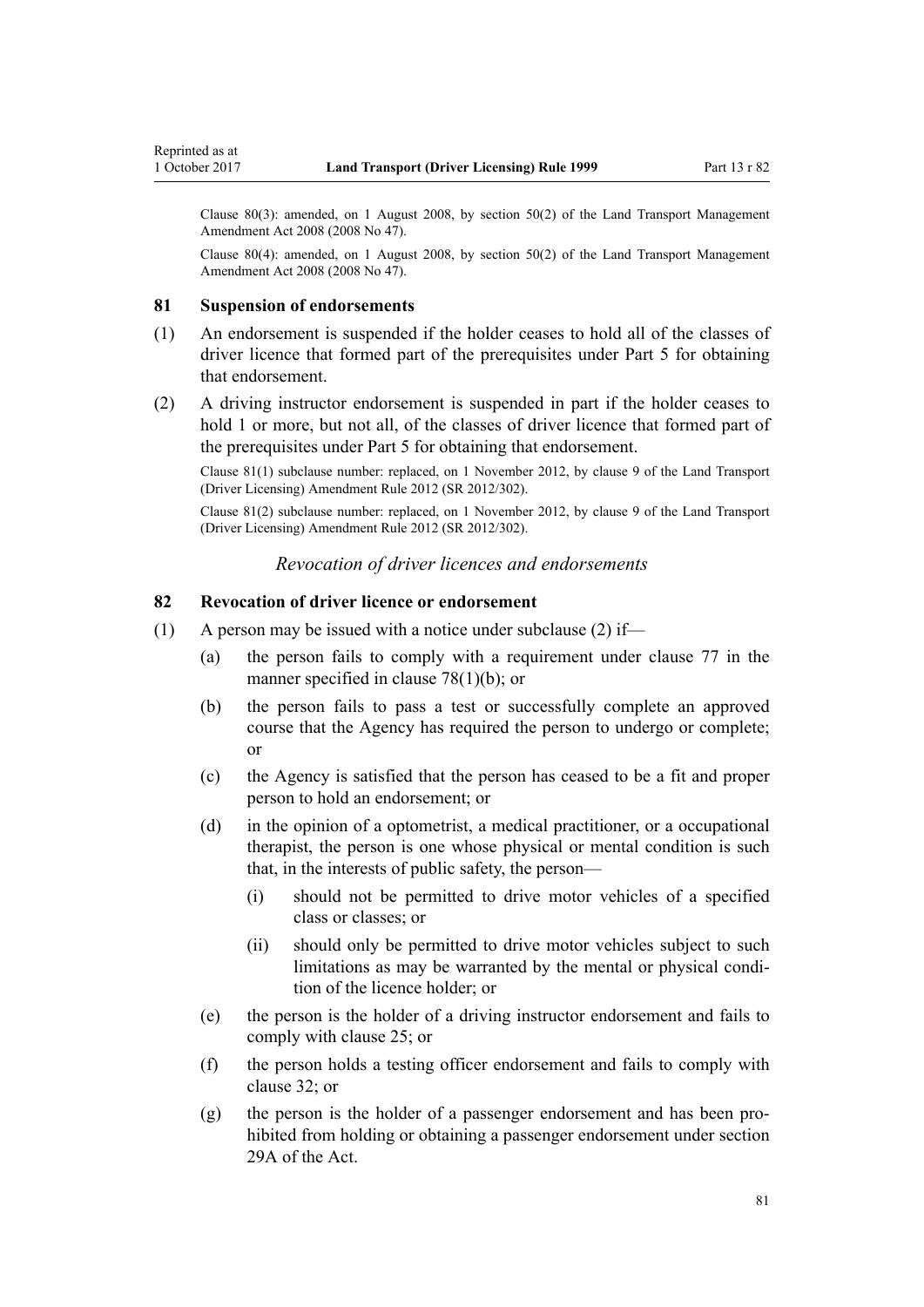- (2) The Agency may, if it considers it appropriate to do so, issue 1 or more of the following notices to a person to whom this clause applies:
	- (a) a notice revoking a driver licence:
	- (b) a notice revoking an endorsement:
	- (c) a notice imposing conditions on the use of an endorsement of a kind specified in [clause 56\(1\):](#page-58-0)
	- (d) a notice imposing conditions on the use of a driver licence of a kind specified in [clause 56\(1\).](#page-58-0)
- (3) A notice issued under subclause (2) must—
	- (a) state the date and time from which the driver licence or endorsement is revoked, or has conditions attached to it (which must not be earlier than the date and time when the notice is delivered to the person); and
	- (b) state, as appropriate, the period during which the person may not apply for a driver licence, or an endorsement; and
	- (c) state the reasons for the revocation of the driver licence or endorsement or the imposition of conditions on the use of the driver licence or endorsement; and
	- (d) outline the rights of appeal given by [section 106](http://prd-lgnz-nlb.prd.pco.net.nz/pdflink.aspx?id=DLM435083) of the Act.
- (4) A notice issued to a person under subclause (2) may apply to a particular class of licence or type of endorsement or to every class of driver licence or type of endorsement held by the person.
- (5) The period specified under subclause (3)(b) must not exceed a period that the Agency considers to be reasonable in the circumstances.

Clause 82(1)(b): substituted, on 1 June 2006, by [clause 32](http://prd-lgnz-nlb.prd.pco.net.nz/pdflink.aspx?id=DLM376125) of the Land Transport (Driver Licensing) Amendment Rule 2006 (SR 2006/84).

Clause 82(1)(b): amended, on 1 August 2008, by [section 50\(2\)](http://prd-lgnz-nlb.prd.pco.net.nz/pdflink.aspx?id=DLM1313622) of the Land Transport Management Amendment Act 2008 (2008 No 47).

Clause  $82(1)(c)$ : amended, on 1 August 2008, by [section 50\(2\)](http://prd-lgnz-nlb.prd.pco.net.nz/pdflink.aspx?id=DLM1313622) of the Land Transport Management Amendment Act 2008 (2008 No 47).

Clause 82(1)(d): amended, on 18 September 2004, by [section 175\(3\)](http://prd-lgnz-nlb.prd.pco.net.nz/pdflink.aspx?id=DLM205009) of the Health Practitioners Competence Assurance Act 2003 (2003 No 48).

Clause  $82(1)(f)$ : amended, on 1 October 2007, by [section 95\(11\)](http://prd-lgnz-nlb.prd.pco.net.nz/pdflink.aspx?id=DLM353501) of the Land Transport Amendment Act 2005 (2005 No 77).

Clause  $82(1)(g)$ : added, on 1 October 2007, by [section 95\(11\)](http://prd-lgnz-nlb.prd.pco.net.nz/pdflink.aspx?id=DLM353501) of the Land Transport Amendment Act 2005 (2005 No 77).

Clause 82(2): amended, on 1 August 2008, by [section 50\(2\)](http://prd-lgnz-nlb.prd.pco.net.nz/pdflink.aspx?id=DLM1313622) of the Land Transport Management Amendment Act 2008 (2008 No 47).

Clause 82(5): amended, on 1 August 2008, by [section 50\(2\)](http://prd-lgnz-nlb.prd.pco.net.nz/pdflink.aspx?id=DLM1313622) of the Land Transport Management Amendment Act 2008 (2008 No 47).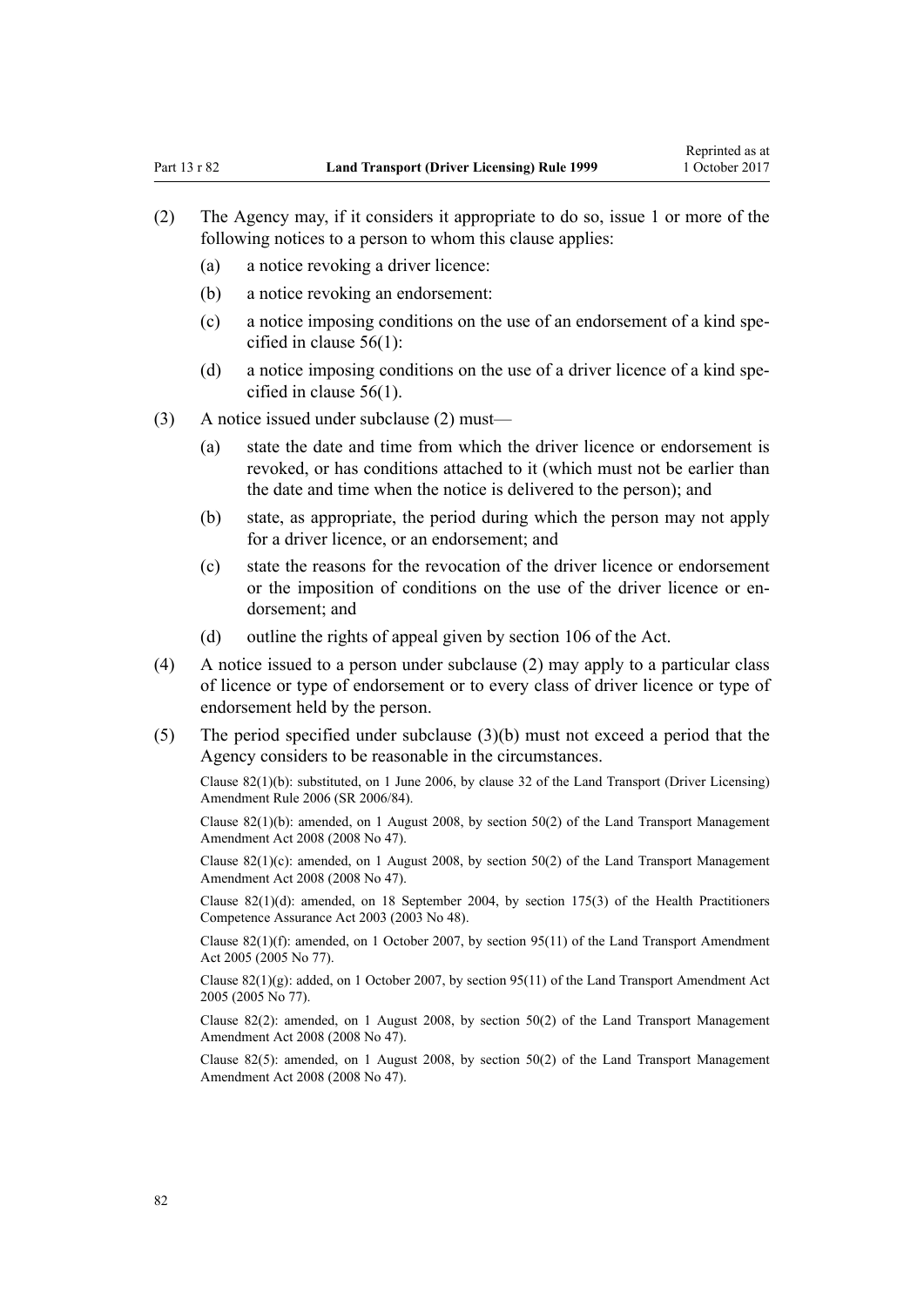# **83 Suspension and revocation of endorsements**

<span id="page-82-0"></span>Reprinted as at

- (1) An endorsement is revoked if the holder does not, within 5 years after the endorsement is suspended under any provision, again become the holder of a driver licence of the class or classes that formed part of the prerequisites under [Part 5](#page-39-0) for obtaining that endorsement.
- (2) A revocation of a driving instructor endorsement under subclause (1) has effect in respect of—
	- (a) all classes of driver licence if the holder does not, within 5 years after the endorsement was suspended, again become the holder of at least 1 class of the classes of driver licence that formed part of the prerequisites under [Part 5](#page-39-0) for obtaining that endorsement; or
	- (b) each class of driver licence that formed part of the prerequisites under [Part 5](#page-39-0) for obtaining that endorsement if the holder does not, within 5 years after the endorsement was suspended in respect of that class of driver licence, again become the holder of that class of licence.

#### *Surrender of certain documents*

# **84 Surrender of driver identification card that has been suspended or revoked**

The holder of a driver licence or an endorsement that has been suspended or revoked under any provision, on receiving notice of the suspension or revocation, must, in addition to complying with [section 19](http://prd-lgnz-nlb.prd.pco.net.nz/pdflink.aspx?id=DLM434536) or [section 30](http://prd-lgnz-nlb.prd.pco.net.nz/pdflink.aspx?id=DLM434583) of the Act, immediately surrender any driver identification card held by the person by delivering the card to the Agency.

Clause 84: amended, on 1 August 2008, by [section 50\(2\)](http://prd-lgnz-nlb.prd.pco.net.nz/pdflink.aspx?id=DLM1313622) of the Land Transport Management Amendment Act 2008 (2008 No 47).

# **85 Voluntary surrender of driver licence or endorsement**

The holder of a driver licence or an endorsement may surrender 1 or more classes of driver licence or 1 or more types of endorsement—

- (a) by notifying the Agency that the person is surrendering 1 or more classes of driver licence or 1 or more types of endorsement; and
- (b) by delivering the driver licence and driver identification card (if any) to the Agency.

Clause 85: substituted, on 1 June 2006, by [clause 33](http://prd-lgnz-nlb.prd.pco.net.nz/pdflink.aspx?id=DLM376126) of the Land Transport (Driver Licensing) Amendment Rule 2006 (SR 2006/84).

Clause 85(a): amended, on 1 August 2008, by [section 50\(2\)](http://prd-lgnz-nlb.prd.pco.net.nz/pdflink.aspx?id=DLM1313622) of the Land Transport Management Amendment Act 2008 (2008 No 47).

Clause 85(b): amended, on 1 August 2008, by [section 50\(2\)](http://prd-lgnz-nlb.prd.pco.net.nz/pdflink.aspx?id=DLM1313622) of the Land Transport Management Amendment Act 2008 (2008 No 47).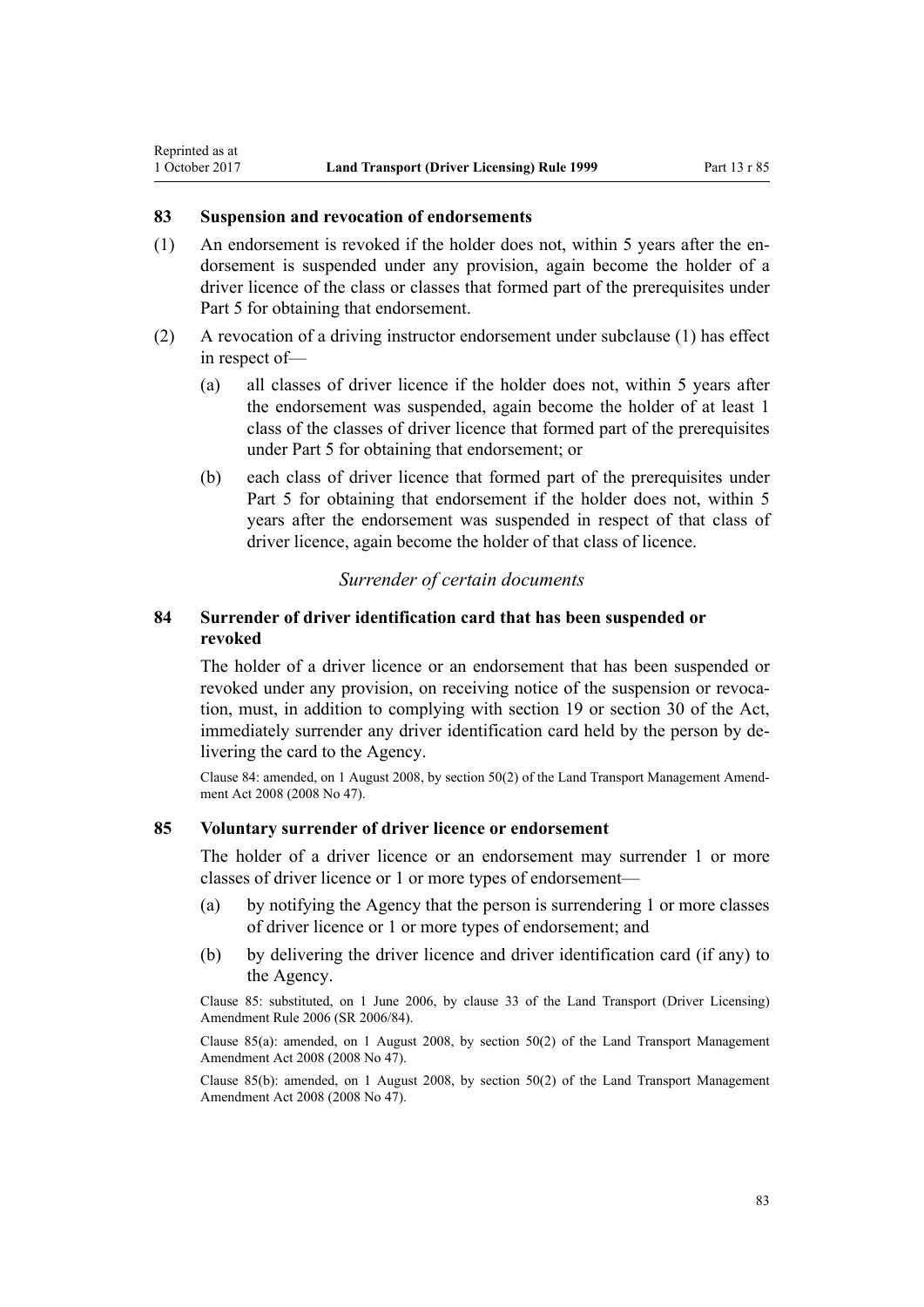# **85A Reinstatement of surrendered driver licence or endorsement**

- (1) A person who has surrendered 1 or more classes of driver licence or 1 or more types of endorsement under [clause 85](#page-82-0) may apply to the Agency for reinstatement of the classes of licence or types of endorsement in accordance with subclause (4), subclause (5), subclause (6), or subclause (7), as the case may be.
- (2) The Agency may reinstate a surrendered driver licence or an endorsement in accordance with this clause.
- (3) Before reinstating a surrendered driver licence or an endorsement, the Agency may require the applicant to satisfy 1 or more of the requirements in [clause](#page-76-0) [77\(1\)](#page-76-0).
- (4) The Agency may reinstate a surrendered driver licence, even if the licence has expired, provided—
	- (a) the driver licence has not been surrendered for more than 5 years; and
	- (b) the driver licence has not been expired for more than 5 years; and
	- (c) the applicant complies with the applicable requirements in [clause](#page-67-0)  $67(2)(a)$ , (b), (c), and (d) (which relates to the renewal of a driver licence).
- (5) The Agency may reinstate a surrendered special-type vehicle endorsement, even if the endorsement has expired, provided—
	- (a) the endorsement has not been surrendered for more than 5 years; and
	- (b) the endorsement has not been expired for more than 5 years; and
	- (c) the applicant complies with clause  $71(2)(a)$  (which relates to the renewal of special-type vehicle endorsements).
- (6) The Agency may reinstate a surrendered passenger, vehicle recovery, driving instructor, or testing officer endorsement, even if the endorsement has expired, provided—
	- (a) the endorsement has not been surrendered for more than 5 years; and
	- (b) the endorsement has not been expired for more than 5 years; and
	- (c) the applicant complies with clause  $70(2)$  as it relates to the endorsements referred to in this subclause.
- (7) The Agency may reinstate a surrendered dangerous goods endorsement only if—
	- (a) the endorsement has not expired; and
	- (b) the applicant complies with [clause 70\(3\)](#page-72-0) (which relates to the renewal of a dangerous goods endorsement).

Clause 85A: inserted, on 1 June 2006, by [clause 33](http://prd-lgnz-nlb.prd.pco.net.nz/pdflink.aspx?id=DLM376126) of the Land Transport (Driver Licensing) Amendment Rule 2006 (SR 2006/84).

Clause 85A(1): amended, on 1 August 2008, by [section 50\(2\)](http://prd-lgnz-nlb.prd.pco.net.nz/pdflink.aspx?id=DLM1313622) of the Land Transport Management Amendment Act 2008 (2008 No 47).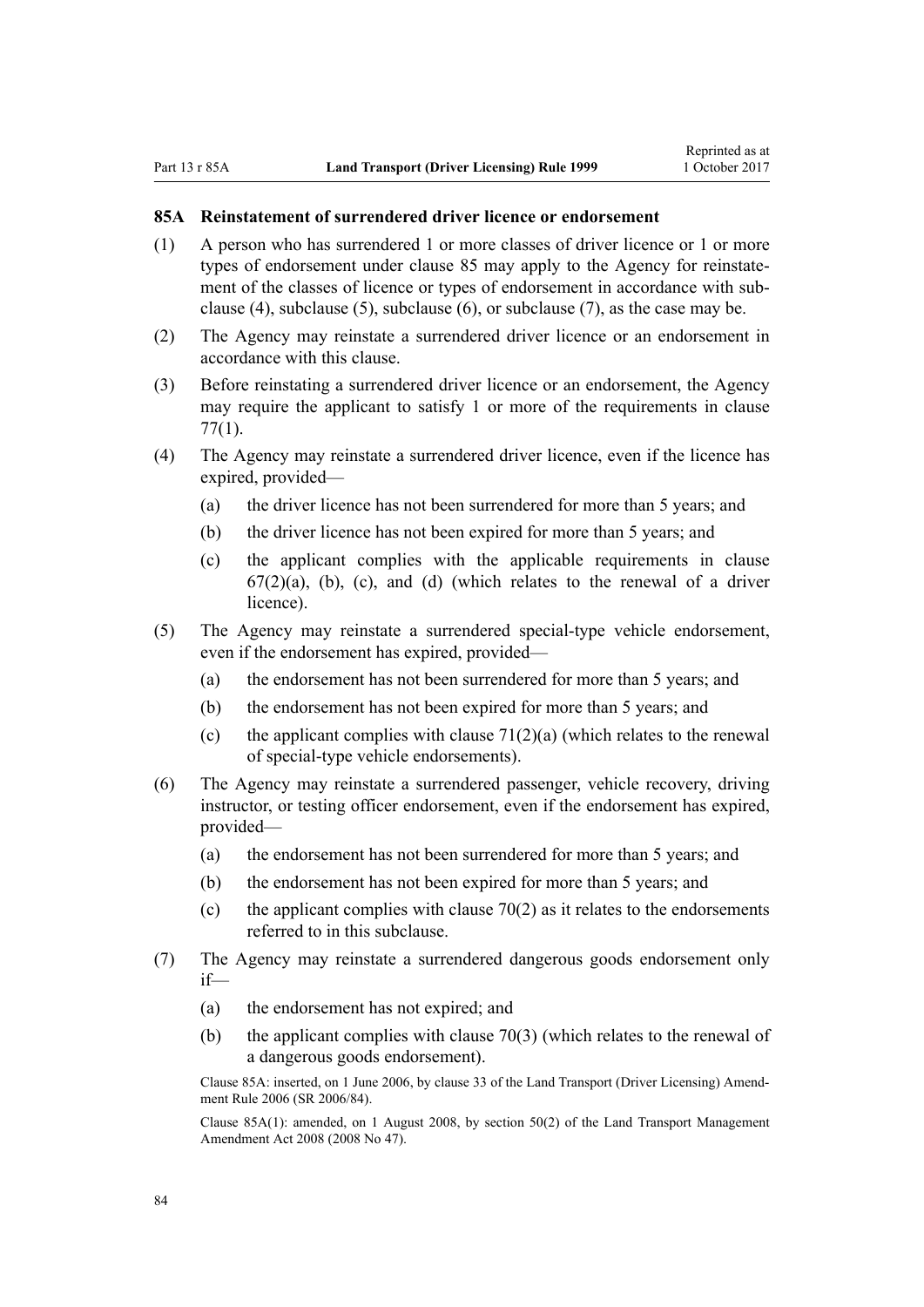Clause 85A(2): amended, on 1 August 2008, by [section 50\(2\)](http://prd-lgnz-nlb.prd.pco.net.nz/pdflink.aspx?id=DLM1313622) of the Land Transport Management Amendment Act 2008 (2008 No 47).

Clause 85A(3): amended, on 1 August 2008, by [section 50\(2\)](http://prd-lgnz-nlb.prd.pco.net.nz/pdflink.aspx?id=DLM1313622) of the Land Transport Management Amendment Act 2008 (2008 No 47).

Clause 85A(4): amended, on 1 August 2008, by [section 50\(2\)](http://prd-lgnz-nlb.prd.pco.net.nz/pdflink.aspx?id=DLM1313622) of the Land Transport Management Amendment Act 2008 (2008 No 47).

Clause 85A(5): amended, on 1 August 2008, by [section 50\(2\)](http://prd-lgnz-nlb.prd.pco.net.nz/pdflink.aspx?id=DLM1313622) of the Land Transport Management Amendment Act 2008 (2008 No 47).

Clause 85A(6): amended, on 1 August 2008, by [section 50\(2\)](http://prd-lgnz-nlb.prd.pco.net.nz/pdflink.aspx?id=DLM1313622) of the Land Transport Management Amendment Act 2008 (2008 No 47).

Clause 85A(7): amended, on 1 August 2008, by [section 50\(2\)](http://prd-lgnz-nlb.prd.pco.net.nz/pdflink.aspx?id=DLM1313622) of the Land Transport Management Amendment Act 2008 (2008 No 47).

#### *Replacement driver licence or endorsement*

# **86 Replacement of driver licence or endorsement revoked on medical grounds**

- (1) A person whose driver licence or endorsement has been revoked on medical grounds may apply for a replacement driver licence or replacement endorsement of the same class or type as the licence or endorsement that was revoked, if—
	- (a) the person provides the Agency with a medical certificate issued in accordance with [clause 44](#page-52-0) stating that the person is now medically fit to drive; and
	- (ab) the person passes the on-road safety test, if referred for the test under [clause 44B;](#page-53-0) and
	- (b) the Agency notifies the person that it is satisfied that the person's medical condition has improved.
- (2) A person who satisfies the requirements of subclause (1) is entitled to be issued with a replacement driver licence of the appropriate class or a replacement endorsement of the appropriate type if—
	- (a) the person makes an application in accordance with [Part 3](#page-20-0); and
	- (b) the person consents to the carrying out of checks as to whether or not the person is a fit and proper person, if the endorsement is an endorsement for which a fit and proper person check is required, and consents to the carrying out of those checks from time to time during the period of validity of the endorsement; and
	- (c) the person is, in the opinion of the Agency, a fit and proper person, in accordance with the criteria specified in the table to [clause 35\(1\),](#page-46-0) to be the holder of an endorsement of that type; and
	- (d) in a case where the period since the driver licence or endorsement was revoked is more than 12 months, the person—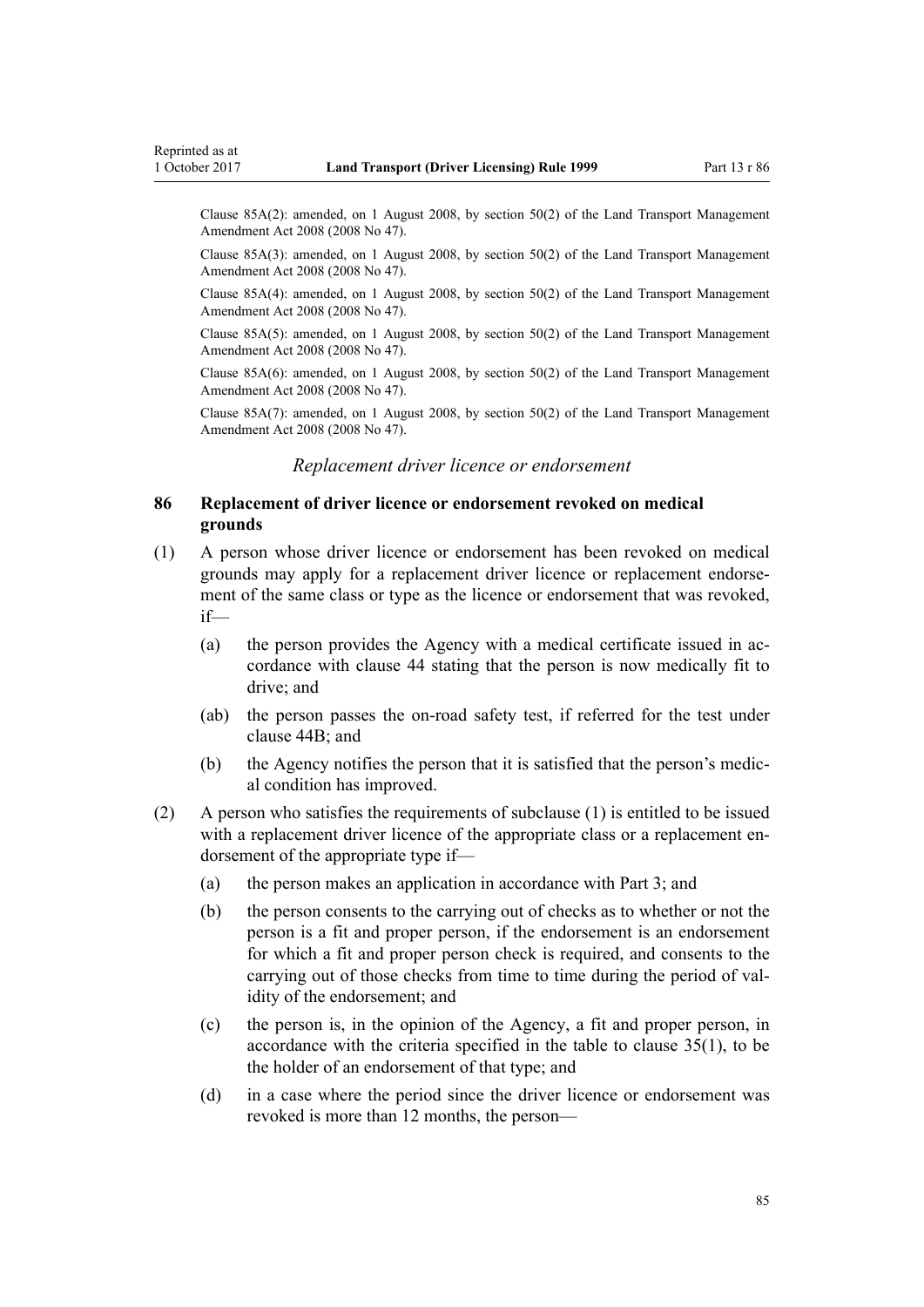- (i) passes the appropriate theory test or tests under [clause 45](#page-54-0) for the class of driver licence that the person is applying to have replaced; and
- (ii) passes or successfully completes the appropriate practical driving test in accordance with [clauses 48](#page-55-0) and [53](#page-57-0) for that class of driver licence, or the applicable course specified in [clause 93](#page-91-0) for that type of endorsement.
- (3) If a person to whom subclause  $(2)(d)$  applies complies with subclause  $(2)(d)(i)$ , the Agency may, if the person has applied for a replacement driver licence, issue a replacement licence subject to the condition specified in [clause](#page-26-0)  $16(1)(a)$ .
- (4) A condition imposed under subclause (3) continues in force until the person to whom it applies complies with subclause  $(2)(d)(ii)$ .

Clause 86(1)(a): amended, on 1 August 2008, by [section 50\(2\)](http://prd-lgnz-nlb.prd.pco.net.nz/pdflink.aspx?id=DLM1313622) of the Land Transport Management Amendment Act 2008 (2008 No 47).

Clause 86(1)(ab): inserted, on 4 December 2006, by [clause 13\(1\)](http://prd-lgnz-nlb.prd.pco.net.nz/pdflink.aspx?id=DLM386154) of the Land Transport (Driver Licensing) Amendment Rule (No 2) 2006 (SR 2006/152).

Clause 86(1)(b): amended, on 1 August 2008, by [section 50\(2\)](http://prd-lgnz-nlb.prd.pco.net.nz/pdflink.aspx?id=DLM1313622) of the Land Transport Management Amendment Act 2008 (2008 No 47).

Clause 86(2)(a): replaced, on 1 December 2014, by [clause 31](http://prd-lgnz-nlb.prd.pco.net.nz/pdflink.aspx?id=DLM6216944) of the Land Transport (Driver Licensing) Amendment Rule 2014 (LI 2014/265).

Clause 86(2)(b): amended, on 4 October 1999, by [clause 19](http://prd-lgnz-nlb.prd.pco.net.nz/pdflink.aspx?id=DLM293688) of the Land Transport (Driver Licensing) Amendment Rule 1999 (SR 1999/302).

Clause 86(2)(c): amended, on 1 August 2008, by [section 50\(2\)](http://prd-lgnz-nlb.prd.pco.net.nz/pdflink.aspx?id=DLM1313622) of the Land Transport Management Amendment Act 2008 (2008 No 47).

Clause  $86(2)(d)(ii)$ : amended, on 4 December 2006, by [clause 13\(2\)](http://prd-lgnz-nlb.prd.pco.net.nz/pdflink.aspx?id=DLM386154) of the Land Transport (Driver Licensing) Amendment Rule (No 2) 2006 (SR 2006/152).

Clause 86(3): amended, on 1 August 2008, by [section 50\(2\)](http://prd-lgnz-nlb.prd.pco.net.nz/pdflink.aspx?id=DLM1313622) of the Land Transport Management Amendment Act 2008 (2008 No 47).

# **87 Licence may not be renewed while licence suspended or holder disqualified**

If a driver licence expires during the period while the licence is suspended, or while the holder is disqualified from obtaining a licence, the licence must not be renewed until after the expiry of the period of suspension or disqualification.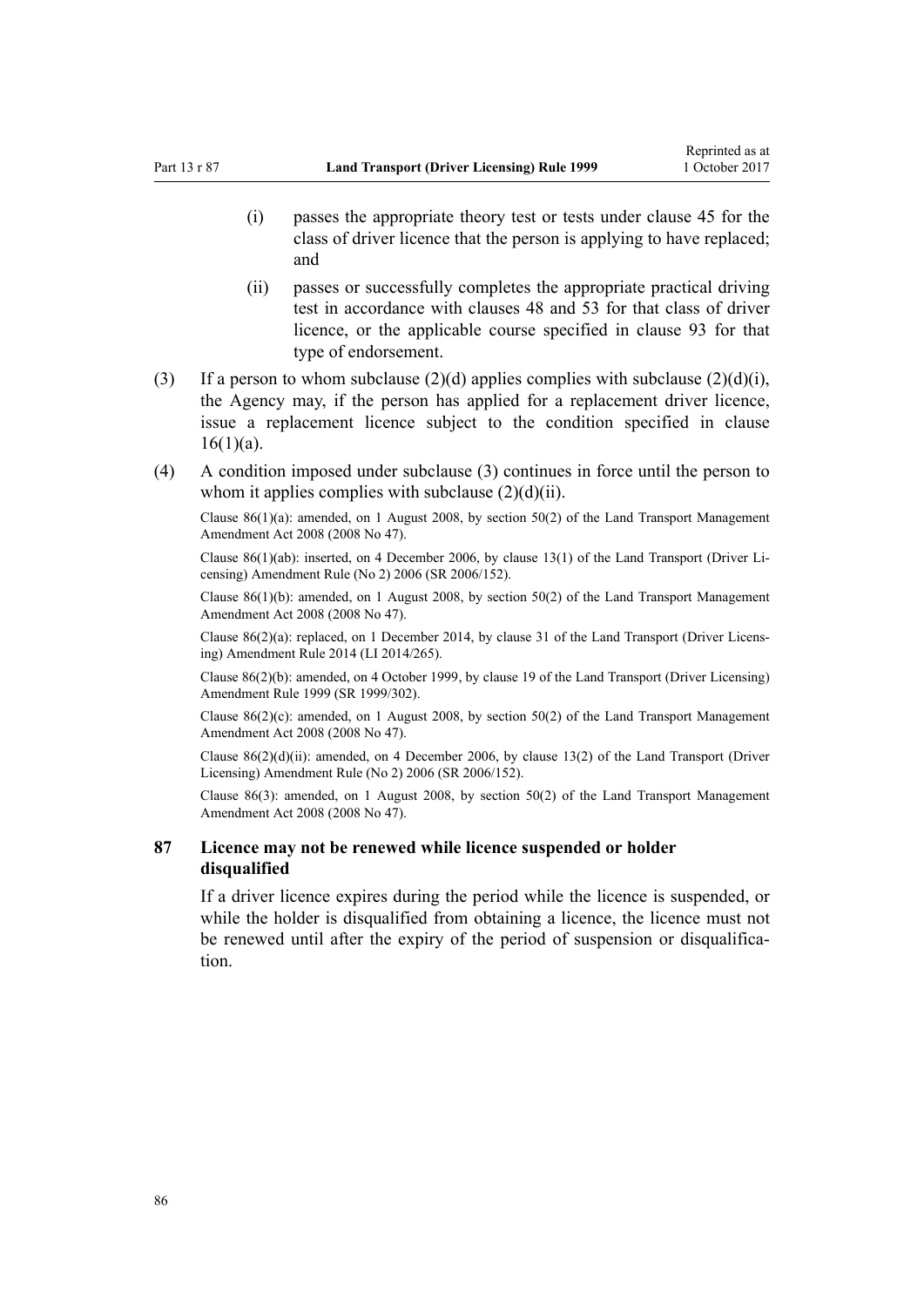# **Part 14**

# <span id="page-86-0"></span>**Recognition of overseas licences and licensing of drivers from overseas**

# **88 Recognition of overseas driver licence or permit**

- (1) A person, on arrival in New Zealand, is deemed to hold a New Zealand driver licence of a class that entitles the person to drive the motor vehicles that the person is entitled to drive under—
	- (a) a valid and current driver licence or permit issued overseas to the person, after the person has produced proof of the person's driving competence, by an overseas authority, or an agent of that authority, authorised to issue a driver licence or permit; or
	- (b) an international driving permit.
- (2) However,—
	- (a) subclause  $(1)(a)$  does not apply unless—
		- (i) the overseas driver licence or permit is written in English; or
		- (ii) the person who holds the overseas driver licence or permit also carries an accurate English translation of the licence or permit:
	- (b) subclause (1)(b) does not apply unless the person who holds the international driving permit also carries the overseas driver licence on which the permit is based.
- (3) A person who is deemed by subclause (1) to hold a New Zealand driver licence may continue to drive under that driver licence until the first of the following situations occurs:
	- (a) the person has remained in New Zealand for a continuous period of 12 months; or
	- (b) the document that enabled that person to be deemed to hold a New Zealand driver licence under subclause (1) expires, is suspended, or is revoked; or
	- (c) an order is made disqualifying the person from holding or obtaining a driver licence, either in New Zealand or in the jurisdiction that granted the overseas driver licence or permit; or
	- (d) the person obtains or renews a New Zealand driver licence.
- (4) In this clause, **international driving permit** means a valid and current international driving permit as specified in Annex 10 of the United Nations Convention on Road Traffic signed at Geneva on 19 September 1949 or Annex 7 of the United Nations Convention on Road Traffic signed at Vienna on 8 November 1968 and issued overseas in accordance with the provisions of the appropriate convention.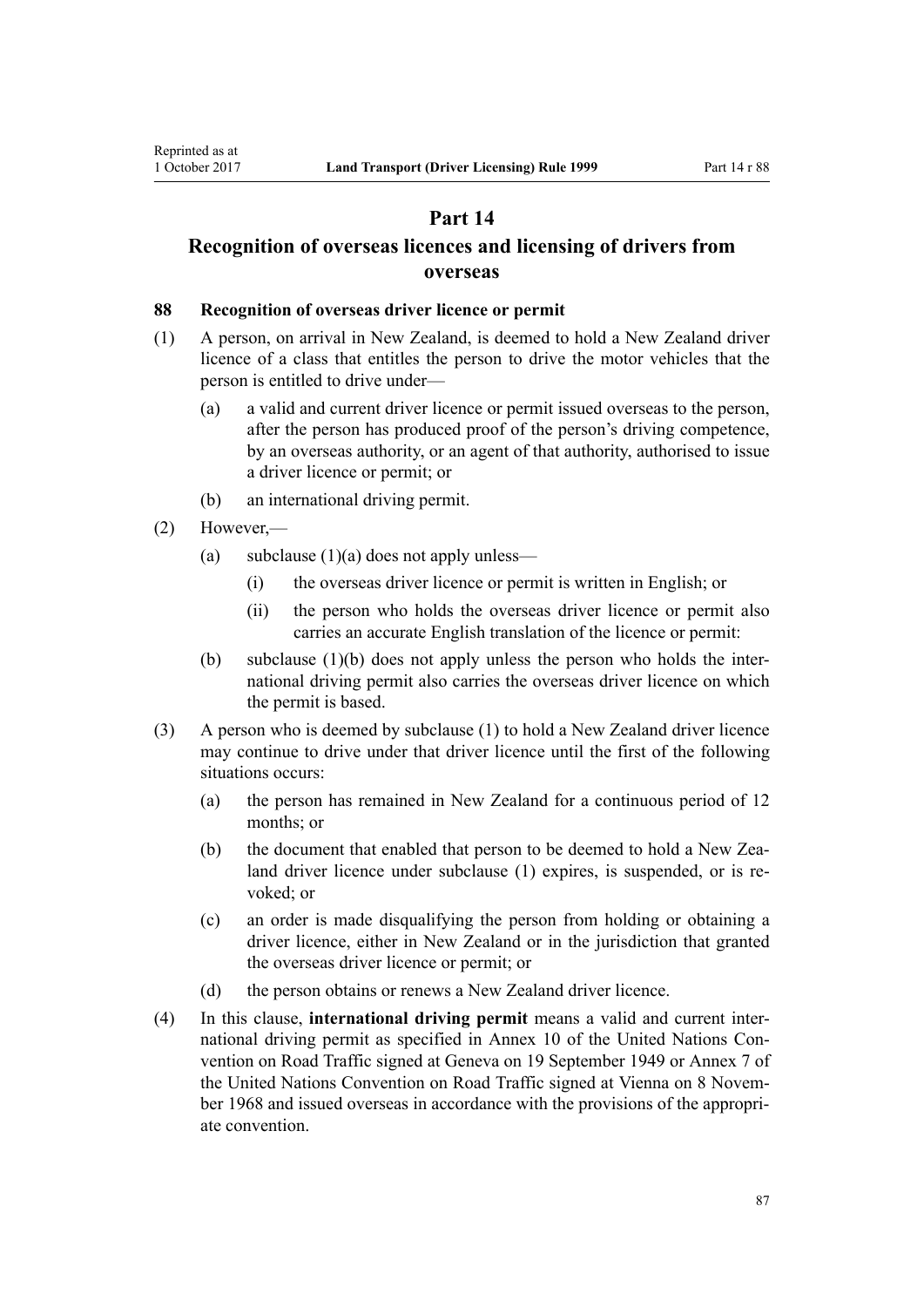Clause 88: substituted, on 1 October 2011, by [clause 36](http://prd-lgnz-nlb.prd.pco.net.nz/pdflink.aspx?id=DLM3956741) of the Land Transport (Driver Licensing) Amendment Rule 2011 (SR 2011/306).

#### **88A Recognition of overseas agricultural motor vehicle licence or permit**

- (1) Subclause (2) applies—
	- (a) to a person who is entitled to drive an agricultural motor vehicle or vehicles (but no other vehicles) under a valid and current driver licence or permit issued overseas to the person; and
	- (b) where there is no New Zealand equivalent to that class or type of licence or permit.
- (2) A person, on arrival in New Zealand, is deemed to hold a New Zealand class 1 driver licence that entitles the person to drive an agricultural motor vehicle or vehicles equivalent to the vehicle or vehicles referred to in subclause  $(1)(a)$ (but no other vehicles) in New Zealand.
- (3) However, subclause (2) does not apply unless—
	- (a) the overseas driver licence or permit is written in English; or
	- (b) the person who holds the overseas driver licence or permit also carries an accurate English translation of the licence or permit.
- (4) A person who is deemed by subclause (2) to hold a New Zealand class 1 driver licence may continue to drive under that deemed driver licence until the first of the following situations occurs:
	- (a) the person has remained in New Zealand for a continuous period of 12 months:
	- (b) the document that enabled the person to be deemed to hold a New Zealand class 1 driver licence under subclause (2) expires, is suspended, or is revoked:
	- (c) an order is made disqualifying the person from holding or obtaining a driver licence or permit, either in New Zealand or in the jurisdiction that granted the overseas driver licence or permit:
	- (d) the person obtains or renews a New Zealand driver licence that entitles the person to drive an agricultural motor vehicle or vehicles referred to in subclause  $(1)(a)$ .
- (5) To avoid doubt, nothing in this clause entitles a person—
	- (a) to drive a vehicle other than an agricultural motor vehicle; or
	- (b) to apply for, or be issued with, a New Zealand driver licence.

Clause 88A: inserted, on 1 June 2013, by [clause 8](http://prd-lgnz-nlb.prd.pco.net.nz/pdflink.aspx?id=DLM5102244) of the Land Transport (Driver Licensing) Amendment Rule 2013 (SR 2013/100).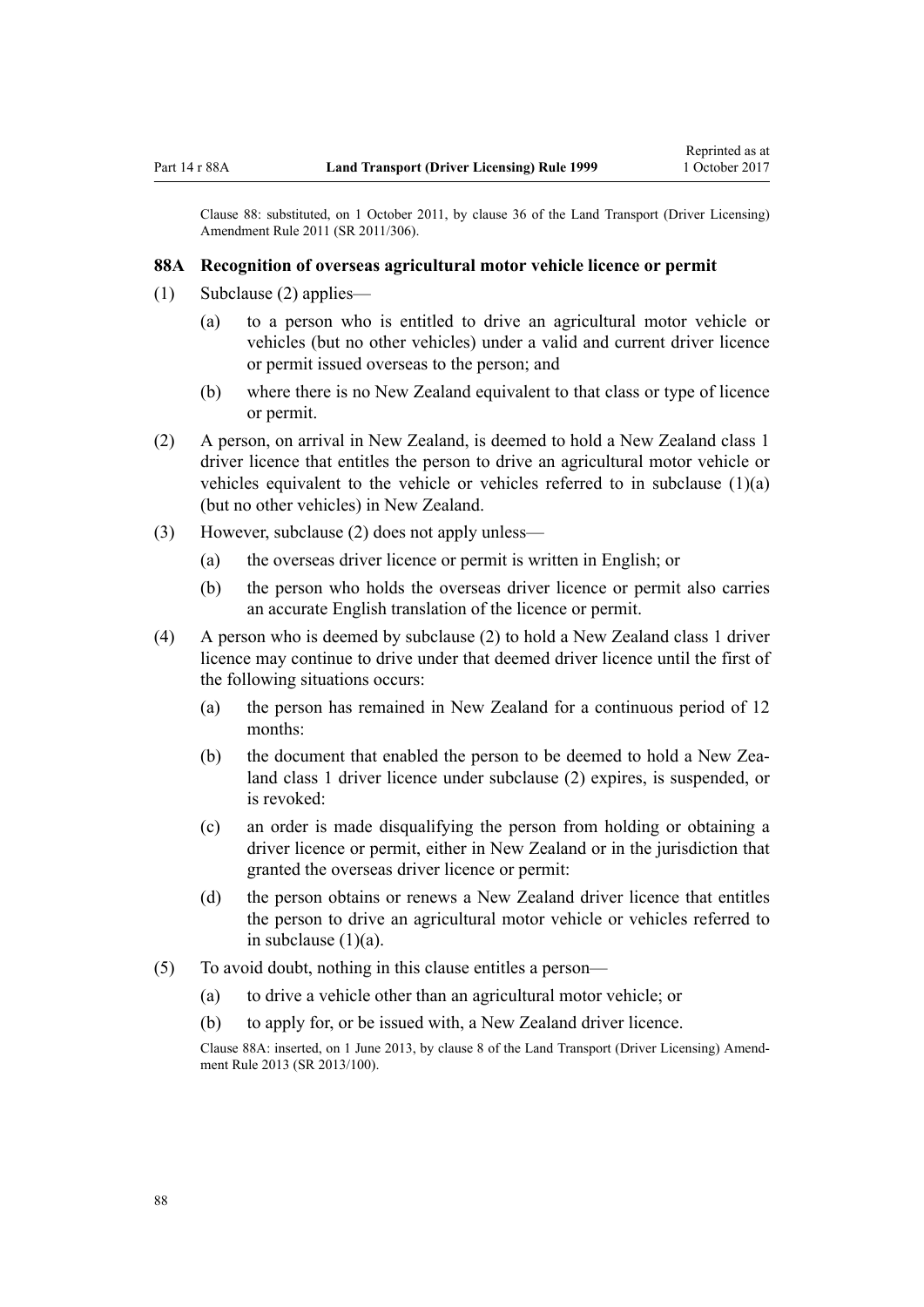Heading: inserted, on 1 June 2006, by [clause 35](http://prd-lgnz-nlb.prd.pco.net.nz/pdflink.aspx?id=DLM376131) of the Land Transport (Driver Licensing) Amendment Rule 2006 (SR 2006/84).

#### **89 Obtaining New Zealand driver licence**

<span id="page-88-0"></span>Reprinted as at

- (1) A person is entitled to apply for, and be issued with, a New Zealand driver licence to drive the same class or classes of vehicle if that person holds an overseas driver licence or permit of a type specified in [clause 88\(1\)\(a\),](#page-86-0) even if that licence has expired within the 12 months immediately preceding the date of application.
- (2) Before a New Zealand driver licence may be issued under subclause (1), the person must—
	- (a) apply for a driver licence in accordance with [Part 3;](#page-20-0) and
	- (b) unless [clause 89A\(3\)](#page-89-0) applies, pass the appropriate theory test under [clause 45](#page-54-0) for the class of driver licence that the person is applying for; and
	- (c) unless [clause 89A\(4\)](#page-89-0) applies, pass the appropriate practical driving test in accordance with [clauses 48,](#page-55-0) [51,](#page-56-0) and [53](#page-57-0); and
	- (d) produce his or her overseas driver licence or permit, as specified in clause  $88(1)(a)$ , and, if the overseas driver licence or permit is not in English, an accurate English translation of the overseas driver licence or permit; and
	- (e) sign a statement that—
		- (i) the person's overseas driver licence or permit is not suspended or revoked; and
		- (ii) the person is not disqualified from holding or obtaining a driver licence or permit in the country where the overseas driver licence or permit was issued; and
	- (f) produce a medical certificate issued in New Zealand in accordance with [clause 44](#page-52-0), in the case of—
		- (i) a person applying under this clause for a New Zealand driver licence of Classes 2 to 5; or
		- (ii) a person 75 years of age or over applying under this clause for a New Zealand driver licence of any class; and
	- (g) surrender his or her overseas driver licence or permit if that is a requirement of a licence recognition arrangement between the jurisdiction that issued the driver licence or permit and New Zealand.
- (3) A person is entitled to be issued with a licence under subclause (4) if—
	- (a) subclause (1) applies to that person; and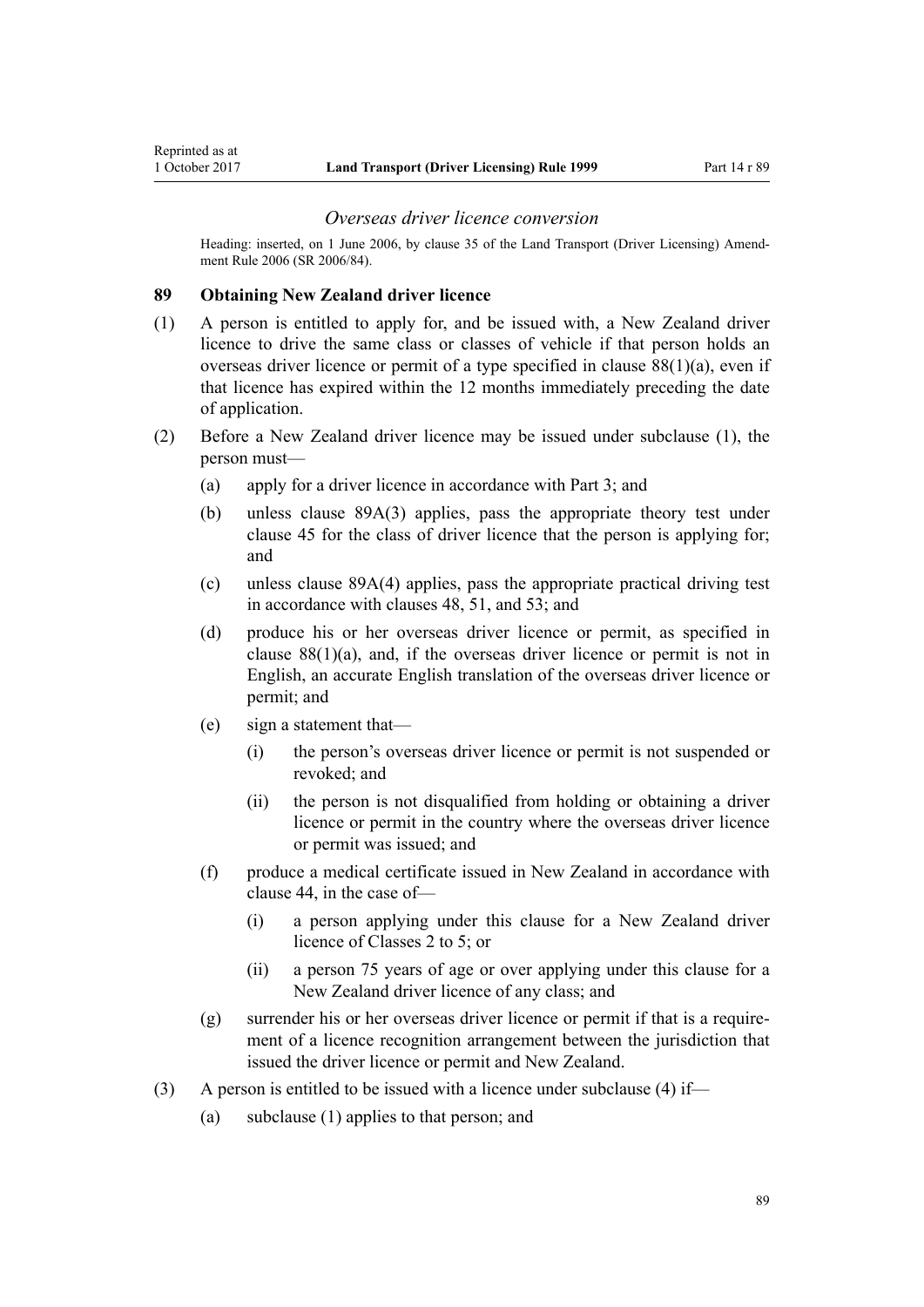- <span id="page-89-0"></span>(b) clause 89A(3) applies to that person or he or she complies with subclause  $(2)(b)$ ; and
- (c) clause 89A(4) does not apply to that person.
- (4) A person who satisfies the requirements of subclause (3) is entitled to be issued, as appropriate, with either—
	- (a) a driver licence issued subject to the condition specified in [clause](#page-26-0)  $16(1)(a)$ ; or
	- (b) a Class 6 learner licence.
- (5) A condition imposed under subclause (4)(a) continues in force until the person to whom it applies passes the appropriate practical driving test required by subclause  $(2)(c)$ .

Clause 89: substituted, on 1 June 2006, by [clause 36](http://prd-lgnz-nlb.prd.pco.net.nz/pdflink.aspx?id=DLM376133) of the Land Transport (Driver Licensing) Amendment Rule 2006 (SR 2006/84).

Clause 89(2)(a): replaced, on 1 December 2014, by [clause 32](http://prd-lgnz-nlb.prd.pco.net.nz/pdflink.aspx?id=DLM6216946) of the Land Transport (Driver Licensing) Amendment Rule 2014 (LI 2014/265).

Clause 89(2)(b): amended, on 1 September 2008, by [clause 13\(1\)](http://prd-lgnz-nlb.prd.pco.net.nz/pdflink.aspx?id=DLM1317919) of the Land Transport (Driver Licensing) Amendment Rule 2008 (SR 2008/119).

Clause 89(2)(c): amended, on 1 September 2008, by [clause 13\(2\)](http://prd-lgnz-nlb.prd.pco.net.nz/pdflink.aspx?id=DLM1317919) of the Land Transport (Driver Licensing) Amendment Rule 2008 (SR 2008/119).

Clause 89(2)(c): amended, on 4 December 2006, by [clause 14](http://prd-lgnz-nlb.prd.pco.net.nz/pdflink.aspx?id=DLM386155) of the Land Transport (Driver Licensing) Amendment Rule (No 2) 2006 (SR 2006/152).

Clause 89(2)(f)(ii): amended, on 1 October 2011, by [clause 37](http://prd-lgnz-nlb.prd.pco.net.nz/pdflink.aspx?id=DLM3956744) of the Land Transport (Driver Licensing) Amendment Rule 2011 (SR 2011/306).

Clause 89(2)(g): added, on 1 October 2011, by [clause 37](http://prd-lgnz-nlb.prd.pco.net.nz/pdflink.aspx?id=DLM3956744) of the Land Transport (Driver Licensing) Amendment Rule 2011 (SR 2011/306).

Clause 89(3)(b): amended, on 1 September 2008, by [clause 13\(3\)](http://prd-lgnz-nlb.prd.pco.net.nz/pdflink.aspx?id=DLM1317919) of the Land Transport (Driver Licensing) Amendment Rule 2008 (SR 2008/119).

Clause 89(3)(c): amended, on 1 September 2008, by [clause 13\(4\)](http://prd-lgnz-nlb.prd.pco.net.nz/pdflink.aspx?id=DLM1317919) of the Land Transport (Driver Licensing) Amendment Rule 2008 (SR 2008/119).

#### **89A Requirements not applying to overseas drivers**

- (1) This clause applies to a person who applies for a New Zealand driver licence under [clause 89](#page-88-0).
- (2) A person to whom this clause applies is not required to comply with the minimum time requirements prescribed in the tables to [clauses 15,](#page-25-0) [17](#page-28-0), and [19.](#page-30-0)
- (2A) However, a driver licence may not be issued to a person who applies for a driver licence under [clause 89](#page-88-0) for a class of vehicle if the effect of doing so would allow the person to obtain the driver licence at an age earlier than the minimum age for a person who complies with the requirements set out in [clauses 15](#page-25-0), [17](#page-28-0), and [19](#page-30-0) for that class of vehicle.
- (3) A person to whom this clause applies is not required to sit the appropriate theory test required by [clause 89\(2\)\(b\)](#page-88-0) if—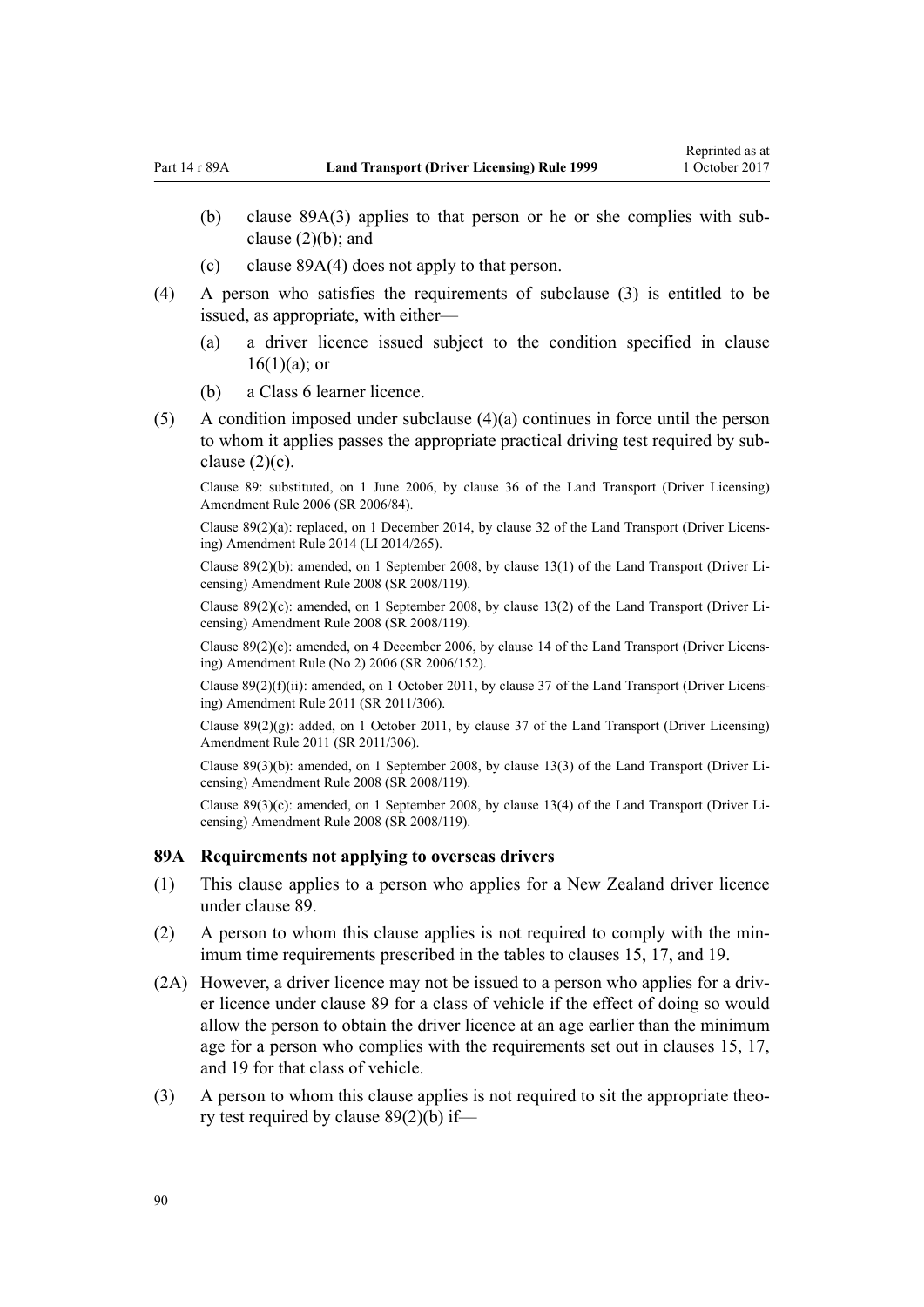- (a) the appropriate theory test is in respect of a Class 1 or Class 6 licence; and
- (b) that person has held a valid overseas driver licence or permit issued in a country specified in [Schedule 7A.](#page-114-0)
- (4) A person to whom this clause applies is not required to sit the appropriate practical driving test required by [clause 89\(2\)\(c\)](#page-88-0) if—
	- (a) that person has, for at least 2 years, held a valid overseas driver licence or permit issued in a country specified in [Part 1](#page-115-0) of Schedule 8; or
	- (b) that person has, for at least 2 years, held a valid overseas driver licence or permit issued in a country specified in [Part 2](#page-116-0) of Schedule 8 and that person's application is for a Class 1 or Class 6 driver licence.

Clause 89A: substituted, on 1 September 2008, by [clause 14](http://prd-lgnz-nlb.prd.pco.net.nz/pdflink.aspx?id=DLM1317920) of the Land Transport (Driver Licensing) Amendment Rule 2008 (SR 2008/119).

Clause 89A(2A): inserted, on 1 August 2011, by [section 100\(4\)](http://prd-lgnz-nlb.prd.pco.net.nz/pdflink.aspx?id=DLM3231293) of the Land Transport (Road Safety and Other Matters) Amendment Act 2011 (2011 No 13).

Clause 89A(4): replaced, on 1 July 2013, by [clause 7](http://prd-lgnz-nlb.prd.pco.net.nz/pdflink.aspx?id=DLM5159812) of the Land Transport (Driver Licensing) Amendment Rule (No 2) 2013 (SR 2013/131).

# **90 New Zealand driver licence may be subject to learner or restricted conditions**

If the driver licence or permit referred to in paragraph (a) or (b) of clause  $88(1)$ is subject to any condition or is the equivalent of a learner or restricted licence, the person's New Zealand driver licence must be issued either with similar conditions or as a learner or restricted licence, as appropriate.

# **91 Requirements for diplomatic and consular personnel**

- (1) This clause applies to a person who is in New Zealand by reason of—
	- (a) the person's employment as a member of the staff of a diplomatic mission or a consular post in New Zealand; or
	- (b) the person's employment as a member of the private staff of a person referred to in paragraph (a); or
	- (c) the person's relationship as a member of the family, or as a spouse or partner, of the person referred to in paragraph (a) or (b).
- (2) A person to whom this clause applies may, on application to the Secretary of Foreign Affairs and Trade, be issued by the Agency with a driver licence if that person holds 1 or more of the licences or permits referred to in paragraphs (a) and (b) of [clause 88\(1\).](#page-86-0)
- (3) A driver licence issued under this clause—
	- (a) must authorise the person to drive the same types of motor vehicle as the licences or permits referred to in [clause 88\(1\)](#page-86-0); and
	- (b) may be subject to conditions specified by the Agency; and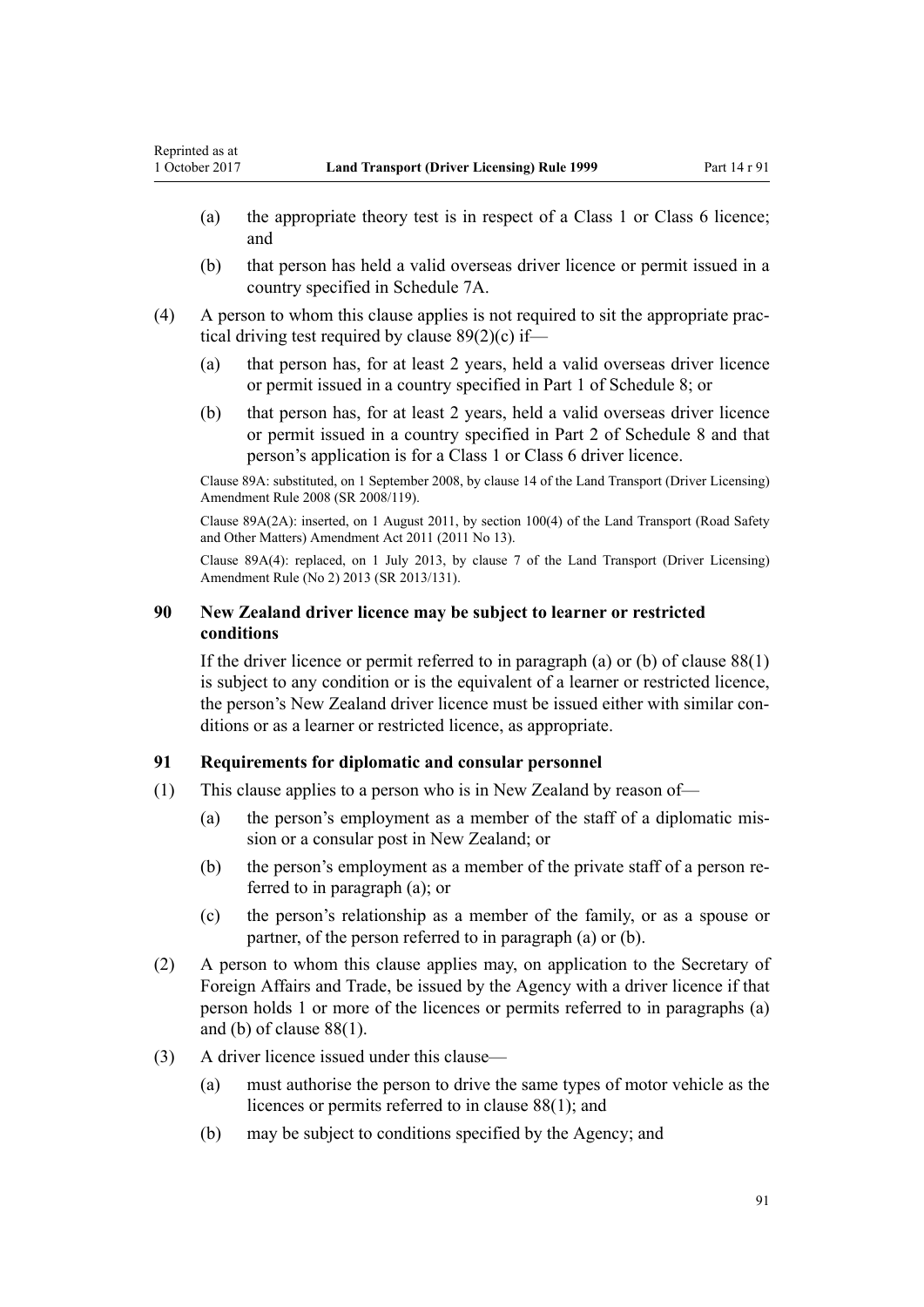- <span id="page-91-0"></span>(c) expires when the first of the following situations occurs:
	- (i) the holder no longer meets the requirements of subclause (1) under which the holder was issued with a New Zealand driver licence; or
	- (ii) the relevant mission or consular post is notified, through the Secretary of Foreign Affairs and Trade, that the driver licence has been revoked; or
	- (iii) an order is made disqualifying the person from holding or obtaining a driver licence; or
	- (iv) 4 years have elapsed since the date of issue of the driver licence.

Clause 91(1)(b): amended, on 1 October 2011, by [clause 38](http://prd-lgnz-nlb.prd.pco.net.nz/pdflink.aspx?id=DLM3956745) of the Land Transport (Driver Licensing) Amendment Rule 2011 (SR 2011/306).

Clause 91(1)(c): added, on 1 October 2011, by [clause 38](http://prd-lgnz-nlb.prd.pco.net.nz/pdflink.aspx?id=DLM3956745) of the Land Transport (Driver Licensing) Amendment Rule 2011 (SR 2011/306).

Clause 91(2): amended, on 1 August 2008, by [section 50\(2\)](http://prd-lgnz-nlb.prd.pco.net.nz/pdflink.aspx?id=DLM1313622) of the Land Transport Management Amendment Act 2008 (2008 No 47).

Clause  $91(3)(b)$ : amended, on 1 August 2008, by section  $50(2)$  of the Land Transport Management Amendment Act 2008 (2008 No 47).

# **92 Obtaining International Driving Permit**

A person who holds a current full New Zealand driver licence issued or having effect under this rule may apply to an organisation approved for that purpose by the Agency to be issued with an International Driving Permit in accordance with the United Nations Convention on Road Traffic signed at Geneva on 19 September 1949.

Clause 92: amended, on 1 August 2008, by [section 50\(2\)](http://prd-lgnz-nlb.prd.pco.net.nz/pdflink.aspx?id=DLM1313622) of the Land Transport Management Amendment Act 2008 (2008 No 47).

# **Part 15**

# **Approval of courses and course providers**

# *Approval of courses*

#### **93 Agency may approve courses**

The Agency may approve the following courses:

- (a) courses teaching advanced driving skills, to reduce the period of time for which a person must hold a Class 1R licence before being allowed to apply for a Class 1 full licence:
- (b) courses teaching specialist knowledge and skills required to obtain—
	- (i) *[Revoked]*
	- (ii) a vehicle recovery endorsement; or
	- (iii) a dangerous goods endorsement; or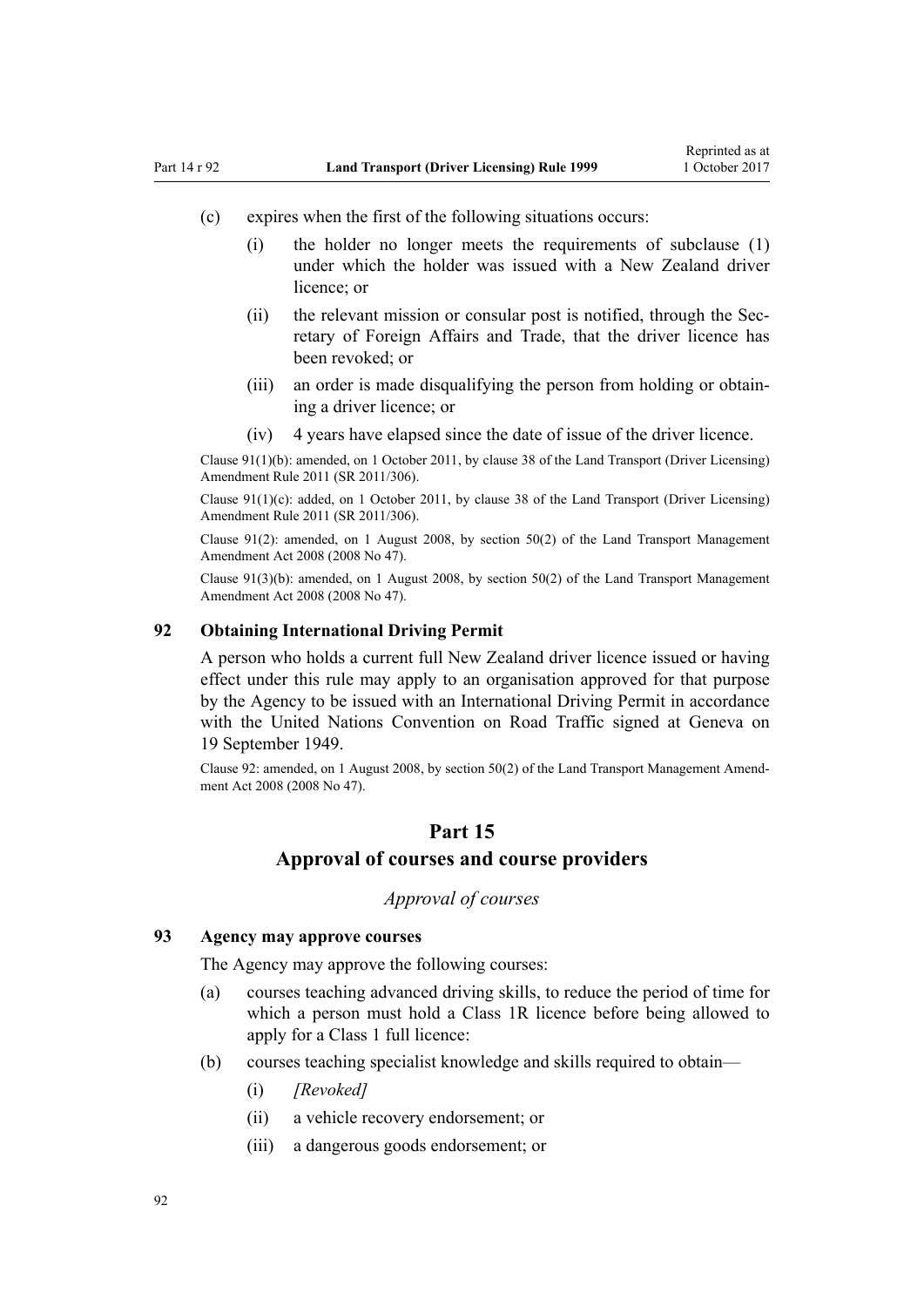- (iv) a driving instructor endorsement; or
- (v) a forklift endorsement; or
- (vi) a roller endorsement; or
- (vii) a tracks endorsement; or
- (viii) a wheels endorsement:
- (c) courses teaching and assessing the driving knowledge and skills of the holder of a Class 2L, 3L, 4L, or 5L licence for the purpose of waiving the requirement for that person to hold the licence for 6 months and to pass a full licence test:
- (d) courses teaching and assessing the riding competency of the holder of a Class 6L licence for the purpose of waiving the requirement for that person to hold the licence for 6 months and to pass a restricted licence test:
- (e) courses teaching and assessing the riding competency of the holder of a Class 6R licence for the purpose of reducing the period that the person must hold a Class 6R licence and to pass a full licence test:
- (f) driving improvement courses for the purposes of [section 92\(1\)](http://prd-lgnz-nlb.prd.pco.net.nz/pdflink.aspx?id=DLM435016) of the Act:
- (g) dangerous goods courses for the purposes of [section 92\(2\)](http://prd-lgnz-nlb.prd.pco.net.nz/pdflink.aspx?id=DLM435016) of the Act:
- (h) courses assessing the driving experience, knowledge, and skills of a person 25 years of age or over and holding a Class 2, 3, or 4 driver licence, for the purpose of waiving the requirement for that person to hold the licence for at least 3 months:
- (i) work time and fatigue management courses for the purposes of [Part 4B](http://prd-lgnz-nlb.prd.pco.net.nz/pdflink.aspx?id=DLM434620) of the Act:
- (j) courses assessing the driving experience, knowledge, and skills of the holder of a Class 2 licence for the purpose of an approval to drive a vehicle for which a Class 4 or Class 5 licence is required under the conditions specified in [clause 19H](#page-35-0):
- (k) courses assessing advanced driving skills for the purpose of enabling a person to apply for a Class 4 or Class 5 licence on completion of the accelerated licensing process set out in [Part 4A.](#page-32-0)

Clause 93: substituted, on 1 October 2011, by [clause 39](http://prd-lgnz-nlb.prd.pco.net.nz/pdflink.aspx?id=DLM3956519) of the Land Transport (Driver Licensing) Amendment Rule 2011 (SR 2011/306).

Clause 93(d), (e), (j), and (k): brought into force, on 1 October 2012, by clause  $2(1)(i)$  of the Land Transport (Driver Licensing) Amendment Rule 2011 (SR 2011/306).

Clause 93(b)(i): revoked, on 1 October 2017, by [section 110\(8\)](http://prd-lgnz-nlb.prd.pco.net.nz/pdflink.aspx?id=DLM6960929) of the Land Transport Amendment Act 2017 (2017 No 34).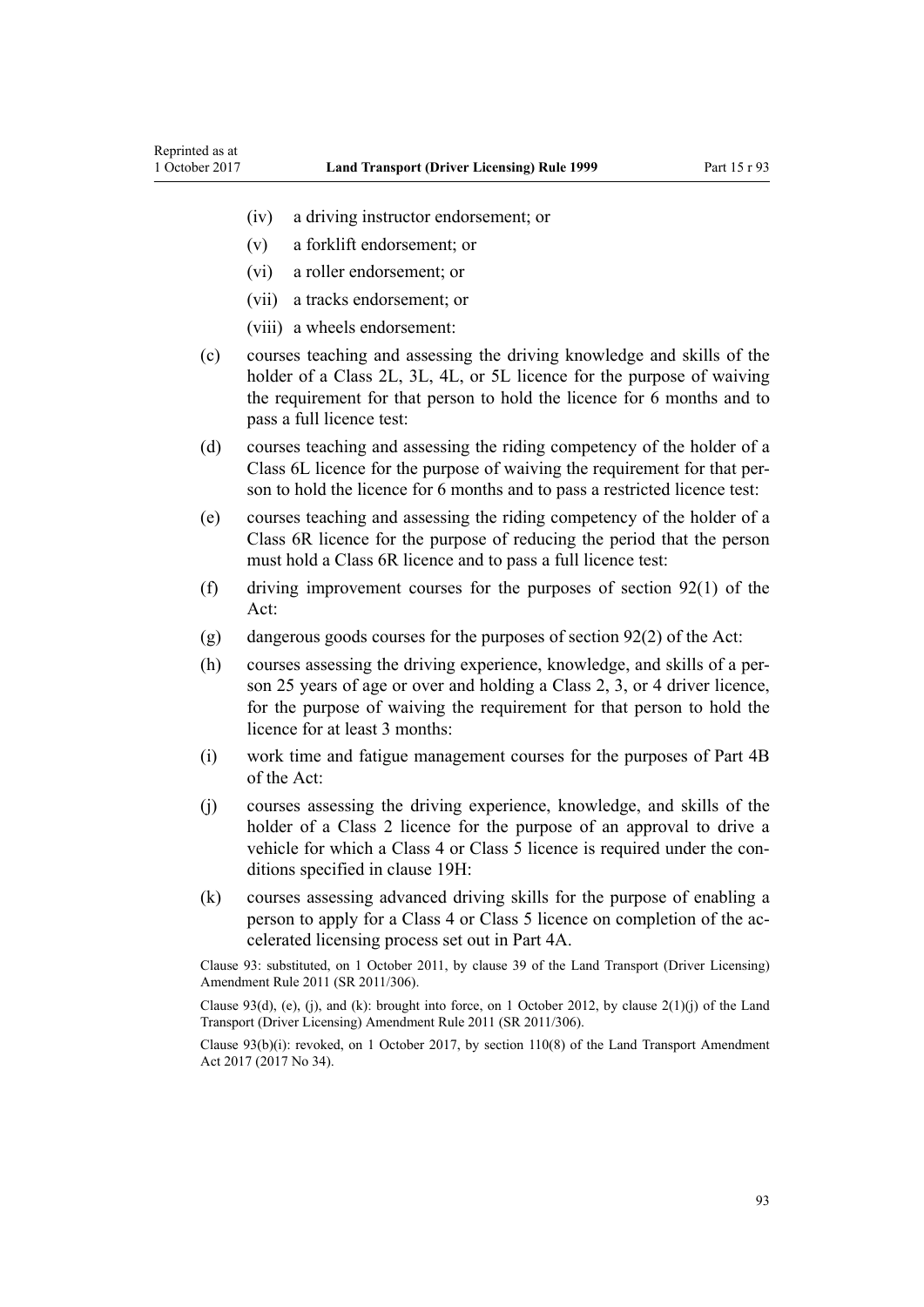# <span id="page-93-0"></span>**94 Requirements for approval of course**

- (1) To be approved, a course for a purpose specified in clause  $93(a)$  or clause  $93(f)$ must be designed so that a person who has completed the course will be able to demonstrate the following skills and attributes:
	- (a) an understanding of the techniques of safe driving, beyond the ability to manipulate the controls of a motor vehicle; and
	- (b) the ability to practice the necessary self-management skills needed for driving, including decision-making and managing risks; and
	- (c) the ability to assess the person's own performance against the criteria that define a safe driver; and
	- (d) an understanding of risks and the consequences of risk taking while driving; and
	- (e) the ability to develop appropriate methods of monitoring the person's performance as a driver so that the person's driving skills do not deteriorate over time.
- (2) To be approved, a course for a purpose specified in either of [clause 93\(b\)\(i\) or](#page-91-0) [\(ii\)](#page-91-0) must be designed so that a person who has completed the course will be able to demonstrate knowledge of the theoretical requirements to legally and safely drive a motor vehicle for the activity that requires the endorsement.
- (3) To be approved, a course for a purpose specified in [clause 93\(b\)\(iii\)](#page-91-0) or clause 93(g), must be designed so that a person who has completed the course will be able to demonstrate knowledge of the procedures for transporting dangerous goods safely and in accordance with the relevant legal requirements.
- (4) To be approved, a course for a purpose specified in clause  $93(b)(iv)$  must be designed so that a person who has completed the course will be able to demonstrate—
	- (a) an understanding of the content of the curriculum; and
	- (b) the ability to teach the manipulative and perceptive skills required to safely drive a motor vehicle.
- (5) To be approved, a course for a purpose specified in clause  $93(b)(v)$  to (viii), (c), [\(d\), \(e\), or \(h\)](#page-91-0) must be designed so that a person who has completed the course will have demonstrated the experience, knowledge, and skills to operate safely and proficiently the motor vehicle to which that class of licence or type of endorsement relates.
- (6) To be approved, a course for a purpose specified in [clause 93\(i\)](#page-91-0) must be designed so that a person who has completed the course will be able to demonstrate knowledge of work time and logbook requirements, and to describe causes and symptoms of fatigue and its effect on driving performance.
- (7) To be approved, a course for a purpose specified in [clause 93\(j\) or \(k\)](#page-91-0) must be designed so that a person who has completed the course will have demonstra-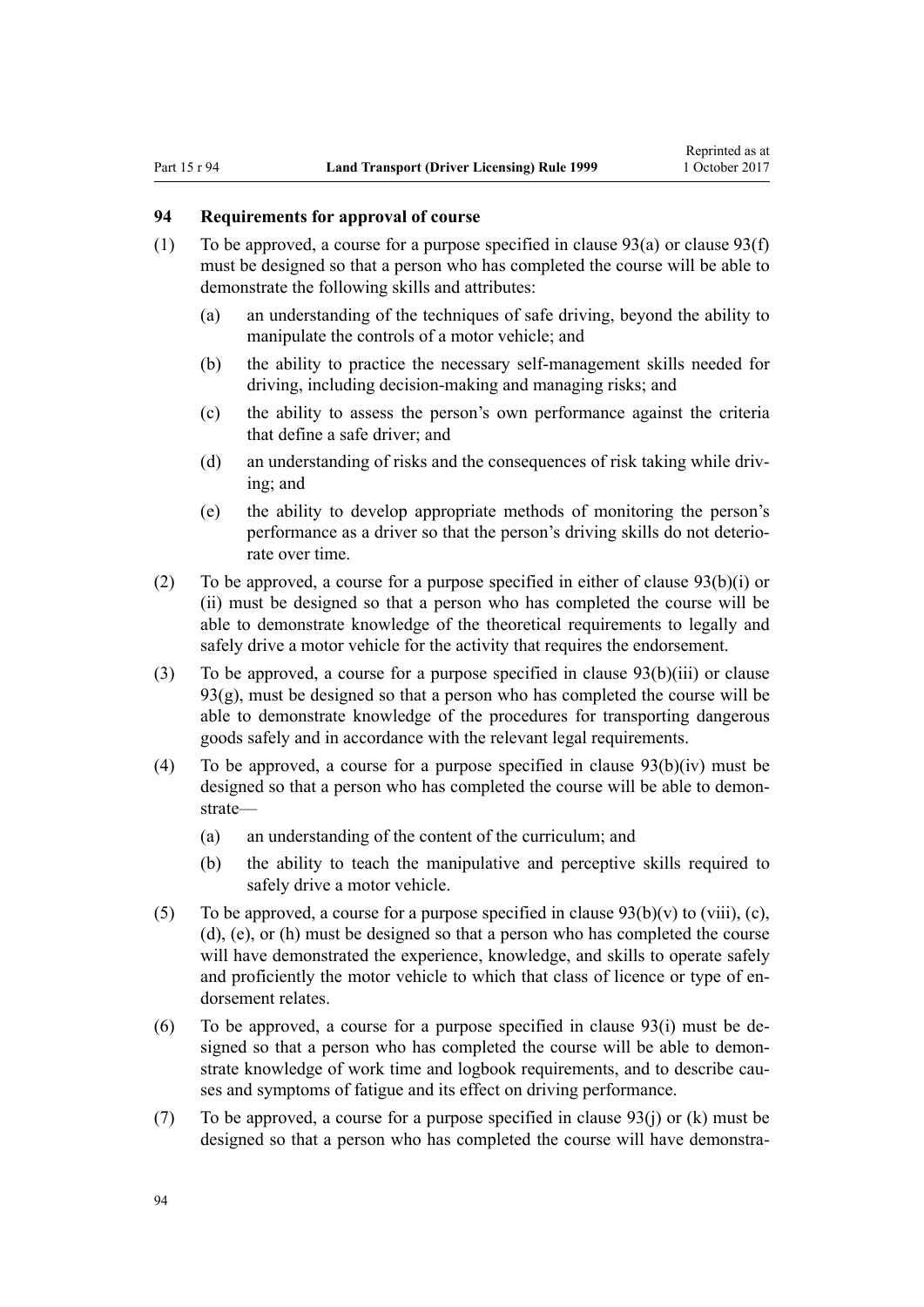<span id="page-94-0"></span>ted the experience, knowledge, and skills to operate safely and proficiently a vehicle for which a Class 4 or Class 5 licence is required under the accelerated licensing process set out in [Part 4A](#page-32-0).

Clause 94(1): amended, on 1 October 2011, by [clause 40\(1\)](http://prd-lgnz-nlb.prd.pco.net.nz/pdflink.aspx?id=DLM3956521) of the Land Transport (Driver Licensing) Amendment Rule 2011 (SR 2011/306).

Clause 94(2): amended, on 1 October 2011, by [clause 40\(2\)](http://prd-lgnz-nlb.prd.pco.net.nz/pdflink.aspx?id=DLM3956521) of the Land Transport (Driver Licensing) Amendment Rule 2011 (SR 2011/306).

Clause 94(3): amended, on 1 October 2011, by [clause 40\(3\)](http://prd-lgnz-nlb.prd.pco.net.nz/pdflink.aspx?id=DLM3956521) of the Land Transport (Driver Licensing) Amendment Rule 2011 (SR 2011/306).

Clause 94(5): substituted, on 1 June 2006, by [clause 38](http://prd-lgnz-nlb.prd.pco.net.nz/pdflink.aspx?id=DLM376137) of the Land Transport (Driver Licensing) Amendment Rule 2006 (SR 2006/84).

Clause 94(5): amended, on 1 October 2011, by [clause 40\(4\)](http://prd-lgnz-nlb.prd.pco.net.nz/pdflink.aspx?id=DLM3956521) of the Land Transport (Driver Licensing) Amendment Rule 2011 (SR 2011/306).

Clause 94(6): added, on 1 October 2011, by [clause 40\(5\)](http://prd-lgnz-nlb.prd.pco.net.nz/pdflink.aspx?id=DLM3956521) of the Land Transport (Driver Licensing) Amendment Rule 2011 (SR 2011/306).

Clause 94(7): added, on 1 October 2011, by [clause 40\(5\)](http://prd-lgnz-nlb.prd.pco.net.nz/pdflink.aspx?id=DLM3956521) of the Land Transport (Driver Licensing) Amendment Rule 2011 (SR 2011/306).

# **95 Application for approval of course**

- (1) An individual or organisation may apply to have a course approved.
- (2) The applicant must—
	- (a) complete an application in a form approved by the Agency; and
	- (b) pay the appropriate fee or fees (if any) specified or assessed in accordance with regulations made under the Act; and
	- (c) produce—
		- (i) a copy of the intended syllabus, including a description of what is required to successfully complete the course; and
		- (ii) a description of how the syllabus will satisfy the requirements of [clause 94](#page-93-0); and
	- (d) produce a sample of the certificate that is to be presented to a person who has successfully completed the course.

Clause 95(2)(a): amended, on 1 August 2008, by [section 50\(2\)](http://prd-lgnz-nlb.prd.pco.net.nz/pdflink.aspx?id=DLM1313622) of the Land Transport Management Amendment Act 2008 (2008 No 47).

### **96 Approval of course**

- (1) The Agency may approve a course if the applicant has complied with clause 95 and the Agency is satisfied that the course will meet the requirements specified in relation to the particular type of course in [clause 94.](#page-93-0)
- (2) When approving a course, the Agency may impose conditions under which the course must be conducted.
- (3) Without limiting subclause (2), when approving a course, the Agency may allow the course to be conducted using an appropriately configured or loaded vehicle of a class other than the class to which the course relates.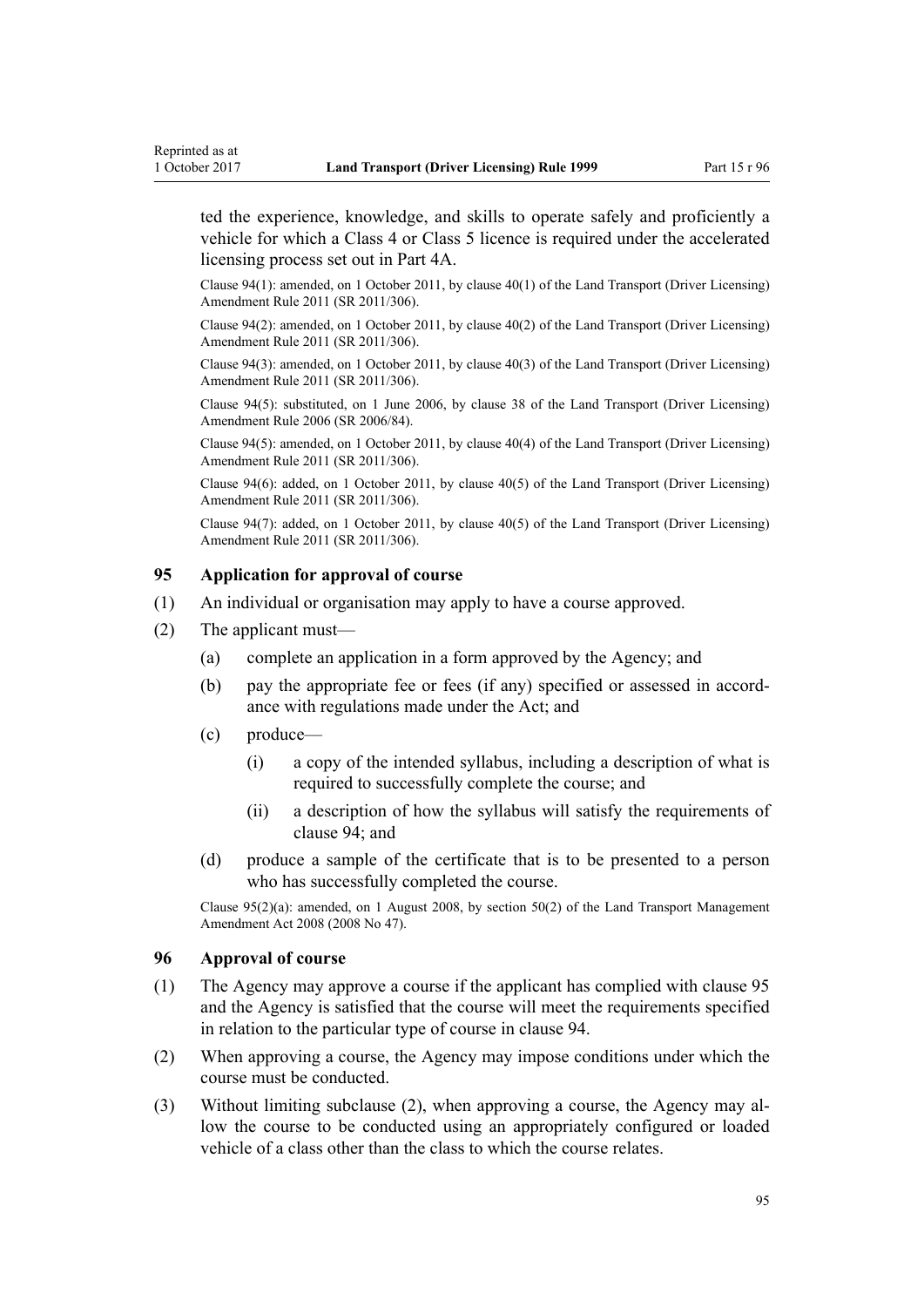Clause 96(1): amended, on 1 August 2008, by [section 50\(2\)](http://prd-lgnz-nlb.prd.pco.net.nz/pdflink.aspx?id=DLM1313622) of the Land Transport Management Amendment Act 2008 (2008 No 47).

Clause 96(2): amended, on 1 August 2008, by [section 50\(2\)](http://prd-lgnz-nlb.prd.pco.net.nz/pdflink.aspx?id=DLM1313622) of the Land Transport Management Amendment Act 2008 (2008 No 47).

Clause 96(3): added, on 4 October 1999, by [clause 20](http://prd-lgnz-nlb.prd.pco.net.nz/pdflink.aspx?id=DLM293689) of the Land Transport (Driver Licensing) Amendment Rule 1999 (SR 1999/302).

Clause  $96(3)$ : amended, on 1 August 2008, by [section 50\(2\)](http://prd-lgnz-nlb.prd.pco.net.nz/pdflink.aspx?id=DLM1313622) of the Land Transport Management Amendment Act 2008 (2008 No 47).

# **97 Agency may consent to modification of course**

- (1) The Agency may from time to time,—
	- (a) on the application of the individual or organisation that applied to have the course approved or of an approved course provider, give consent to the modification of an approved course; or
	- (b) on the Agency's own motion, require that a course be modified,—

if the Agency is satisfied that the modification is necessary or desirable in order for the approved course to continue to meet the requirements specified in relation to the particular type of course in [clause 94](#page-93-0), or to meet those requirements in an improved way.

(2) If the Agency consents to a course being modified or requires a course to be modified under subclause (1), the Agency must give reasonable notice in writing of the modification to any course provider who is providing the course.

Clause 97 heading: amended, on 1 August 2008, by [section 50\(2\)](http://prd-lgnz-nlb.prd.pco.net.nz/pdflink.aspx?id=DLM1313622) of the Land Transport Management Amendment Act 2008 (2008 No 47).

Clause 97(1): amended, on 1 August 2008, by [section 50\(2\)](http://prd-lgnz-nlb.prd.pco.net.nz/pdflink.aspx?id=DLM1313622) of the Land Transport Management Amendment Act 2008 (2008 No 47).

Clause 97(1)(b): amended, on 1 August 2008, by [section 50\(2\)](http://prd-lgnz-nlb.prd.pco.net.nz/pdflink.aspx?id=DLM1313622) of the Land Transport Management Amendment Act 2008 (2008 No 47).

Clause 97(2): amended, on 1 August 2008, by [section 50\(2\)](http://prd-lgnz-nlb.prd.pco.net.nz/pdflink.aspx?id=DLM1313622) of the Land Transport Management Amendment Act 2008 (2008 No 47).

## **98 Agency may revoke course approval**

- (1) The Agency may, by notice in writing, revoke the approval of a course granted under [clause 96](#page-94-0) if the holder of the course approval does not comply with conditions imposed under [clause 96\(2\)](#page-94-0) or a requirement imposed under clause 97(1).
- (2) A notice of revocation must—
	- (a) state the date and time from which the course approval is revoked, which must not be earlier than the date and time at which the notice is given to the course provider and, except in exceptional circumstances where public safety is at immediate risk, must not be less than 14 days after the day on which the notice is given; and
	- (b) state the reason for the course approval being revoked; and
	- (c) outline the rights of appeal given by [section 106](http://prd-lgnz-nlb.prd.pco.net.nz/pdflink.aspx?id=DLM435083) of the Act.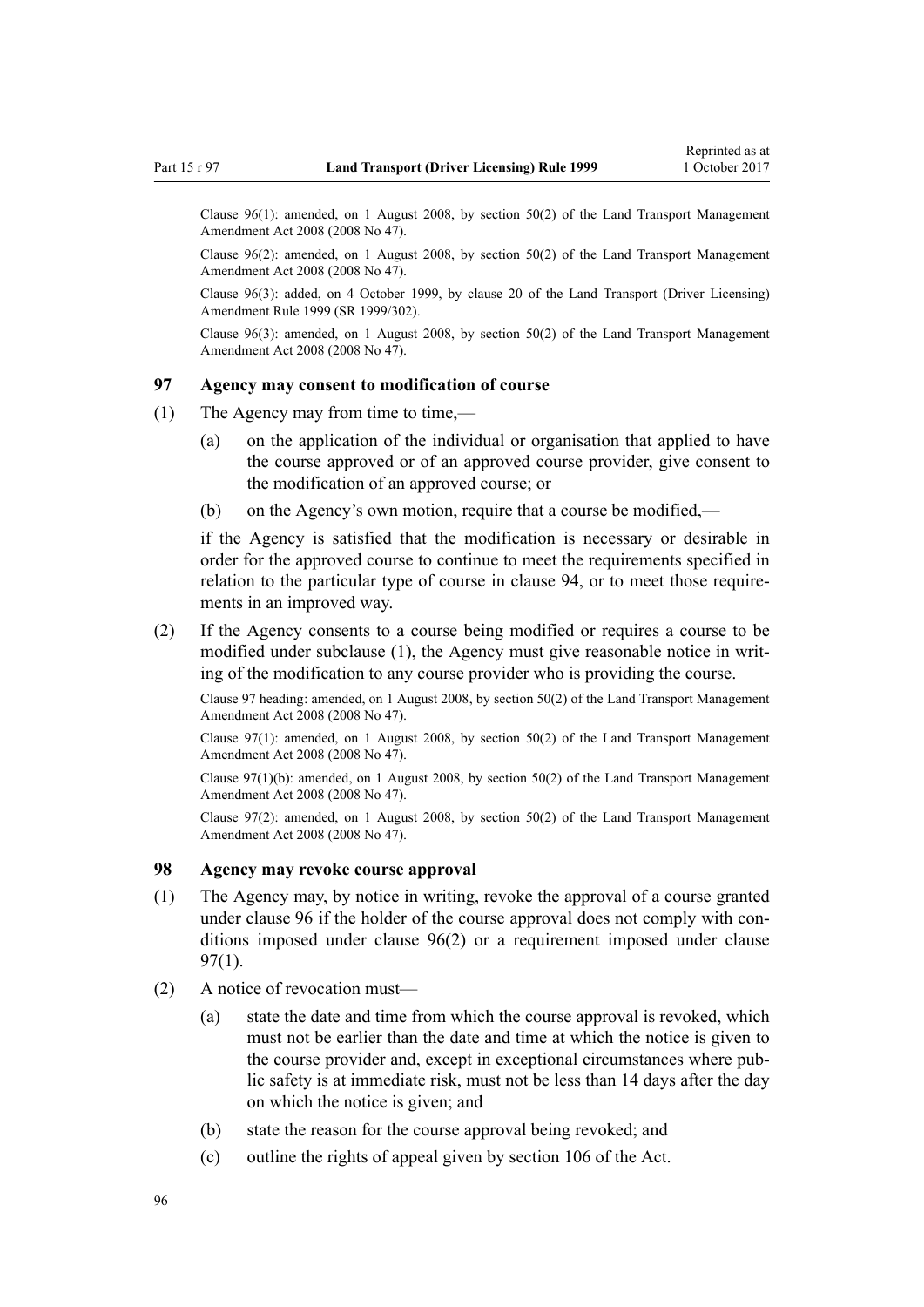<span id="page-96-0"></span>Clause 98 heading: amended, on 1 August 2008, by [section 50\(2\)](http://prd-lgnz-nlb.prd.pco.net.nz/pdflink.aspx?id=DLM1313622) of the Land Transport Management Amendment Act 2008 (2008 No 47).

Clause 98(1): amended, on 1 August 2008, by [section 50\(2\)](http://prd-lgnz-nlb.prd.pco.net.nz/pdflink.aspx?id=DLM1313622) of the Land Transport Management Amendment Act 2008 (2008 No 47).

# *Approval of course providers*

## **99 Agency may approve course providers**

The Agency may approve specific individuals or organisations to provide courses referred to in [clause 93](#page-91-0).

Clause 99 heading: amended, on 1 August 2008, by [section 50\(2\)](http://prd-lgnz-nlb.prd.pco.net.nz/pdflink.aspx?id=DLM1313622) of the Land Transport Management Amendment Act 2008 (2008 No 47).

Clause 99: amended, on 1 August 2008, by [section 50\(2\)](http://prd-lgnz-nlb.prd.pco.net.nz/pdflink.aspx?id=DLM1313622) of the Land Transport Management Amendment Act 2008 (2008 No 47).

#### **100 Requirements for approval as course provider**

To be approved, a course provider must—

- (a) possess the appropriate skills, training, and experience to conduct the approved course; and
- (b) if the course provider is an organisation, have a recorded organisational structure in which accountability is clearly identified.

# **101 Application for approval as course provider**

An applicant for approval as a course provider must—

- (a) complete an application in a form approved by the Agency; and
- (b) pay the appropriate fee or fees (if any) specified or assessed in accordance with regulations made under the Act; and
- (c) specify the approved course or courses that the applicant intends to provide; and
- (d) produce details of the procedures that will be used to maintain a register of—
	- (i) instructors; and
	- (ii) students; and
	- (iii) certificates issued; and
	- (iv) courses conducted; and
	- (v) course assessments and results.

Clause  $101(a)$ : amended, on 1 August 2008, by [section 50\(2\)](http://prd-lgnz-nlb.prd.pco.net.nz/pdflink.aspx?id=DLM1313622) of the Land Transport Management Amendment Act 2008 (2008 No 47).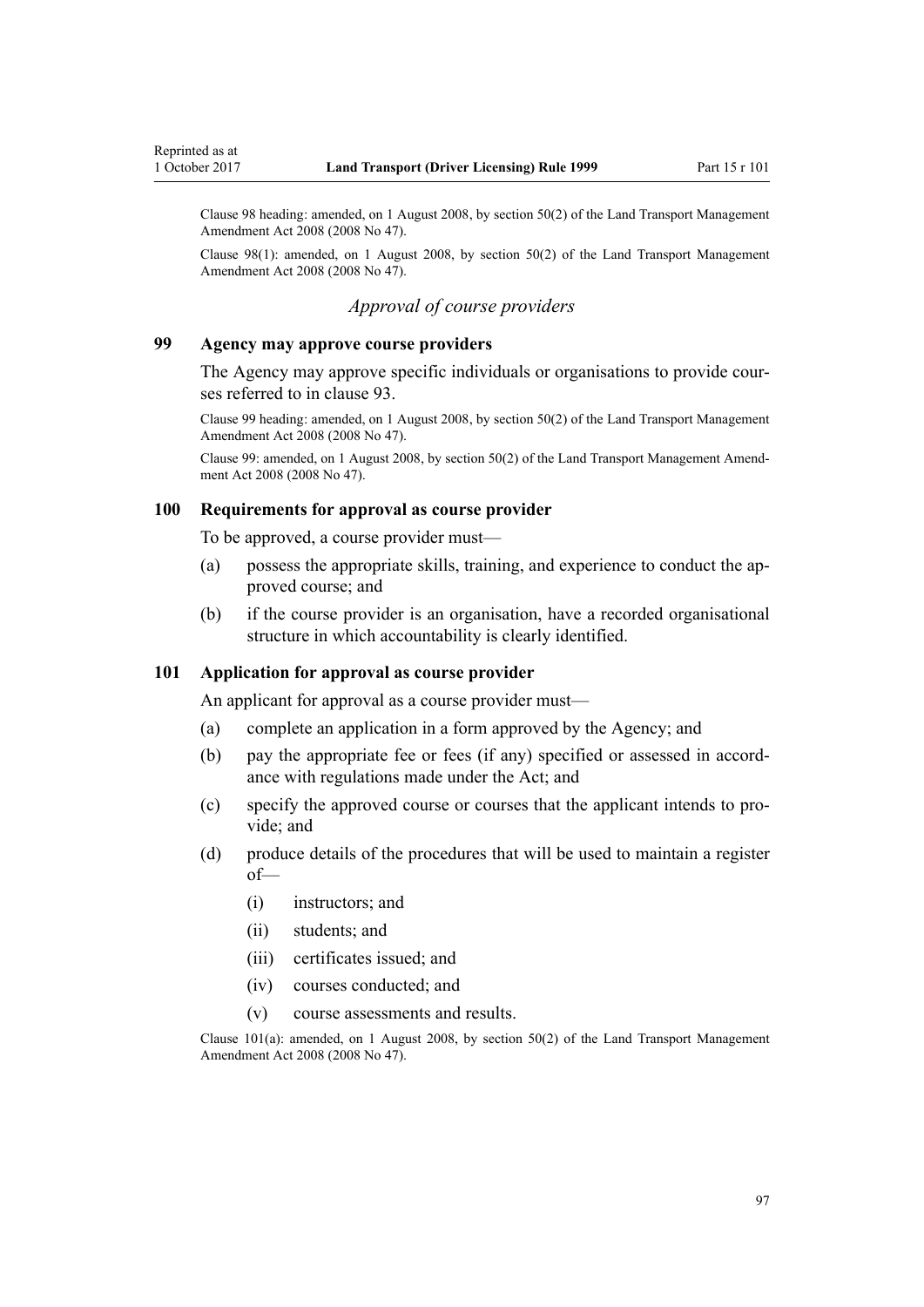### **102 Approval as course provider**

- (1) The Agency may approve a course provider if the applicant has complied with [clause 101](#page-96-0) and the Agency is satisfied that the course provider will meet the requirements specified in [clause 100](#page-96-0).
- (2) When approving a course provider, the Agency may impose conditions under which the course provider must conduct courses.
- (3) The Agency must issue a certificate to the approved course provider, specifying—
	- (a) the name of the course provider; and
	- (b) the name of the approved course or courses that the course provider is approved to provide.
- (4) It is a condition of approval as a course provider that—
	- (a) the course provider must only credit a person with completing an approved course if that person has successfully completed the course in accordance with the course syllabus; and
	- (b) the course provider must retain for at least 12 months after an approved course has been conducted a record of the matters specified in subparagraphs (i), (ii), (iv), and (v) of clauses  $101(d)$  in relation to that course; and
	- (c) the course provider must comply with any requirements made in writing by the Agency to the course provider arising out of any audit under [sec](http://prd-lgnz-nlb.prd.pco.net.nz/pdflink.aspx?id=DLM435602)[tion 198](http://prd-lgnz-nlb.prd.pco.net.nz/pdflink.aspx?id=DLM435602) of the Act.

Clause 102(1): amended, on 1 August 2008, by [section 50\(2\)](http://prd-lgnz-nlb.prd.pco.net.nz/pdflink.aspx?id=DLM1313622) of the Land Transport Management Amendment Act 2008 (2008 No 47).

Clause 102(2): amended, on 1 August 2008, by [section 50\(2\)](http://prd-lgnz-nlb.prd.pco.net.nz/pdflink.aspx?id=DLM1313622) of the Land Transport Management Amendment Act 2008 (2008 No 47).

Clause 102(3): amended, on 1 August 2008, by [section 50\(2\)](http://prd-lgnz-nlb.prd.pco.net.nz/pdflink.aspx?id=DLM1313622) of the Land Transport Management Amendment Act 2008 (2008 No 47).

Clause  $102(4)(c)$ : amended, on 1 August 2008, by [section 50\(2\)](http://prd-lgnz-nlb.prd.pco.net.nz/pdflink.aspx?id=DLM1313622) of the Land Transport Management Amendment Act 2008 (2008 No 47).

#### **103 Agency may revoke or suspend approval of course provider**

- (1) The Agency may, by notice in writing, revoke or suspend (in whole or in part) the approval of a course provider granted under clause 102 if—
	- (a) the course provider fails to comply with any instruction given under [sec](http://prd-lgnz-nlb.prd.pco.net.nz/pdflink.aspx?id=DLM435602)[tion 198](http://prd-lgnz-nlb.prd.pco.net.nz/pdflink.aspx?id=DLM435602) of the Act; or
	- (b) the course provider fails to comply with a requirement made in writing by the Agency to the course provider arising out of an audit under [sec](http://prd-lgnz-nlb.prd.pco.net.nz/pdflink.aspx?id=DLM435602)[tion 198](http://prd-lgnz-nlb.prd.pco.net.nz/pdflink.aspx?id=DLM435602) of the Act; or
	- (c) the course provider ceases to meet the requirements described in paragraphs (a) and (b) of [clause 100](#page-96-0).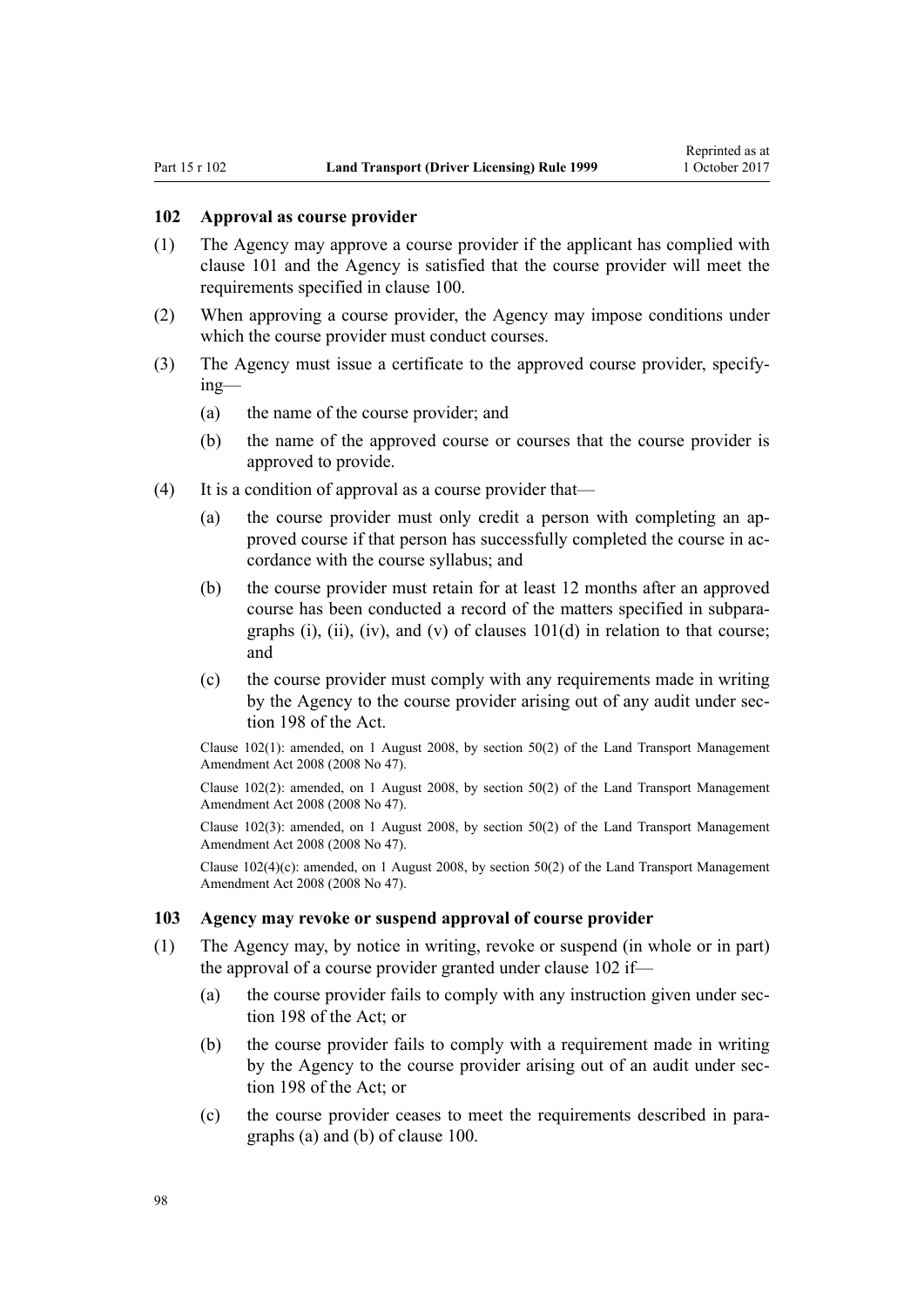## (2) The notice of revocation or suspension must—

Reprinted as at

- (a) state the date and time from which the approval is revoked or suspended, which must not be earlier than the date and time at which the notice is given to the course provider and, except in exceptional circumstances where public safety is at immediate risk, must not be less than 14 days after the date on which the notice is given; and
- (b) state the reason for the revocation or suspension; and
- (c) outline the rights of appeal given by [section 106](http://prd-lgnz-nlb.prd.pco.net.nz/pdflink.aspx?id=DLM435083) of the Act.

Clause 103 heading: amended, on 1 October 2011, by [clause 41\(1\)](http://prd-lgnz-nlb.prd.pco.net.nz/pdflink.aspx?id=DLM3956747) of the Land Transport (Driver Licensing) Amendment Rule 2011 (SR 2011/306).

Clause 103 heading: amended, on 1 August 2008, by [section 50\(2\)](http://prd-lgnz-nlb.prd.pco.net.nz/pdflink.aspx?id=DLM1313622) of the Land Transport Management Amendment Act 2008 (2008 No 47).

Clause 103(1): amended, on 1 October 2011, by [clause 41\(2\)](http://prd-lgnz-nlb.prd.pco.net.nz/pdflink.aspx?id=DLM3956747) of the Land Transport (Driver Licensing) Amendment Rule 2011 (SR 2011/306).

Clause 103(1): amended, on 1 August 2008, by [section 50\(2\)](http://prd-lgnz-nlb.prd.pco.net.nz/pdflink.aspx?id=DLM1313622) of the Land Transport Management Amendment Act 2008 (2008 No 47).

Clause 103(1)(b): amended, on 1 August 2008, by [section 50\(2\)](http://prd-lgnz-nlb.prd.pco.net.nz/pdflink.aspx?id=DLM1313622) of the Land Transport Management Amendment Act 2008 (2008 No 47).

Clause 103(2): amended, on 1 October 2011, by [clause 41\(3\)](http://prd-lgnz-nlb.prd.pco.net.nz/pdflink.aspx?id=DLM3956747) of the Land Transport (Driver Licensing) Amendment Rule 2011 (SR 2011/306).

Clause 103(2)(a): amended, on 1 October 2011, by [clause 41\(4\)](http://prd-lgnz-nlb.prd.pco.net.nz/pdflink.aspx?id=DLM3956747) of the Land Transport (Driver Licensing) Amendment Rule 2011 (SR 2011/306).

Clause 103(2)(b): amended, on 1 October 2011, by [clause 41\(5\)](http://prd-lgnz-nlb.prd.pco.net.nz/pdflink.aspx?id=DLM3956747) of the Land Transport (Driver Licensing) Amendment Rule 2011 (SR 2011/306).

# **Part 16**

# **Miscellaneous provisions relating to responsibilities of drivers**

#### **104 Prohibition on display of** "**L**" **plate except in appropriate circumstances**

A person must not drive, on a road, a motor vehicle that displays an "L" plate as specified in [clause 66](#page-66-0) unless that person—

- (a) holds a learner licence of the class that relates to that vehicle in accordance with [Schedule 3](#page-110-0); or
- (b) immediately prior to driving has been, or is about to be, accompanying the person in paragraph (a) in accordance with clause  $16(1)(a)$ ; or
- (c) holds a driving instructor or testing officer endorsement and is driving a vehicle used for purposes connected with that endorsement.

### **105 Prohibition on defacing, etc, driver licence or driver identification card**

A person must not deface, alter, or tamper with the characteristics or features of, or information displayed on, a driver licence or driver identification card.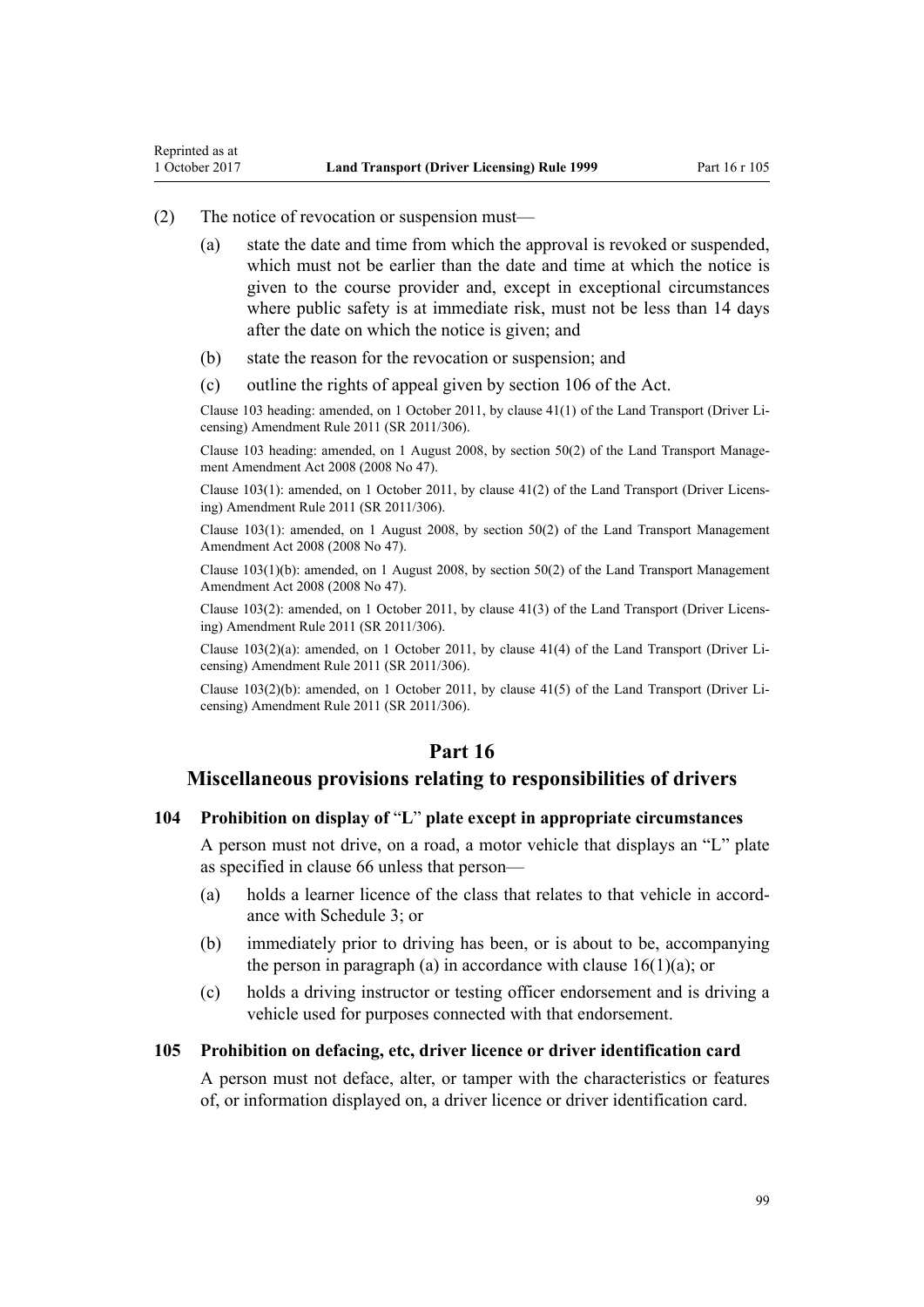# **Part 17 Transitional provisions**

*Driver licences continued in force by section 23(4) of Act*

# <span id="page-99-0"></span>**106 Equivalent class or type of driver licences and endorsements**

A person who was the holder of a licence of a class described in column 1 of the table to this clause that was in force immediately before 3 May 1999 is deemed to hold a licence or endorsement of the class described in column 2 of the table in relation to that licence on and from 3 May 1999 until it expires in accordance with [clause 112.](#page-101-0)

| <b>Existing licence held</b>                             | <b>Equivalent licence</b>                                                                        |
|----------------------------------------------------------|--------------------------------------------------------------------------------------------------|
| Class AM or Class AML                                    | Class 1L                                                                                         |
| Class A                                                  | Class $6$                                                                                        |
| Class AL                                                 | Class 6L                                                                                         |
| Class AR                                                 | Class 6R                                                                                         |
| Class B                                                  | Class 1                                                                                          |
| Class BL                                                 | Class 1L                                                                                         |
| Class BR                                                 | Class 1R                                                                                         |
| Class <sub>C</sub>                                       | Class 1 and a passenger endorsement                                                              |
| Class D                                                  | Class 4 and a passenger endorsement                                                              |
| Class DL and Class B                                     | Class 2L                                                                                         |
| Class E and any other licence except<br>G, H, I, or J    | Passenger endorsement                                                                            |
| Class FL                                                 | Class 1L                                                                                         |
| Class FL and Class B                                     | Class 2L                                                                                         |
| Class FR or Class F                                      | Class 4                                                                                          |
| Class G or Class I, plus any of<br>Classes B, C, D, or F | Forklift, roller, or wheels endorsement, or any<br>combination of those endorsements             |
| Class H or J, plus any of Classes B,<br>C, D, or F       | Tracks or forklift endorsement, or both                                                          |
| Class I, plus either Class B or Class<br>C               | Class 4 and forklift, roller, or wheels endorsement, or<br>any combination of those endorsements |
| Class J, plus either Class B or Class<br>C               | Class 4 and tracks or forklift endorsement, or both<br>endorsements                              |
| Class L plus any of Classes D, FR,<br>or <b>F</b>        | Class 5                                                                                          |
| Class LL, plus any of Classes F, FR,<br>D, I, or J       | Class 5L                                                                                         |
| Class N                                                  | Vehicle recovery endorsement                                                                     |

Clause 106 table: amended, on 4 October 1999, by [clause 21](http://prd-lgnz-nlb.prd.pco.net.nz/pdflink.aspx?id=DLM293690) of the Land Transport (Driver Licensing) Amendment Rule 1999 (SR 1999/302).

# Table to clause 106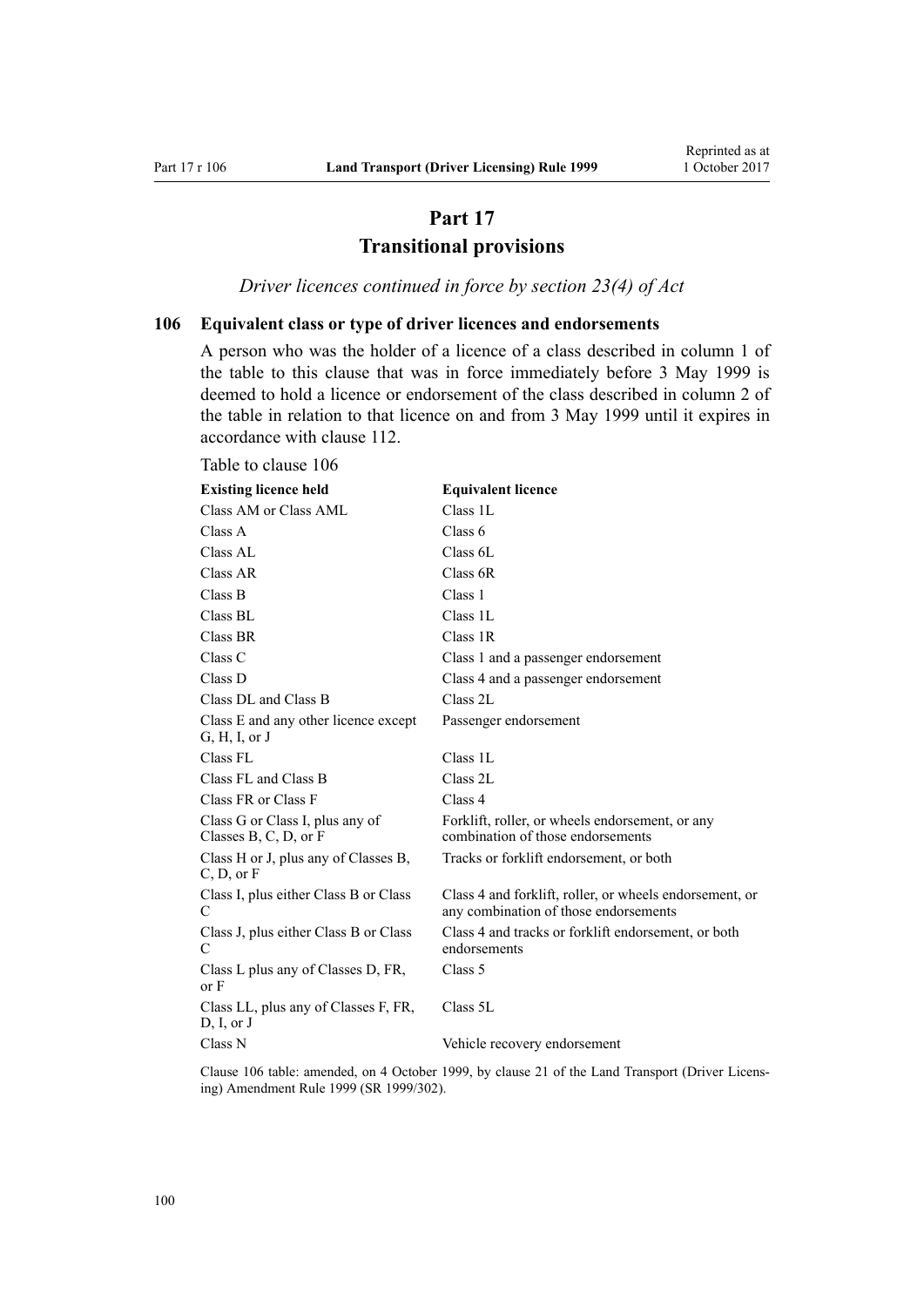# <span id="page-100-0"></span>**107 Holder of certificate of approval or provisional certificate of approval as driving instructor**

A person who was the holder of a certificate of approval or a provisional certificate of approval as a driving instructor issued under the Transport (Drivers Licensing) Regulations 1987 that was in force immediately before 3 May 1999 is deemed to hold a driving instructor endorsement on and from 3 May 1999 until it expires in accordance with [clause 112.](#page-101-0)

# **108 Holder of approval as testing officer**

A person who immediately before 3 May 1999 was appointed by the Agency as a testing officer is deemed to hold a testing officer endorsement on and from 3 May 1999 until it expires in accordance with [clause 112](#page-101-0).

Clause 108: amended, on 1 August 2008, by [section 50\(2\)](http://prd-lgnz-nlb.prd.pco.net.nz/pdflink.aspx?id=DLM1313622) of the Land Transport Management Amendment Act 2008 (2008 No 47).

# **109 Holder of hazardous substances endorsement**

A person who was the holder of a hazardous substances endorsement issued under the Transport (Drivers Licensing) Regulations 1987 that was in force immediately before 3 May 1999 is deemed to hold a dangerous goods endorsement on and from 3 May 1999 until it expires in accordance with [clause 112](#page-101-0).

## **110 Forklift drivers**

- (1) A person is deemed to hold a forklift endorsement on and from 3 May 1999 until it expires in accordance with [clause 112](#page-101-0) if, at the close of 2 May 1999, the person—
	- (a) held any current full driver licence of any class other than Class A; and
	- (b) had successfully completed a course or held a statement referred to in subclause (2).
- (2) The person must—
	- (a) have successfully completed a forklift course approved by the Occupational Safety and Health Service of the Department of Labour; or
	- (b) if an employee, have held a signed statement issued by his or her employer, certifying that that employee had been trained in the use of a forklift to standards in the Approved Code of Practice for Training Operators and Instructors of Powered Industrial Lift Trucks (Forklifts) 1995 (issued by the Secretary of Labour under the [Health and Safety in Em](http://prd-lgnz-nlb.prd.pco.net.nz/pdflink.aspx?id=DLM278828)[ployment Act 1992](http://prd-lgnz-nlb.prd.pco.net.nz/pdflink.aspx?id=DLM278828)); or
	- (c) if an independent contractor, have held a signed statement by the applicant—
		- (i) stating that the applicant had been trained in the use of a forklift to standards in the Approved Code of Practice for Training Operators and Instructors of Powered Industrial Lift Trucks (Forklifts)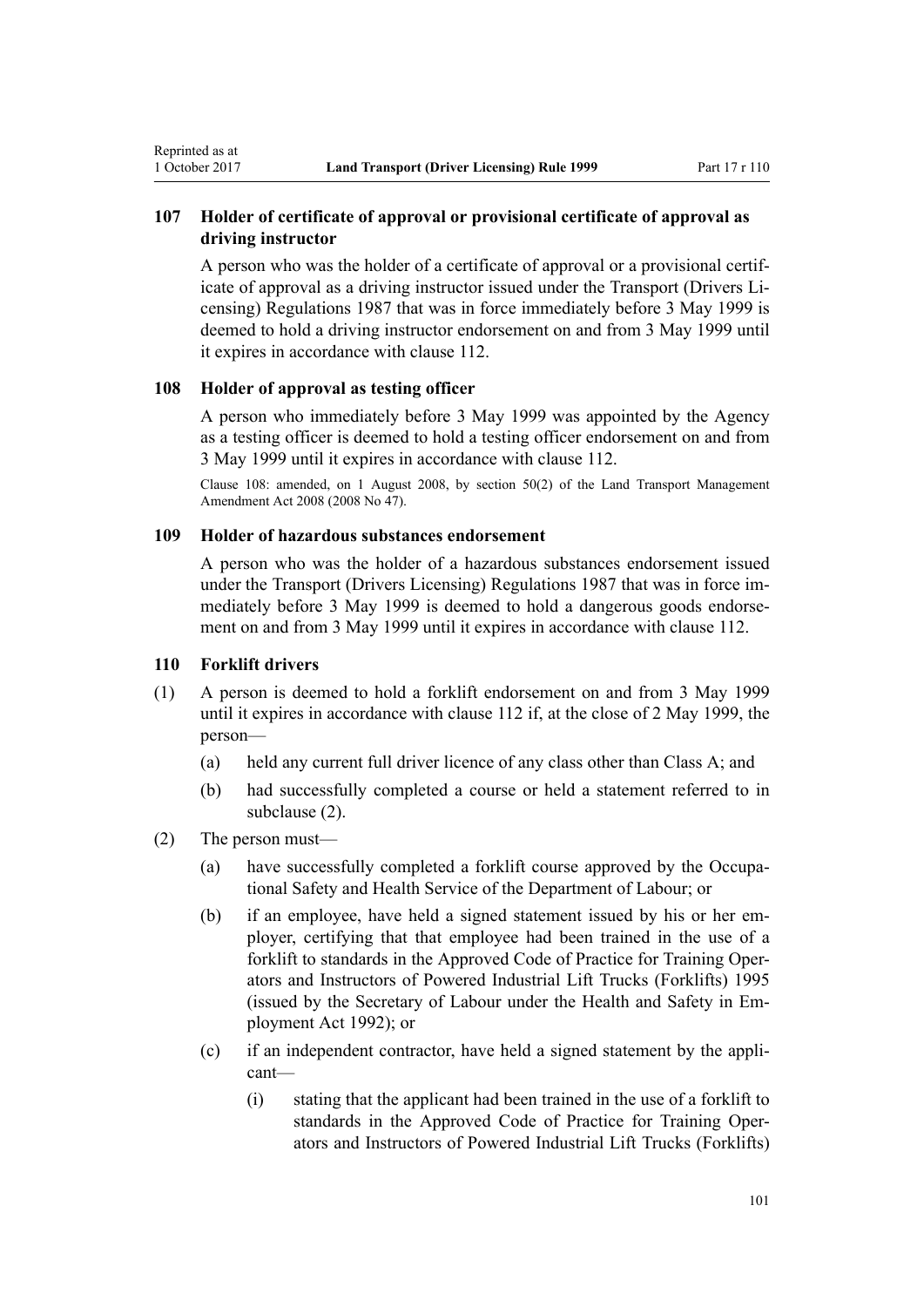1995 (issued by the Secretary of Labour under the [Health and](http://prd-lgnz-nlb.prd.pco.net.nz/pdflink.aspx?id=DLM278828) [Safety in Employment Act 1992](http://prd-lgnz-nlb.prd.pco.net.nz/pdflink.aspx?id=DLM278828)); and

(ii) specifying where the training was held.

<span id="page-101-0"></span>Clause 110: substituted, on 4 October 1999, by [clause 22](http://prd-lgnz-nlb.prd.pco.net.nz/pdflink.aspx?id=DLM293692) of the Land Transport (Driver Licensing) Amendment Rule 1999 (SR 1999/302).

#### **111 Conditions continue in force**

Any condition or restriction that, immediately before 3 May 1999, applied to any licence continued in force by [section 23\(4\)](http://prd-lgnz-nlb.prd.pco.net.nz/pdflink.aspx?id=DLM434552) of the Act continues to apply until the licence expires in accordance with clause 112.

## **112 Expiry of driver licences, etc**

- (1) A driver licence continued in force by [section 23\(4\)](http://prd-lgnz-nlb.prd.pco.net.nz/pdflink.aspx?id=DLM434552) of the Act, and any endorsement held in accordance with [clauses 107 to 110](#page-100-0), expires when the first of the following occurs:
	- (a) 60 days has elapsed after the date of the first birthday of the licence holder to occur on or after 3 May 1999; or
	- (b) the holder is issued with a temporary licence or a photographic driver licence under these rules; or
	- (c) if the person holds a driver identification card issued before 3 May 1999, when that identification card expires.
- (2) If the holder of a driver licence referred to in subclause (1) is absent from New Zealand on the date that the licence would (but for this subclause) expire under subclause (1), that driver licence expires on the earlier of—
	- (a) the expiry date specified on the licence:
	- (b) 1 October 2011.

Clause 112(2): substituted, on 1 October 2011, by [clause 42](http://prd-lgnz-nlb.prd.pco.net.nz/pdflink.aspx?id=DLM3956748) of the Land Transport (Driver Licensing) Amendment Rule 2011 (SR 2011/306).

#### **113 Obtaining new driver licence**

- (1) A person who is the holder of a licence or endorsement referred to in clause 112 may apply for the issue of the equivalent new photographic driver licence and, if applicable, an endorsement or endorsements specified in the table to [clause 106](#page-99-0).
- (2) A person referred to in subclause (1) is entitled to be issued with a driver licence and, if applicable, an endorsement or endorsements specified in the table to [clause 106](#page-99-0) if the person—
	- (a) makes an application in accordance with [clause 67;](#page-67-0) and
	- (b) *[Revoked]*
	- (ba) *[Revoked]*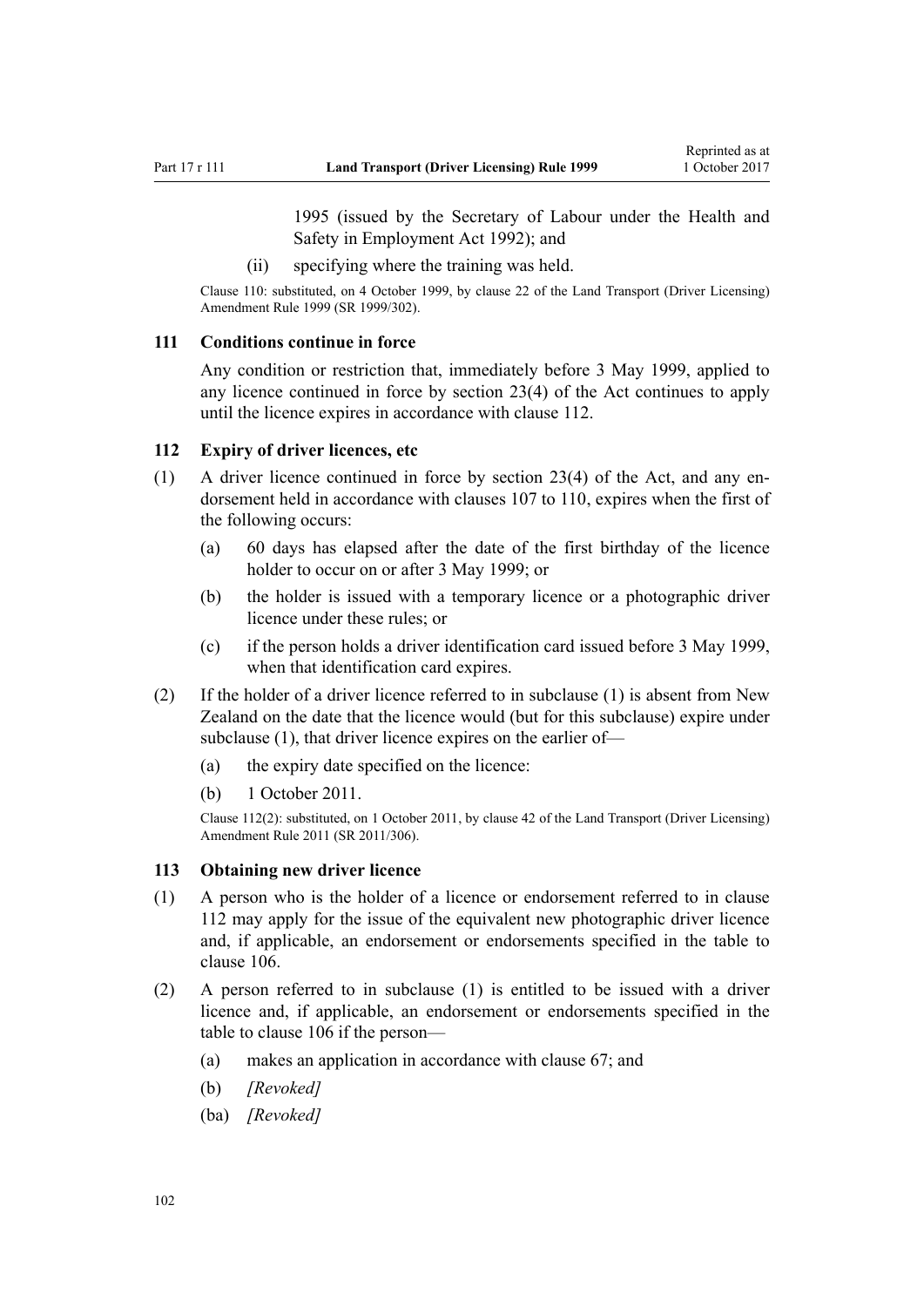- (c) produces the person's driver licence issued before 3 May 1999, if the person still has it; and
- (d) if the person's driver licence has been lost, stolen, or destroyed, or is defaced or mutilated or has become illegible, produces a statement signed by the person that the person no longer has the driver licence because it has been lost, stolen, or destroyed, or that it is defaced or mutilated or has become illegible; and
- (e) satisfies the applicable requirements of clauses 114 and [115.](#page-103-0)

Clause 113(2): amended, on 1 June 2006, by [clause 39](http://prd-lgnz-nlb.prd.pco.net.nz/pdflink.aspx?id=DLM376138) of the Land Transport (Driver Licensing) Amendment Rule 2006 (SR 2006/84).

Clause 113(2)(a): replaced, on 1 December 2014, by [clause 33\(1\)](http://prd-lgnz-nlb.prd.pco.net.nz/pdflink.aspx?id=DLM6216947) of the Land Transport (Driver Licensing) Amendment Rule 2014 (LI 2014/265).

Clause 113(2)(b): revoked, on 1 December 2014, by [clause 33\(2\)](http://prd-lgnz-nlb.prd.pco.net.nz/pdflink.aspx?id=DLM6216947) of the Land Transport (Driver Licensing) Amendment Rule 2014 (LI 2014/265).

Clause 113(2)(ba): revoked, on 1 December 2014, by [clause 33\(2\)](http://prd-lgnz-nlb.prd.pco.net.nz/pdflink.aspx?id=DLM6216947) of the Land Transport (Driver Licensing) Amendment Rule 2014 (LI 2014/265).

#### **114 Additional requirements relating to issue of passenger endorsements**

- (1) A person who, immediately before 3 May 1999, held a Class C or Class D licence and who applies under [clause 113](#page-101-0) for the issue of a passenger endorsement must—
	- (a) consent to the carrying out of checks as to whether or not the person is a fit and proper person to be the holder of a passenger endorsement, and consent to the carrying out of those checks from time to time during the period of validity of the endorsement; and
	- (b) be a person who the Agency is satisfied in accordance with [clause 35\(1\)](#page-46-0) is a fit and proper person to be the holder of a passenger endorsement; and
	- (c) if, in the 12 months immediately preceding the application the person has not successfully undergone a medical examination in accordance with regulation 26J and regulation 8(2)(a) of the Transport (Drivers Licensing) Regulations 1987, produce a medical certificate in accordance with [clause 44.](#page-52-0)
- (2) *[Revoked]*

Reprinted as at

Clause 114(1): amended, on 1 October 2011, by [clause 43\(1\)](http://prd-lgnz-nlb.prd.pco.net.nz/pdflink.aspx?id=DLM3956749) of the Land Transport (Driver Licensing) Amendment Rule 2011 (SR 2011/306).

Clause 114(1)(a): amended, on 4 October 1999, by [clause 24](http://prd-lgnz-nlb.prd.pco.net.nz/pdflink.aspx?id=DLM293695) of the Land Transport (Driver Licensing) Amendment Rule 1999 (SR 1999/302).

Clause 114(1)(b): amended, on 1 August 2008, by [section 50\(2\)](http://prd-lgnz-nlb.prd.pco.net.nz/pdflink.aspx?id=DLM1313622) of the Land Transport Management Amendment Act 2008 (2008 No 47).

Clause 114(2): revoked, on 1 October 2011, by [clause 43\(2\)](http://prd-lgnz-nlb.prd.pco.net.nz/pdflink.aspx?id=DLM3956749) of the Land Transport (Driver Licensing) Amendment Rule 2011 (SR 2011/306).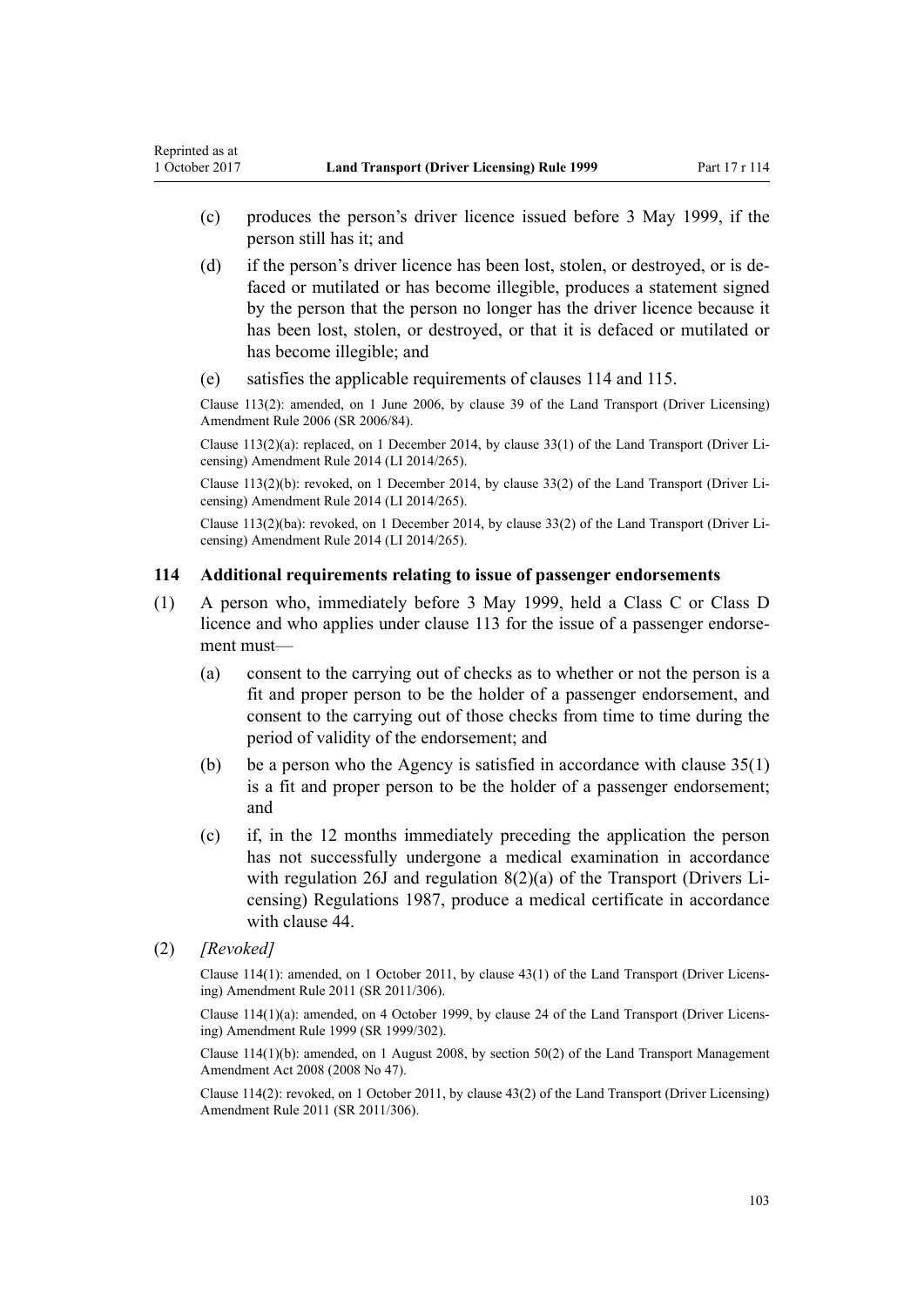#### <span id="page-103-0"></span>**115 Additional requirements relating to issue of vehicle recovery endorsement**

A person who, immediately before 3 May 1999, held a Class N licence and who applies under [clause 113](#page-101-0) to obtain a vehicle recovery endorsement must—

- (a) consent to the carrying out of checks as to whether or not the person is a fit and proper person to be the holder of a vehicle recovery endorsement, and consent to the carrying out of those checks from time to time during the period of validity of the endorsement; and
- (b) be a person who the Agency is satisfied in accordance with [clause 35\(1\)](#page-46-0) is a fit and proper person to be the holder of a vehicle recovery endorsement; and
- (c) if, in the 12 months immediately preceding the application, the person has not successfully undergone a medical examination in accordance with regulation 26J and regulation 8(2)(a) of the Transport (Drivers Licensing) Regulations 1987, produce a medical certificate in accordance with clause 44

Clause 115(a): amended, on 4 October 1999, by [clause 25](http://prd-lgnz-nlb.prd.pco.net.nz/pdflink.aspx?id=DLM293696) of the Land Transport (Driver Licensing) Amendment Rule 1999 (SR 1999/302).

Clause 115(b): amended, on 1 August 2008, by [section 50\(2\)](http://prd-lgnz-nlb.prd.pco.net.nz/pdflink.aspx?id=DLM1313622) of the Land Transport Management Amendment Act 2008 (2008 No 47).

#### **116 Person holding more than 1 class of licence**

- (1) A person who, immediately before 3 May 1999, held more than 1 class of driver licence (not including any Class AL, Class AR, or Class A licence), is entitled to be issued with the highest class of driver licence to which any of the person's licences issued before 3 May 1999 are equivalent in accordance with the table to [clause 106](#page-99-0).
- (2) Despite subclause (1), a person who, on 3 May 1999, held a Class AL, Class AR, or Class A licence in addition to any other class of driver licence is entitled to become the holder of, respectively, a Class 6L, 6R or Class 6 licence in addition to any other class of driver licence to which any of the person's licences issued before 3 May 1999 are equivalent in accordance with the table to [clause 106](#page-99-0).

# **117 Person issued with learner or restricted licence**

A person who is issued with a learner or restricted licence in accordance with [clause 113](#page-101-0) must comply with the applicable requirements of [Part 4](#page-25-0) in order to obtain a full licence.

# **118 Provision relating to time for which licence held**

For the purposes of periods specified in [Parts 4](#page-25-0) and [5](#page-39-0), a person is deemed to have held a driver licence of a class existing on or after 3 May 1999 for the same length of time that they held the corresponding class of driver licence (in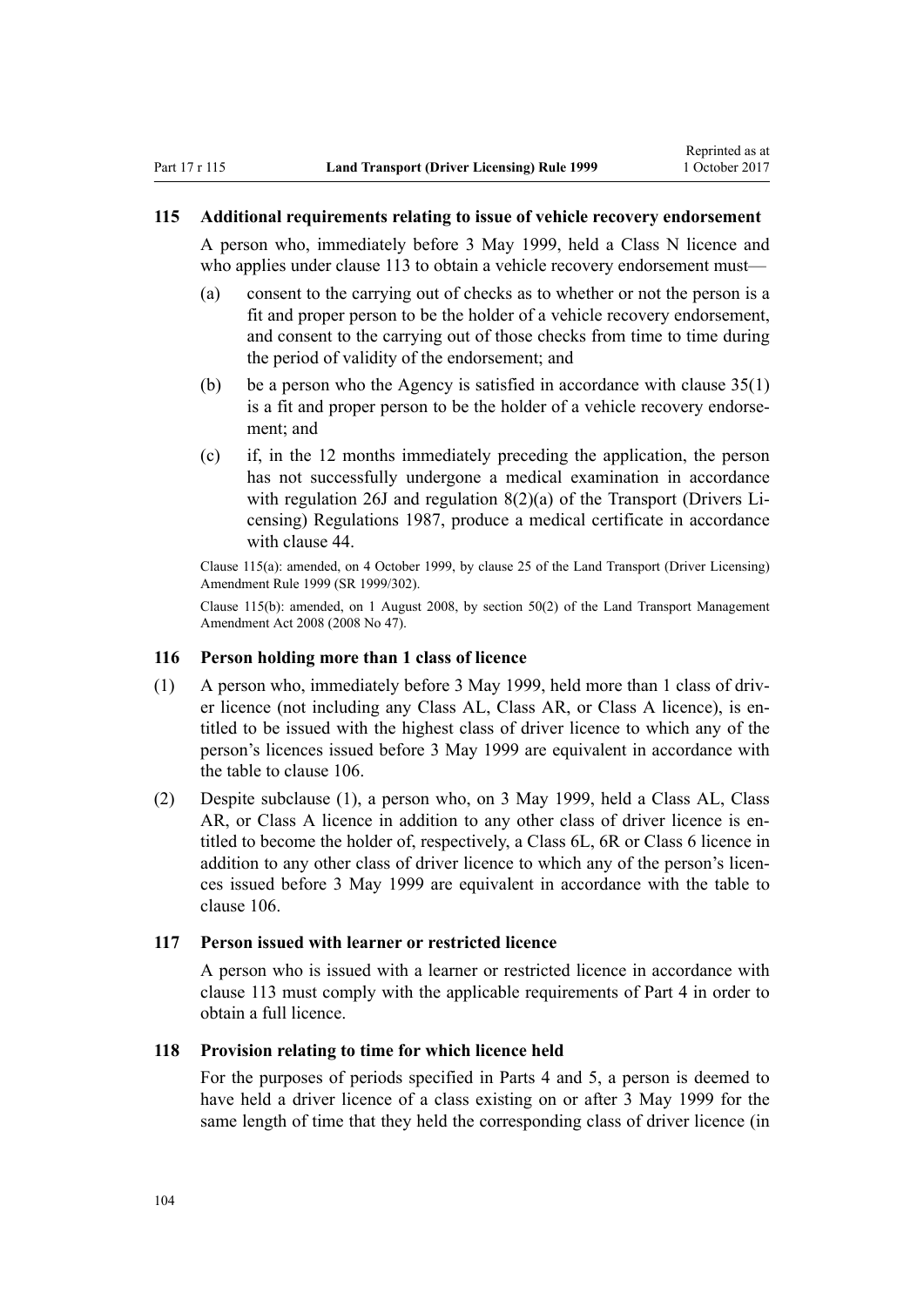accordance with the table to [clause 106\)](#page-99-0) that existed immediately before 3 May 1999.

*Period of validity of licences and endorsements issued under this Part*

# **119 Period of validity of licences issued under this Part**

#### *[Revoked]*

Clause 119: revoked, on 1 December 2014, by [clause 34](http://prd-lgnz-nlb.prd.pco.net.nz/pdflink.aspx?id=DLM6216948) of the Land Transport (Driver Licensing) Amendment Rule 2014 (LI 2014/265).

#### **120 Period of validity of endorsements issued under this Part**

- (1) A dangerous goods endorsement issued under [clause 113](#page-101-0) expires on the date that the holder's hazardous substances endorsement issued under the Transport (Drivers Licensing) Regulations 1987 would have expired.
- (2) A passenger endorsement issued to a person who, immediately before 3 May 1999 was the holder of a Class D licence, expires 12 months after its date of issue.
- (3) A special-type vehicle endorsement issued under [clause 113](#page-101-0) expires in accordance with [clause 61.](#page-61-0)
- (4) An endorsement issued under [clause 113](#page-101-0), other than an endorsement referred to in subclauses (1) to (3), may be issued for a period of 1 year or a period of 5 years.

Clause 120(3): replaced, on 1 December 2014, by [clause 35](http://prd-lgnz-nlb.prd.pco.net.nz/pdflink.aspx?id=DLM6216949) of the Land Transport (Driver Licensing) Amendment Rule 2014 (LI 2014/265).

Clause 120(4): substituted, on 4 October 1999, by [clause 26](http://prd-lgnz-nlb.prd.pco.net.nz/pdflink.aspx?id=DLM293697) of the Land Transport (Driver Licensing) Amendment Rule 1999 (SR 1999/302).

*Transitional provision relating to driver licences expired, suspended, etc, when rule comes into force*

# **121 Person disqualified or holding expired or suspended driver licence not required to have held learner or restricted licence**

- (1) Subject to this clause, a person specified in subclause (1A) who applies for the issue of a driver licence under this rule must pass—
	- (a) the appropriate theory test or tests under [clause 45](#page-54-0) for the particular class of licence sought; and
	- (b) the appropriate practical driving test or tests under [clauses 48](#page-55-0) or [49](#page-55-0) for the particular class of licence sought.
- (1A) The specified persons are persons who, at the close of 2 May 1999,—
	- (a) were disqualified from holding or obtaining a driver licence; or
	- (b) were holders of driver licences issued under the [Transport \(Vehicle and](http://prd-lgnz-nlb.prd.pco.net.nz/pdflink.aspx?id=DLM90414) [Driver Registration and Licensing\) Act 1986](http://prd-lgnz-nlb.prd.pco.net.nz/pdflink.aspx?id=DLM90414), or any former enactment, that were suspended, expired, or revoked; or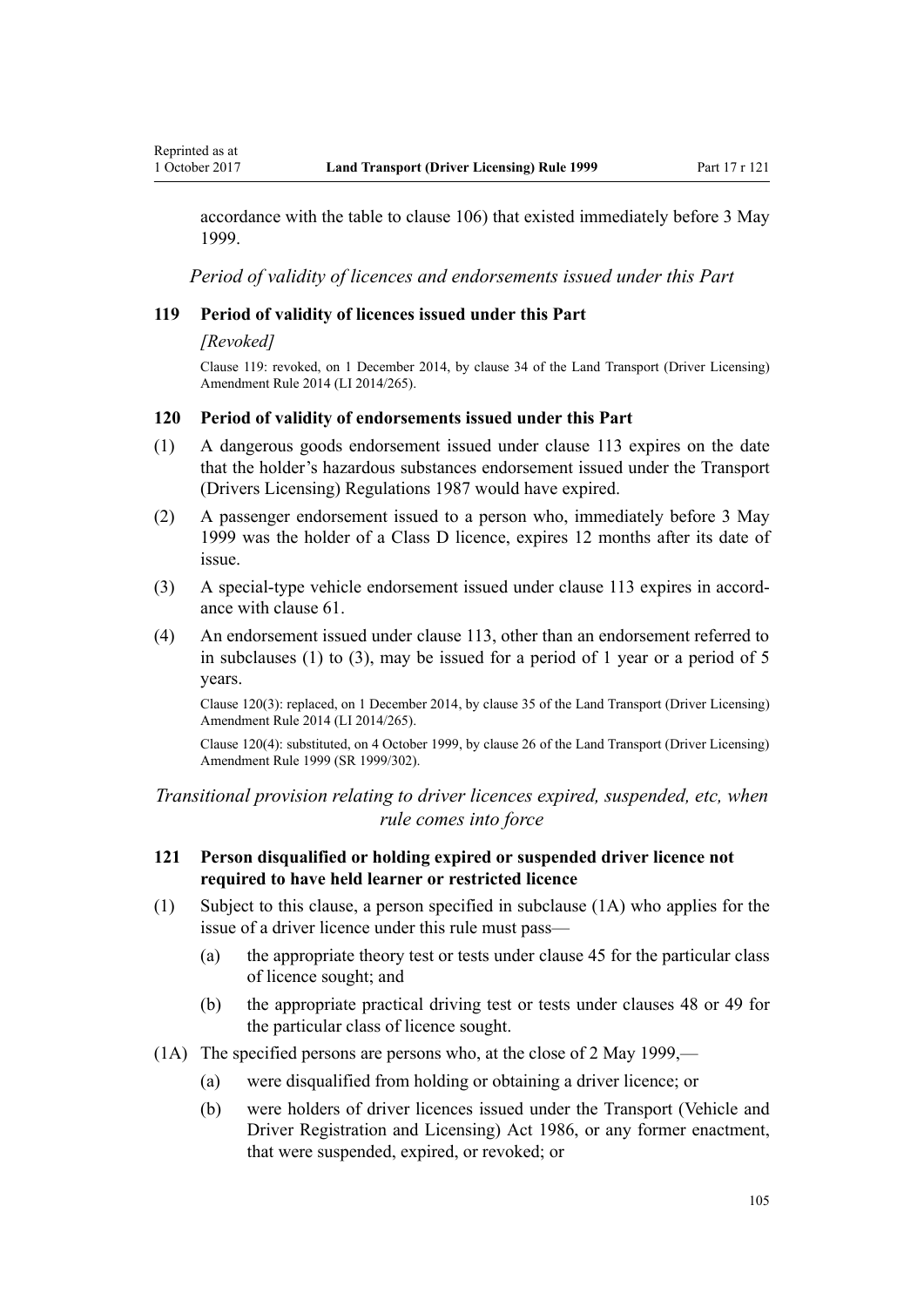- (c) were 71 years of age or more and held any expired driver licence.
- (2) If the person referred to in subclause (1) was the holder of a learner licence, all the requirements of [clause 17](#page-28-0) and [clause 19](#page-30-0) apply.
- (3) If the person referred to in subclause (1) was the holder of a restricted licence all the requirements of [clause 19](#page-30-0) apply.

Clause 121(1): substituted, on 4 October 1999, by [clause 27](http://prd-lgnz-nlb.prd.pco.net.nz/pdflink.aspx?id=DLM293698) of the Land Transport (Driver Licensing) Amendment Rule 1999 (SR 1999/302).

Clause 121(1A): inserted, on 4 October 1999, by [clause 27](http://prd-lgnz-nlb.prd.pco.net.nz/pdflink.aspx?id=DLM293698) of the Land Transport (Driver Licensing) Amendment Rule 1999 (SR 1999/302).

# *Transitional provision relating to renewal of P, I, O, and V endorsement*

Heading: added, on 4 October 1999, by [clause 28](http://prd-lgnz-nlb.prd.pco.net.nz/pdflink.aspx?id=DLM293699) of the Land Transport (Driver Licensing) Amendment Rule 1999 (SR 1999/302).

#### **122 P, I, O, and V endorsements may be re-issued for 12 months**

- (1) A person who, on 4 October 1999, holds a current P, I, O, or V licence endorsement that was issued for 5 years may surrender the person's endorsement to the Agency and apply for a new endorsement of the type surrendered.
- (2) If the applicant complies with [clauses 9 to 11](#page-20-0) and [14](#page-25-0), the Agency must issue the endorsement for 12 months beginning on its date of issue.

Clause 122: added, on 4 October 1999, by [clause 28](http://prd-lgnz-nlb.prd.pco.net.nz/pdflink.aspx?id=DLM293699) of the Land Transport (Driver Licensing) Amendment Rule 1999 (SR 1999/302).

Clause 122(1): amended, on 1 August 2008, by [section 50\(2\)](http://prd-lgnz-nlb.prd.pco.net.nz/pdflink.aspx?id=DLM1313622) of the Land Transport Management Amendment Act 2008 (2008 No 47).

Clause 122(2): amended, on 1 August 2008, by [section 50\(2\)](http://prd-lgnz-nlb.prd.pco.net.nz/pdflink.aspx?id=DLM1313622) of the Land Transport Management Amendment Act 2008 (2008 No 47).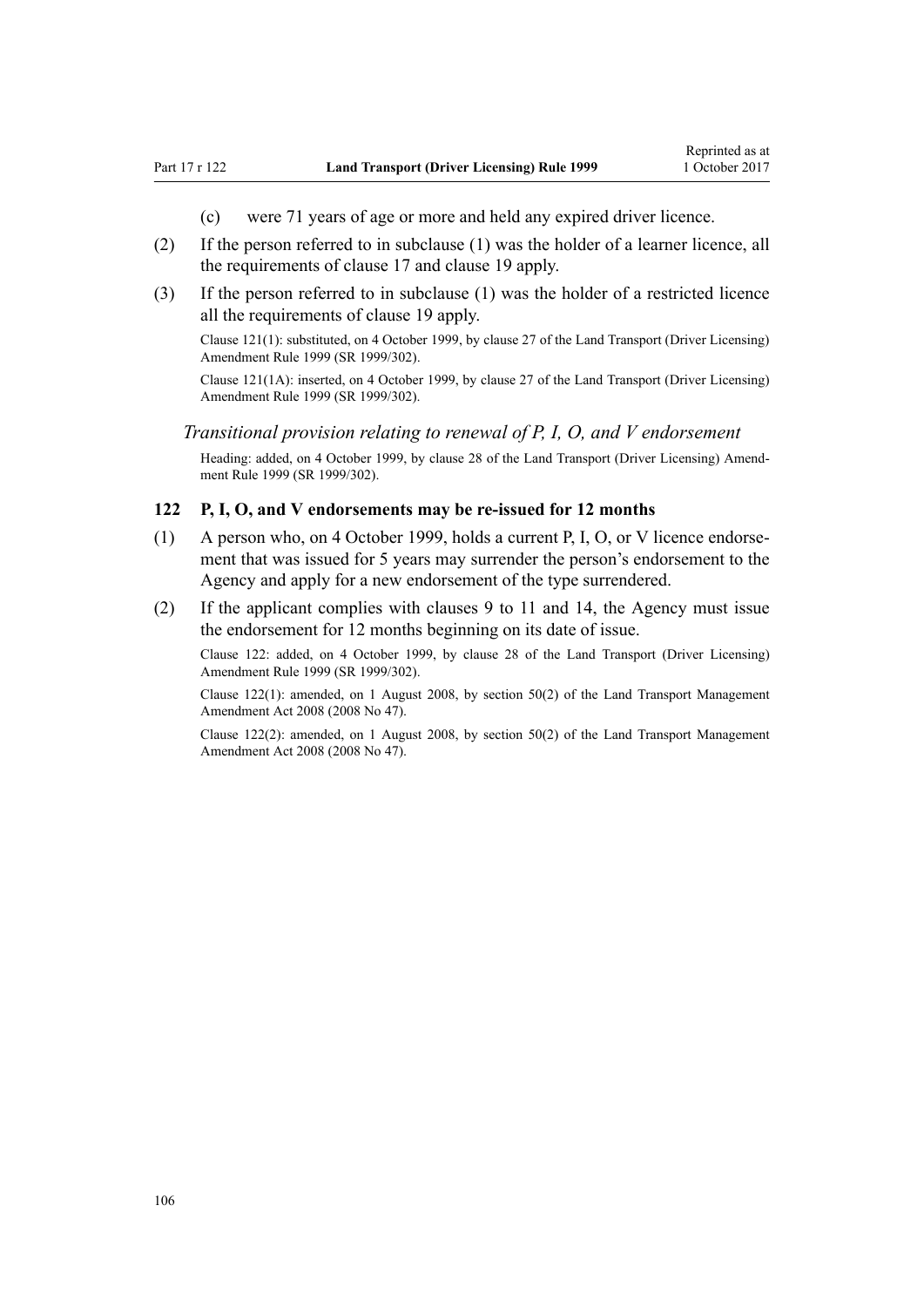# **Schedule 1 Objective of the rule**

This rule specifies the requirements for obtaining and renewing a driver licence in New Zealand. It sets out the requirements for the holder of a driver licence to obtain or renew a licence endorsement that will enable the endorsement holder to use a motor vehicle for specified activities. The rule also specifies the requirements for those who provide services related to the licensing of drivers.

The overarching objective of the rule is to make significant gains in land transport safety through the implementation of an improved system for driver licensing. Changes in the new system affect young and novice drivers, disqualified and unlicensed drivers, older drivers, commercial drivers, and overseas visitors and immigrants who wish to drive in New Zealand. These changes are aimed, in particular, at reducing the exposure of young drivers (between the ages of 15 and 24 years) to road crashes; reducing the crash risk of other novice drivers; reducing the numbers of drivers who drive while unlicensed or disqualified; having better-prepared and better-skilled drivers; improving enforcement and deterrence; improving driver attitudes; and developing a more positive road safety culture.

Major policy changes to the driver licensing system were authorised by the [Land](http://prd-lgnz-nlb.prd.pco.net.nz/pdflink.aspx?id=DLM433612) [Transport Act 1998.](http://prd-lgnz-nlb.prd.pco.net.nz/pdflink.aspx?id=DLM433612) These included the requirement to have photographs on driver licences, and the mandatory carriage of driver licences.

Within the framework of the major driver licensing policy changes, the rule gives effect to a new graduated classification system of licensing drivers so they have the necessary skills and experience to drive different types of vehicle. There are new testing requirements for obtaining a licence that emphasise skills, such as hazard perception, that are equally as important as vehicle-control skills for safe driving. The rule introduces ten-yearly licence renewal and relaxes the renewal regime for older drivers. It sets out a new system of driver licence endorsements and rationalises and updates the requirements for the medical and "fit and proper person" checking of drivers who drive for a living and drivers of specific classes or types of vehicles. The rule also introduces new requirements governing driver licensing course providers, driving instructors, and testing officers.

Many features of the previous driver licensing system are still relevant and these have been retained. In some cases, notably the Graduated Driver Licensing System, those features have been modified to improve them.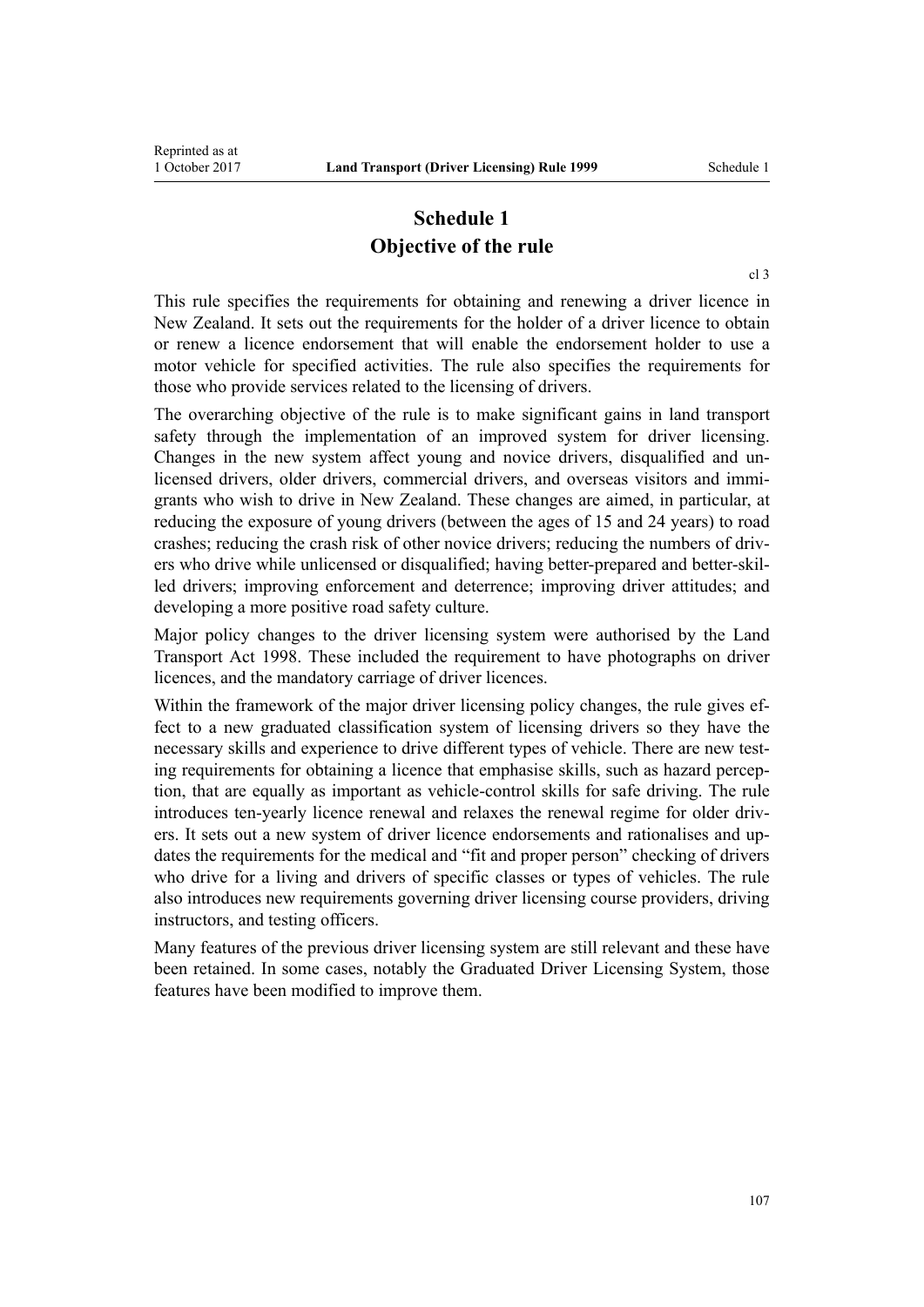# **Schedule 2 Consultation carried out under section 161(2) of the Act**

[cl 4](#page-18-0)

In 1994, the Land Transport Authority (**LTSA**) began a major review of the system for licensing drivers in New Zealand, which has involved widespread public consultation. This has included the release in 1996 of 9 discussion papers outlining policy options for public comment. Five hundred and thirty-five formal submissions were received on the discussion papers. In response to a nationwide newspaper questionnaire, 41 000 members of the public expressed their views on the broad options for changes to the driver licensing system.

In March 1997, the LTSA released, for consideration by interested groups, government agencies, and the public, its proposed policies for changes to the driver licensing system. The proposed policy document was issued, in place of the usual first (red) draft of a proposed rule, in recognition of the widespread public interest in driver licensing and in order to seek comments and receive feedback from interested parties on the proposed changes. More than 4 000 copies of the document were issued and 554 submissions were received.

The submissions received on the proposed policy document, along with others received in the course of the review, were considered and decisions arrived at on proposed changes to the driver licensing system. These formed the policy framework for the first legal draft (yellow draft) of the Driver Licensing Rule.

The yellow draft rule was released for public consultation in November 1997. The draft rule was publicised in metropolitan and regional newspapers throughout New Zealand, in the *New Zealand Gazette*, and in other relevant publications. It was sent to libraries and transport authorities overseas and was made available on the Internet. Copies were also sent to individuals and organisations that had expressed an interest in the rule or who had commented on the proposed policy document. The LTSA received 85 written submissions on the yellow draft.

At the same time as the LTSA released the yellow draft of the rule, Parliament's Transport and Environment Select Committee sought public submissions on the Land Transport Bill, which authorised the major policy changes for the new driver licensing system. Submissions on the Bill closed on 28 February 1998 and the Select Committee held hearings in March/April 1998 to consider the submissions. The [Land](http://prd-lgnz-nlb.prd.pco.net.nz/pdflink.aspx?id=DLM433612) [Transport Act 1998](http://prd-lgnz-nlb.prd.pco.net.nz/pdflink.aspx?id=DLM433612) was passed by Parliament on 3 December 1998.

The green draft rule was released for selected industry consultation, focussing on changes since the yellow draft rule on 4 December 1998. Meetings to discuss the green draft were held with industry representatives in Auckland, Christchurch, and Wellington. The LTSA received 41 written submissions on the green draft. Approval was given for the policy positions adopted in this rule by Cabinet in February 1999.

Overseas best practice and New Zealand's international obligations have been taken into account in developing the rule, and the rule has been subjected to overseas peer review. Privacy, civil liberty, and human rights have also been addressed and both pri-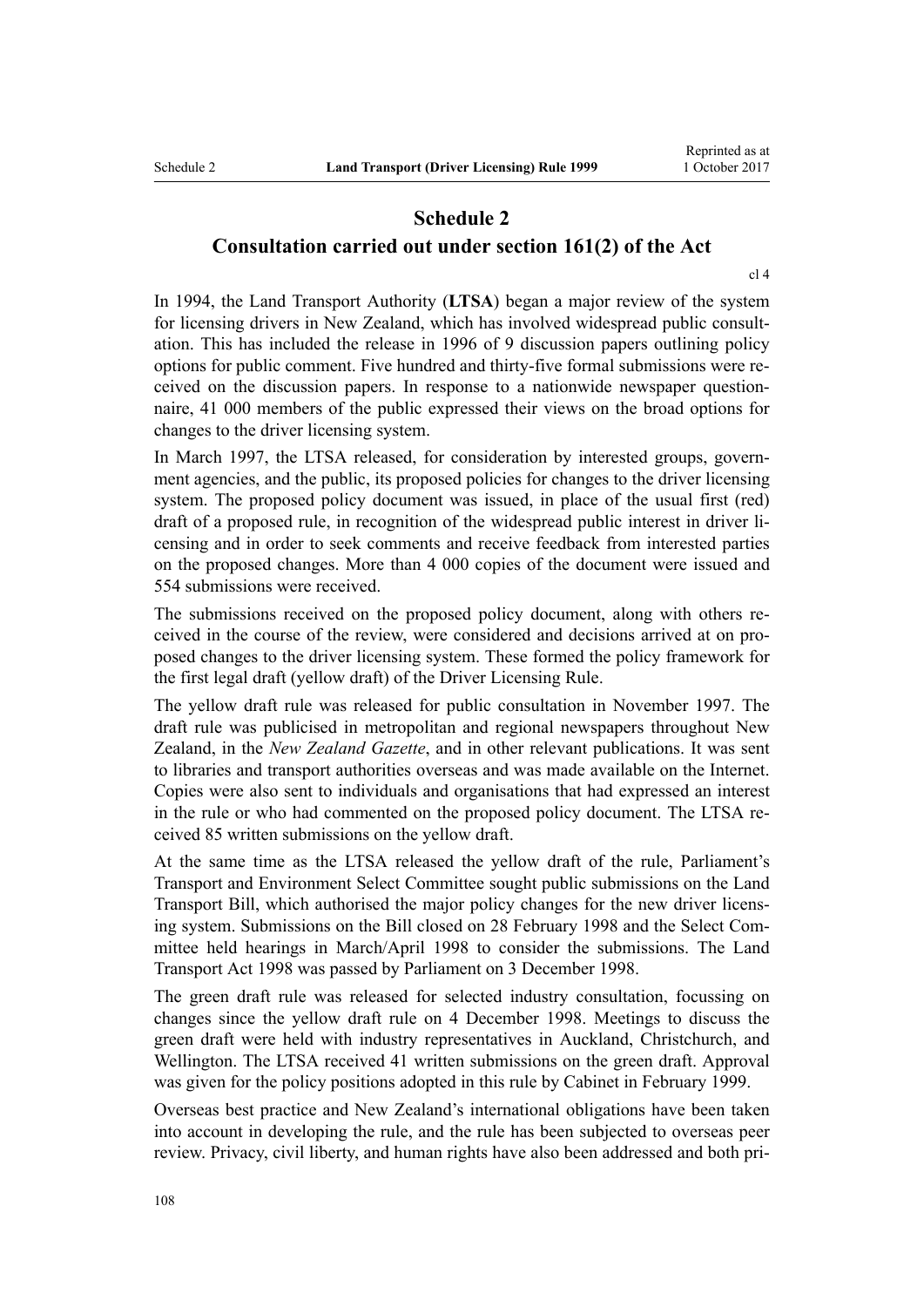vacy and human rights impact assessments have been prepared and made available to the public.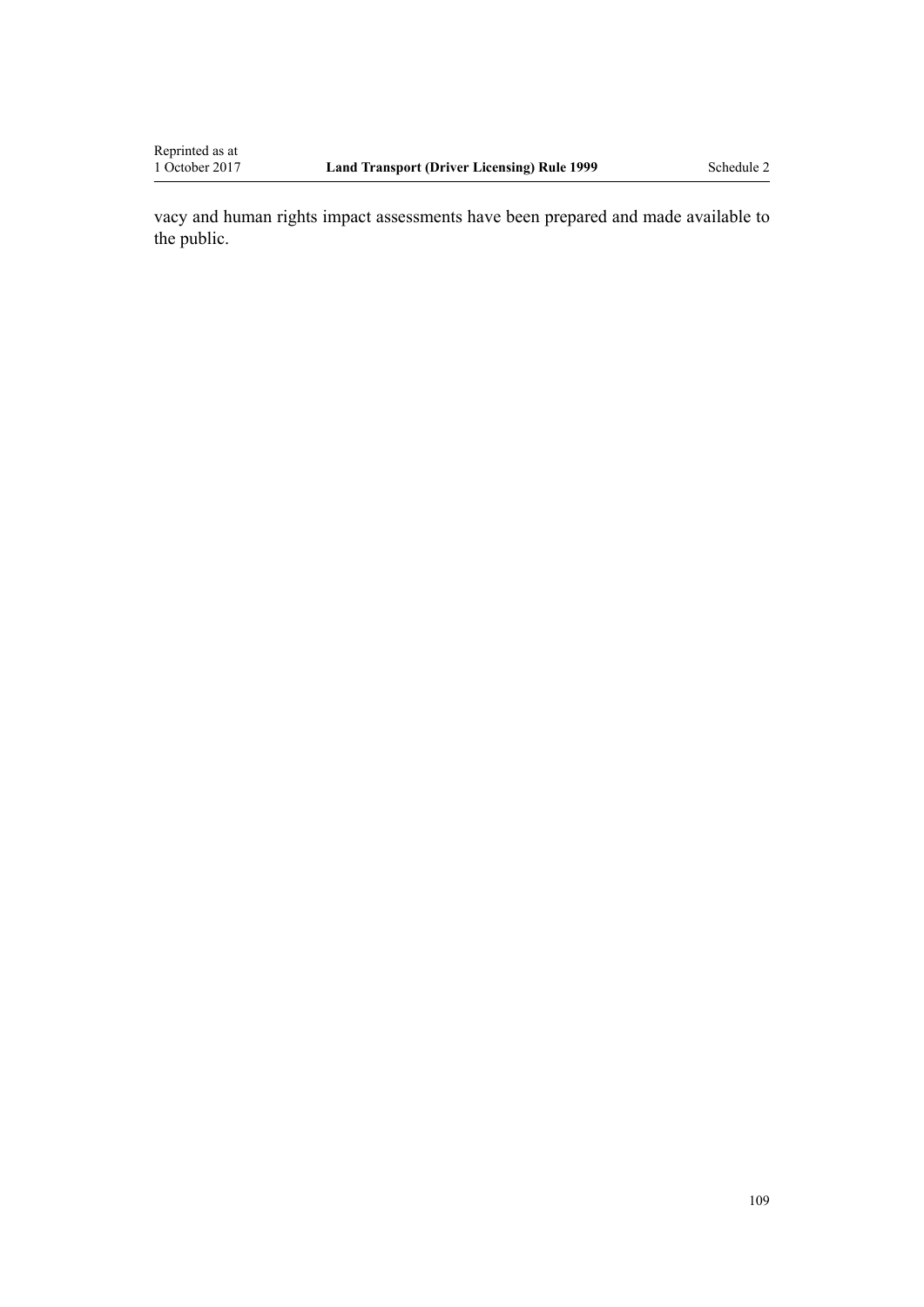### **Schedule 2A Transitional, savings, and related provisions**

[cl 5A](#page-20-0)

Schedule 2A: inserted, on 1 December 2014, by [clause 36](http://prd-lgnz-nlb.prd.pco.net.nz/pdflink.aspx?id=DLM6216950) of the Land Transport (Driver Licensing) Amendment Rule 2014 (LI 2014/265).

### *Provision relating to Land Transport (Driver Licensing) Amendment Rule 2014*

### **Transitional provision in relation to existing licences of Class 1L, Class 1R, Class 6L, or Class 6R**

This rule, as amended by the [Land Transport \(Driver Licensing\) Amendment](http://prd-lgnz-nlb.prd.pco.net.nz/pdflink.aspx?id=DLM6216900) [Rule 2014,](http://prd-lgnz-nlb.prd.pco.net.nz/pdflink.aspx?id=DLM6216900) applies to a licence of Class 1L, Class 1R, Class 6L, or Class 6R that was issued before the date on which the Land Transport (Driver Licensing) Amendment Rule 2014 came into force, except that—

- (a) nothing in [clause 60](#page-60-0) (as amended by the [Land Transport \(Driver Licens](http://prd-lgnz-nlb.prd.pco.net.nz/pdflink.aspx?id=DLM6216900)[ing\) Amendment Rule 2014](http://prd-lgnz-nlb.prd.pco.net.nz/pdflink.aspx?id=DLM6216900)) has the effect of changing the expiry date as expressed on the licence; and
- (b) clause  $67(1A)(a)(i)$  and (2B) does not apply in respect of the first renewal of the licence to occur after the date on which the [Land Transport](http://prd-lgnz-nlb.prd.pco.net.nz/pdflink.aspx?id=DLM6216900) [\(Driver Licensing\) Amendment Rule 2014](http://prd-lgnz-nlb.prd.pco.net.nz/pdflink.aspx?id=DLM6216900) came into force; and
- (c) for the purpose of any reinstatement of any such licence under [clauses](#page-69-0) [67A](#page-69-0), [67B,](#page-71-0) or [67C](#page-71-0),—
	- (i) [clause 67A\(8\)](#page-69-0) must be read as if it requires that the person comply with [clause 67](#page-67-0) if the licence has expired or will expire within the following 12 months; and
	- (ii) [clause 67B\(5\)](#page-71-0) must be read as if it requires that the person comply with [clause 67](#page-67-0) if the licence has expired or will expire within the following 12 months; and
	- (iii) clause  $67C(5)$  must be read as if it requires that the person comply with [clause 67](#page-67-0) if the licence has expired or will expire within the following 12 months.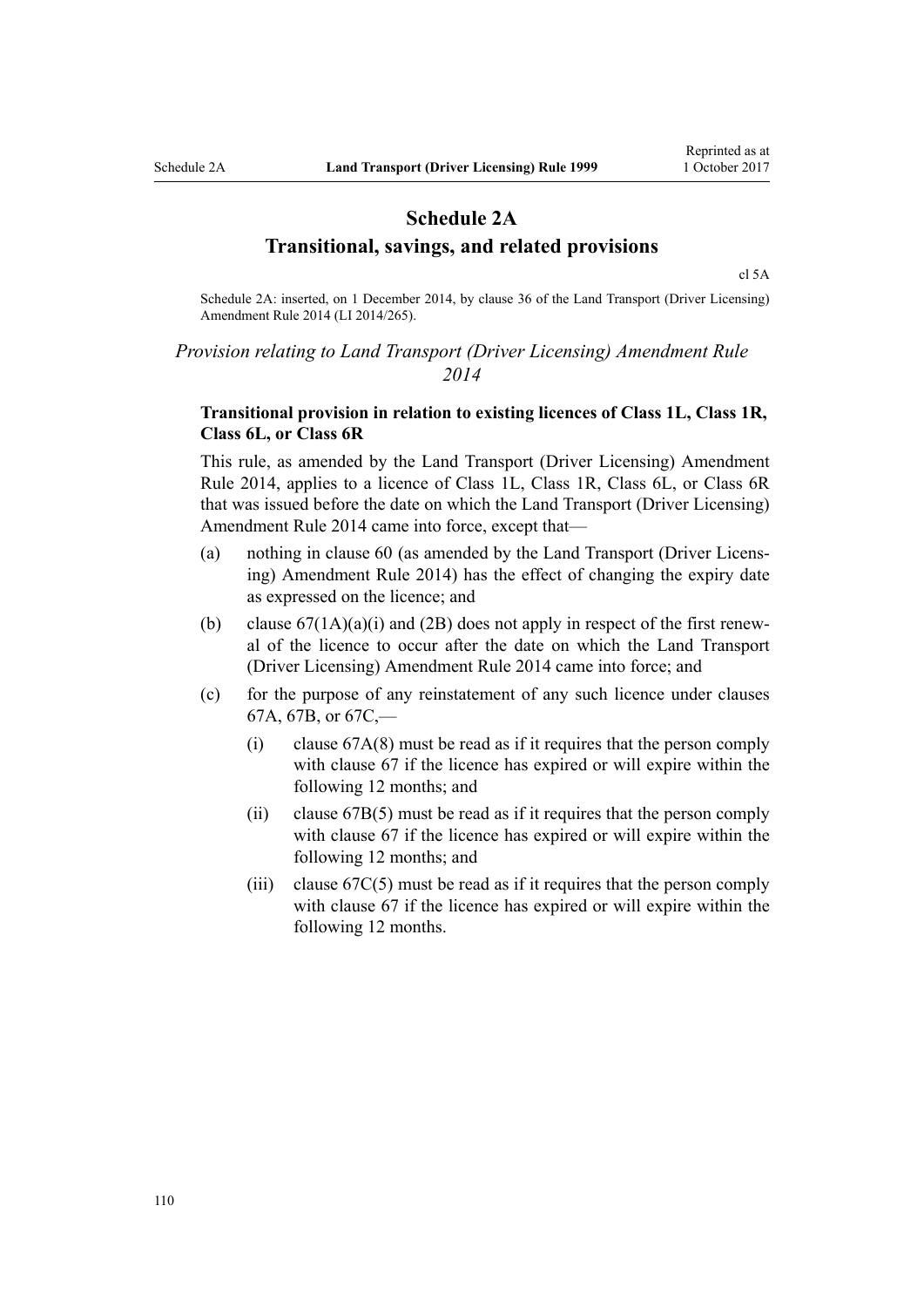# **Schedule 3 Classes of driver licence**

[cl 7](#page-20-0)

Schedule 3: replaced, on 1 April 2012, by [clause 44](http://prd-lgnz-nlb.prd.pco.net.nz/pdflink.aspx?id=DLM3956523) of the Land Transport (Driver Licensing) Amendment Rule 2011 (SR 2011/306).

| <b>Licence classes</b> |      |                                                                                                                                                                                                                                                                                                                                |     | Motor vehicle to which licence relates                                                                                                                                 |  |
|------------------------|------|--------------------------------------------------------------------------------------------------------------------------------------------------------------------------------------------------------------------------------------------------------------------------------------------------------------------------------|-----|------------------------------------------------------------------------------------------------------------------------------------------------------------------------|--|
| Classes 1L and 1R      | (a)  | a motor vehicle (including a tractor but excluding a<br>motorcycle) that has a gross laden weight of not more than<br>4 500 kg, or a combination vehicle that has a gross combined<br>weight of not more than 4 500 kg                                                                                                         |     |                                                                                                                                                                        |  |
|                        | (b)  |                                                                                                                                                                                                                                                                                                                                |     | a motorised mobile home or self-propelled caravan that has a<br>gross laden weight of not more than 6 000 kg, provided its on-<br>road weight does not exceed 4 500 kg |  |
|                        | (c)  | a tradeperson's vehicle that has a gross laden weight of not<br>more than 6 000 kg, provided its on-road weight does not<br>exceed 4 500 kg                                                                                                                                                                                    |     |                                                                                                                                                                        |  |
| Class 1R               |      | an agricultural tractor that has a gross laden weight of not more than<br>18 000 kg, or a combination vehicle (consisting of an agricultural<br>tractor and agricultural trailer) that has a gross combined weight of not<br>more than 25 000 kg, if driven (in either case) at a speed not exceeding<br>40 kph                |     |                                                                                                                                                                        |  |
| Class 1                | (a)  | a special-type vehicle that is a forklift or runs on rollers or<br>self-laying tracks and has a gross laden weight of not more<br>than $18000 kg$                                                                                                                                                                              |     |                                                                                                                                                                        |  |
|                        | (b)  | a special-type vehicle that runs on wheels and has a gross<br>laden weight of-                                                                                                                                                                                                                                                 |     |                                                                                                                                                                        |  |
|                        |      | (i)                                                                                                                                                                                                                                                                                                                            |     | not more than $6000 \text{ kg}$ ; or                                                                                                                                   |  |
|                        |      | (ii)                                                                                                                                                                                                                                                                                                                           |     | more than 6 000 kg but not more than 18 000 kg, if<br>driven at a speed not exceeding-                                                                                 |  |
|                        |      |                                                                                                                                                                                                                                                                                                                                | (A) | 40 kph, in the case of a special-type vehicle<br>that is an agricultural motor vehicle; or                                                                             |  |
|                        |      |                                                                                                                                                                                                                                                                                                                                | (B) | 30 kph, in the case of any other special-type<br>vehicle                                                                                                               |  |
|                        | (c)  | any tractor with a gross laden weight of not more than 6 000<br>kg                                                                                                                                                                                                                                                             |     |                                                                                                                                                                        |  |
|                        | (d)  | a tractor (other than an agricultural tractor) with a gross laden<br>weight of more than 6 000 kg but not more that 18 000 kg, if<br>driven at a speed not exceeding 30 kph                                                                                                                                                    |     |                                                                                                                                                                        |  |
|                        | (e)  | a combination vehicle, consisting of a tractor (other than an<br>agricultural tractor) towing a trailer, with a gross combined<br>weight of not more than 25 000 kg, if it is being used in non-<br>agricultural land management operations and is driven at a<br>speed not exceeding 30 kph                                   |     |                                                                                                                                                                        |  |
|                        | (ea) | an agricultural tractor with a gross laden weight of more than<br>6 000 kg but not more than 18 000 kg, or a combination<br>vehicle (consisting of an agricultural tractor and agricultural<br>trailer) with a gross combined weight of not more than 25 000<br>kg, if (in either case) driven at a speed not exceeding 40 kph |     |                                                                                                                                                                        |  |
|                        | (eb) | an agricultural tractor with a gross laden weight of more than<br>6 000 kg but not more than 18 000 kg, or a combination                                                                                                                                                                                                       |     |                                                                                                                                                                        |  |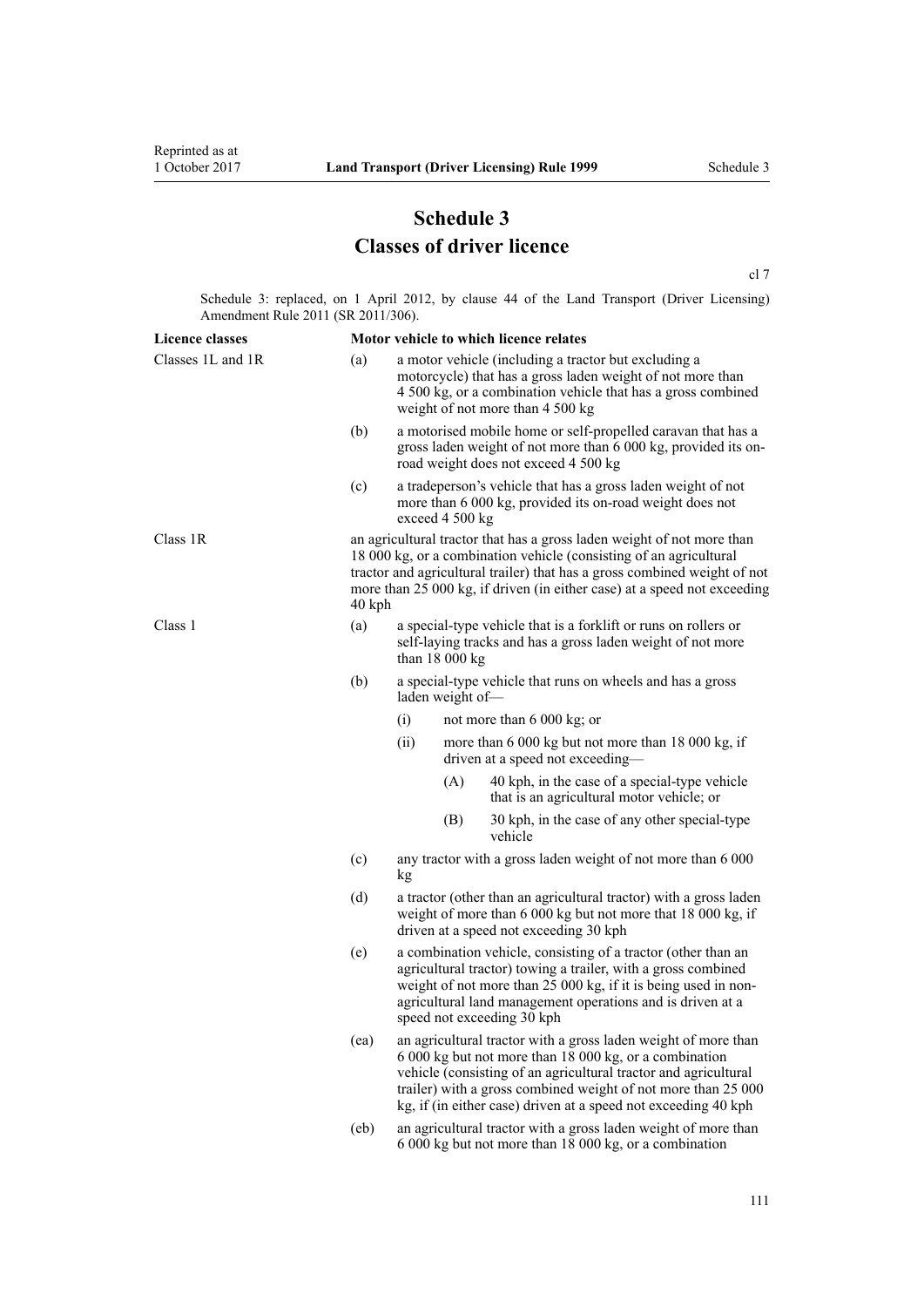| Schedule 3                |     | <b>Land Transport (Driver Licensing) Rule 1999</b>                                                                                                                                                                                                                                                | Reprinted as at<br>1 October 2017 |  |  |
|---------------------------|-----|---------------------------------------------------------------------------------------------------------------------------------------------------------------------------------------------------------------------------------------------------------------------------------------------------|-----------------------------------|--|--|
| Licence classes           |     | Motor vehicle to which licence relates                                                                                                                                                                                                                                                            |                                   |  |  |
|                           |     | vehicle (consisting of an agricultural tractor and agricultural<br>trailer) with a gross combined weight of not more than 25 000<br>kg, if (in either case) the driver holds a special-type vehicle<br>endorsement                                                                                |                                   |  |  |
|                           | (f) | a rigid vehicle with a gross laden weight of not more than<br>6000 kg                                                                                                                                                                                                                             |                                   |  |  |
|                           | (g) | a combination vehicle (other than a combination vehicle that<br>comes within paragraph (e), (ea), or (eb) of this definition)<br>with a gross combined weight of not more than 6 000 kg                                                                                                           |                                   |  |  |
| Classes 2 and 2L          | (a) | a rigid vehicle with a gross laden weight of more than<br>6 000 kg but not more than 18 000 kg                                                                                                                                                                                                    |                                   |  |  |
|                           | (b) | a combination vehicle (other than a combination vehicle that<br>comes within paragraph (d) of the definition of Class 1<br>licence) that has a gross combined weight of more than<br>6 000 kg but not more than 12 000 kg                                                                         |                                   |  |  |
|                           | (c) | a combination vehicle (other than a combination vehicle that<br>comes within paragraphs (d) or (f) of the definition of Class 1<br>licence or paragraph (b) of this definition) consisting of a rigid<br>vehicle (with a gross laden weight of not more than 18 000 kg)<br>towing a light trailer |                                   |  |  |
|                           | (d) | a rigid vehicle with a gross laden weight of more than<br>18 000 kg with not more than 2 axles                                                                                                                                                                                                    |                                   |  |  |
|                           | (e) | a tractor with a gross laden weight of more than 6 000 kg but<br>not more than 18 000 kg, if driven at a speed exceeding 30 kph                                                                                                                                                                   |                                   |  |  |
| Class 2                   | (a) | a special-type vehicle that is a forklift or runs on rollers or<br>self-laying tracks and has a gross laden weight of more than<br>18 000 kg                                                                                                                                                      |                                   |  |  |
|                           | (b) | a special-type vehicle that runs on wheels and has a gross<br>laden weight of more than 6 000 kg but not more than<br>18 000 kg, if driven at a speed exceeding 30 kph                                                                                                                            |                                   |  |  |
|                           | (c) | a special-type vehicle that runs on wheels and has a gross<br>laden weight of more than 18 000 kg, if driven at a speed not<br>exceeding 30 kph                                                                                                                                                   |                                   |  |  |
|                           | (d) | a special-type vehicle that is an agricultural motor vehicle that<br>runs on wheels and has a gross laden weight of more than 6<br>000 kg but not more than 18 000 kg, if driven (whether or not<br>the driver holds a special-type vehicle endorsement) at a speed<br>not exceeding 40 kph       |                                   |  |  |
| Classes 3 and 3L          |     | a combination vehicle that has a gross combined weight of more than<br>12 000 kg but not more than 25 000 kg                                                                                                                                                                                      |                                   |  |  |
| Classes 4 and 4L          | (a) | a rigid vehicle (including a tractor) with a gross laden weight<br>of more than 18 000 kg                                                                                                                                                                                                         |                                   |  |  |
|                           | (b) | a combination vehicle consisting of a rigid vehicle (with a<br>gross laden weight of more than 18 000 kg) towing a light<br>trailer                                                                                                                                                               |                                   |  |  |
| Class 4                   |     | a special-type vehicle that runs on wheels and has a gross laden weight<br>of more than 18 000 kg, if driven at a speed exceeding 30 kph                                                                                                                                                          |                                   |  |  |
| Classes 5 and 5L          |     | a combination vehicle with a gross combined weight of more than<br>25 000 kg                                                                                                                                                                                                                      |                                   |  |  |
| Classes $6, 6L,$ and $6R$ |     | a motorcycle, moped, or all-terrain vehicle                                                                                                                                                                                                                                                       |                                   |  |  |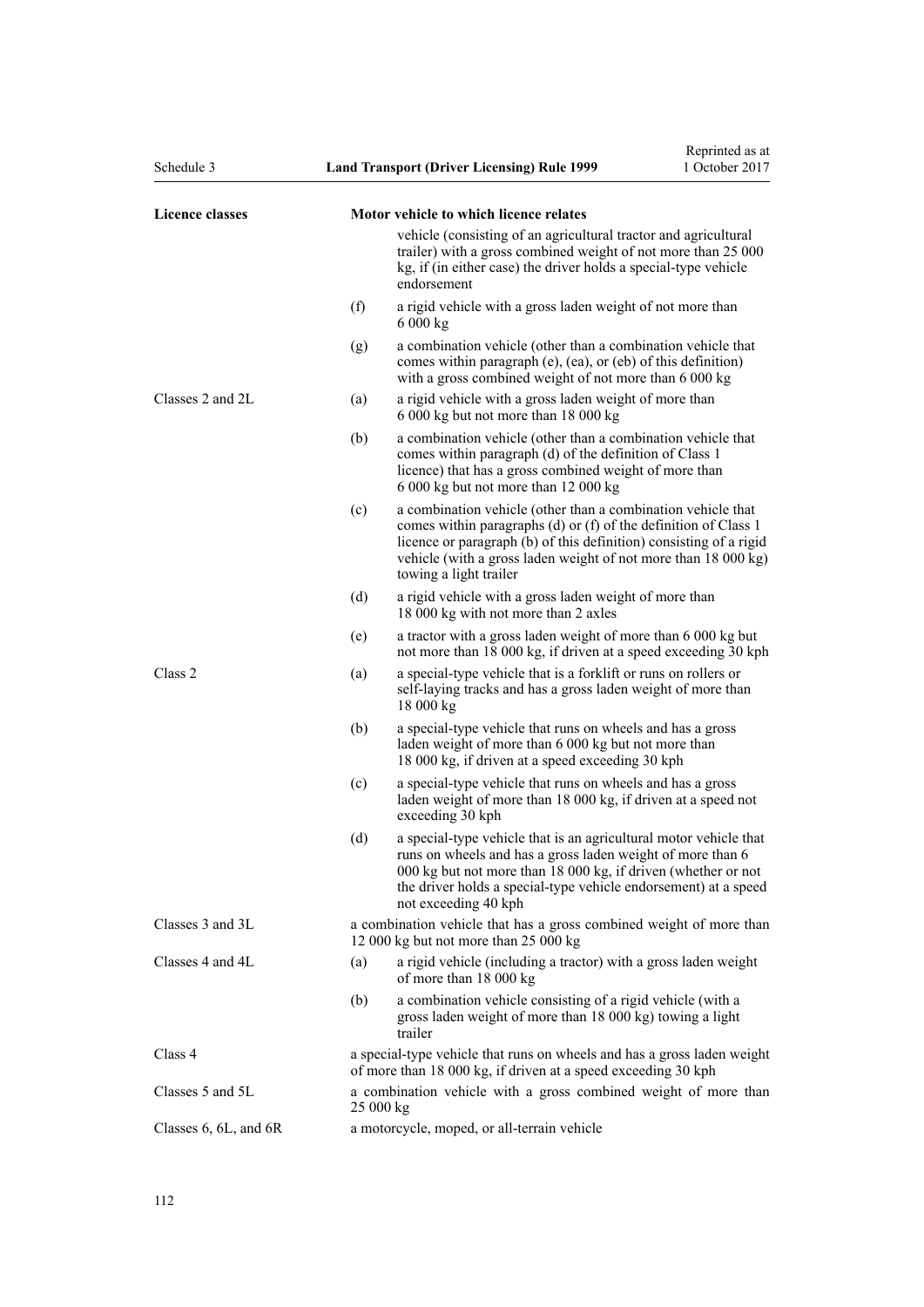Schedule 3: amended, on 1 June 2013, by [clause 9\(1\)](http://prd-lgnz-nlb.prd.pco.net.nz/pdflink.aspx?id=DLM5102246) of the Land Transport (Driver Licensing) Amendment Rule 2013 (SR 2013/100).

Schedule 3: amended, on 1 June 2013, by [clause 9\(2\)\(a\)](http://prd-lgnz-nlb.prd.pco.net.nz/pdflink.aspx?id=DLM5102246) of the Land Transport (Driver Licensing) Amendment Rule 2013 (SR 2013/100).

Schedule 3: amended, on 1 June 2013, by [clause 9\(2\)\(b\)](http://prd-lgnz-nlb.prd.pco.net.nz/pdflink.aspx?id=DLM5102246) of the Land Transport (Driver Licensing) Amendment Rule 2013 (SR 2013/100).

Schedule 3: amended, on 1 June 2013, by clause  $9(2)(c)$  of the Land Transport (Driver Licensing) Amendment Rule 2013 (SR 2013/100).

Schedule 3: amended, on 1 June 2013, by [clause 9\(3\)](http://prd-lgnz-nlb.prd.pco.net.nz/pdflink.aspx?id=DLM5102246) of the Land Transport (Driver Licensing) Amendment Rule 2013 (SR 2013/100).

Schedule 3: amended, on 1 June 2013, by [clause 9\(4\)](http://prd-lgnz-nlb.prd.pco.net.nz/pdflink.aspx?id=DLM5102246) of the Land Transport (Driver Licensing) Amendment Rule 2013 (SR 2013/100).

# **Schedule 4 Types of licence endorsement**

[cl 8](#page-20-0)

| <b>Identifying letter</b> | <b>Endorsement</b>                                                                                |
|---------------------------|---------------------------------------------------------------------------------------------------|
| D                         | Dangerous goods endorsement                                                                       |
| $\mathbf{I}$              | Driving instructor endorsement                                                                    |
| $\Omega$                  | Testing officer endorsement                                                                       |
| P                         | Passenger endorsement                                                                             |
| F                         | Forklift endorsement for use with special-type vehicles that are forklifts                        |
| R                         | Roller endorsement for use with special-type vehicles that run on rollers                         |
| T                         | Tracks endorsement for use with special-type vehicles that run on self-<br>laying tracks          |
| W                         | Wheels endorsement for use with special-type vehicles that run on wheels<br>and are not forklifts |
| V                         | Vehicle recovery endorsement                                                                      |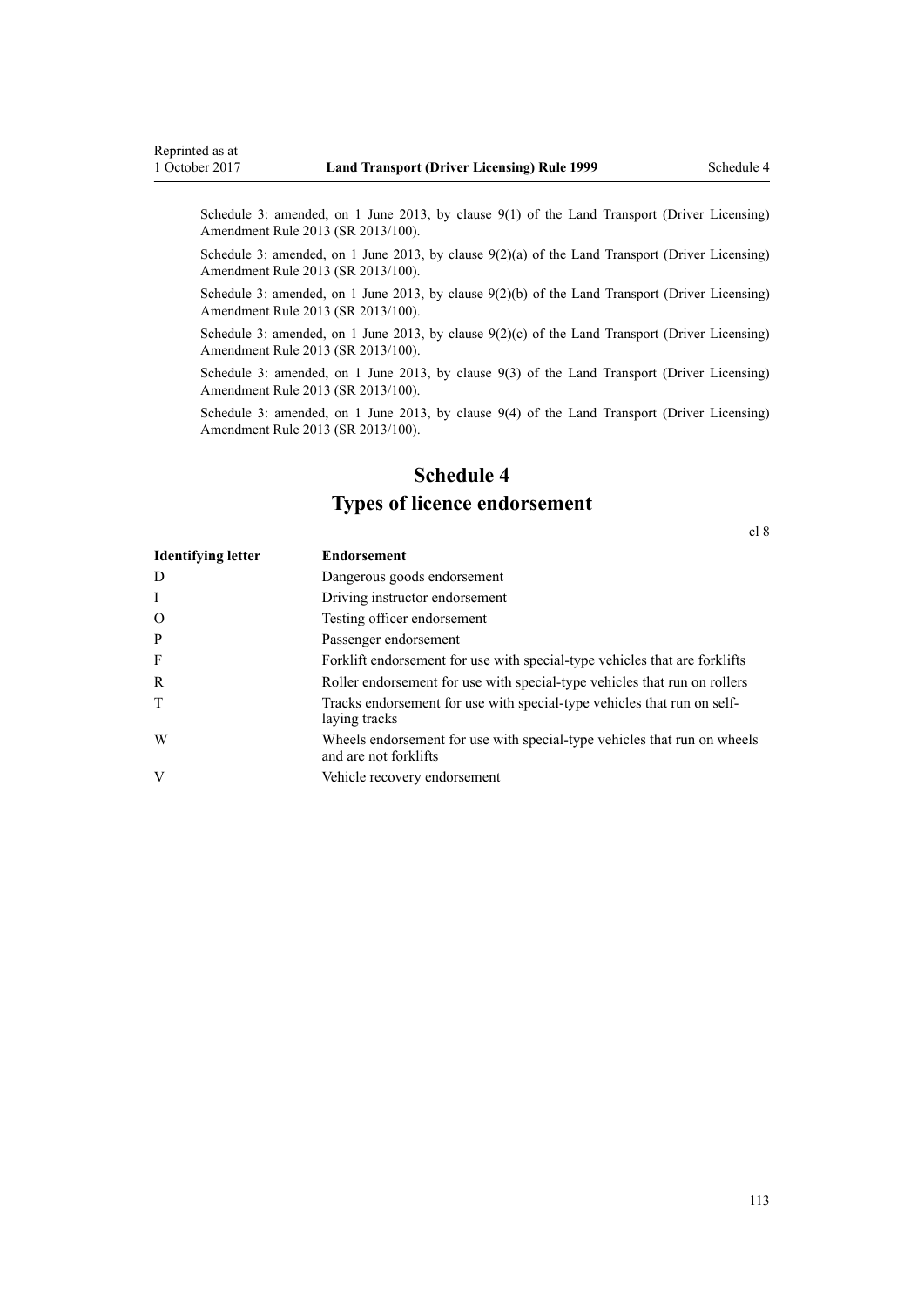## **Schedule 5 Theory tests**

*[Revoked]*

[cl 45](#page-54-0)

Schedule 5: revoked, on 16 January 2006, by [section 95\(12\)](http://prd-lgnz-nlb.prd.pco.net.nz/pdflink.aspx?id=DLM353501) of the Land Transport Amendment Act 2005 (2005 No 77).

# **Schedule 6 Practical driving tests**

#### *[Revoked]*

[cl 48](#page-55-0)

Schedule 6: revoked, on 1 August 2011, by [section 100\(4\)](http://prd-lgnz-nlb.prd.pco.net.nz/pdflink.aspx?id=DLM3231293) of the Land Transport (Road Safety and Other Matters) Amendment Act 2011 (2011 No 13).

## **Schedule 7 Certification test for testing officer**

*[Revoked]*

[cl 54](#page-57-0)

Schedule 7: revoked, on 1 August 2011, by [section 100\(4\)](http://prd-lgnz-nlb.prd.pco.net.nz/pdflink.aspx?id=DLM3231293) of the Land Transport (Road Safety and Other Matters) Amendment Act 2011 (2011 No 13).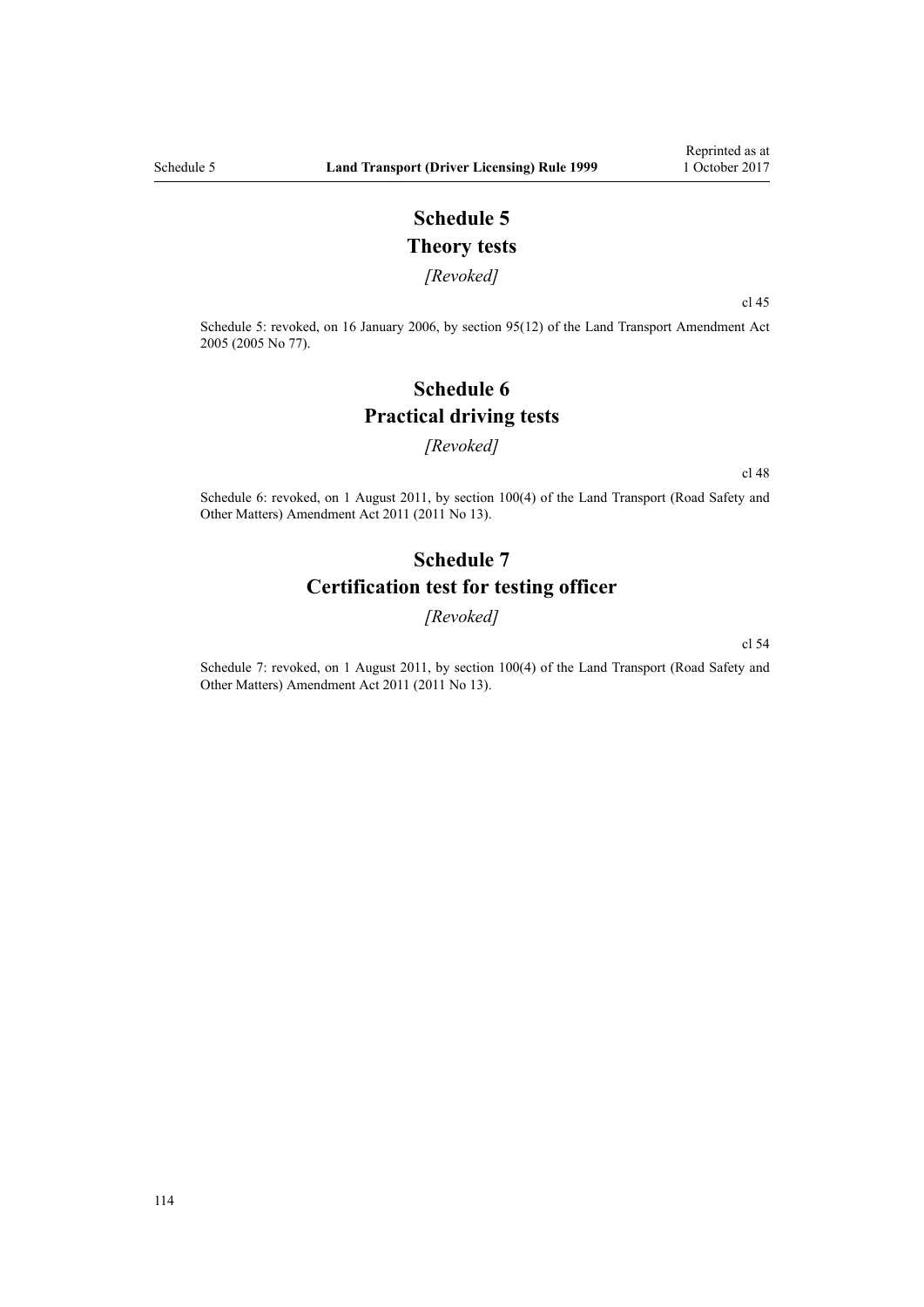### **Schedule 7A**

# **Countries from which holders of driver licence or permit not required to sit theory test for Class 1 or 6 licence**

[cl 89A\(3\)](#page-89-0)

Schedule 7A: inserted, on 1 September 2008, by [clause 15](http://prd-lgnz-nlb.prd.pco.net.nz/pdflink.aspx?id=DLM1317922) of the Land Transport (Driver Licensing) Amendment Rule 2008 (SR 2008/119).

Australia

Austria

Belgium

Canada

Denmark

Finland

France

Germany

**Greece** 

Hong Kong Special Administrative Region of the People's Republic of China

Ireland

Italy

Japan

Luxembourg

Norway

Portugal

Republic of Korea

South Africa

Spain

Sweden

Switzerland

The Netherlands

United Kingdom

United States of America

Schedule 7A: amended, on 1 July 2013, by [clause 8](http://prd-lgnz-nlb.prd.pco.net.nz/pdflink.aspx?id=DLM5159813) of the Land Transport (Driver Licensing) Amendment Rule (No 2) 2013 (SR 2013/131).

Schedule 7A: amended, on 1 April 2009, by [clause 7](http://prd-lgnz-nlb.prd.pco.net.nz/pdflink.aspx?id=DLM1783613) of the Land Transport (Driver Licensing) Amendment Rule (No 2) 2008 (SR 2009/1).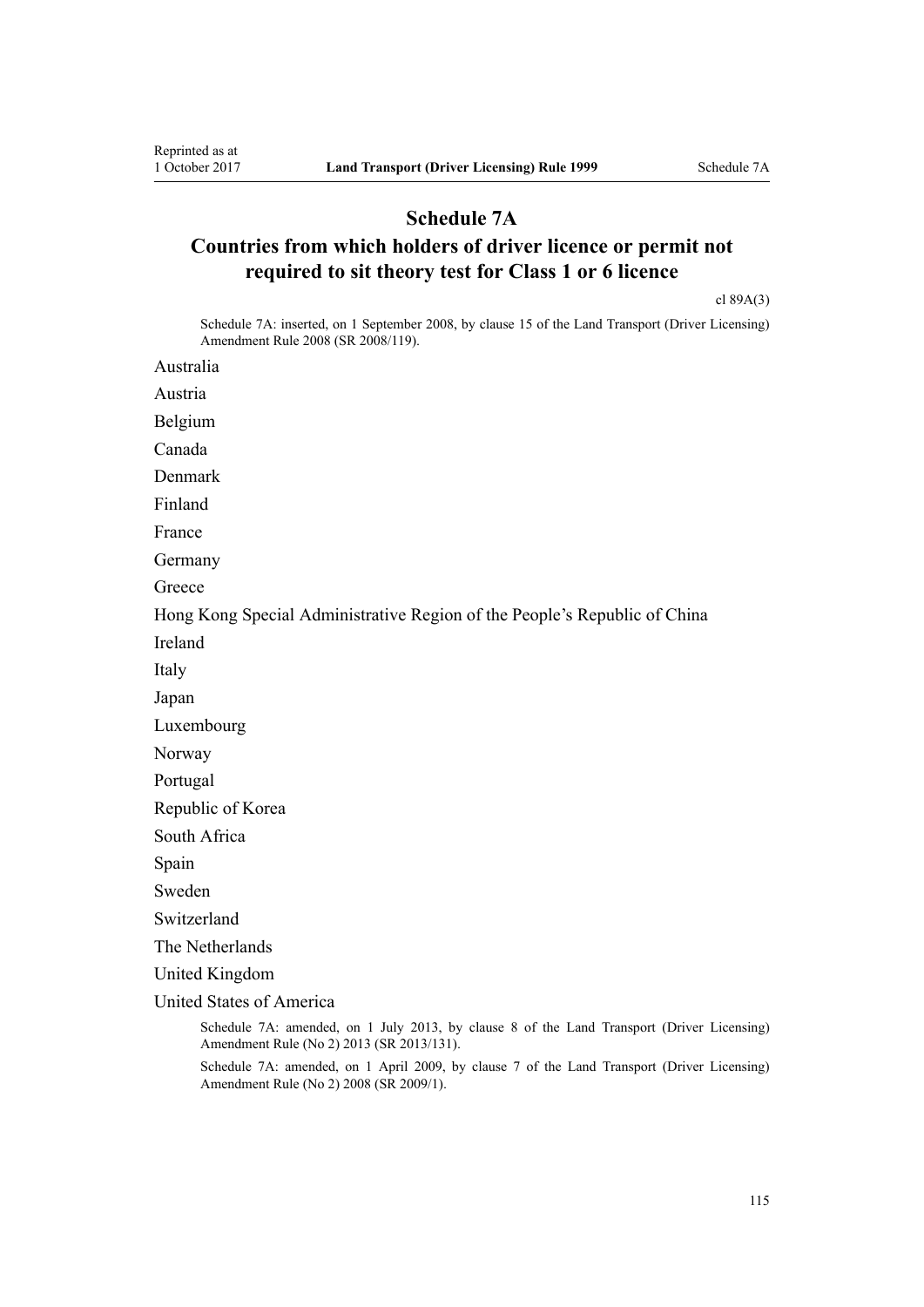### **Schedule 8**

### **Countries from which holders of driver licence or permit not required to sit practical driving test**

[cl 89A\(4\)](#page-89-0)

Schedule 8: added, on 1 June 2006, by [clause 43](http://prd-lgnz-nlb.prd.pco.net.nz/pdflink.aspx?id=DLM376146) of the Land Transport (Driver Licensing) Amendment Rule 2006 (SR 2006/84).

Schedule 8 heading: amended, on 1 September 2008, by [clause 16](http://prd-lgnz-nlb.prd.pco.net.nz/pdflink.aspx?id=DLM1317923) of the Land Transport (Driver Licensing) Amendment Rule 2008 (SR 2008/119).

### **Part 1**

### **Holders may apply for any equivalent class of driver licence**

Schedule 8 Part 1 heading: inserted, on 1 July 2013, by [clause 9\(1\)](http://prd-lgnz-nlb.prd.pco.net.nz/pdflink.aspx?id=DLM5159814) of the Land Transport (Driver Licensing) Amendment Rule (No 2) 2013 (SR 2013/131).

Australia

Austria

Belgium

Canada

Denmark

Finland

France

Germany

**Greece** 

Ireland

Italy

Japan

Luxembourg

Norway

Portugal

South Africa

Spain

Sweden

Switzerland

The Netherlands

United Kingdom

United States of America

Schedule 8 Part 1: amended, on 1 April 2009, by [clause 8](http://prd-lgnz-nlb.prd.pco.net.nz/pdflink.aspx?id=DLM1783614) of the Land Transport (Driver Licensing) Amendment Rule (No 2) 2008 (SR 2009/1).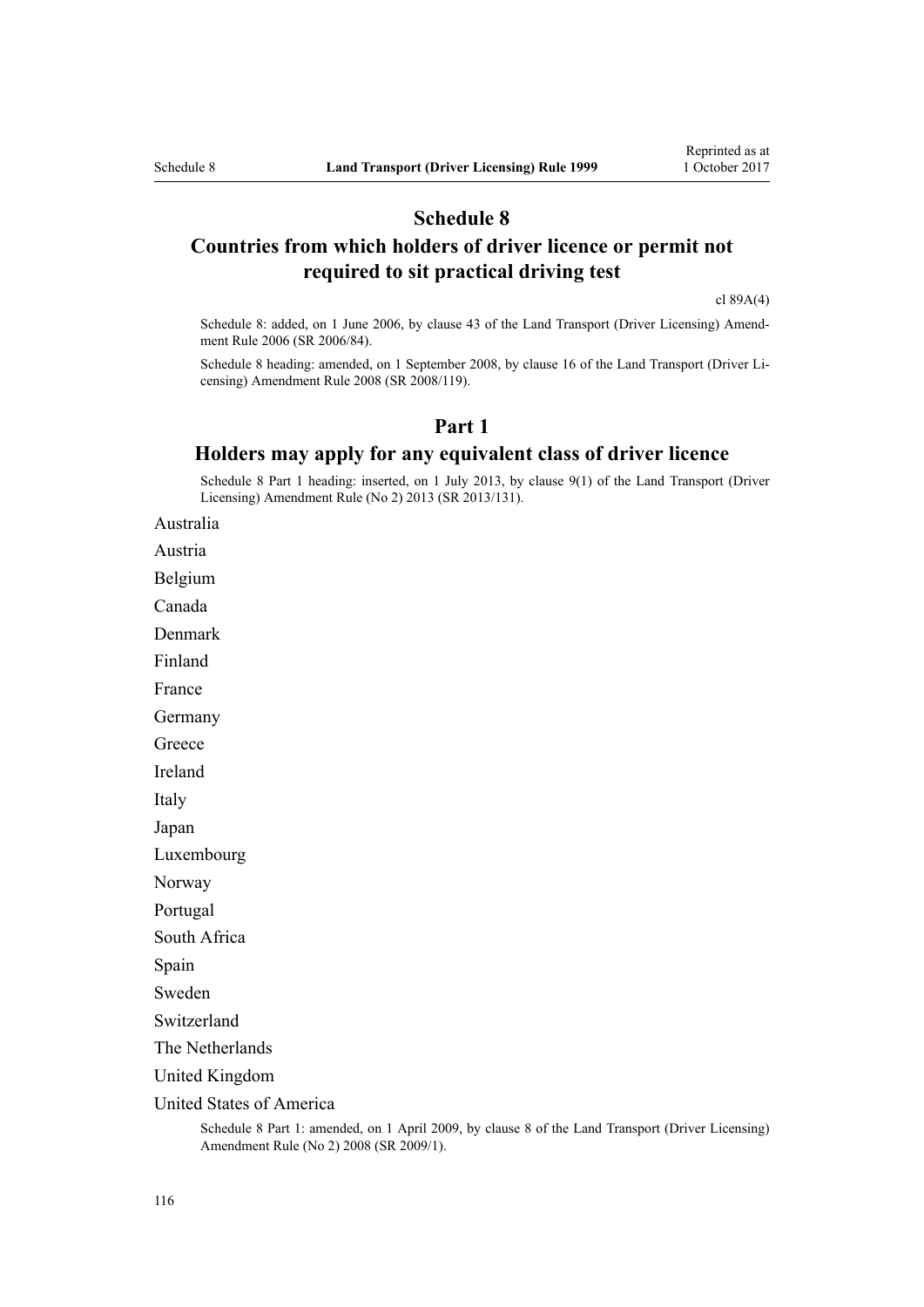# **Part 2 Holders may apply for equivalent Class 1 or Class 6 driver licence only**

Schedule 8 Part 2: inserted, on 1 July 2013, by [clause 9\(2\)](http://prd-lgnz-nlb.prd.pco.net.nz/pdflink.aspx?id=DLM5159814) of the Land Transport (Driver Licensing) Amendment Rule (No 2) 2013 (SR 2013/131).

Hong Kong Special Administrative Region of the People's Republic of China Republic of Korea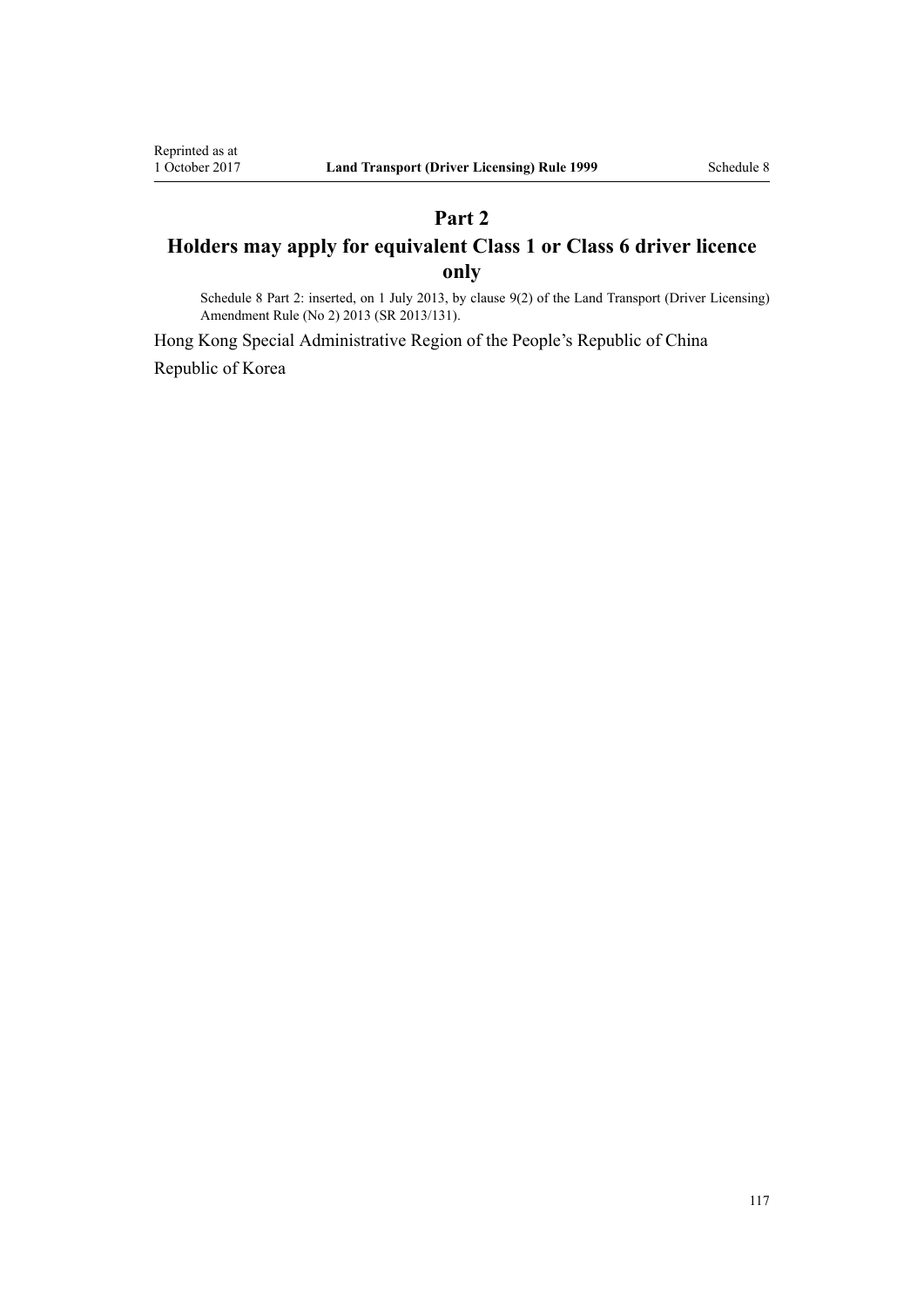### **Schedule 9 Evidence of identity**

[cl 11](http://prd-lgnz-nlb.prd.pco.net.nz/pdflink.aspx?id=DLM6216924)

Schedule 9: inserted, on 1 December 2014, by [clause 37](http://prd-lgnz-nlb.prd.pco.net.nz/pdflink.aspx?id=DLM6216951) of the Land Transport (Driver Licensing) Amendment Rule 2014 (LI 2014/265).

## **Part 1 Primary evidence of identity documents**

#### **Evidence of identity type Issuing agency** New Zealand passport Department of Internal Affairs (identity services) Overseas passport (may include New Zealand immigration visa or permit issued by Department of Labour) Overseas authority New Zealand emergency travel document Department of Internal Affairs (identity services) New Zealand refugee travel document Department of Internal Affairs (identity services) New Zealand certificate of identity (issued under the [Passports Act 1992](http://prd-lgnz-nlb.prd.pco.net.nz/pdflink.aspx?id=DLM277432) to non-New Zealand citizens who cannot obtain a passport from their country of origin) Department of Internal Affairs (identity services) New Zealand certificate of identity (issued under the [Immigration Act 1987](http://prd-lgnz-nlb.prd.pco.net.nz/pdflink.aspx?id=DLM108017) issued to people who have refugee status) Department of Labour (Immigration) New Zealand firearms licence New Zealand Police New Zealand full birth certificate issued on or after 1 January 1998 carrying a unique identification number Department of Internal Affairs (identity services) New Zealand citizenship certificate Department of Internal Affairs (identity services)

### **Part 2 Supporting evidence of identity documents**

| <b>Evidence of identity type</b>                                                     | <b>Issuing agency</b>                                     |
|--------------------------------------------------------------------------------------|-----------------------------------------------------------|
| $18 + \text{card}$                                                                   | Hospitality New Zealand Incorporated                      |
| Community services card                                                              | Ministry of Social Development                            |
| SuperGold Card                                                                       | Ministry of Social Development                            |
| Veteran SuperGold Card                                                               | Ministry of Social Development                            |
| New Zealand student photo identification card                                        | New Zealand educational institution                       |
| New Zealand employee photo identification card                                       | Employer                                                  |
| New Zealand electoral roll record                                                    | Electoral Enrolment Centre of New Zealand Post<br>Limited |
| Inland Revenue number                                                                | <b>Inland Revenue Department</b>                          |
| New Zealand issued utility bill, issued not more<br>than 6 months before application |                                                           |
|                                                                                      |                                                           |

Overseas driver licence Overseas licensing authority Steps to freedom form Department of Corrections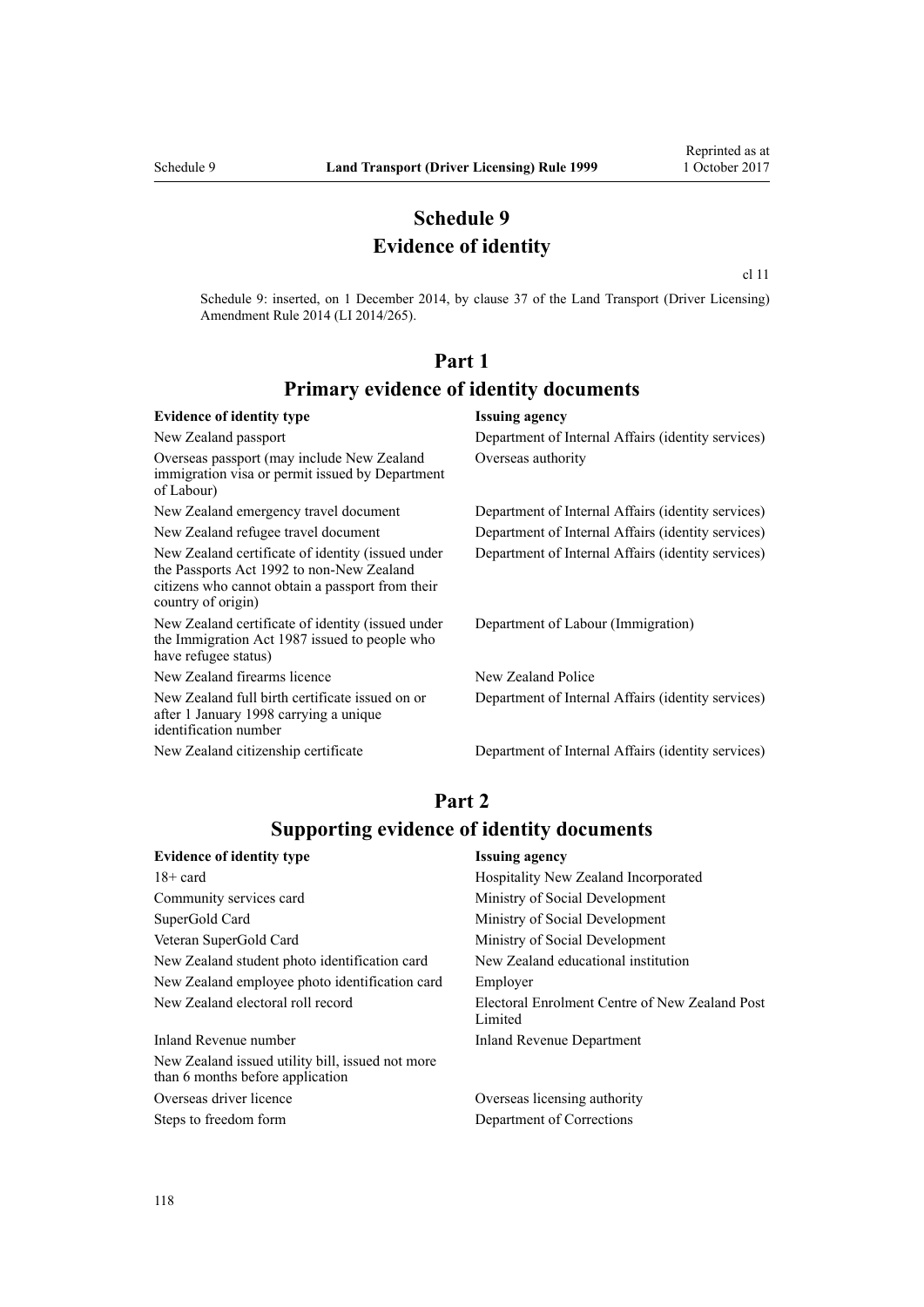# **Part 3 Documents to support name change**

| Document or record                                           | <b>Issuing agency or organisation</b>              |
|--------------------------------------------------------------|----------------------------------------------------|
| New Zealand birth certificate (issued for the<br>purpose)    | Department of Internal Affairs (identity services) |
| Change of name by statutory declaration                      | Department of Internal Affairs (identity services) |
| Change of name by deed poll                                  | Department of Internal Affairs (identity services) |
| New Zealand name change certificate                          | Department of Internal Affairs (identity services) |
| New Zealand marriage certificate                             | Department of Internal Affairs (identity services) |
| New Zealand civil union certificate                          | Department of Internal Affairs (identity services) |
| New Zealand dissolution of marriage or civil<br>union papers | Ministry of Justice                                |
| Certificate of annulment                                     | Ministry of Justice                                |

Dated at Wellington this 31st day of March 1999.

Maurice Williamson, Minister of Transport.

Issued under the authority of the [Legislation Act 2012](http://prd-lgnz-nlb.prd.pco.net.nz/pdflink.aspx?id=DLM2997643). Date of notification in *Gazette*: 1 April 1999.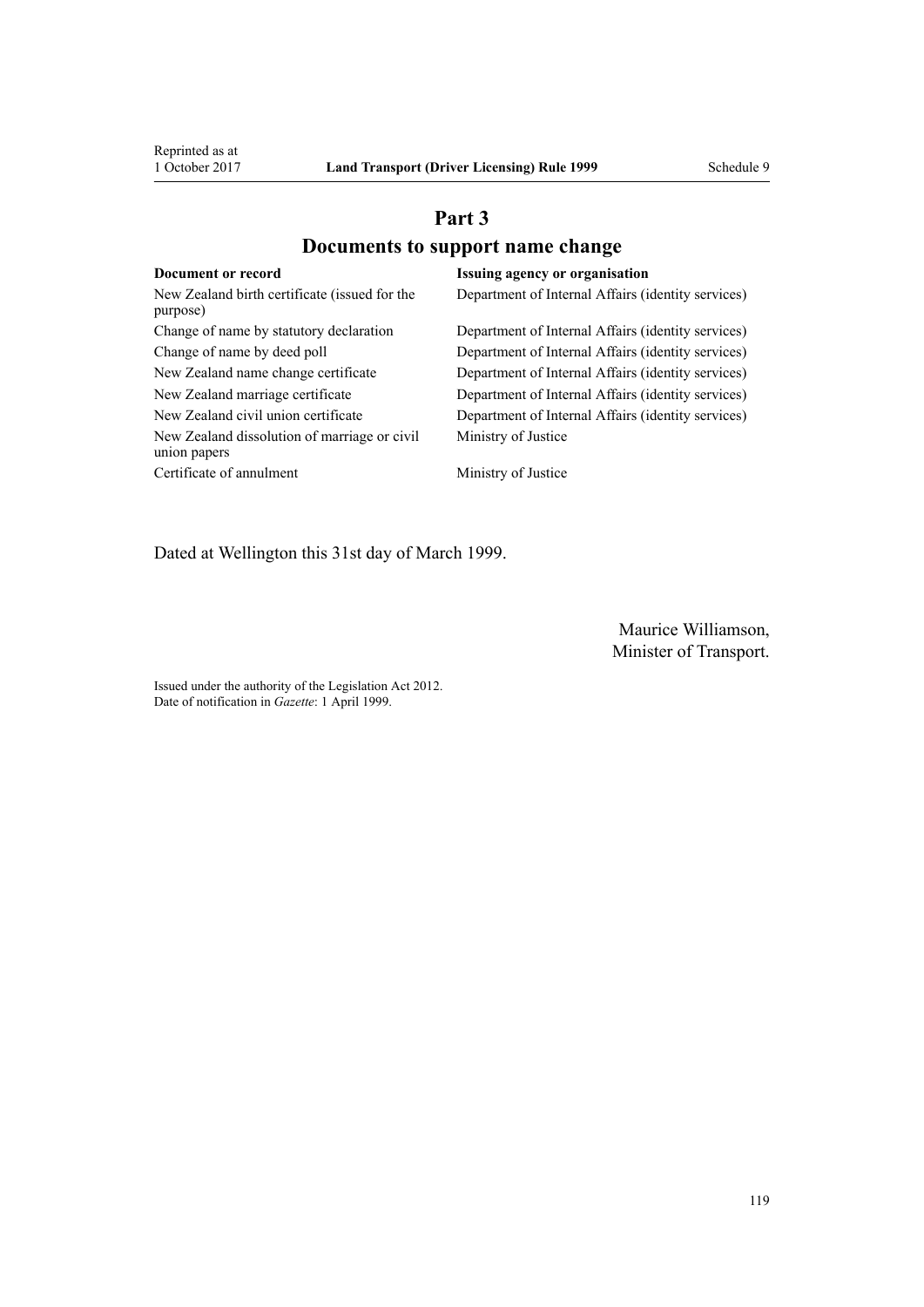# **Land Transport (Driver Licensing) Amendment Rule 2011**

(SR 2011/306)

Pursuant to the Land Transport Act 1998, the Minister of Transport makes the following ordinary rule.

#### **Rule**

#### **1 Title**

This rule is the [Land Transport \(Driver Licensing\) Amendment Rule 2011](http://prd-lgnz-nlb.prd.pco.net.nz/pdflink.aspx?id=DLM3956573).

### **2 Commencement**

- (1) The following clauses come into force on 1 October 2012:
	- (a) clause 6(3) as far as it relates to the definition of approved motorcycle:
	- (b) *[Revoked]*
	- (c) clause 11:
	- (d) *[Revoked]*
	- (e) clause 13:
	- (f) clause 14:
	- (g) clause 16:
	- (h) clause 26:
	- (i) clause 27:
	- (j) clauses 39 and 40 as far as they relate to clause  $93(d)$ , (e), (j), and (k) of the principal rule (as amended by this rule).
- (2) Clause 44 comes into force on 1 April 2012.
- (3) The rest of this rule comes into force on 1 October 2011.

Clause 2(1)(b): revoked, on 7 October 2011, by [clause 7](http://prd-lgnz-nlb.prd.pco.net.nz/pdflink.aspx?id=DLM4067013) of the Land Transport (Driver Licensing) Amendment Rule (No 2) 2011 (SR 2011/346).

Clause 2(1)(d): revoked, on 7 October 2011, by [clause 7](http://prd-lgnz-nlb.prd.pco.net.nz/pdflink.aspx?id=DLM4067013) of the Land Transport (Driver Licensing) Amendment Rule (No 2) 2011 (SR 2011/346).

#### **45 Transitional provision**

A photographic driver licence issued by the Agency before the commencement of clause 28 of this rule remains valid until the licence is renewed even if that format of the licence does not comply with the requirements of clause 63 of the principal rule (as amended by this rule).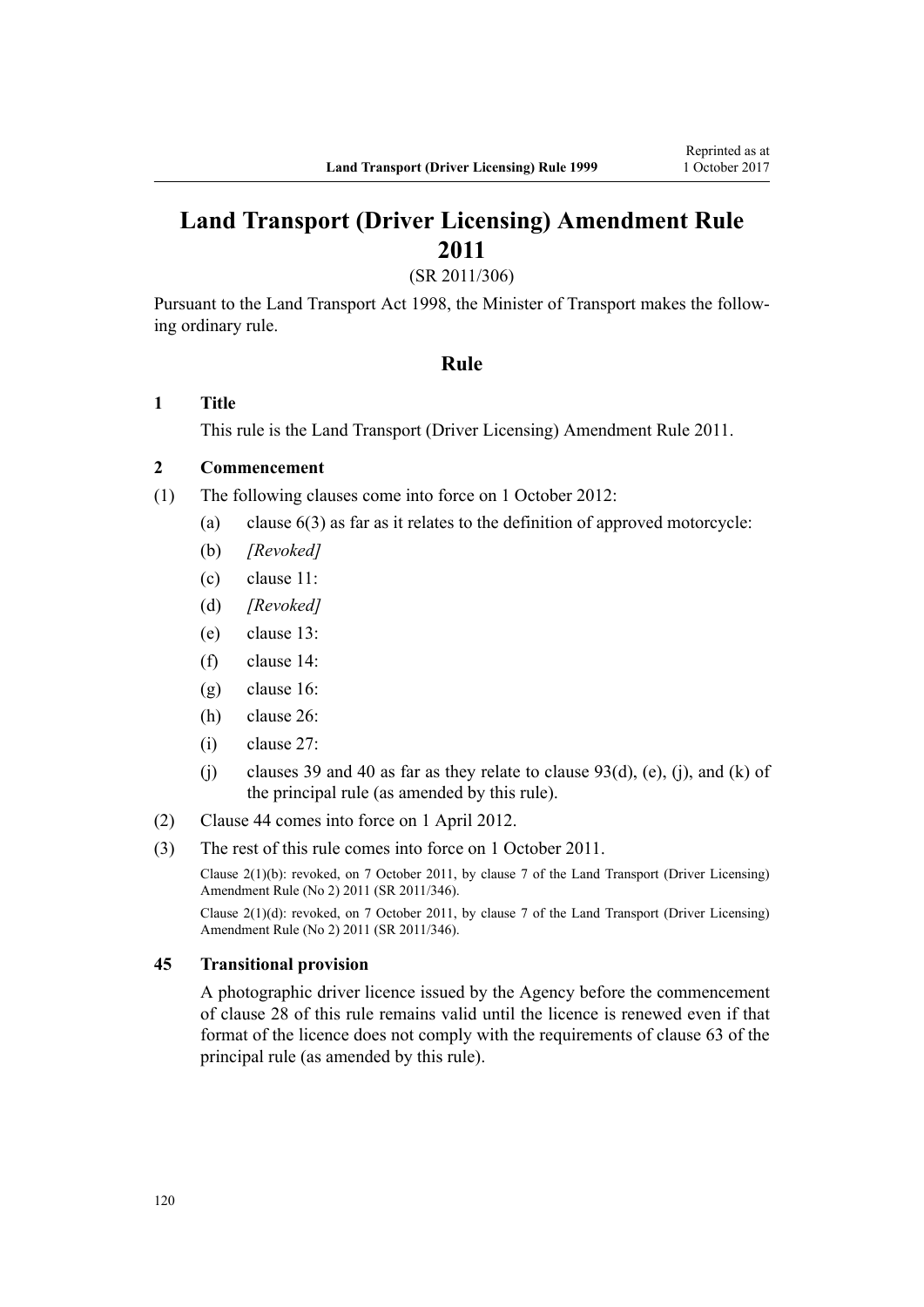Reprinted as at<br>1 October 2017

Dated at Wellington this 26th day of August 2011.

Steven Joyce, Minister of Transport.

Date of notification in *Gazette*: 1 September 2011.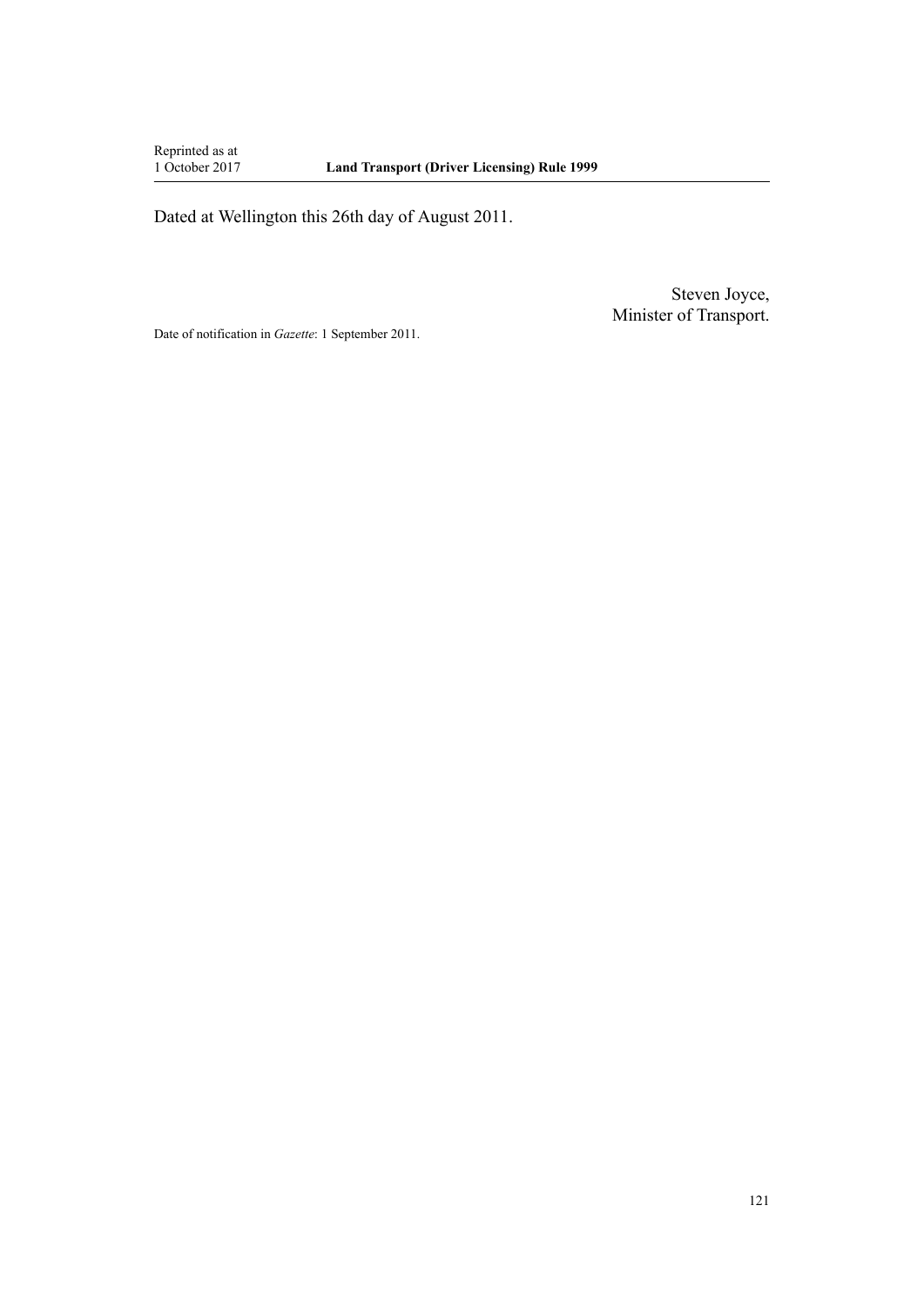# **Land Transport (Driver Licensing) Amendment Rule (No 2) 2013**

(SR 2013/131)

Pursuant to sections 152, 154, and 158 of the Land Transport Act 1998, and after having had regard to the criteria specified in section 164(2) of that Act, the Associate Minister of Transport makes the following ordinary rule.

### **Rule**

### **1 Title**

This rule is the [Land Transport \(Driver Licensing\) Amendment Rule \(No 2\)](http://prd-lgnz-nlb.prd.pco.net.nz/pdflink.aspx?id=DLM5159800) [2013](http://prd-lgnz-nlb.prd.pco.net.nz/pdflink.aspx?id=DLM5159800).

### **2 Commencement**

This rule comes into force on 1 July 2013.

#### **3 Principal rule**

This rule amends the Land Transport (Driver Licensing) Rule 1999 (the **principal rule**).

#### **10 Transitional provision for applicants holding licences issued in Hong Kong or Republic of Korea**

- (1) This clause applies to a person—
	- (a) who is the holder of a valid driver licence or permit issued in the Hong Kong Special Administrative Region of the People's Republic of China or in the Republic of Korea; and
	- (b) who, before the commencement of this clause, applied under clause 89 of the principal rule for a Class 1 or Class 6 driver licence, but had not passed all of the appropriate tests.
- (2) If, before the commencement of this clause, a person to whom this clause applies—
	- (a) passed the appropriate theory test under clause 45 of the principal rule and had not sat the appropriate practical driving test, that person is not required to sit the practical driving test:
	- (b) failed the appropriate theory test under clause 45 of the principal rule and had not sat the appropriate practical driving test, that person must pass that theory test but is not required to sit the appropriate practical driving test:
	- (c) failed the appropriate practical driving test, that person must pass that practical driving test.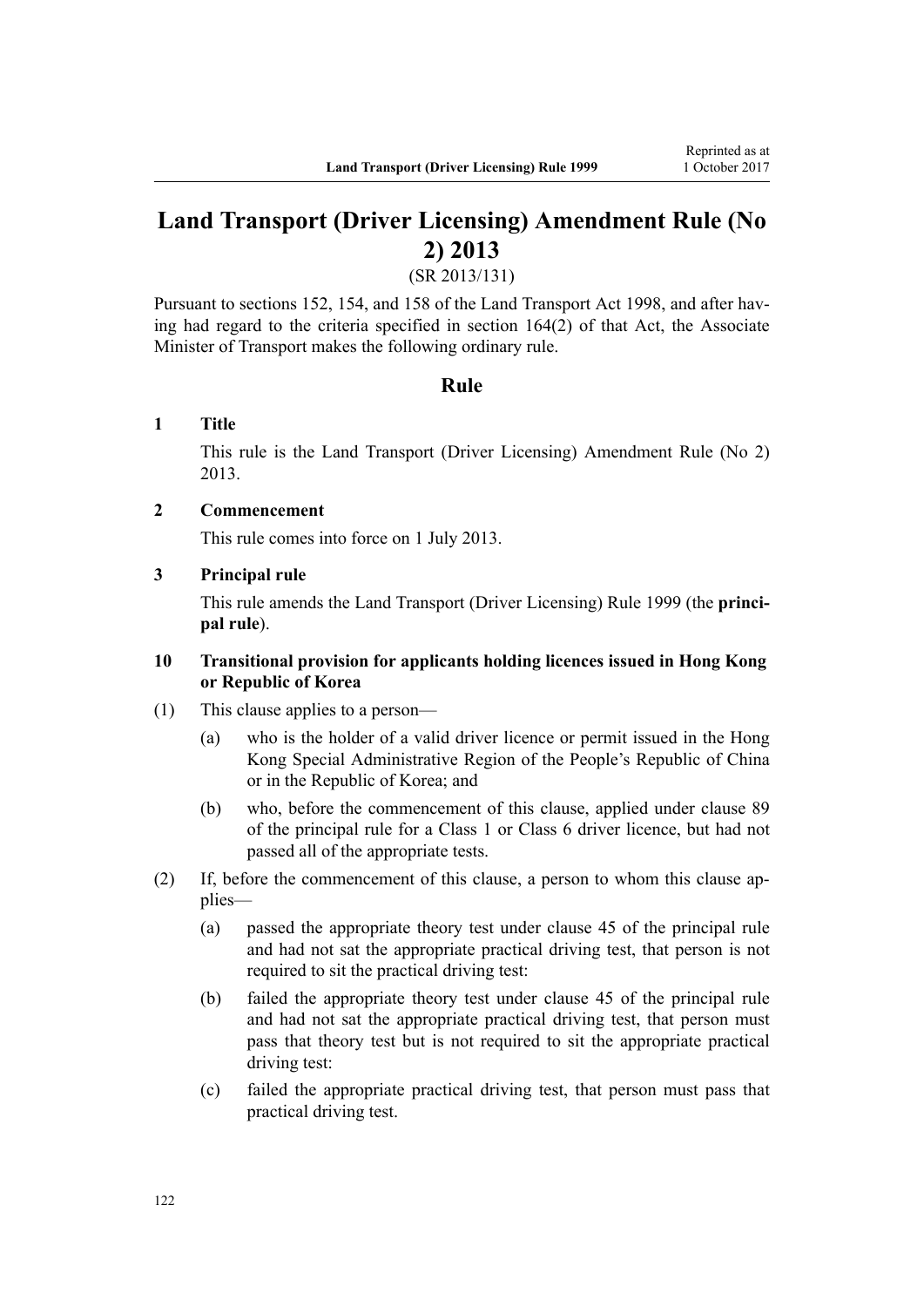Reprinted as at<br>1 October 2017

Dated at Wellington this 30th day of April 2013.

Michael Woodhouse, Associate Minister of Transport.

Date of notification in *Gazette*: 9 May 2013.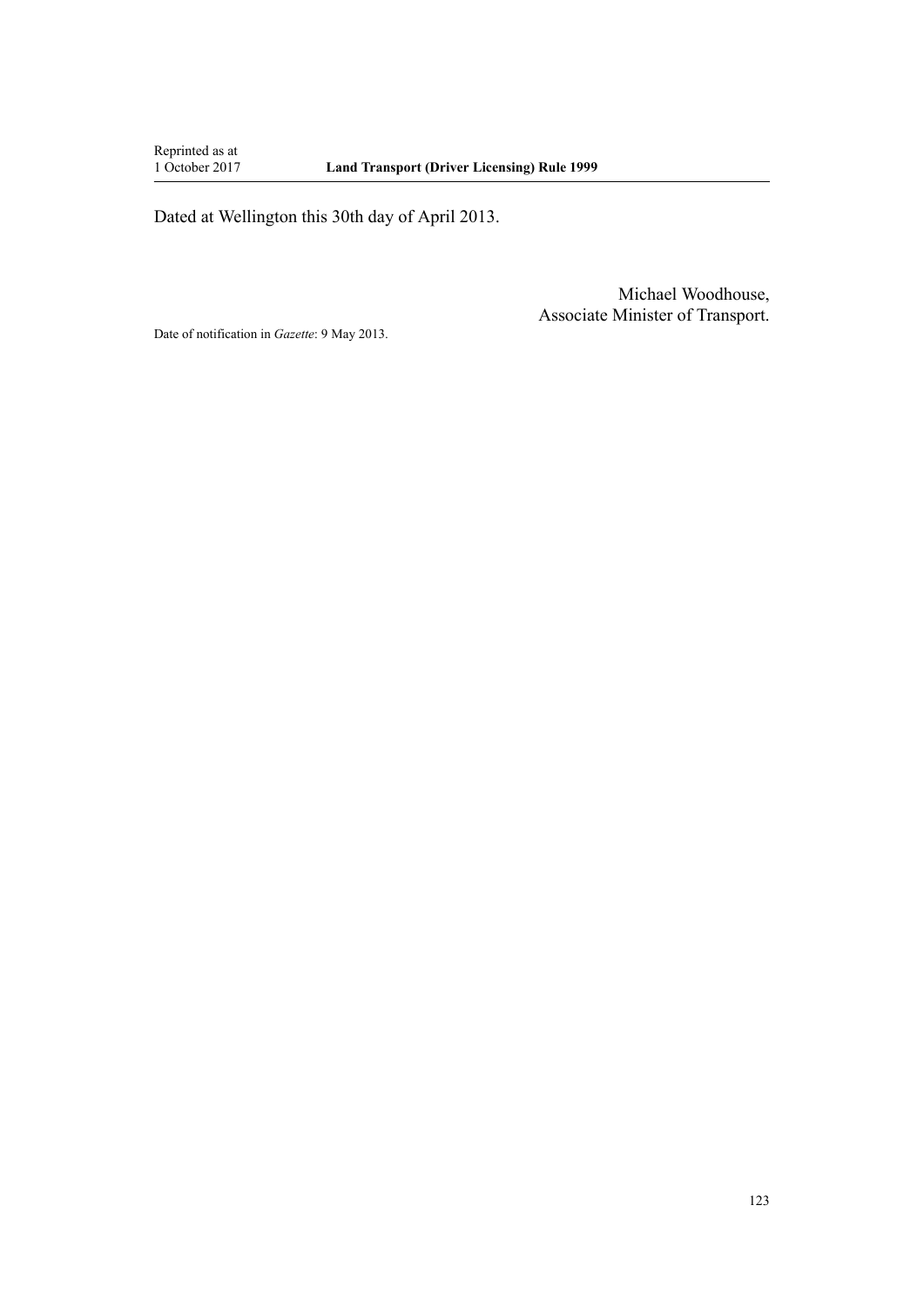#### **Reprints notes**

#### *1 General*

This is a reprint of the Land Transport (Driver Licensing) Rule 1999 that incorporates all the amendments to that rule as at the date of the last amendment to it.

#### *2 Legal status*

Reprints are presumed to correctly state, as at the date of the reprint, the law enacted by the principal enactment and by any amendments to that enactment. [Section 18](http://prd-lgnz-nlb.prd.pco.net.nz/pdflink.aspx?id=DLM2998516) of the Legislation Act 2012 provides that this reprint, published in electronic form, has the status of an official version under [section 17](http://prd-lgnz-nlb.prd.pco.net.nz/pdflink.aspx?id=DLM2998515) of that Act. A printed version of the reprint produced directly from this official electronic version also has official status.

#### *3 Editorial and format changes*

Editorial and format changes to reprints are made using the powers under [sec](http://prd-lgnz-nlb.prd.pco.net.nz/pdflink.aspx?id=DLM2998532)[tions 24 to 26](http://prd-lgnz-nlb.prd.pco.net.nz/pdflink.aspx?id=DLM2998532) of the Legislation Act 2012. See also [http://www.pco.parlia](http://www.pco.parliament.govt.nz/editorial-conventions/)[ment.govt.nz/editorial-conventions/](http://www.pco.parliament.govt.nz/editorial-conventions/).

#### *4 Amendments incorporated in this reprint*

[Land Transport \(Driver Licensing\) Amendment Rule 2017](http://prd-lgnz-nlb.prd.pco.net.nz/pdflink.aspx?id=DLM7420922) (LI 2017/265) Land Transport Amendment Act 2017 (2017 No 34): [section 110\(8\)](http://prd-lgnz-nlb.prd.pco.net.nz/pdflink.aspx?id=DLM6960929) Children, Young Persons, and Their Families (Oranga Tamariki) Legislation Act 2017 (2017 No 31): [section 149](http://prd-lgnz-nlb.prd.pco.net.nz/pdflink.aspx?id=DLM7287401) [Land Transport \(Driver Licensing\) Amendment Rule 2014](http://prd-lgnz-nlb.prd.pco.net.nz/pdflink.aspx?id=DLM6216900) (LI 2014/265) [Land Transport \(Driver Licensing\) Amendment Rule \(No 2\) 2013](http://prd-lgnz-nlb.prd.pco.net.nz/pdflink.aspx?id=DLM5159800) (SR 2013/131) [Land Transport \(Driver Licensing\) Amendment Rule 2013](http://prd-lgnz-nlb.prd.pco.net.nz/pdflink.aspx?id=DLM5102226) (SR 2013/100) [Land Transport \(Driver Licensing\) Amendment Rule 2012](http://prd-lgnz-nlb.prd.pco.net.nz/pdflink.aspx?id=DLM4773428) (SR 2012/302) [Land Transport \(Driver Licensing\) Amendment Rule \(No 2\) 2011](http://prd-lgnz-nlb.prd.pco.net.nz/pdflink.aspx?id=DLM4067006) (SR 2011/346) [Land Transport \(Driver Licensing\) Amendment Rule 2011](http://prd-lgnz-nlb.prd.pco.net.nz/pdflink.aspx?id=DLM3956573) (SR 2011/306) Land Transport (Road Safety and Other Matters) Amendment Act 2011 (2011 No 13): [section 100\(2\),](http://prd-lgnz-nlb.prd.pco.net.nz/pdflink.aspx?id=DLM3231293) [\(3\), \(4\)](http://prd-lgnz-nlb.prd.pco.net.nz/pdflink.aspx?id=DLM3231293) Private Security Personnel and Private Investigators Act 2010 (2010 No 115): [section 121\(2\)](http://prd-lgnz-nlb.prd.pco.net.nz/pdflink.aspx?id=DLM1594656) [Land Transport \(Driver Licensing\) Amendment Rule 2010](http://prd-lgnz-nlb.prd.pco.net.nz/pdflink.aspx?id=DLM2740170) (SR 2010/51) Land Transport Amendment Act 2009 (2009 No 17): [section 35\(6\)](http://prd-lgnz-nlb.prd.pco.net.nz/pdflink.aspx?id=DLM2015063) [Land Transport \(Driver Licensing\) Amendment Rule \(No 2\) 2008](http://prd-lgnz-nlb.prd.pco.net.nz/pdflink.aspx?id=DLM1783600) (SR 2009/1) Land Transport Management Amendment Act 2008 (2008 No 47): [section 50\(2\)](http://prd-lgnz-nlb.prd.pco.net.nz/pdflink.aspx?id=DLM1313622) [Land Transport \(Driver Licensing\) Amendment Rule 2008](http://prd-lgnz-nlb.prd.pco.net.nz/pdflink.aspx?id=DLM1317900) (SR 2008/119) [Land Transport \(Driver Licensing\) Amendment Rule \(No 2\) 2006](http://prd-lgnz-nlb.prd.pco.net.nz/pdflink.aspx?id=DLM386132) (SR 2006/152) [Land Transport \(Driver Licensing\) Amendment Rule 2006](http://prd-lgnz-nlb.prd.pco.net.nz/pdflink.aspx?id=DLM375672) (SR 2006/84) Land Transport Amendment Act 2005 (2005 No 77): [section 95\(10\)–\(12\)](http://prd-lgnz-nlb.prd.pco.net.nz/pdflink.aspx?id=DLM353501) Relationships (Statutory References) Act 2005 (2005 No 3): [section 12](http://prd-lgnz-nlb.prd.pco.net.nz/pdflink.aspx?id=DLM334004)